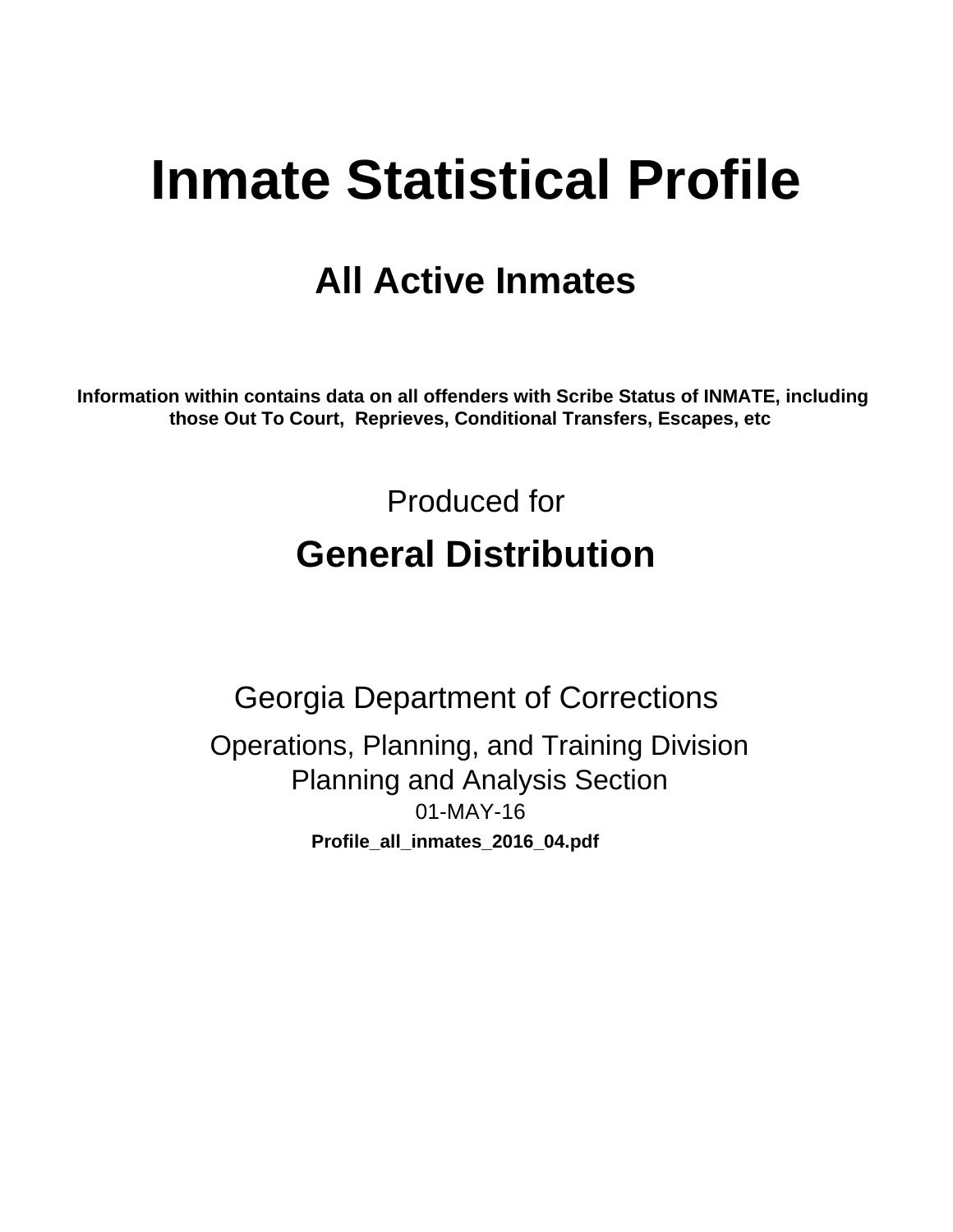#### **Inmate Statistical Profile 01-MAY-16** Contents

**All Active Inmates** 

Produced for General Distribution

# **Table of Contents**

| <b>Demographic information</b>                                       |
|----------------------------------------------------------------------|
| 4 Current age, broken out in ten year age groups                     |
| 5 Race group                                                         |
| 6 Marital status, self-reported at entry to prison                   |
| 7 Number of children, self-reported at entry to prison               |
| 8 Religious affiliation, self-reported at entry to prison            |
| 9 Home county - self-reported at entry to prison                     |
| 14 Employment status before prison, self-reported at entry to prison |
| 15 Age at admission                                                  |
| 17 Age at admission                                                  |
| 20 Height, measured at entry to prison                               |
| 22 Weight, measured at entry to prison                               |
| 23 Military service                                                  |
| <b>Correctional information</b>                                      |
| 24 Type of admission to prison                                       |
| 25 Current / last supervision level                                  |
| 26 Current / last institution type                                   |
| 27 Institution type - transitional centers                           |
| 28 Institution type - county prisons                                 |
| 30 Institution type - state prisons                                  |
| 32 Institution type - private prisons                                |
| 33 Institution type - inmate boot camp                               |
| 34 Number of disciplinary reports                                    |
| 35 Number of transfers                                               |
| 36 Number of escapes                                                 |
| 37 Split sentence - Probation to follow                              |
| 38 Probable future release type of still active inmates              |
| 39 Time served in current (or last) institution                      |
| Educational, psychological and physical information                  |
| 40 Highest grade level attained                                      |
| 41 Culture fair IQ scores                                            |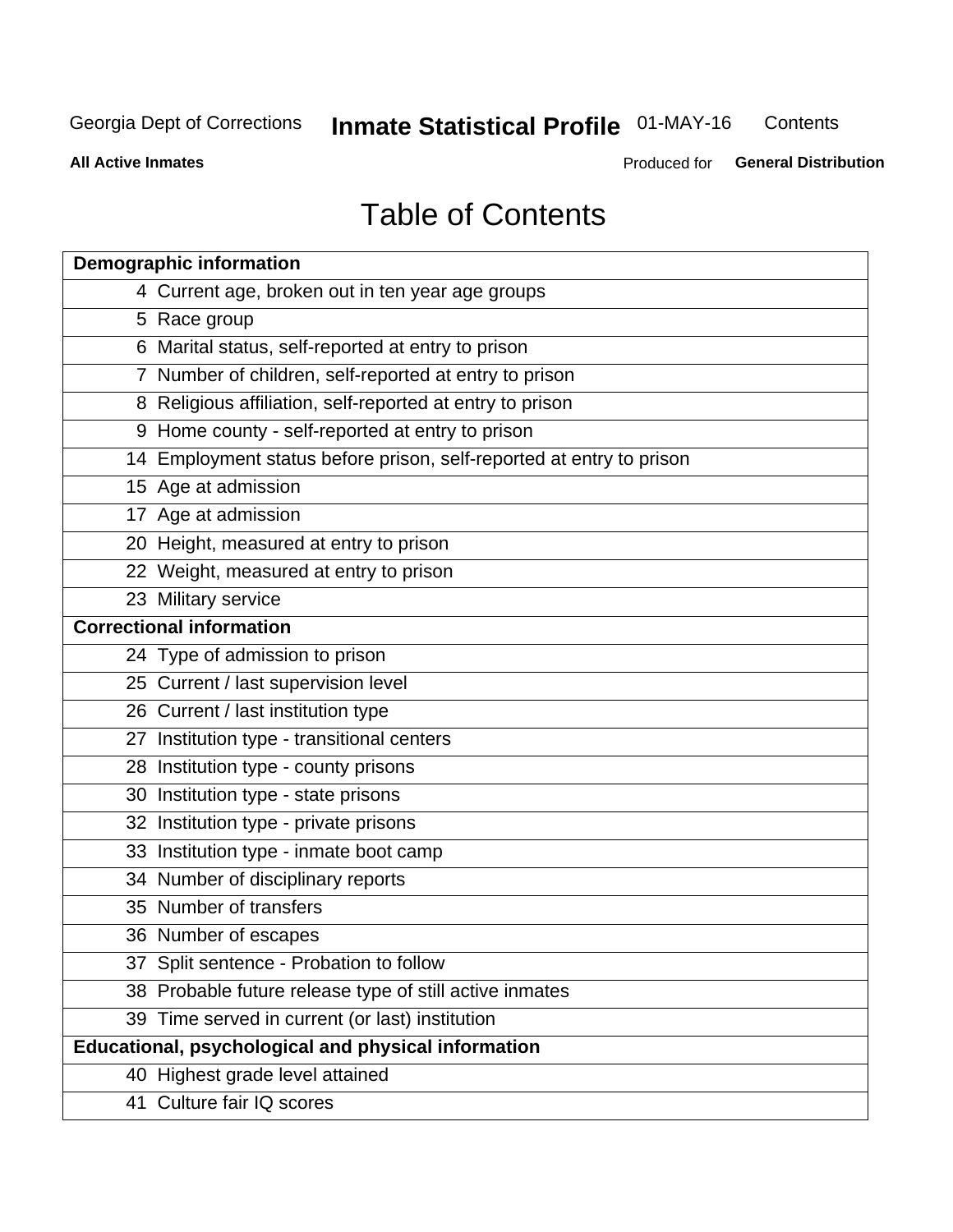#### **Inmate Statistical Profile 01-MAY-16** Contents

**All Active Inmates** 

Produced for General Distribution

# **Table of Contents**

| Educational, psychological and physical information              |
|------------------------------------------------------------------|
| 42 Wide Range Achievement Test (WRAT) reading score              |
| 43 Wide Range Achievement Test (WRAT) math score                 |
| 44 Wide Range Achievement Test (WRAT) spelling score             |
| 45 Current / last mental health treatment level                  |
| 46 PULHESDWIT medical scale - 'P' overall condition ('P'hysical) |
| 47 PULHESDWIT medical scale - 'U' upper body                     |
| 48 PULHESDWIT medical scale - 'L' lower body                     |
| 49 PULHESDWIT medical scale - 'H' hearing                        |
| 50 PULHESDWIT medical scale - 'E' vision                         |
| 51 PULHESDWIT medical scale -'S' psychiatric                     |
| 52 PULHESDWIT medical scale - 'D' dental                         |
| 53 PULHESDWIT medical scale - 'W' work ability                   |
| 54 PULHESDWIT medical scale - 'I' impairment                     |
| 55 PULHESDWIT medical scale - 'T' transportability               |
| <b>Crimes and criminal history information</b>                   |
| 56 Number of prior Georgia incarcerations                        |
| 57 Prison sentence in years                                      |
| 58 Primary offense, broken out into felonies vs misdemeanors     |
| 59 Primary offense, broken out into six broad crime categories   |
| 60 Primary offense, detailed offense code                        |
| 68 County of conviction of primary offense                       |
| 73 Circuit of conviction of primary offense                      |
| 75 Years served (jail + prison) in this incarceration            |
| <b>Medical information</b>                                       |
| 76 Results of most recent HIV test                               |
| 77 Results of most recent tuberculosis test                      |
| 78 Results of most recent syphilis test                          |
| 79 Results of most recent Hepatitis-C test                       |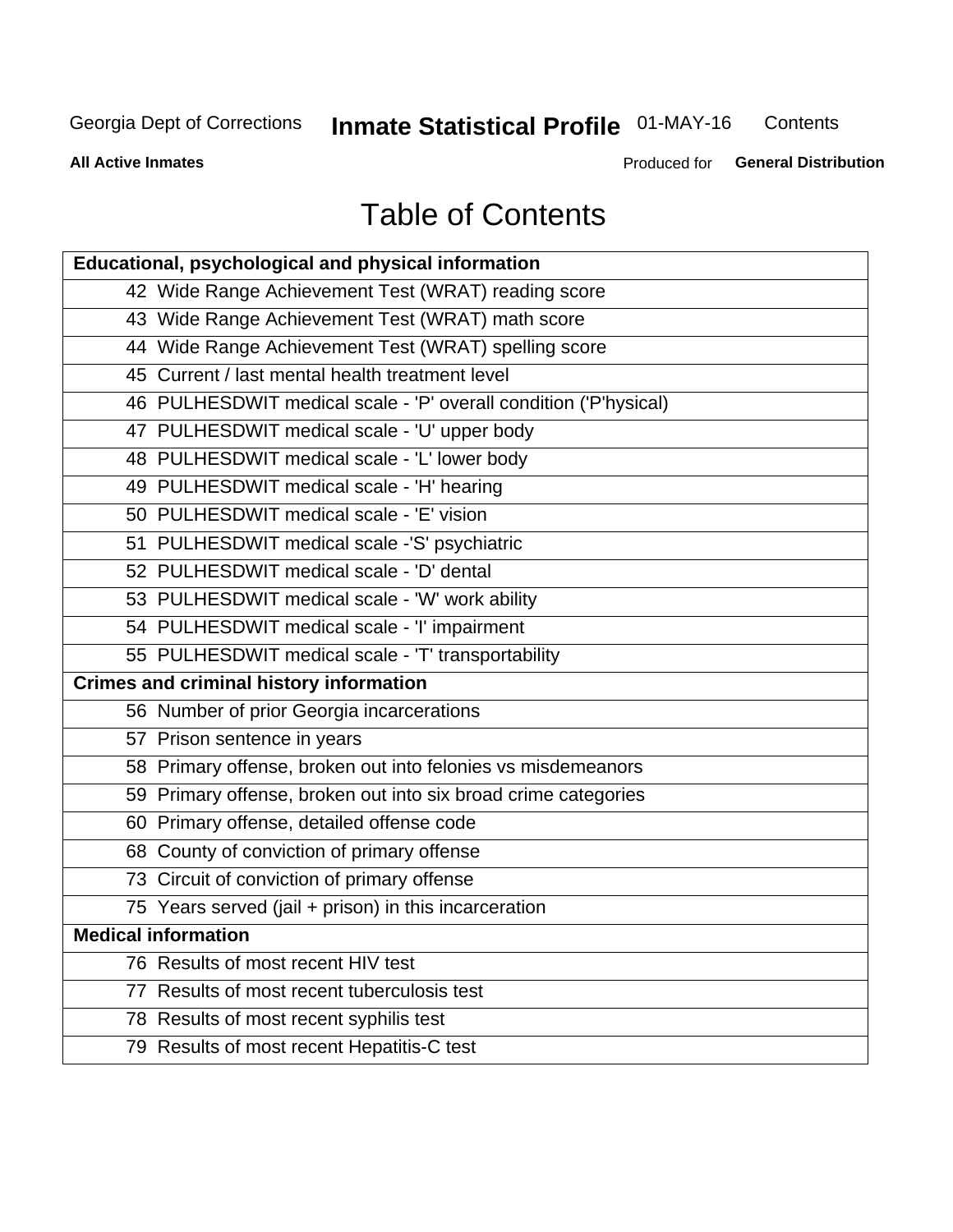# Inmate Statistical Profile 01-MAY-16 Page 4

### **All Active Inmates**

### Produced for General Distribution

### Current age, broken out in ten-year age groups

COL % - percent each COUNT is of its particular column

|                          | <b>Male</b>  |          |        |              | <b>Female</b> | <b>Total</b> |              |        |
|--------------------------|--------------|----------|--------|--------------|---------------|--------------|--------------|--------|
| <b>Current Age</b>       | <b>Count</b> | Col %    | Row %  | <b>Count</b> | Col %         | Row %        | <b>Total</b> | Col %  |
| <b>Teens (1-19)</b>      | 715          | 1.44%    | 96.88% | 23           | 0.61%         | 3.12%        | 738          | 1.38%  |
| <b>Twenties (20-29)</b>  | 14,637       | 29.39%   | 93.44% | 1,027        | 27.26%        | 6.56%        | 15,664       | 29.24% |
| <b>Thirties (30-39)</b>  | 14,893       | 29.90%   | 92.00% | 1,295        | 34.38%        | 8.00%        | 16,188       | 30.22% |
| <b>Forties (40-49)</b>   | 10,145       | 20.37%   | 92.10% | 870          | 23.10%        | 7.90%        | 11,015       | 20.56% |
| <b>Fifties (50-59)</b>   | 6,696        | 13.44%   | 93.79% | 443          | 11.76%        | 6.21%        | 7,139        | 13.32% |
| <b>Sixties (60-69)</b>   | 2,170        | 4.36%    | 95.81% | 95           | 2.52%         | 4.19%        | 2,265        | 4.23%  |
| Seventy + (70 and above) | 553          | $1.11\%$ | 97.53% | 14           | 0.37%         | 2.47%        | 567          | 1.06%  |
| <b>Total Reported</b>    | 49,809       | 100%     | 92.97% | 3,767        | 100%          | 7.03%        | 53,576       | 100.0% |

| <b>Anorted</b><br><b>NO</b> | 1 E O<br>158 |            | 159                       |
|-----------------------------|--------------|------------|---------------------------|
| <b>Total</b>                | 49,967       | 2700<br>uu | $-702$<br><u>ეე, / ეე</u> |

| Mean<br>(average)              | クフ フフ<br>91.II | 37.22 | 37.73     |
|--------------------------------|----------------|-------|-----------|
| <b>Median (middle)</b>         | 36             | 36    | 36        |
| <b>Mode</b><br>(most frequent) | 26             |       | ^7<br>. . |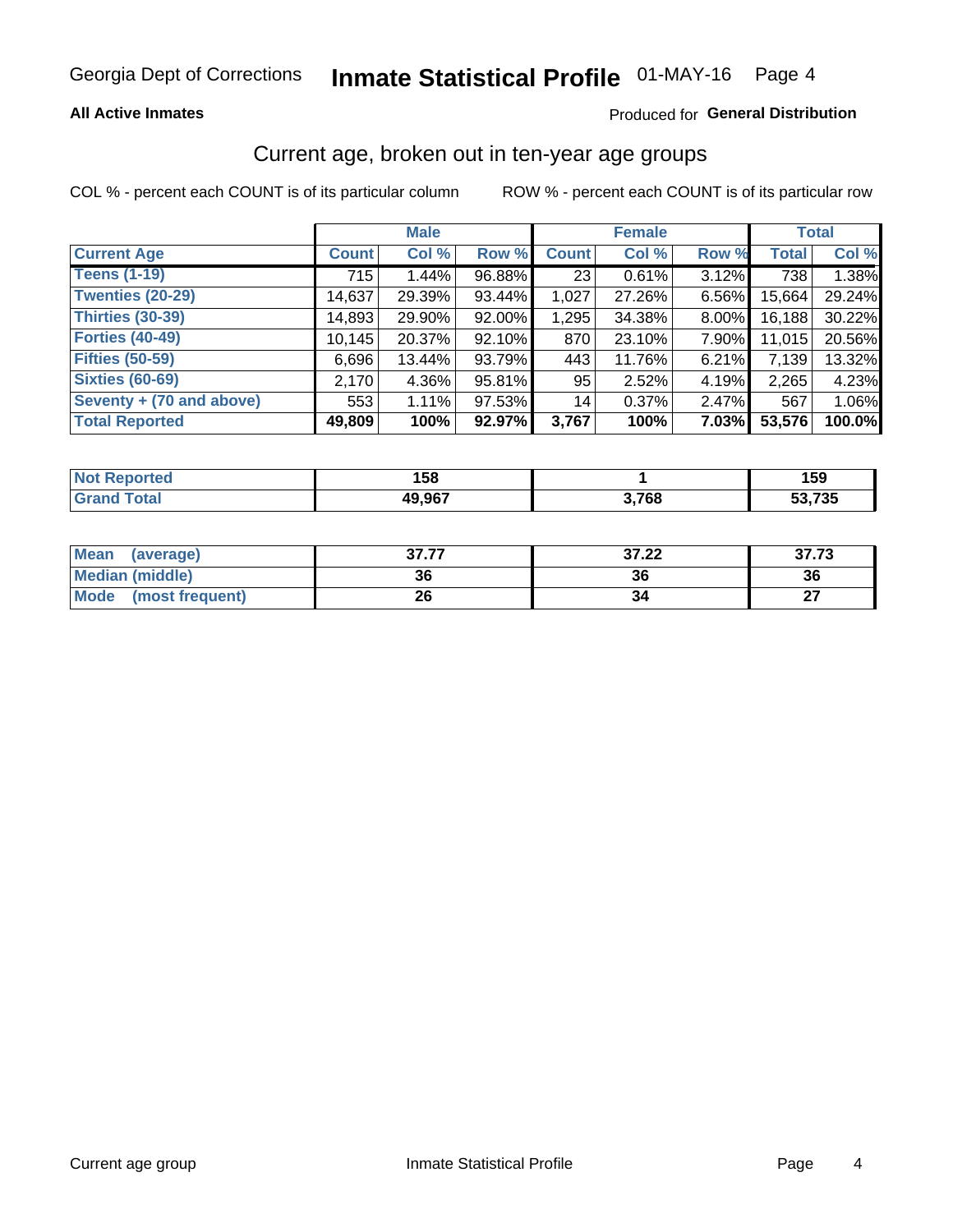# Inmate Statistical Profile 01-MAY-16 Page 5

#### **All Active Inmates**

### **Produced for General Distribution**

### Race group

COL % - percent each COUNT is of its particular column

|                                   |              | <b>Male</b> |        |             | <b>Female</b> |          |              | <b>Total</b> |  |
|-----------------------------------|--------------|-------------|--------|-------------|---------------|----------|--------------|--------------|--|
| <b>Race Group</b>                 | <b>Count</b> | Col %       |        | Row % Count | Col %         | Row %    | <b>Total</b> | Col %        |  |
| <b>White</b>                      | 16,715       | 33.45%      | 88.59% | 2,152       | 57.11%        | 11.41%   | 18,867       | 35.11%       |  |
| <b>Black</b><br>2                 | 31,062       | 62.17%      | 95.27% | .541        | 40.90%        | 4.73%    | 32,603       | 60.67%       |  |
| <b>Other</b><br>5.                | 51           | .10%        | 92.73% | 4           | $.11\%$       | 7.27%    | 55           | .10%         |  |
| <b>Asian</b><br>6                 | 159          | $.32\%$     | 93.53% | 11          | .29%          | 6.47%    | 170          | .32%         |  |
| <b>Unknown</b><br>9               | 8            | $.02\%$     | 88.89% |             | .03%          | 11.11%   | 9            | .02%         |  |
| <b>Hispanic</b><br>10             | .950         | 3.90%       | 97.11% | 58          | 1.54%         | 2.89%    | 2,008        | 3.74%        |  |
| <b>Native American</b><br>$12 \,$ | 22           | .04%        | 95.65% |             | .03%          | 4.35%    | 23           | .04%         |  |
| <b>Total Reported</b>             | 49,967       | 100%        | 92.99% | 3,768       | 100%          | $7.01\%$ | 53,735       | 100%         |  |

| orted<br>NO |        |       |        |
|-------------|--------|-------|--------|
| <b>otal</b> | 49,967 | 3,768 | 53,735 |

| m | <br>w |  |
|---|-------|--|
|   |       |  |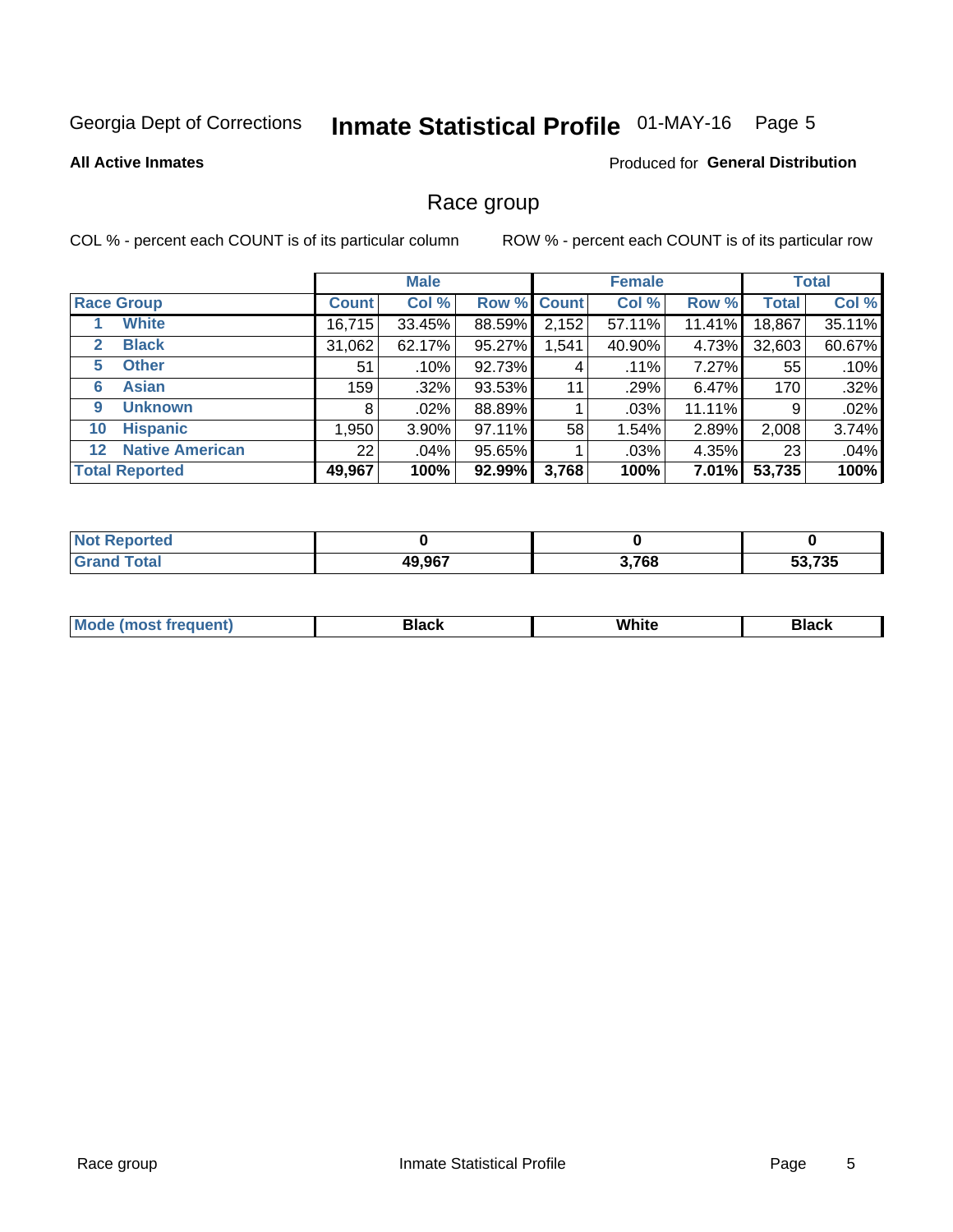# Inmate Statistical Profile 01-MAY-16 Page 6

**All Active Inmates** 

#### Produced for General Distribution

### Marital status, self-reported at entry to prison

COL % - percent each COUNT is of its particular column

|                            | <b>Male</b>  |          |        |                 | <b>Female</b> | <b>Total</b> |              |        |
|----------------------------|--------------|----------|--------|-----------------|---------------|--------------|--------------|--------|
| <b>Marital Status</b>      | <b>Count</b> | Col %    | Row %  | <b>Count</b>    | Col %         | Row %        | <b>Total</b> | Col %  |
| <b>Unknown</b><br>$\bf{0}$ | 650          | $1.30\%$ | 94.34% | 39 <sub>1</sub> | $1.04\%$      | 5.66%        | 689          | 1.28%  |
| <b>Divorced</b><br>D       | 4,689        | 9.38%    | 88.44% | 613             | 16.27%        | 11.56%       | 5,302        | 9.87%  |
| <b>Married</b><br>M        | 6,564        | 13.14%   | 91.37% | 620             | 16.45%        | 8.63%        | 7,184        | 13.37% |
| <b>S</b> Separated         | 1,807        | 3.62%    | 83.81% | 349             | 9.26%         | 16.19%       | 2,156        | 4.01%  |
| <b>Unmarried</b><br>U      | 35,764       | 71.58%   | 94.67% | 2,012           | 53.40%        | $5.33\%$     | 37,776       | 70.30% |
| <b>Widow</b><br>W          | 493          | .99%     | 78.50% | 135             | 3.58%         | 21.50%       | 628          | 1.17%  |
| <b>Total Reported</b>      | 49,967       | 100%     | 92.99% | 3,768           | 100%          | 7.01%        | 53,735       | 100%   |

| rted<br>NOT |        |       |        |
|-------------|--------|-------|--------|
|             | 49,967 | 3,768 | 53.735 |

| <b>Mode (most frequent)</b><br>Unmarried<br>Unmarried<br>Jnmarried |
|--------------------------------------------------------------------|
|--------------------------------------------------------------------|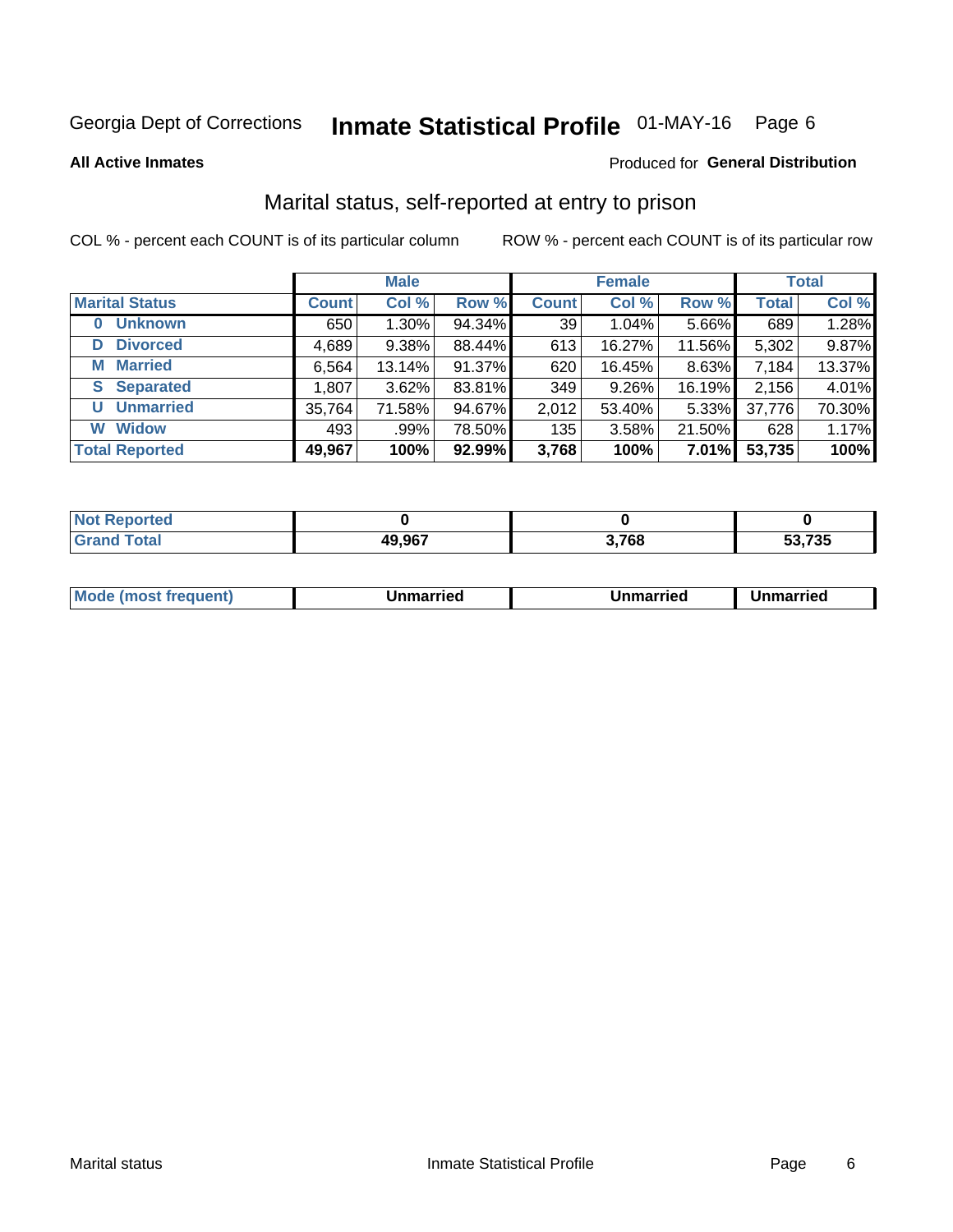# Inmate Statistical Profile 01-MAY-16 Page 7

#### **All Active Inmates**

### **Produced for General Distribution**

### Number of children, self reported at entry to prison

COL % - percent each COUNT is of its particular column

|                           |              | <b>Male</b> |        |              | <b>Female</b> |       |              | <b>Total</b> |
|---------------------------|--------------|-------------|--------|--------------|---------------|-------|--------------|--------------|
| <b>Number of Children</b> | <b>Count</b> | Col %       | Row %  | <b>Count</b> | Col %         | Row % | <b>Total</b> | Col %        |
| $\bf{0}$                  | 20,170       | 40.77%      | 93.80% | 1,333        | 35.41%        | 6.20% | 21,503       | 40.39%       |
|                           | 11,119       | 22.48%      | 93.93% | 719          | 19.10%        | 6.07% | 11,838       | 22.24%       |
| $\overline{2}$            | 8,123        | 16.42%      | 91.27% | 777          | 20.64%        | 8.73% | 8,900        | 16.72%       |
| 3                         | 4,890        | 9.88%       | 90.09% | 538          | 14.29%        | 9.91% | 5,428        | 10.20%       |
| 4                         | 2,507        | 5.07%       | 91.80% | 224          | 5.95%         | 8.20% | 2,731        | 5.13%        |
| 5                         | 1,247        | 2.52%       | 92.78% | 97           | 2.58%         | 7.22% | 1,344        | 2.52%        |
| 6                         | 660          | 1.33%       | 93.75% | 44           | 1.17%         | 6.25% | 704          | 1.32%        |
| 7                         | 313          | 0.63%       | 95.72% | 14           | 0.37%         | 4.28% | 327          | 0.61%        |
| 8                         | 163          | 0.33%       | 93.68% | 11           | 0.29%         | 6.32% | 174          | 0.33%        |
| 9                         | 97           | 0.20%       | 96.04% | 4            | 0.11%         | 3.96% | 101          | 0.19%        |
| 10                        | 89           | 0.18%       | 97.80% | 2            | 0.05%         | 2.20% | 91           | 0.17%        |
| Over 10                   | 91           | 0.18%       | 98.91% |              | 0.03%         | 1.09% | 92           | 0.17%        |
| <b>Total Reported</b>     | 49,469       | 100%        | 92.93% | 3,764        | 100%          | 7.07% | 53,233       | 100%         |

| ៱៱៰<br>・コー |     | 502    |
|------------|-----|--------|
| 80 AC7     | 700 | 53,735 |

| Mean<br>(average)       | 1.39 | 1.54 | 1.40 |
|-------------------------|------|------|------|
| <b>Median (middle)</b>  |      |      |      |
| Mode<br>(most frequent) |      |      |      |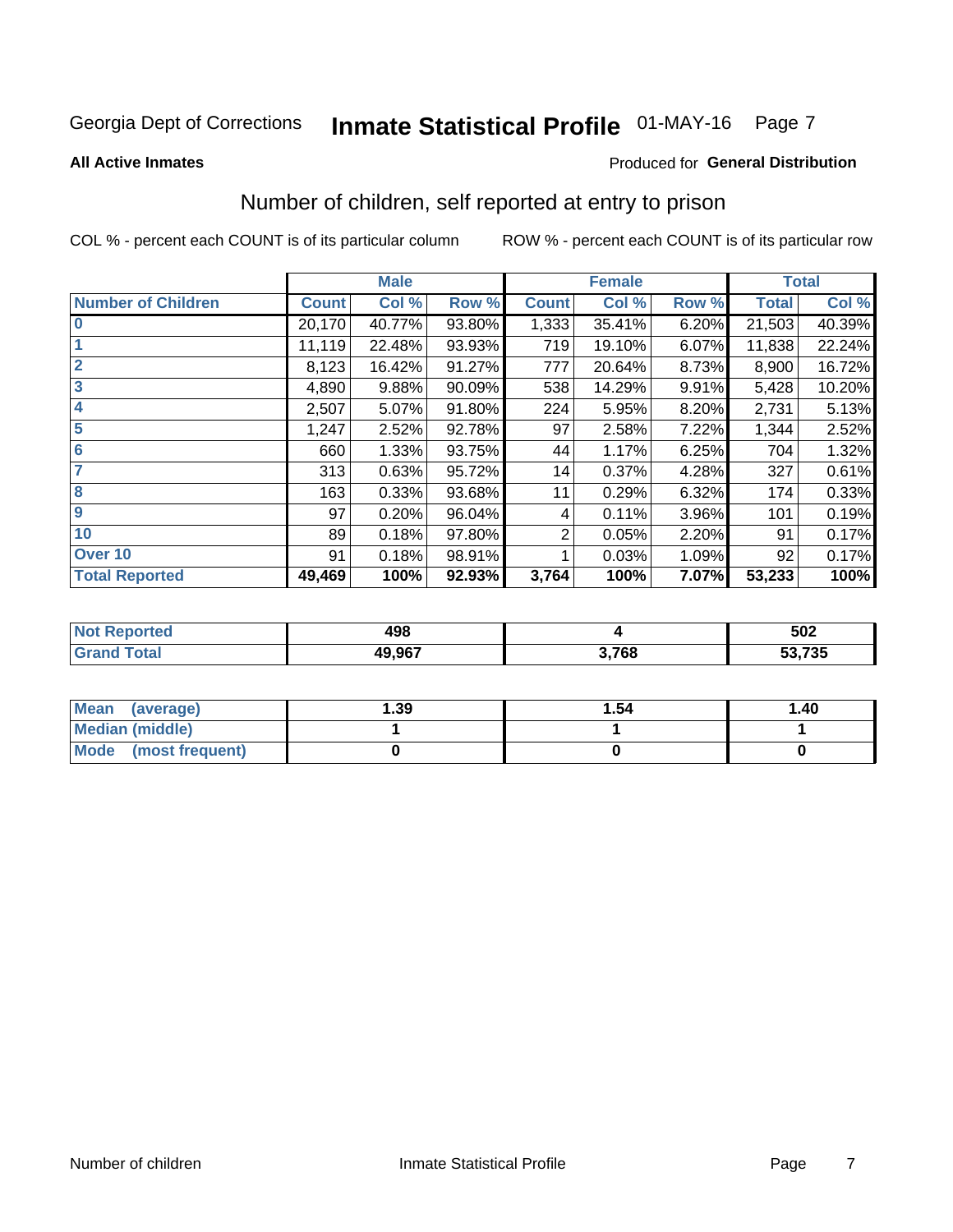# Inmate Statistical Profile 01-MAY-16 Page 8

#### **All Active Inmates**

### Produced for General Distribution

### Religious affiliation, self-reported at entry to prison

COL % - percent each COUNT is of its particular column

|                         |                              |              | <b>Male</b> |         |              | <b>Female</b> |        |              | <b>Total</b> |
|-------------------------|------------------------------|--------------|-------------|---------|--------------|---------------|--------|--------------|--------------|
|                         | <b>Religious Affiliation</b> | <b>Count</b> | Col %       | Row %   | <b>Count</b> | Col %         | Row %  | <b>Total</b> | Col %        |
| 1                       | <b>Islam</b>                 | 1,109        | 5.14%       | 96.69%  | 38           | 1.36%         | 3.31%  | 1,147        | 4.70%        |
| $\overline{2}$          | <b>Catholic</b>              | 1,093        | 5.06%       | 86.75%  | 167          | 5.96%         | 13.25% | 1,260        | 5.17%        |
| $\overline{\mathbf{3}}$ | <b>Baptist</b>               | 12,789       | 59.26%      | 85.96%  | 2,088        | 74.47%        | 14.04% | 14,877       | 61.01%       |
| $\overline{\mathbf{4}}$ | <b>Methodist</b>             | 424          | 1.96%       | 86.18%  | 68           | 2.43%         | 13.82% | 492          | 2.02%        |
| 5                       | <b>EpiscopIn</b>             | 47           | .22%        | 92.16%  | 4            | .14%          | 7.84%  | 51           | .21%         |
| $6\phantom{1}6$         | <b>Presbytrn</b>             | 65           | .30%        | 89.04%  | 8            | .29%          | 10.96% | 73           | .30%         |
| 7                       | <b>Chc Of God</b>            | 356          | 1.65%       | 87.68%  | 50           | 1.78%         | 12.32% | 406          | 1.67%        |
| 8                       | <b>Holiness</b>              | 616          | 2.85%       | 81.05%  | 144          | 5.14%         | 18.95% | 760          | 3.12%        |
| 9                       | <b>Jewish</b>                | 49           | .23%        | 80.33%  | 12           | .43%          | 19.67% | 61           | .25%         |
| 10                      | <b>Anglican</b>              | 19           | .09%        | 95.00%  | 1            | .04%          | 5.00%  | 20           | .08%         |
| 11                      | <b>Grk Orthdx</b>            | 5            | .02%        | 83.33%  | 1            | .04%          | 16.67% | 6            | .02%         |
| 12                      | <b>Hindu</b>                 | 9            | .04%        | 100.00% |              |               |        | 9            | .04%         |
| 13                      | <b>Buddhist</b>              | 47           | .22%        | 81.03%  | 11           | .39%          | 18.97% | 58           | .24%         |
| 14                      | <b>Taoist</b>                | 3            | .01%        | 100.00% |              |               |        | 3            | .01%         |
| 15                      | <b>Shintoist</b>             | 5            | .02%        | 100.00% |              |               |        | 5            | .02%         |
| 16                      | <b>Seven D Ad</b>            | 63           | .29%        | 80.77%  | 15           | .53%          | 19.23% | 78           | .32%         |
| 17                      | <b>Jehovah Wt</b>            | 266          | 1.23%       | 88.96%  | 33           | 1.18%         | 11.04% | 299          | 1.23%        |
| 18                      | <b>Latr Day S</b>            | 22           | .10%        | 84.62%  | 4            | .14%          | 15.38% | 26           | .11%         |
| 19                      | Quaker                       |              | .01%        | 100.00% |              |               |        |              | .01%         |
| 20                      | <b>Other Prot</b>            | 2,406        | 11.15%      | 94.46%  | 141          | 5.03%         | 5.54%  | 2,547        | 10.45%       |
| 96                      | <b>None</b>                  | 2,186        | 10.13%      | 99.14%  | 19           | .68%          | .86%   | 2,205        | 9.04%        |
|                         | <b>Total Reported</b>        | 21,580       | 100%        | 88.5%   | 2,804        | 100%          | 11.5%  | 24,384       | 100%         |

| 28,387 | 964   | 29.351       |
|--------|-------|--------------|
| 49,967 | 3,768 | 53,735<br>ວວ |

|  | <b>Moc</b><br>de (most frequent) | งptist | ้วtısı | רוסר. |
|--|----------------------------------|--------|--------|-------|
|--|----------------------------------|--------|--------|-------|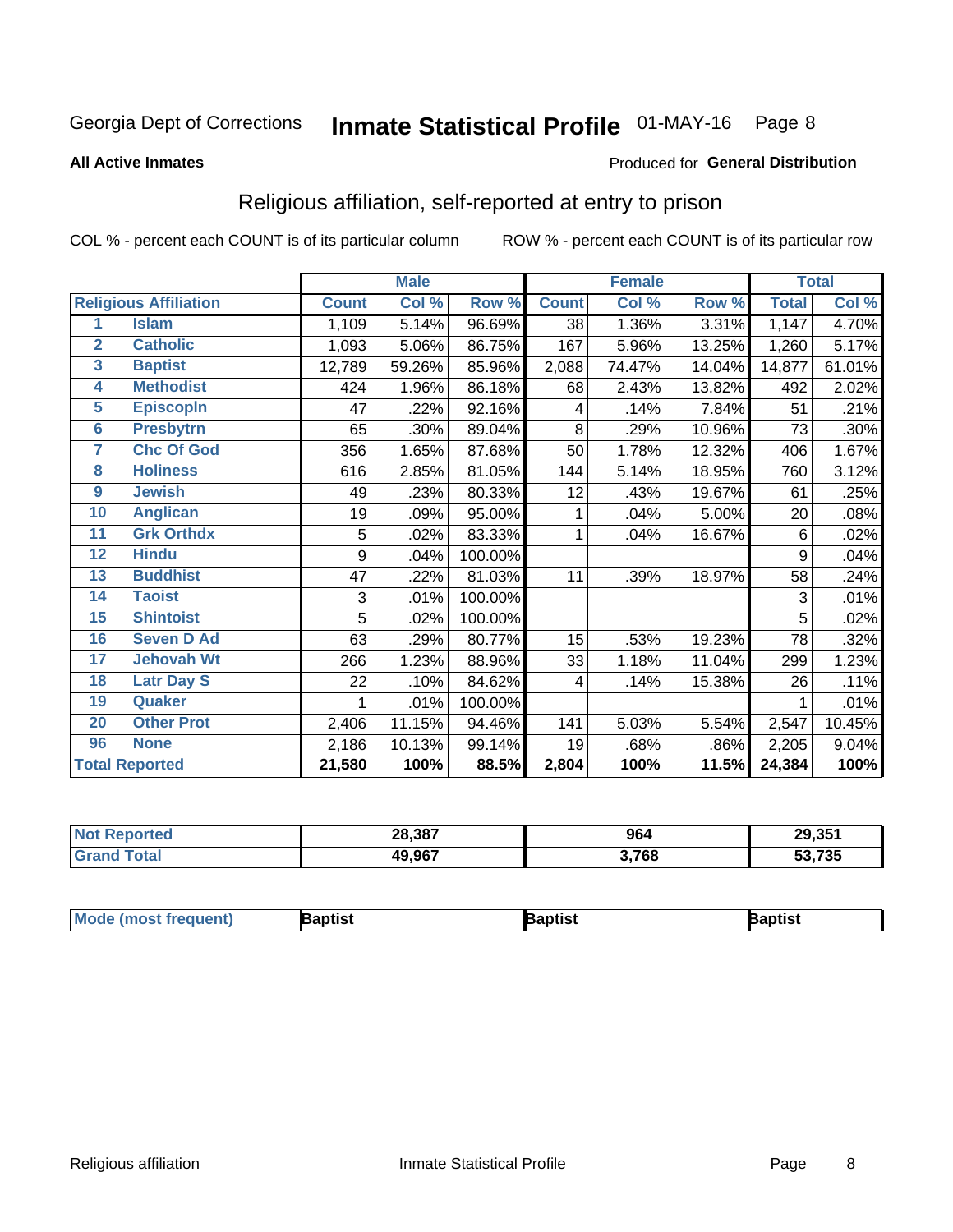# Inmate Statistical Profile 01-MAY-16 Page 9

#### **All Active Inmates**

#### Produced for General Distribution

### Home county, self-reported at entry to prison

COL % - percent each COUNT is of its particular column

|     |                             |              | <b>Male</b> |        |                  | <b>Female</b> |        | <b>Total</b> |        |
|-----|-----------------------------|--------------|-------------|--------|------------------|---------------|--------|--------------|--------|
|     | <b>Home County</b>          | <b>Count</b> | Col %       | Row %  | <b>Count</b>     | Col %         | Row %  | <b>Total</b> | Col %  |
| 000 | <b>Unknown</b>              | 5,359        | 10.73%      | 92.99% | 404              | 10.72%        | 7.01%  | 5,763        | 10.72% |
| 001 | <b>Appling County</b>       | 128          | .26%        | 96.97% | 4                | .11%          | 3.03%  | 132          | .25%   |
| 002 | <b>Atkinson County</b>      | 34           | .07%        | 94.44% | $\overline{2}$   | .05%          | 5.56%  | 36           | .07%   |
| 003 | <b>Bacon County</b>         | 66           | .13%        | 88.00% | $\boldsymbol{9}$ | .24%          | 12.00% | 75           | .14%   |
| 004 | <b>Baker County</b>         | 21           | .04%        | 95.45% | 1                | .03%          | 4.55%  | 22           | .04%   |
| 005 | <b>Baldwin County</b>       | 226          | .45%        | 92.24% | 19               | .50%          | 7.76%  | 245          | .46%   |
| 006 | <b>Banks County</b>         | 59           | .12%        | 85.51% | 10               | .27%          | 14.49% | 69           | .13%   |
| 007 | <b>Barrow County</b>        | 243          | .49%        | 89.01% | 30               | .80%          | 10.99% | 273          | .51%   |
| 008 | <b>Bartow County</b>        | 556          | 1.11%       | 88.82% | 70               | 1.86%         | 11.18% | 626          | 1.16%  |
| 009 | <b>Ben Hill County</b>      | 199          | .40%        | 95.22% | 10               | .27%          | 4.78%  | 209          | .39%   |
| 010 | <b>Berrien County</b>       | 77           | .15%        | 93.90% | 5                | .13%          | 6.10%  | 82           | .15%   |
| 011 | <b>Bibb County</b>          | 1,134        | 2.27%       | 95.21% | 57               | 1.51%         | 4.79%  | 1,191        | 2.22%  |
| 012 | <b>Bleckley County</b>      | 60           | .12%        | 90.91% | $\,6$            | .16%          | 9.09%  | 66           | .12%   |
| 013 | <b>Brantley County</b>      | 55           | .11%        | 85.94% | $\boldsymbol{9}$ | .24%          | 14.06% | 64           | .12%   |
| 014 | <b>Brooks County</b>        | 212          | .42%        | 99.07% | $\overline{c}$   | .05%          | .93%   | 214          | .40%   |
| 015 | <b>Bryan County</b>         | 100          | .20%        | 94.34% | $\,6$            | .16%          | 5.66%  | 106          | .20%   |
| 016 | <b>Bulloch County</b>       | 376          | .75%        | 95.67% | 17               | .45%          | 4.33%  | 393          | .73%   |
| 017 | <b>Burke County</b>         | 235          | .47%        | 95.92% | 10               | .27%          | 4.08%  | 245          | .46%   |
| 018 | <b>Butts County</b>         | 114          | .23%        | 91.94% | 10               | .27%          | 8.06%  | 124          | .23%   |
| 019 | <b>Calhoun County</b>       | 64           | .13%        | 90.14% | $\overline{7}$   | .19%          | 9.86%  | 71           | .13%   |
| 020 | <b>Camden County</b>        | 122          | .24%        | 90.37% | 13               | .35%          | 9.63%  | 135          | .25%   |
| 021 | <b>Candler County</b>       | 104          | .21%        | 87.39% | 15               | .40%          | 12.61% | 119          | .22%   |
| 022 | <b>Carroll County</b>       | 538          | 1.08%       | 92.92% | 41               | 1.09%         | 7.08%  | 579          | 1.08%  |
| 023 | <b>Catoosa County</b>       | 203          | .41%        | 91.86% | 18               | .48%          | 8.14%  | 221          | .41%   |
| 024 | <b>Charlton County</b>      | 45           | .09%        | 93.75% | 3                | .08%          | 6.25%  | 48           | .09%   |
| 025 | <b>Chatham County</b>       | 1,745        | 3.49%       | 95.98% | 73               | 1.94%         | 4.02%  | 1,818        | 3.38%  |
| 026 | <b>Chattahoochee County</b> | 35           | .07%        | 92.11% | 3                | .08%          | 7.89%  | 38           | .07%   |
| 027 | <b>Chattooga County</b>     | 252          | .50%        | 88.11% | 34               | .90%          | 11.89% | 286          | .53%   |
| 028 | <b>Cherokee County</b>      | 404          | .81%        | 88.79% | 51               | 1.35%         | 11.21% | 455          | .85%   |
| 029 | <b>Clarke County</b>        | 472          | .94%        | 93.84% | 31               | .82%          | 6.16%  | 503          | .94%   |
| 030 | <b>Clay County</b>          | 36           | .07%        | 94.74% | $\mathbf 2$      | .05%          | 5.26%  | 38           | .07%   |
| 031 | <b>Clayton County</b>       | 1,507        | 3.02%       | 93.37% | 107              | 2.84%         | 6.63%  | 1,614        | 3.00%  |
| 032 | <b>Clinch County</b>        | 40           | .08%        | 88.89% | 5                | .13%          | 11.11% | 45           | .08%   |
| 033 | <b>Cobb County</b>          | 1,958        | 3.92%       | 91.41% | 184              | 4.88%         | 8.59%  | 2,142        | 3.99%  |
| 034 | <b>Coffee County</b>        | 259          | .52%        | 93.50% | 18               | .48%          | 6.50%  | 277          | .52%   |
| 035 | <b>Colquitt County</b>      | 215          | .43%        | 95.13% | 11               | .29%          | 4.87%  | 226          | .42%   |
| 036 | <b>Columbia County</b>      | 303          | .61%        | 91.54% | 28               | .74%          | 8.46%  | 331          | .62%   |
| 037 | <b>Cook County</b>          | 143          | .29%        | 93.46% | 10               | .27%          | 6.54%  | 153          | .28%   |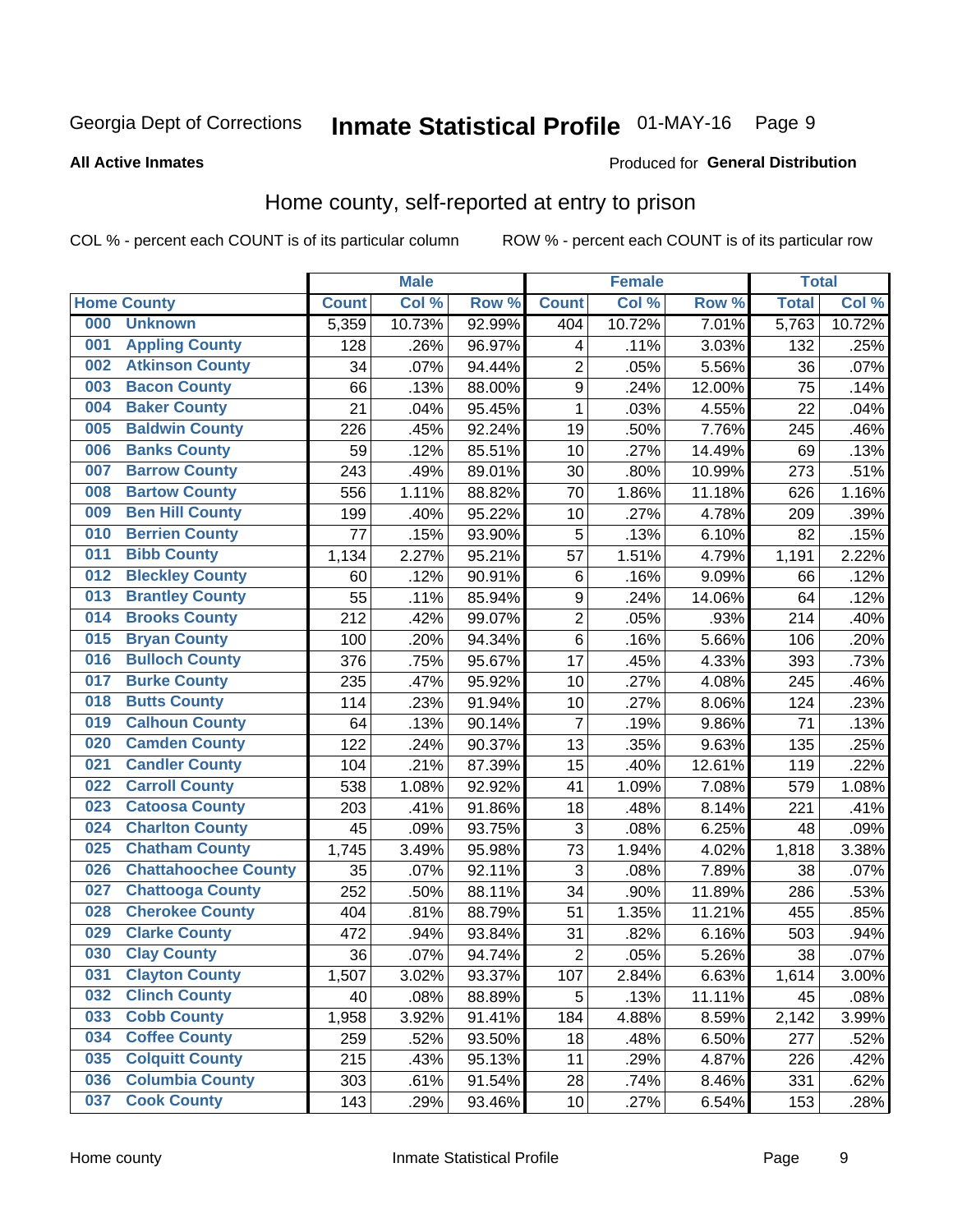# Inmate Statistical Profile 01-MAY-16 Page 10

### **All Active Inmates**

#### Produced for General Distribution

### Home county, self-reported at entry to prison

COL % - percent each COUNT is of its particular column

|     |                         |              | <b>Male</b> |        |                  | <b>Female</b> |        | <b>Total</b>     |       |
|-----|-------------------------|--------------|-------------|--------|------------------|---------------|--------|------------------|-------|
|     | <b>Home County</b>      | <b>Count</b> | Col %       | Row %  | <b>Count</b>     | Col %         | Row %  | <b>Total</b>     | Col % |
| 038 | <b>Coweta County</b>    | 481          | .96%        | 93.76% | $\overline{32}$  | .85%          | 6.24%  | $\overline{513}$ | .95%  |
| 039 | <b>Crawford County</b>  | 43           | .09%        | 97.73% | 1                | .03%          | 2.27%  | 44               | .08%  |
| 040 | <b>Crisp County</b>     | 218          | .44%        | 96.04% | $\boldsymbol{9}$ | .24%          | 3.96%  | 227              | .42%  |
| 041 | <b>Dade County</b>      | 62           | .12%        | 89.86% | $\overline{7}$   | .19%          | 10.14% | 69               | .13%  |
| 042 | <b>Dawson County</b>    | 81           | .16%        | 90.00% | $\boldsymbol{9}$ | .24%          | 10.00% | 90               | .17%  |
| 043 | <b>Decatur County</b>   | 230          | .46%        | 93.50% | 16               | .42%          | 6.50%  | 246              | .46%  |
| 044 | <b>Dekalb County</b>    | 3,016        | 6.04%       | 94.46% | 177              | 4.70%         | 5.54%  | 3,193            | 5.94% |
| 045 | <b>Dodge County</b>     | 137          | .27%        | 91.95% | 12               | .32%          | 8.05%  | 149              | .28%  |
| 046 | <b>Dooly County</b>     | 86           | .17%        | 95.56% | 4                | .11%          | 4.44%  | 90               | .17%  |
| 047 | <b>Dougherty County</b> | 837          | 1.68%       | 95.01% | 44               | 1.17%         | 4.99%  | 881              | 1.64% |
| 048 | <b>Douglas County</b>   | 592          | 1.18%       | 91.50% | 55               | 1.46%         | 8.50%  | 647              | 1.20% |
| 049 | <b>Early County</b>     | 81           | .16%        | 89.01% | 10               | .27%          | 10.99% | 91               | .17%  |
| 050 | <b>Echols County</b>    | 9            | .02%        | 81.82% | $\overline{2}$   | .05%          | 18.18% | 11               | .02%  |
| 051 | <b>Effingham County</b> | 217          | .43%        | 90.79% | 22               | .58%          | 9.21%  | 239              | .44%  |
| 052 | <b>Elbert County</b>    | 107          | .21%        | 89.92% | 12               | .32%          | 10.08% | 119              | .22%  |
| 053 | <b>Emanuel County</b>   | 160          | .32%        | 91.43% | 15               | .40%          | 8.57%  | 175              | .33%  |
| 054 | <b>Evans County</b>     | 73           | .15%        | 89.02% | $\boldsymbol{9}$ | .24%          | 10.98% | 82               | .15%  |
| 055 | <b>Fannin County</b>    | 85           | .17%        | 87.63% | 12               | .32%          | 12.37% | 97               | .18%  |
| 056 | <b>Fayette County</b>   | 192          | .38%        | 90.14% | 21               | .56%          | 9.86%  | 213              | .40%  |
| 057 | <b>Floyd County</b>     | 772          | 1.55%       | 90.61% | 80               | 2.12%         | 9.39%  | 852              | 1.59% |
| 058 | <b>Forsyth County</b>   | 254          | .51%        | 88.50% | 33               | .88%          | 11.50% | 287              | .53%  |
| 059 | <b>Franklin County</b>  | 119          | .24%        | 91.54% | 11               | .29%          | 8.46%  | 130              | .24%  |
| 060 | <b>Fulton County</b>    | 5,013        | 10.03%      | 95.50% | 236              | 6.26%         | 4.50%  | 5,249            | 9.77% |
| 061 | <b>Gilmer County</b>    | 97           | .19%        | 91.51% | 9                | .24%          | 8.49%  | 106              | .20%  |
| 062 | <b>Glascock County</b>  | 16           | .03%        | 88.89% | $\overline{2}$   | .05%          | 11.11% | 18               | .03%  |
| 063 | <b>Glynn County</b>     | 424          | .85%        | 92.37% | 35               | .93%          | 7.63%  | 459              | .85%  |
| 064 | <b>Gordon County</b>    | 301          | .60%        | 86.74% | 46               | 1.22%         | 13.26% | 347              | .65%  |
| 065 | <b>Grady County</b>     | 128          | .26%        | 95.52% | $\,6$            | .16%          | 4.48%  | 134              | .25%  |
| 066 | <b>Greene County</b>    | 117          | .23%        | 93.60% | 8                | .21%          | 6.40%  | 125              | .23%  |
| 067 | <b>Gwinnett County</b>  | 1,696        | 3.39%       | 92.63% | 135              | 3.58%         | 7.37%  | 1,831            | 3.41% |
| 068 | <b>Habersham County</b> | 101          | .20%        | 86.32% | 16               | .42%          | 13.68% | 117              | .22%  |
| 069 | <b>Hall County</b>      | 619          | 1.24%       | 91.03% | 61               | 1.62%         | 8.97%  | 680              | 1.27% |
| 070 | <b>Hancock County</b>   | 55           | .11%        | 91.67% | 5                | .13%          | 8.33%  | 60               | .11%  |
| 071 | <b>Haralson County</b>  | 153          | .31%        | 92.73% | 12               | .32%          | 7.27%  | 165              | .31%  |
| 072 | <b>Harris County</b>    | 111          | .22%        | 91.74% | 10               | .27%          | 8.26%  | 121              | .23%  |
| 073 | <b>Hart County</b>      | 135          | .27%        | 95.74% | $\,6$            | .16%          | 4.26%  | 141              | .26%  |
| 074 | <b>Heard County</b>     | 43           | .09%        | 91.49% | $\overline{4}$   | .11%          | 8.51%  | 47               | .09%  |
| 075 | <b>Henry County</b>     | 568          | 1.14%       | 91.17% | 55               | 1.46%         | 8.83%  | 623              | 1.16% |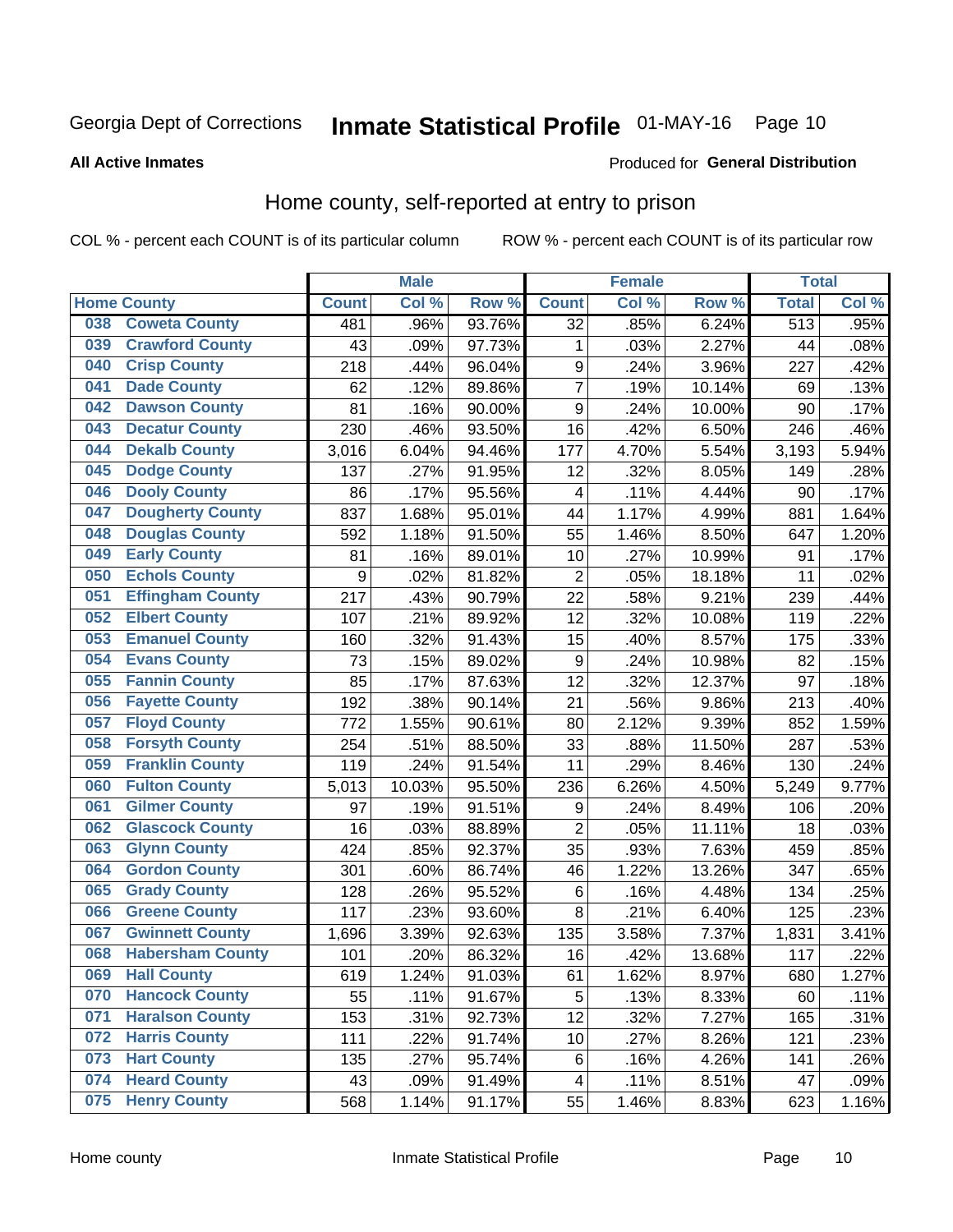# Inmate Statistical Profile 01-MAY-16 Page 11

### **All Active Inmates**

### Produced for General Distribution

### Home county, self-reported at entry to prison

COL % - percent each COUNT is of its particular column

|                  |                          |              | <b>Male</b> |                  |                         | <b>Female</b> |        | <b>Total</b> |       |
|------------------|--------------------------|--------------|-------------|------------------|-------------------------|---------------|--------|--------------|-------|
|                  | <b>Home County</b>       | <b>Count</b> | Col %       | Row <sup>%</sup> | <b>Count</b>            | Col %         | Row %  | <b>Total</b> | Col % |
| 076              | <b>Houston County</b>    | 556          | 1.11%       | 92.05%           | 48                      | 1.27%         | 7.95%  | 604          | 1.12% |
| 077              | <b>Irwin County</b>      | 61           | .12%        | 93.85%           | 4                       | .11%          | 6.15%  | 65           | .12%  |
| 078              | <b>Jackson County</b>    | 215          | .43%        | 90.34%           | 23                      | .61%          | 9.66%  | 238          | .44%  |
| 079              | <b>Jasper County</b>     | 84           | .17%        | 93.33%           | 6                       | .16%          | 6.67%  | 90           | .17%  |
| 080              | <b>Jeff Davis County</b> | 82           | .16%        | 96.47%           | 3                       | .08%          | 3.53%  | 85           | .16%  |
| 081              | <b>Jefferson County</b>  | 173          | .35%        | 97.19%           | 5                       | .13%          | 2.81%  | 178          | .33%  |
| 082              | <b>Jenkins County</b>    | 72           | .14%        | 92.31%           | 6                       | .16%          | 7.69%  | 78           | .15%  |
| 083              | <b>Johnson County</b>    | 46           | .09%        | 90.20%           | 5                       | .13%          | 9.80%  | 51           | .09%  |
| 084              | <b>Jones County</b>      | 112          | .22%        | 90.32%           | 12                      | .32%          | 9.68%  | 124          | .23%  |
| 085              | <b>Lamar County</b>      | 61           | .12%        | 89.71%           | $\overline{7}$          | .19%          | 10.29% | 68           | .13%  |
| 086              | <b>Lanier County</b>     | 40           | .08%        | 95.24%           | $\overline{2}$          | .05%          | 4.76%  | 42           | .08%  |
| 087              | <b>Laurens County</b>    | 287          | .57%        | 93.79%           | 19                      | .50%          | 6.21%  | 306          | .57%  |
| 088              | <b>Lee County</b>        | 103          | .21%        | 94.50%           | 6                       | .16%          | 5.50%  | 109          | .20%  |
| 089              | <b>Liberty County</b>    | 207          | .41%        | 96.73%           | 7                       | .19%          | 3.27%  | 214          | .40%  |
| 090              | <b>Lincoln County</b>    | 28           | .06%        | 93.33%           | $\overline{2}$          | .05%          | 6.67%  | 30           | .06%  |
| 091              | <b>Long County</b>       | 47           | .09%        | 87.04%           | $\overline{7}$          | .19%          | 12.96% | 54           | .10%  |
| 092              | <b>Lowndes County</b>    | 467          | .93%        | 97.49%           | 12                      | .32%          | 2.51%  | 479          | .89%  |
| 093              | <b>Lumpkin County</b>    | 92           | .18%        | 89.32%           | 11                      | .29%          | 10.68% | 103          | .19%  |
| 094              | <b>Macon County</b>      | 75           | .15%        | 93.75%           | 5                       | .13%          | 6.25%  | 80           | .15%  |
| 095              | <b>Madison County</b>    | 163          | .33%        | 94.22%           | 10                      | .27%          | 5.78%  | 173          | .32%  |
| 096              | <b>Marion County</b>     | 52           | .10%        | 94.55%           | 3                       | .08%          | 5.45%  | 55           | .10%  |
| 097              | <b>Mcduffie County</b>   | 161          | .32%        | 94.71%           | $\boldsymbol{9}$        | .24%          | 5.29%  | 170          | .32%  |
| 098              | <b>Mcintosh County</b>   | 56           | .11%        | 96.55%           | $\overline{2}$          | .05%          | 3.45%  | 58           | .11%  |
| 099              | <b>Meriwether County</b> | 164          | .33%        | 90.61%           | 17                      | .45%          | 9.39%  | 181          | .34%  |
| 100              | <b>Miller County</b>     | 28           | .06%        | 82.35%           | 6                       | .16%          | 17.65% | 34           | .06%  |
| 101              | <b>Mitchell County</b>   | 148          | .30%        | 93.67%           | 10                      | .27%          | 6.33%  | 158          | .29%  |
| 102              | <b>Monroe County</b>     | 113          | .23%        | 92.62%           | $\boldsymbol{9}$        | .24%          | 7.38%  | 122          | .23%  |
| 103              | <b>Montgomery County</b> | 74           | .15%        | 90.24%           | 8                       | .21%          | 9.76%  | 82           | .15%  |
| 104              | <b>Morgan County</b>     | 94           | .19%        | 95.92%           | $\overline{\mathbf{4}}$ | .11%          | 4.08%  | 98           | .18%  |
| 105              | <b>Murray County</b>     | 173          | .35%        | 87.37%           | 25                      | .66%          | 12.63% | 198          | .37%  |
| 106              | <b>Muscogee County</b>   | 1,036        | 2.07%       | 94.18%           | 64                      | 1.70%         | 5.82%  | 1,100        | 2.05% |
| 107              | <b>Newton County</b>     | 567          | 1.13%       | 91.16%           | 55                      | 1.46%         | 8.84%  | 622          | 1.16% |
| 108              | <b>Oconee County</b>     | 49           | .10%        | 83.05%           | 10                      | .27%          | 16.95% | 59           | .11%  |
| 109              | <b>Oglethorpe County</b> | 72           | .14%        | 88.89%           | $\boldsymbol{9}$        | .24%          | 11.11% | 81           | .15%  |
| 110              | <b>Paulding County</b>   | 318          | .64%        | 89.08%           | 39                      | 1.04%         | 10.92% | 357          | .66%  |
| 111              | <b>Peach County</b>      | 136          | .27%        | 97.14%           | 4                       | .11%          | 2.86%  | 140          | .26%  |
| $\overline{112}$ | <b>Pickens County</b>    | 122          | .24%        | 89.71%           | 14                      | .37%          | 10.29% | 136          | .25%  |
| 113              | <b>Pierce County</b>     | 82           | .16%        | 90.11%           | $\boldsymbol{9}$        | .24%          | 9.89%  | 91           | .17%  |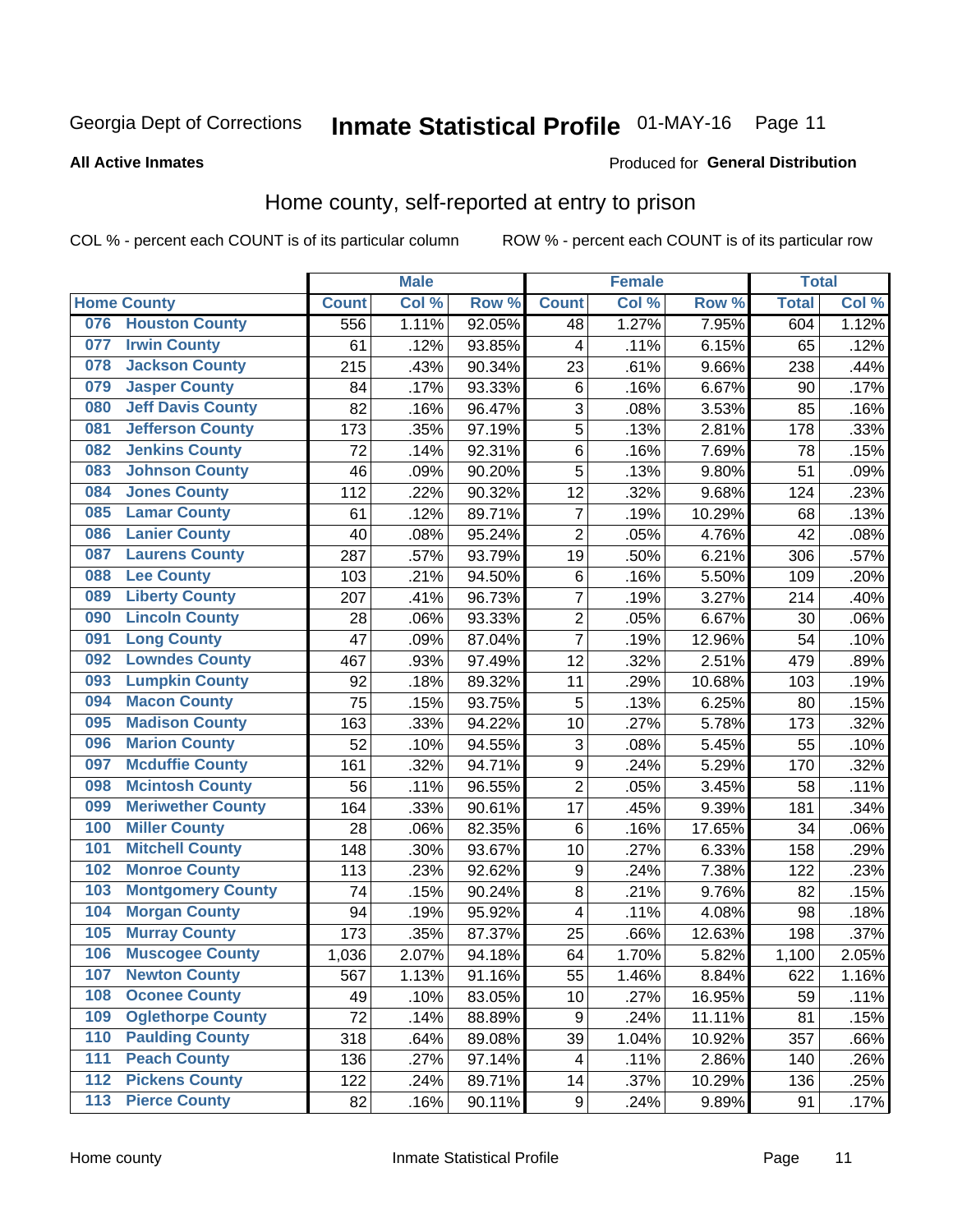# Inmate Statistical Profile 01-MAY-16 Page 12

### **All Active Inmates**

#### Produced for General Distribution

### Home county, self-reported at entry to prison

COL % - percent each COUNT is of its particular column

|                  |                          |              | <b>Male</b> |                  |                         | <b>Female</b> |        | <b>Total</b>    |       |
|------------------|--------------------------|--------------|-------------|------------------|-------------------------|---------------|--------|-----------------|-------|
|                  | <b>Home County</b>       | <b>Count</b> | Col %       | Row <sup>%</sup> | <b>Count</b>            | Col %         | Row %  | <b>Total</b>    | Col % |
| 114              | <b>Pike County</b>       | 44           | .09%        | 91.67%           | 4                       | .11%          | 8.33%  | $\overline{48}$ | .09%  |
| 115              | <b>Polk County</b>       | 255          | .51%        | 91.40%           | 24                      | .64%          | 8.60%  | 279             | .52%  |
| 116              | <b>Pulaski County</b>    | 66           | .13%        | 94.29%           | 4                       | .11%          | 5.71%  | 70              | .13%  |
| 117              | <b>Putnam County</b>     | 142          | .28%        | 91.61%           | 13                      | .35%          | 8.39%  | 155             | .29%  |
| 118              | <b>Quitman County</b>    | 12           | .02%        | 100.00%          |                         |               |        | 12              | .02%  |
| 119              | <b>Rabun County</b>      | 39           | .08%        | 90.70%           | 4                       | .11%          | 9.30%  | 43              | .08%  |
| 120              | <b>Randolph County</b>   | 72           | .14%        | 96.00%           | 3                       | .08%          | 4.00%  | 75              | .14%  |
| 121              | <b>Richmond County</b>   | 1,737        | 3.48%       | 94.40%           | 103                     | 2.73%         | 5.60%  | 1,840           | 3.42% |
| 122              | <b>Rockdale County</b>   | 339          | .68%        | 91.13%           | 33                      | .88%          | 8.87%  | 372             | .69%  |
| 123              | <b>Schley County</b>     | 21           | .04%        | 95.45%           | 1                       | .03%          | 4.55%  | 22              | .04%  |
| 124              | <b>Screven County</b>    | 133          | .27%        | 95.00%           | 7                       | .19%          | 5.00%  | 140             | .26%  |
| 125              | <b>Seminole County</b>   | 68           | .14%        | 87.18%           | 10                      | .27%          | 12.82% | 78              | .15%  |
| 126              | <b>Spalding County</b>   | 479          | .96%        | 92.47%           | 39                      | 1.04%         | 7.53%  | 518             | .96%  |
| 127              | <b>Stephens County</b>   | 141          | .28%        | 89.81%           | 16                      | .42%          | 10.19% | 157             | .29%  |
| 128              | <b>Stewart County</b>    | 36           | .07%        | 100.00%          |                         |               |        | 36              | .07%  |
| 129              | <b>Sumter County</b>     | 183          | .37%        | 94.82%           | 10                      | .27%          | 5.18%  | 193             | .36%  |
| 130              | <b>Talbot County</b>     | 39           | .08%        | 92.86%           | 3                       | .08%          | 7.14%  | 42              | .08%  |
| 131              | <b>Taliaferro County</b> | 12           | .02%        | 100.00%          |                         |               |        | 12              | .02%  |
| 132              | <b>Tattnall County</b>   | 159          | .32%        | 97.55%           | $\overline{\mathbf{4}}$ | .11%          | 2.45%  | 163             | .30%  |
| 133              | <b>Taylor County</b>     | 56           | .11%        | 94.92%           | 3                       | .08%          | 5.08%  | 59              | .11%  |
| 134              | <b>Telfair County</b>    | 108          | .22%        | 93.10%           | $\bf 8$                 | .21%          | 6.90%  | 116             | .22%  |
| 135              | <b>Terrell County</b>    | 94           | .19%        | 91.26%           | $\boldsymbol{9}$        | .24%          | 8.74%  | 103             | .19%  |
| 136              | <b>Thomas County</b>     | 206          | .41%        | 91.96%           | 18                      | .48%          | 8.04%  | 224             | .42%  |
| 137              | <b>Tift County</b>       | 313          | .63%        | 96.60%           | 11                      | .29%          | 3.40%  | 324             | .60%  |
| 138              | <b>Toombs County</b>     | 300          | .60%        | 92.02%           | 26                      | .69%          | 7.98%  | 326             | .61%  |
| 139              | <b>Towns County</b>      | 20           | .04%        | 74.07%           | 7                       | .19%          | 25.93% | 27              | .05%  |
| 140              | <b>Treutlen County</b>   | 56           | .11%        | 91.80%           | 5                       | .13%          | 8.20%  | 61              | .11%  |
| 141              | <b>Troup County</b>      | 457          | .91%        | 91.77%           | 41                      | 1.09%         | 8.23%  | 498             | .93%  |
| $\overline{142}$ | <b>Turner County</b>     | 64           | .13%        | 92.75%           | 5                       | .13%          | 7.25%  | 69              | .13%  |
| 143              | <b>Twiggs County</b>     | 55           | .11%        | 91.67%           | 5                       | .13%          | 8.33%  | 60              | .11%  |
| 144              | <b>Union County</b>      | 56           | .11%        | 78.87%           | 15                      | .40%          | 21.13% | 71              | .13%  |
| 145              | <b>Upson County</b>      | 139          | .28%        | 92.67%           | 11                      | .29%          | 7.33%  | 150             | .28%  |
| 146              | <b>Walker County</b>     | 382          | .76%        | 87.21%           | 56                      | 1.49%         | 12.79% | 438             | .82%  |
| 147              | <b>Walton County</b>     | 432          | .86%        | 90.76%           | 44                      | 1.17%         | 9.24%  | 476             | .89%  |
| 148              | <b>Ware County</b>       | 293          | .59%        | 94.52%           | 17                      | .45%          | 5.48%  | 310             | .58%  |
| 149              | <b>Warren County</b>     | 28           | .06%        | 93.33%           | $\overline{2}$          | .05%          | 6.67%  | 30              | .06%  |
| 150              | <b>Washington County</b> | 188          | .38%        | 91.71%           | 17                      | .45%          | 8.29%  | 205             | .38%  |
| 151              | <b>Wayne County</b>      | 176          | .35%        | 94.62%           | 10                      | .27%          | 5.38%  | 186             | .35%  |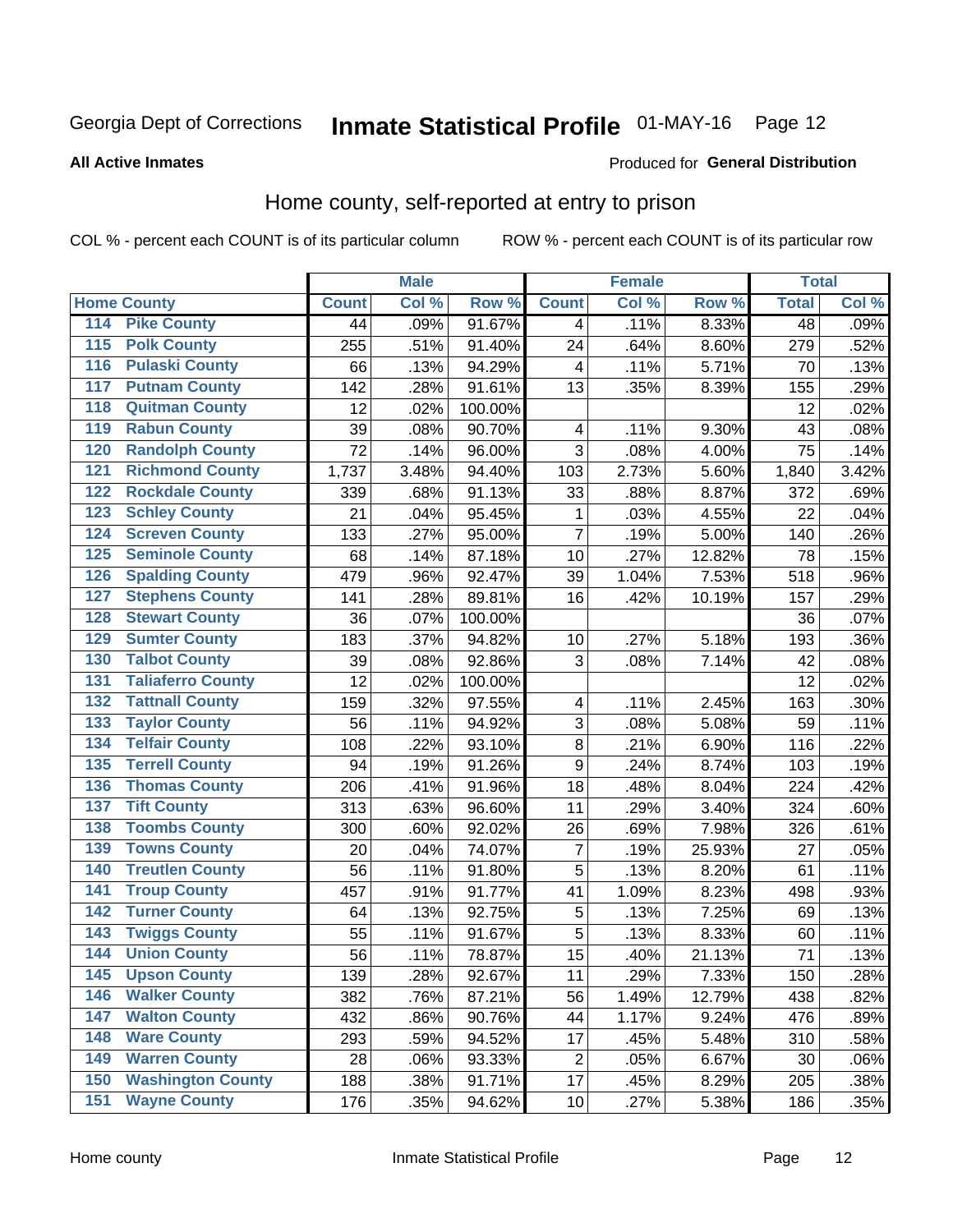# Inmate Statistical Profile 01-MAY-16 Page 13

**All Active Inmates** 

### Produced for General Distribution

### Home county, self-reported at entry to prison

COL % - percent each COUNT is of its particular column

|     |                             |              | <b>Male</b> |         |              | <b>Female</b> |          | <b>Total</b> |         |
|-----|-----------------------------|--------------|-------------|---------|--------------|---------------|----------|--------------|---------|
|     | <b>Home County</b>          | <b>Count</b> | Col %       | Row %   | <b>Count</b> | Col %         | Row %    | <b>Total</b> | Col %   |
| 152 | <b>Webster County</b>       | 8            | .02%        | 100.00% |              |               |          | 8            | .01%    |
| 153 | <b>Wheeler County</b>       | 23           | .05%        | 100.00% |              |               |          | 23           | .04%    |
| 154 | <b>White County</b>         | 93           | .19%        | 88.57%  | 12           | .32%          | 11.43%   | 105          | .20%    |
| 155 | <b>Whitfield County</b>     | 460          | .92%        | 86.79%  | 70           | 1.86%         | 13.21%   | 530          | .99%    |
| 156 | <b>Wilcox County</b>        | 56           | .11%        | 94.92%  | 3            | .08%          | 5.08%    | 59           | .11%    |
| 157 | <b>Wilkes County</b>        | 62           | .12%        | 93.94%  | 4            | .11%          | $6.06\%$ | 66           | .12%    |
| 158 | <b>Wilkinson County</b>     | 54           | $.11\%$     | 98.18%  |              | .03%          | 1.82%    | 55           | .10%    |
| 159 | <b>Worth County</b>         | 112          | .22%        | 91.06%  | 11           | .29%          | 8.94%    | 123          | .23%    |
| 999 | <b>Other Custody/Out Of</b> | 155          | .31%        | 95.09%  | 8            | .21%          | 4.91%    | 163          | $.30\%$ |
|     | <b>State</b>                |              |             |         |              |               |          |              |         |
|     | <b>Total Rported</b>        | 49,967       | 100%        | 92.99%  | 3,768        | 100%          | 7.01%    | 53,735       | 100%    |

| Reported<br>NOT |        |       |        |
|-----------------|--------|-------|--------|
| <b>c</b> otal   | 49,967 | 3,768 | 53,735 |

|  | Mode (most frequent) | <b>Fulton County</b> | <b>Fulton County</b> | <b>Fulton County</b> |
|--|----------------------|----------------------|----------------------|----------------------|
|--|----------------------|----------------------|----------------------|----------------------|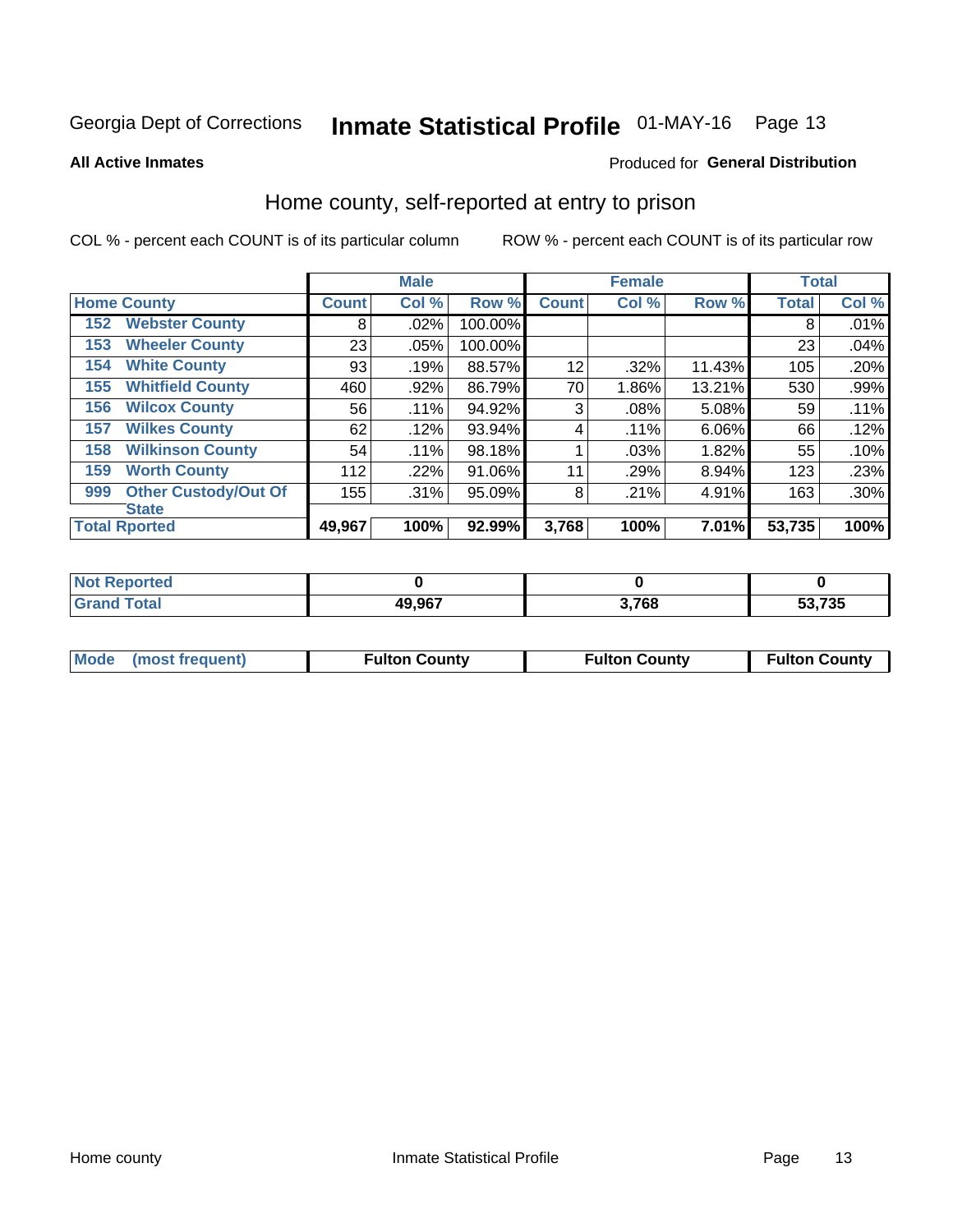# Inmate Statistical Profile 01-MAY-16 Page 14

### **All Active Inmates**

### Produced for General Distribution

### Employment status before prison, self-reported at entry to prison

COL % - percent each COUNT is of its particular column

|                           | <b>Male</b>  |        |         | <b>Female</b> |        |        | <b>Total</b> |        |
|---------------------------|--------------|--------|---------|---------------|--------|--------|--------------|--------|
| <b>Employment Status</b>  | <b>Count</b> | Col %  | Row %   | <b>Count</b>  | Col %  | Row %  | Total        | Col %  |
| <b>Full Time</b><br>01    | 18,186       | 45.35% | 94.25%  | 1,110         | 32.65% | 5.75%  | 19,296       | 44.36% |
| <b>Part Time</b><br>02    | 3,051        | 7.61%  | 91.40%  | 287           | 8.44%  | 8.60%  | 3,338        | 7.67%  |
| Unempl $<$ 6M<br>03       | 2,447        | 6.10%  | 97.84%  | 54            | 1.59%  | 2.16%  | 2,501        | 5.75%  |
| Unempl > 6M<br>04         | 9,318        | 23.24% | 88.68%  | 1,189         | 34.97% | 11.32% | 10,507       | 24.15% |
| <b>Never Worked</b><br>05 | 4,109        | 10.25% | 94.24%  | 251           | 7.38%  | 5.76%  | 4,360        | 10.02% |
| <b>Student</b><br>06      | 1,178        | 2.94%  | 96.48%  | 43            | 1.26%  | 3.52%  | 1,221        | 2.81%  |
| <b>Incapable</b><br>07    | 1,811        | 4.52%  | 79.53%  | 466           | 13.71% | 20.47% | 2,277        | 5.23%  |
| <b>UNKNOWN</b><br>20      | 2            | .01%   | 100.00% |               |        |        | 2            | .01%   |
| <b>Total Reported</b>     | 40,102       | 100%   | 92.18%  | 3,400         | 100%   | 7.82%  | 43,502       | 100%   |

| <b>Not Reported</b> | 9,867  | 368   | 10,235 |
|---------------------|--------|-------|--------|
| <b>Grand Total</b>  | 49,969 | 3,768 | 53,737 |

| <b>Mode (most frequent)</b> | Unempl > 6M | <b>Full Time</b> |
|-----------------------------|-------------|------------------|
|                             |             |                  |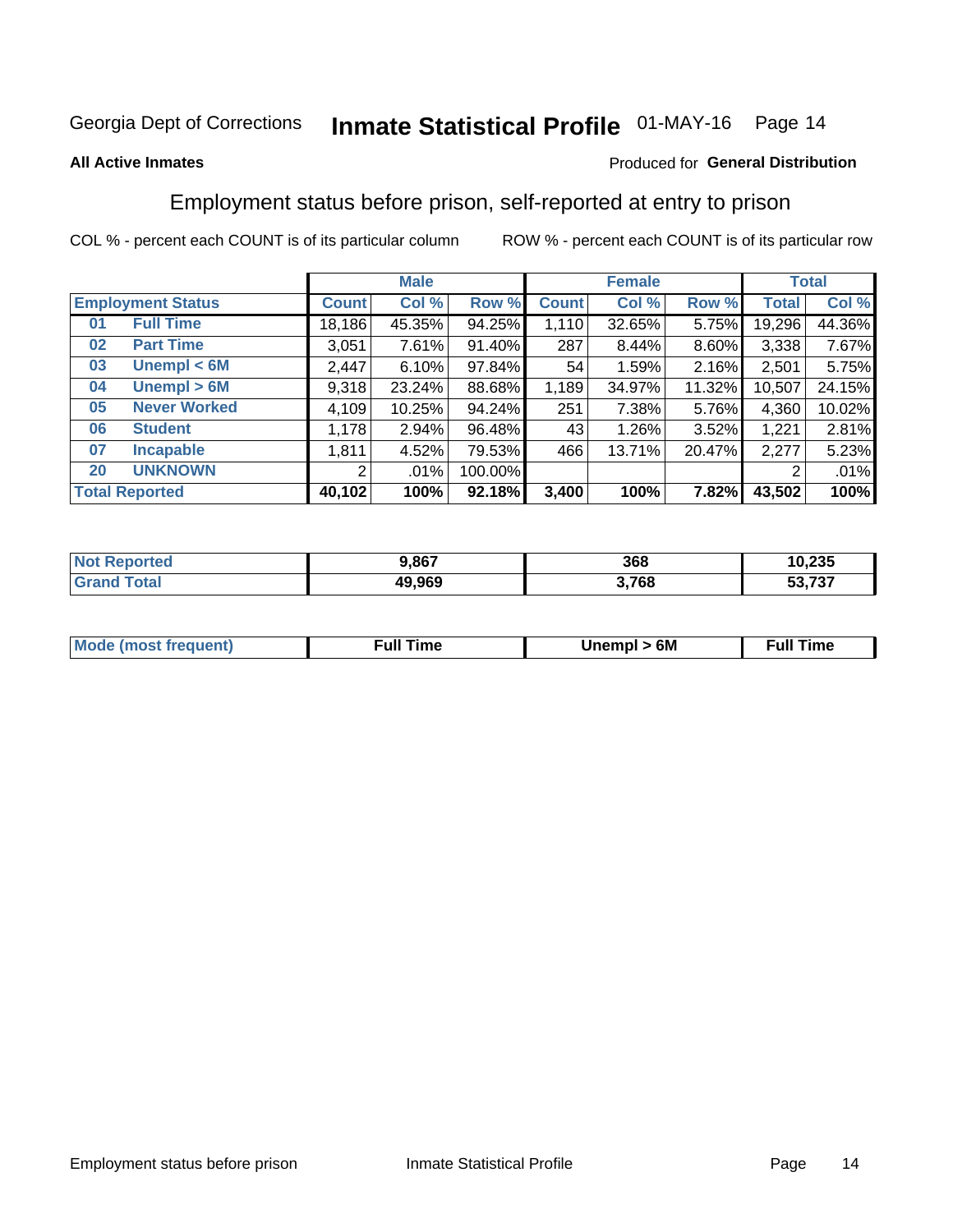# Inmate Statistical Profile 01-MAY-16 Page 15

### **All Active Inmates**

Produced for General Distribution

### Age at admission

COL % - percent each COUNT is of its particular column

|                         |              | <b>Male</b> |        |                | <b>Female</b> |        |                 | <b>Total</b> |
|-------------------------|--------------|-------------|--------|----------------|---------------|--------|-----------------|--------------|
| <b>Age At Admission</b> | <b>Count</b> | Col %       | Row %  | <b>Count</b>   | Col %         | Row %  | <b>Total</b>    | Col %        |
| 14                      | 15           | 0.03%       | 88.24% | $\overline{2}$ | 0.05%         | 11.76% | $\overline{17}$ | 0.03%        |
| 15                      | 53           | 0.11%       | 98.15% | 1              | 0.03%         | 1.85%  | 54              | 0.10%        |
| 16                      | 173          | 0.35%       | 98.30% | 3              | 0.08%         | 1.70%  | 176             | 0.33%        |
| $\overline{17}$         | 689          | 1.38%       | 95.83% | 30             | 0.80%         | 4.17%  | 719             | 1.34%        |
| $\overline{18}$         | 1,294        | 2.59%       | 97.22% | 37             | 0.98%         | 2.78%  | 1,331           | 2.48%        |
| 19                      | 1,926        | 3.85%       | 96.78% | 64             | 1.70%         | 3.22%  | 1,990           | 3.70%        |
| 20                      | 2,125        | 4.25%       | 95.59% | 98             | 2.60%         | 4.41%  | 2,223           | 4.14%        |
| $\overline{21}$         | 2,217        | 4.44%       | 95.56% | 103            | 2.73%         | 4.44%  | 2,320           | 4.32%        |
| $\overline{22}$         | 2,274        | 4.55%       | 95.07% | 118            | 3.13%         | 4.93%  | 2,392           | 4.45%        |
| 23                      | 2,037        | 4.08%       | 93.96% | 131            | 3.48%         | 6.04%  | 2,168           | 4.03%        |
| 24                      | 2,082        | 4.17%       | 93.03% | 156            | 4.14%         | 6.97%  | 2,238           | 4.17%        |
| $\overline{25}$         | 1,952        | 3.91%       | 93.26% | 141            | 3.74%         | 6.74%  | 2,093           | 3.90%        |
| $\overline{26}$         | 1,852        | 3.71%       | 93.21% | 135            | 3.58%         | 6.79%  | 1,987           | 3.70%        |
| $\overline{27}$         | 1,784        | 3.57%       | 92.72% | 140            | 3.72%         | 7.28%  | 1,924           | 3.58%        |
| 28                      | 1,710        | 3.42%       | 92.78% | 133            | 3.53%         | 7.22%  | 1,843           | 3.43%        |
| 29                      | 1,712        | 3.43%       | 92.39% | 141            | 3.74%         | 7.61%  | 1,853           | 3.45%        |
| 30                      | 1,708        | 3.42%       | 93.13% | 126            | 3.34%         | 6.87%  | 1,834           | 3.41%        |
| 31                      | 1,522        | 3.05%       | 92.92% | 116            | 3.08%         | 7.08%  | 1,638           | 3.05%        |
| 32                      | 1,436        | 2.87%       | 90.71% | 147            | 3.90%         | 9.29%  | 1,583           | 2.95%        |
| 33                      | 1,463        | 2.93%       | 90.81% | 148            | 3.93%         | 9.19%  | 1,611           | 3.00%        |
| 34                      | 1,380        | 2.76%       | 90.49% | 145            | 3.85%         | 9.51%  | 1,525           | 2.84%        |
| 35                      | 1,358        | 2.72%       | 92.07% | 117            | 3.11%         | 7.93%  | 1,475           | 2.75%        |
| 36                      | 1,324        | 2.65%       | 92.46% | 108            | 2.87%         | 7.54%  | 1,432           | 2.67%        |
| $\overline{37}$         | 1,209        | 2.42%       | 91.52% | 112            | 2.97%         | 8.48%  | 1,321           | 2.46%        |
| 38                      | 1,065        | 2.13%       | 92.21% | 90             | 2.39%         | 7.79%  | 1,155           | 2.15%        |
| 39                      | 1,024        | 2.05%       | 90.22% | 111            | 2.95%         | 9.78%  | 1,135           | 2.11%        |
| 40                      | 980          | 1.96%       | 91.59% | 90             | 2.39%         | 8.41%  | 1,070           | 1.99%        |
| 41                      | 959          | 1.92%       | 92.84% | 74             | 1.96%         | 7.16%  | 1,033           | 1.92%        |
| 42                      | 915          | 1.83%       | 92.52% | 74             | 1.96%         | 7.48%  | 989             | 1.84%        |
| 43                      | 883          | 1.77%       | 91.12% | 86             | 2.28%         | 8.88%  | 969             | 1.80%        |
| 44                      | 850          | 1.70%       | 89.95% | 95             | 2.52%         | 10.05% | 945             | 1.76%        |
| 45                      | 754          | 1.51%       | 91.17% | 73             | 1.94%         | 8.83%  | 827             | 1.54%        |
| 46                      | 724          | 1.45%       | 89.83% | 82             | 2.18%         | 10.17% | 806             | 1.50%        |
| 47                      | 683          | 1.37%       | 92.17% | 58             | 1.54%         | 7.83%  | 741             | 1.38%        |
| 48                      | 673          | 1.35%       | 90.82% | 68             | 1.81%         | 9.18%  | 741             | 1.38%        |
| 49                      | 635          | 1.27%       | 91.10% | 62             | 1.65%         | 8.90%  | 697             | 1.30%        |
| 50                      | 566          | 1.13%       | 91.00% | 56             | 1.49%         | 9.00%  | 622             | 1.16%        |
| 51                      | 459          | 0.92%       | 91.62% | 42             | 1.11%         | 8.38%  | 501             | 0.93%        |
| 52                      | 486          | 0.97%       | 90.84% | 49             | 1.30%         | 9.16%  | 535             | 1.00%        |
| 53                      | 444          | 0.89%       | 90.43% | 47             | 1.25%         | 9.57%  | 491             | 0.91%        |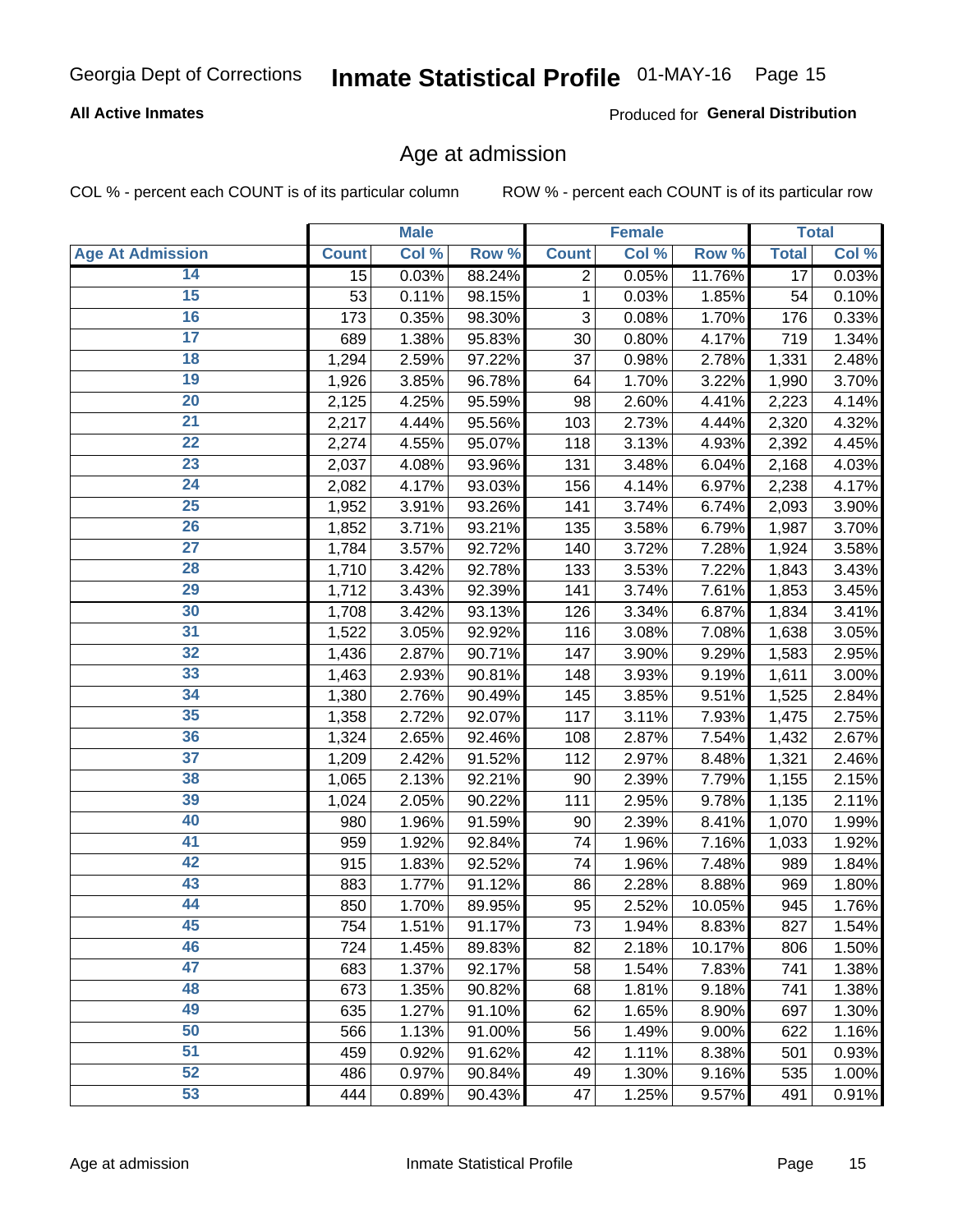# Inmate Statistical Profile 01-MAY-16 Page 16

### **All Active Inmates**

Produced for General Distribution

### Age at admission

COL % - percent each COUNT is of its particular column

|                         |                | <b>Male</b> |         |                         | <b>Female</b> |        |                | <b>Total</b> |
|-------------------------|----------------|-------------|---------|-------------------------|---------------|--------|----------------|--------------|
| <b>Age At Admission</b> | <b>Count</b>   | Col %       | Row %   | <b>Count</b>            | Col %         | Row %  | <b>Total</b>   | Col %        |
| 54                      | 397            | 0.79%       | 91.90%  | $\overline{35}$         | 0.93%         | 8.10%  | 432            | 0.80%        |
| 55                      | 346            | 0.69%       | 95.58%  | 16                      | 0.42%         | 4.42%  | 362            | 0.67%        |
| 56                      | 323            | 0.65%       | 93.90%  | 21                      | 0.56%         | 6.10%  | 344            | 0.64%        |
| 57                      | 229            | 0.46%       | 92.71%  | 18                      | 0.48%         | 7.29%  | 247            | 0.46%        |
| 58                      | 214            | 0.43%       | 95.11%  | 11                      | 0.29%         | 4.89%  | 225            | 0.42%        |
| 59                      | 184            | 0.37%       | 91.54%  | 17                      | 0.45%         | 8.46%  | 201            | 0.37%        |
| 60                      | 143            | 0.29%       | 94.70%  | 8                       | 0.21%         | 5.30%  | 151            | 0.28%        |
| 61                      | 134            | 0.27%       | 97.10%  | $\overline{\mathbf{4}}$ | 0.11%         | 2.90%  | 138            | 0.26%        |
| 62                      | 109            | 0.22%       | 94.78%  | 6                       | 0.16%         | 5.22%  | 115            | 0.21%        |
| 63                      | 81             | 0.16%       | 95.29%  | $\overline{\mathbf{4}}$ | 0.11%         | 4.71%  | 85             | 0.16%        |
| 64                      | 91             | 0.18%       | 94.79%  | 5                       | 0.13%         | 5.21%  | 96             | 0.18%        |
| 65                      | 51             | 0.10%       | 91.07%  | $\overline{5}$          | 0.13%         | 8.93%  | 56             | 0.10%        |
| 66                      | 46             | 0.09%       | 95.83%  | $\overline{2}$          | 0.05%         | 4.17%  | 48             | 0.09%        |
| 67                      | 42             | 0.08%       | 100.00% |                         |               |        | 42             | 0.08%        |
| 68                      | 34             | 0.07%       | 97.14%  | 1                       | 0.03%         | 2.86%  | 35             | 0.07%        |
| 69                      | 31             | 0.06%       | 100.00% |                         |               |        | 31             | 0.06%        |
| 70                      | 25             | 0.05%       | 92.59%  | $\overline{2}$          | 0.05%         | 7.41%  | 27             | 0.05%        |
| $\overline{71}$         | 14             | 0.03%       | 100.00% |                         |               |        | 14             | 0.03%        |
| $\overline{72}$         | 18             | 0.04%       | 94.74%  | 1                       | 0.03%         | 5.26%  | 19             | 0.04%        |
| $\overline{73}$         | 11             | 0.02%       | 100.00% |                         |               |        | 11             | 0.02%        |
| $\overline{74}$         | $\,6$          | 0.01%       | 75.00%  | $\overline{2}$          | 0.05%         | 25.00% | 8              | 0.01%        |
| 75                      | 8              | 0.02%       | 100.00% |                         |               |        | 8              | 0.01%        |
| 76                      | 11             | 0.02%       | 100.00% |                         |               |        | 11             | 0.02%        |
| $\overline{77}$         | $\,6$          | 0.01%       | 100.00% |                         |               |        | 6              | 0.01%        |
| 78                      | $\overline{2}$ | 0.01%       | 100.00% |                         |               |        | $\overline{2}$ | 0.01%        |
| 79                      | $\overline{2}$ | 0.01%       | 100.00% |                         |               |        | $\overline{2}$ | 0.01%        |
| 80                      | $\mathbf{1}$   | 0.01%       | 100.00% |                         |               |        | $\mathbf{1}$   | 0.01%        |
| 81                      | $\overline{3}$ | 0.01%       | 100.00% |                         |               |        | $\overline{3}$ | 0.01%        |
| $\overline{82}$         | $\overline{3}$ | 0.01%       | 100.00% |                         |               |        | $\overline{3}$ | 0.01%        |
| 83                      | 1              | 0.01%       | 100.00% |                         |               |        | 1              | 0.01%        |
| 84                      | 3              | 0.01%       | 100.00% |                         |               |        | 3              | 0.01%        |
| 85                      | $\mathbf{1}$   | 0.01%       | 100.00% |                         |               |        | $\mathbf{1}$   | 0.01%        |
| <b>Total Reported</b>   | 49,965         | 100%        | 92.99%  | 3,767                   | 100%          | 7.01%  | 53,732         | 100%         |

| rtea        |        |       |                   |
|-------------|--------|-------|-------------------|
| $f$ oto $'$ | 49.967 | 3,768 | 70F<br>7 9 9<br>. |

| <b>Mean</b> | -- - - | 34.30 | 88 F.T        |
|-------------|--------|-------|---------------|
| ⊸verauer –  | 32.44  |       | 32.J <i>I</i> |
| Me          | 30     | ◡     | 30            |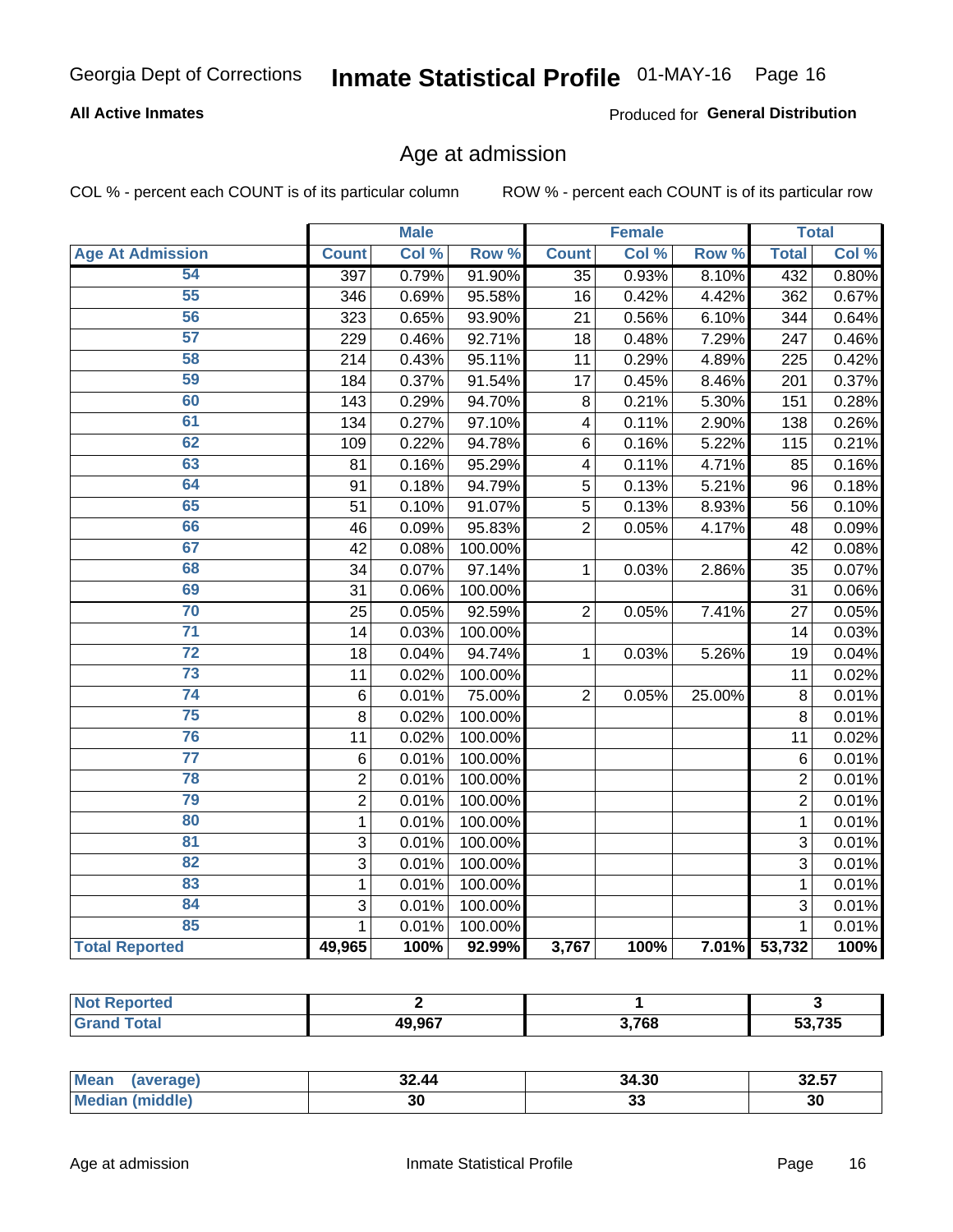**All Active Inmates** 

Modiae 22 viest24e)quent)

**Grand Total** 

COL % - percent each COUNT is of its particular column

ROW % - percent each COUNT is of its particular row

**Female** 

Produced for General Distribution

**Total** 

| Georgia Dept of Corrections  Inmate Statistical Profile 01-MAY-16  Page 17 |  |  |
|----------------------------------------------------------------------------|--|--|
|                                                                            |  |  |

Age at admission

**Male** 

 $\overline{22}$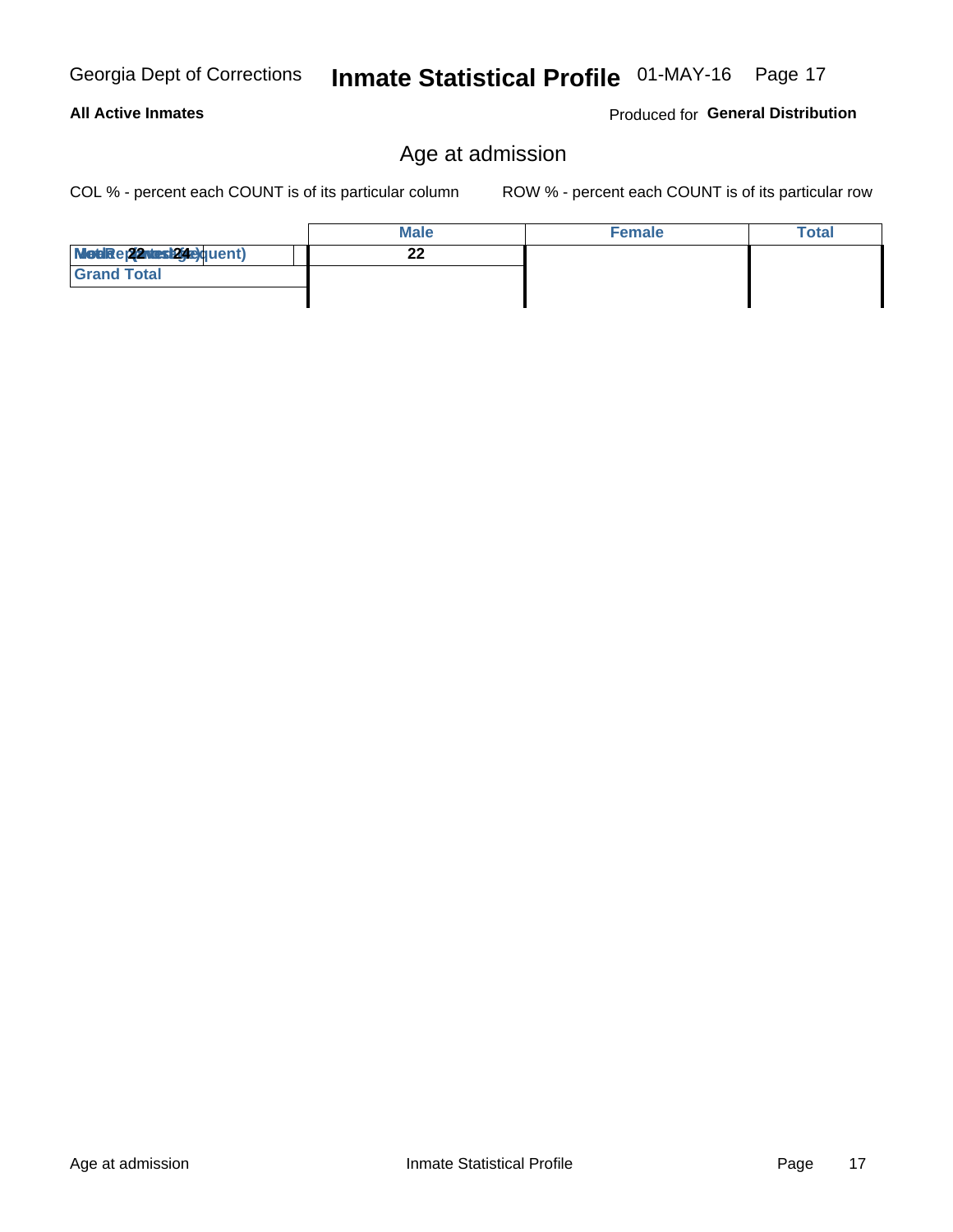# Inmate Statistical Profile 01-MAY-16 Page 20

### **All Active Inmates**

### Produced for General Distribution

### Height, measured at entry to prison

COL % - percent each COUNT is of its particular column

|                         |                | <b>Male</b> |         |                         | <b>Female</b> |        |                | <b>Total</b> |
|-------------------------|----------------|-------------|---------|-------------------------|---------------|--------|----------------|--------------|
| <b>Height</b>           | <b>Count</b>   | Col %       | Row %   | <b>Count</b>            | Col %         | Row %  | <b>Total</b>   | Col %        |
| $\overline{\mathbf{0}}$ | 562            | 1.12%       | 98.60%  | 8                       | 0.21%         | 1.40%  | 570            | 1.06%        |
| 4'00"                   | 3              | 0.01%       | 75.00%  | 1                       | 0.03%         | 25.00% | 4              | 0.01%        |
| 4'02"                   | $\mathbf{1}$   | 0.01%       | 100.00% |                         |               |        | 1              | 0.01%        |
| 4'03''                  | $\overline{c}$ | 0.01%       | 100.00% |                         |               |        | $\overline{c}$ | 0.01%        |
| 4'04"                   | 1              | 0.01%       | 100.00% |                         |               |        | $\mathbf{1}$   | 0.01%        |
| 4'05"                   | 1              | 0.01%       | 50.00%  | 1                       | 0.03%         | 50.00% | $\overline{c}$ | 0.01%        |
| 4'06"                   | 1              | 0.01%       | 33.33%  | $\overline{\mathbf{c}}$ | 0.05%         | 66.67% | 3              | 0.01%        |
| 4'07"                   | 1              | 0.01%       | 33.33%  | $\overline{c}$          | 0.05%         | 66.67% | 3              | 0.01%        |
| 4'08"                   | 7              | 0.01%       | 70.00%  | 3                       | 0.08%         | 30.00% | 10             | 0.02%        |
| 4'09"                   | 3              | 0.01%       | 20.00%  | 12                      | 0.32%         | 80.00% | 15             | 0.03%        |
| 4'10"                   | 5              | 0.01%       | 25.00%  | 15                      | 0.40%         | 75.00% | 20             | 0.04%        |
| 4'11''                  | 14             | 0.03%       | 18.42%  | 62                      | 1.65%         | 81.58% | 76             | 0.14%        |
| 5'00''                  | 103            | 0.21%       | 41.37%  | 146                     | 3.87%         | 58.63% | 249            | 0.46%        |
| 5'01"                   | 94             | 0.19%       | 30.72%  | 212                     | 5.63%         | 69.28% | 306            | 0.57%        |
| 5'02"                   | 246            | 0.49%       | 37.56%  | 409                     | 10.85%        | 62.44% | 655            | 1.22%        |
| 5'03''                  | 379            | 0.76%       | 48.10%  | 409                     | 10.85%        | 51.90% | 788            | 1.47%        |
| 5'04"                   | 975            | 1.95%       | 62.66%  | 581                     | 15.42%        | 37.34% | 1,556          | 2.90%        |
| 5'05"                   | 1,659          | 3.32%       | 79.53%  | 427                     | 11.33%        | 20.47% | 2,086          | 3.88%        |
| 5'06''                  | 3,398          | 6.80%       | 87.46%  | 487                     | 12.92%        | 12.54% | 3,885          | 7.23%        |
| 5'07''                  | 4,025          | 8.06%       | 90.17%  | 439                     | 11.65%        | 9.83%  | 4,464          | 8.31%        |
| 5'08''                  | 4,991          | 9.99%       | 96.15%  | 200                     | 5.31%         | 3.85%  | 5,191          | 9.66%        |
| 5'09''                  | 6,381          | 12.77%      | 97.27%  | 179                     | 4.75%         | 2.73%  | 6,560          | 12.21%       |
| 5'10''                  | 5,445          | 10.90%      | 98.52%  | 82                      | 2.18%         | 1.48%  | 5,527          | 10.29%       |
| 5'11"                   | 5,980          | 11.97%      | 99.15%  | 51                      | 1.35%         | 0.85%  | 6,031          | 11.22%       |
| 6'00''                  | 5,489          | 10.99%      | 99.62%  | 21                      | 0.56%         | 0.38%  | 5,510          | 10.25%       |
| 6'01''                  | 4,067          | 8.14%       | 99.63%  | 15                      | 0.40%         | 0.37%  | 4,082          | 7.60%        |
| 6'02"                   | 2,983          | 5.97%       | 99.97%  | 1                       | 0.03%         | 0.03%  | 2,984          | 5.55%        |
| 6'03''                  | 1,627          | 3.26%       | 99.82%  | 3                       | 0.08%         | 0.18%  | 1,630          | 3.03%        |
| 6'04"                   | 873            | 1.75%       | 100.00% |                         |               |        | 873            | 1.62%        |
| 6'05"                   | 373            | 0.75%       | 100.00% |                         |               |        | 373            | 0.69%        |
| 6'06"                   | 151            | 0.30%       | 100.00% |                         |               |        | 151            | 0.28%        |
| 6'07"                   | 46             | 0.09%       | 100.00% |                         |               |        | 46             | 0.09%        |
| 6'08''                  | 33             | 0.07%       | 100.00% |                         |               |        | 33             | 0.06%        |
| 6'09''                  | 30             | 0.06%       | 100.00% |                         |               |        | 30             | 0.06%        |
| 6'10''                  | 7              | 0.01%       | 100.00% |                         |               |        | $\overline{7}$ | 0.01%        |
| 6'11''                  | 6              | 0.01%       | 100.00% |                         |               |        | 6              | 0.01%        |
| 7'00"                   | 3              | 0.01%       | 100.00% |                         |               |        | 3              | 0.01%        |
| 7'03''                  | 1              | 0.01%       | 100.00% |                         |               |        | 1              | 0.01%        |
| 7'05''                  | 1              | 0.01%       | 100.00% |                         |               |        | 1              | 0.01%        |
| <b>Total Reported</b>   | 49,967         | 100%        | 92.99%  | 3,768                   | 100%          | 7.01%  | 53,735         | 100%         |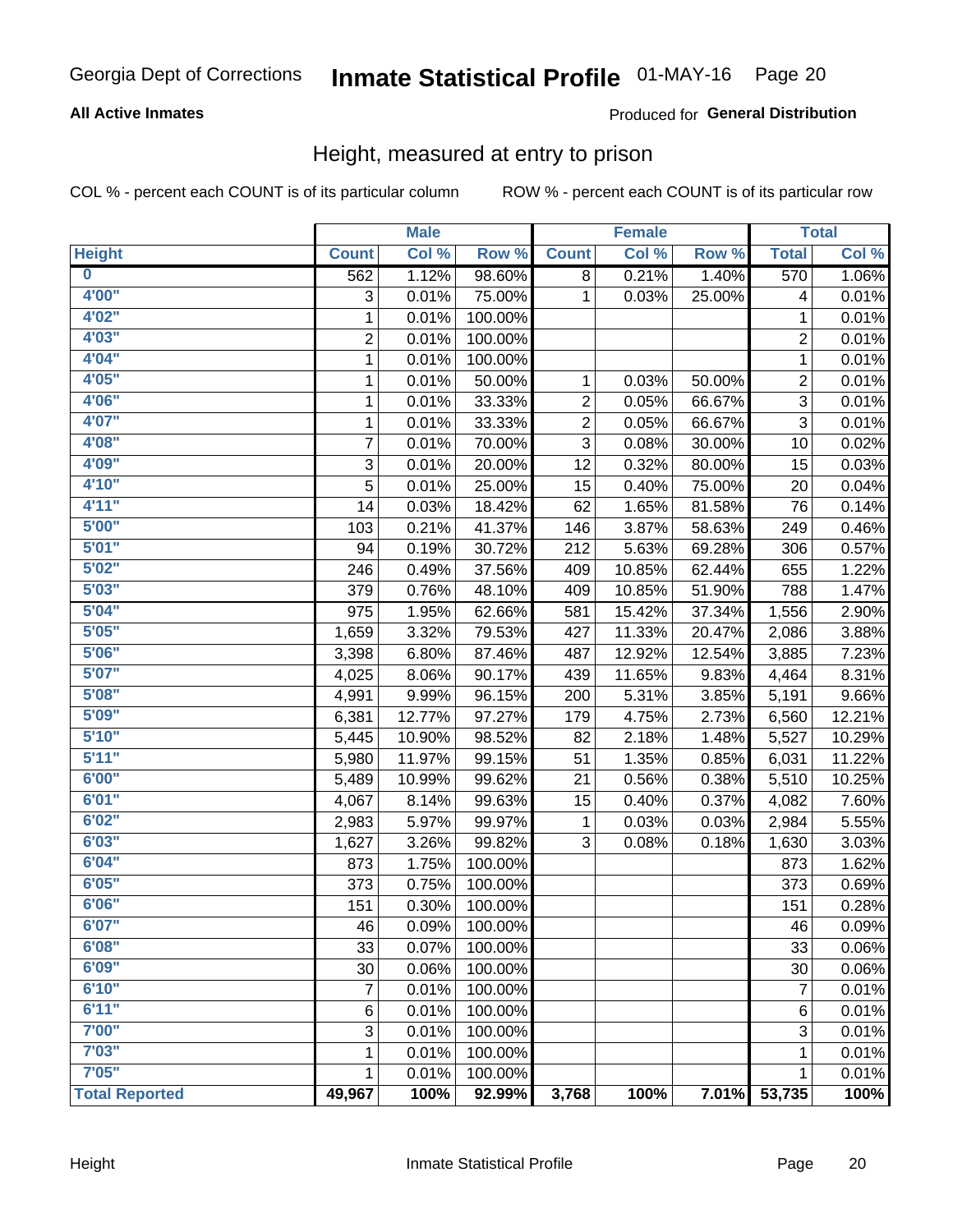# Inmate Statistical Profile 01-MAY-16 Page 21

### **All Active Inmates**

Produced for General Distribution

### Height, measured at entry to prison

COL % - percent each COUNT is of its particular column

|                     | <b>Male</b> | Female | Total  |
|---------------------|-------------|--------|--------|
| <b>Not Reported</b> |             |        |        |
| <b>Grand Total</b>  | 49,967      | 3,768  | 53,735 |

| <b>Mean</b> | erage) | 5'10" | 5'05" | <b>CIA AIL</b><br>. . |
|-------------|--------|-------|-------|-----------------------|
|             |        |       |       |                       |
| <b>Mode</b> |        | 5'09" | 5'04" | 5'09"                 |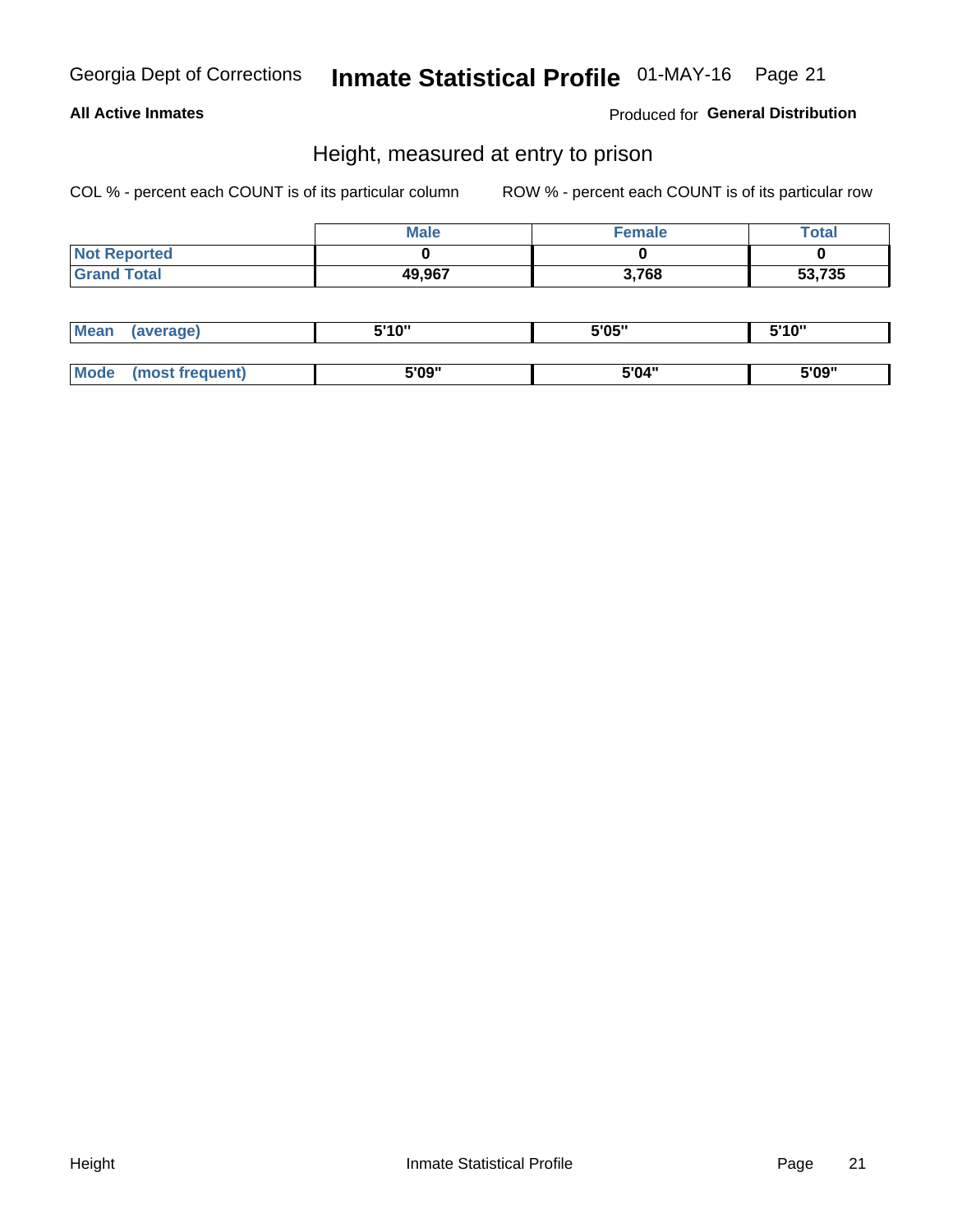#### Inmate Statistical Profile 01-MAY-16 Page 22

**All Active Inmates** 

Produced for General Distribution

### Weight, measured at entry to prison

COL % - percent each COUNT is of its particular column

|                                |              | <b>Male</b> |         |                | <b>Female</b>   |        |              | <b>Total</b> |
|--------------------------------|--------------|-------------|---------|----------------|-----------------|--------|--------------|--------------|
| Weight                         | <b>Count</b> | Col %       | Row %   | <b>Count</b>   | Col %           | Row %  | <b>Total</b> | Col %        |
| <b>Under 80 pounds</b>         | 7            | 0.01%       | 87.50%  | $\mathbf 1$    | 0.03%           | 12.50% | 8            | 0.02%        |
| 80 - 89 pounds                 | $\mathbf{1}$ | 0.01%       | 100.00% |                |                 |        | $\mathbf{1}$ | 0.01%        |
| 90 - 99 pounds                 | 5            | 0.01%       | 41.67%  | 7              | 0.19%           | 58.33% | 12           | 0.02%        |
| 100 - 109 pounds               | 33           | 0.07%       | 45.83%  | 39             | 1.04%           | 54.17% | 72           | 0.14%        |
| 110 - 119 pounds               | 121          | 0.24%       | 53.30%  | 106            | 2.83%           | 46.70% | 227          | 0.43%        |
| 120 - 129 pounds               | 510          | 1.03%       | 73.91%  | 180            | 4.80%           | 26.09% | 690          | 1.30%        |
| 130 - 139 pounds               | 1,626        | 3.29%       | 81.71%  | 364            | 9.70%           | 18.29% | 1,990        | 3.74%        |
| 140 - 149 pounds               | 3,406        | 6.90%       | 88.93%  | 424            | 11.30%          | 11.07% | 3,830        | 7.21%        |
| 150 - 159 pounds               | 5,089        | 10.30%      | 92.08%  | 438            | 11.68%          | 7.92%  | 5,527        | 10.40%       |
| 160 - 169 pounds               | 6,632        | 13.43%      | 94.12%  | 414            | 11.04%          | 5.88%  | 7,046        | 13.26%       |
| 170 - 179 pounds               | 6,194        | 12.54%      | 94.03%  | 393            | 10.48%          | 5.97%  | 6,587        | 12.39%       |
| 180 - 189 pounds               | 6,525        | 13.21%      | 95.03%  | 341            | 9.09%           | 4.97%  | 6,866        | 12.92%       |
| 190 - 199 pounds               | 4,487        | 9.08%       | 95.18%  | 227            | 6.05%           | 4.82%  | 4,714        | 8.87%        |
| 200 - 209 pounds               | 3,950        | 8.00%       | 94.88%  | 213            | 5.68%           | 5.12%  | 4,163        | 7.83%        |
| 210 - 219 pounds               | 2,971        | 6.02%       | 95.90%  | 127            | 3.39%           | 4.10%  | 3,098        | 5.83%        |
| 220 - 229 pounds               | 2,323        | 4.70%       | 95.44%  | 111            | 2.96%           | 4.56%  | 2,434        | 4.58%        |
| 230 - 239 pounds               | 1,538        | 3.11%       | 94.01%  | 98             | 2.61%           | 5.99%  | 1,636        | 3.08%        |
| 240 - 249 pounds               | 1,190        | 2.41%       | 95.43%  | 57             | 1.52%           | 4.57%  | 1,247        | 2.35%        |
| 250 - 259 pounds               | 866          | 1.75%       | 93.22%  | 63             | 1.68%           | 6.78%  | 929          | 1.75%        |
| 260 - 269 pounds               | 555          | 1.12%       | 92.96%  | 42             | 1.12%           | 7.04%  | 597          | 1.12%        |
| 270 - 279 pounds               | 413          | 0.84%       | 95.82%  | 18             | 0.48%           | 4.18%  | 431          | 0.81%        |
| 280 - 289 pounds               | 287          | 0.58%       | 89.69%  | 33             | 0.88%           | 10.31% | 320          | 0.60%        |
| 290 - 299 pounds               | 166          | 0.34%       | 94.32%  | 10             | 0.27%           | 5.68%  | 176          | 0.33%        |
| 300 - 309 pounds               | 133          | 0.27%       | 84.18%  | 25             | 0.67%           | 15.82% | 158          | 0.30%        |
| 310 - 319 pounds               | 90           | 0.18%       | 94.74%  | 5              | 0.13%           | 5.26%  | 95           | 0.18%        |
| 320 - 329 pounds               | 82           | 0.17%       | 92.13%  | $\overline{7}$ | 0.19%           | 7.87%  | 89           | 0.17%        |
| 330 - 339 pounds               | 54           | 0.11%       | 100.00% |                |                 |        | 54           | 0.10%        |
| 340 - 349 pounds               | 33           | 0.07%       | 94.29%  | $\overline{2}$ | 0.05%           | 5.71%  | 35           | 0.07%        |
| 350 - 359 pounds               | 35           | 0.07%       | 92.11%  | 3              | 0.08%           | 7.89%  | 38           | 0.07%        |
| 360 - 369 pounds               | 17           | 0.03%       | 94.44%  | 1              | 0.03%           | 5.56%  | 18           | 0.03%        |
| 370 - 379 pounds               | 11           | 0.02%       | 91.67%  | $\mathbf{1}$   | 0.03%           | 8.33%  | 12           | 0.02%        |
| 380 - 389 pounds               | 13           | 0.03%       | 100.00% |                |                 |        | 13           | 0.02%        |
| 390 - 399 pounds               | 3            | 0.01%       | 75.00%  | $\mathbf{1}$   | 0.03%           | 25.00% | 4            | 0.01%        |
| 400 pounds and over            | 27           | 0.05%       | 100.00% |                |                 |        | 27           | 0.05%        |
| <b>Total Reported</b>          | 49,393       | 100%        | 92.94%  | 3,751          | 100%            | 7.06%  | 53,144       | 100.0%       |
|                                |              |             |         |                |                 |        |              |              |
| <b>Not Reported</b>            |              | 574         |         |                | $\overline{17}$ |        |              | 591          |
| <b>Grand Total</b>             |              | 49,967      |         |                | 3,768           |        |              | 53,735       |
| <b>Mean</b><br>(average)       |              | 185         |         |                | 172             |        |              | 184          |
| <b>Median (middle)</b>         |              | 180         |         |                | 165             |        |              | 180          |
| <b>Mode</b><br>(most frequent) |              | 180         |         |                | 150             |        |              | 180          |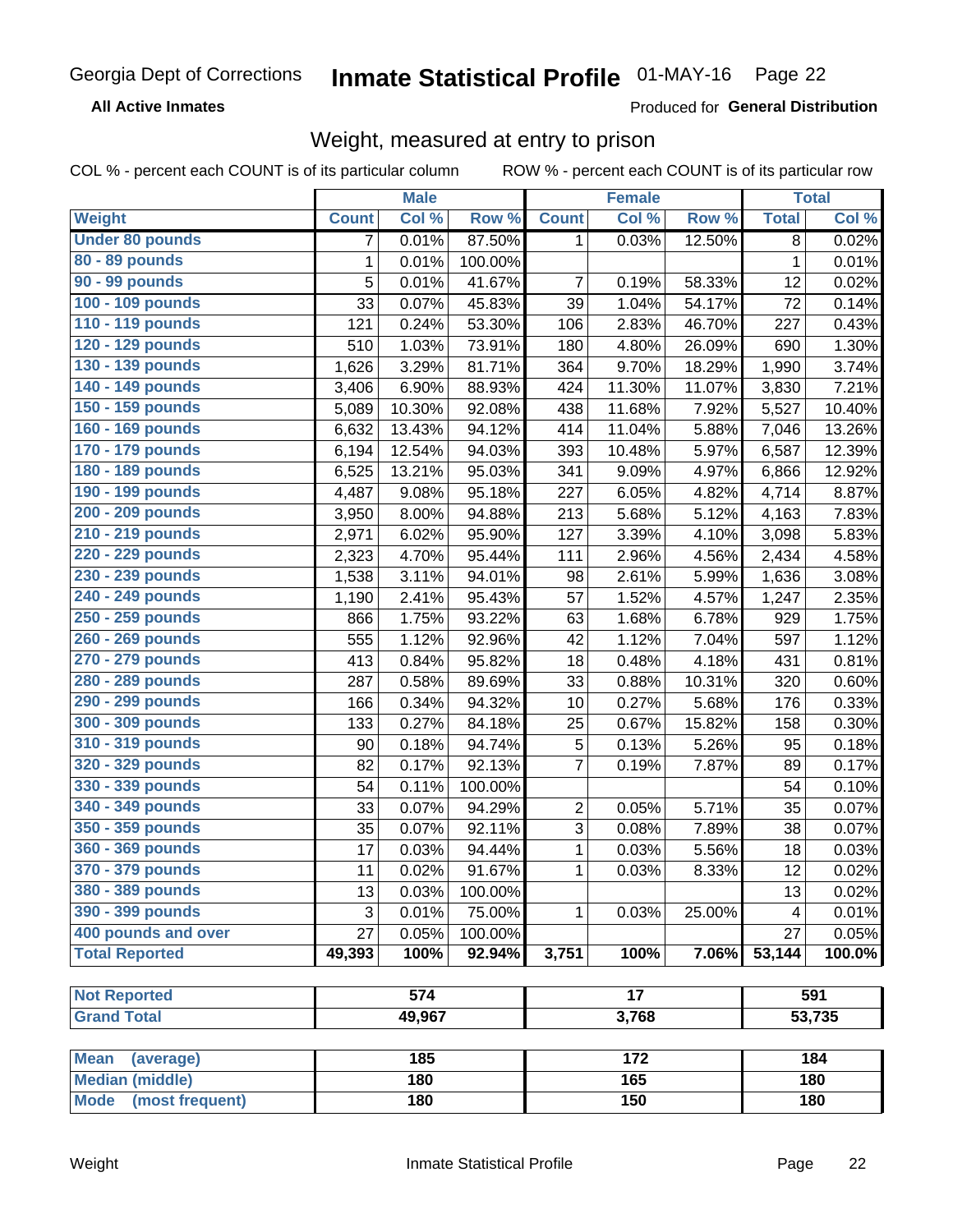# Inmate Statistical Profile 01-MAY-16 Page 23

**All Active Inmates** 

#### Produced for General Distribution

### Veterans validated by Veteran's Administration

COL % - percent each COUNT is of its particular column

|                         |                 | <b>Male</b> |         |                    | <b>Female</b> |       |              | <b>Total</b> |
|-------------------------|-----------------|-------------|---------|--------------------|---------------|-------|--------------|--------------|
| <b>Military service</b> | <b>Count</b>    | Col %       |         | <b>Row % Count</b> | Col %         | Row % | <b>Total</b> | Col %        |
| <b>Others</b><br>0      | 938             | 32.57%      | 97.40%  | 25                 | 53.19%        | 2.60% | 963          | 32.90%       |
| <b>Air Force</b>        | 1,146           | 39.79%      | 98.45%  | 18                 | 38.30%        | 1.55% | 1,164        | 39.77%       |
| 2<br><b>Army</b>        | 172             | 5.97%       | 98.85%  | 2                  | 4.26%         | 1.15% | 174          | 5.94%        |
| <b>Navy</b><br>3        | 353             | 12.26%      | 99.72%  |                    | 2.13%         | .28%  | 354          | 12.09%       |
| <b>Marines</b><br>4     | 13 <sub>1</sub> | .45%        | 100.00% |                    |               |       | 13           | .44%         |
| <b>Coast Guard</b><br>5 | 258             | 8.96%       | 99.61%  |                    | 2.13%         | .39%  | 259          | 8.85%        |
| <b>Total Reported</b>   | 2,880           | 100%        | 98.39%  | 47                 | 100%          | 1.61% | 2,927        | 100%         |

| orted<br>NOT | 47,087 | <b>2.724</b><br>$\mathbf{z}$ . The set of $\mathbf{z}$ | 50.808      |
|--------------|--------|--------------------------------------------------------|-------------|
|              | 49,967 | 3,768                                                  | 53,735<br>. |

|  |  | <b>Mode (most frequent)</b> | <b>Force</b><br>Aır | วthers | orce |
|--|--|-----------------------------|---------------------|--------|------|
|--|--|-----------------------------|---------------------|--------|------|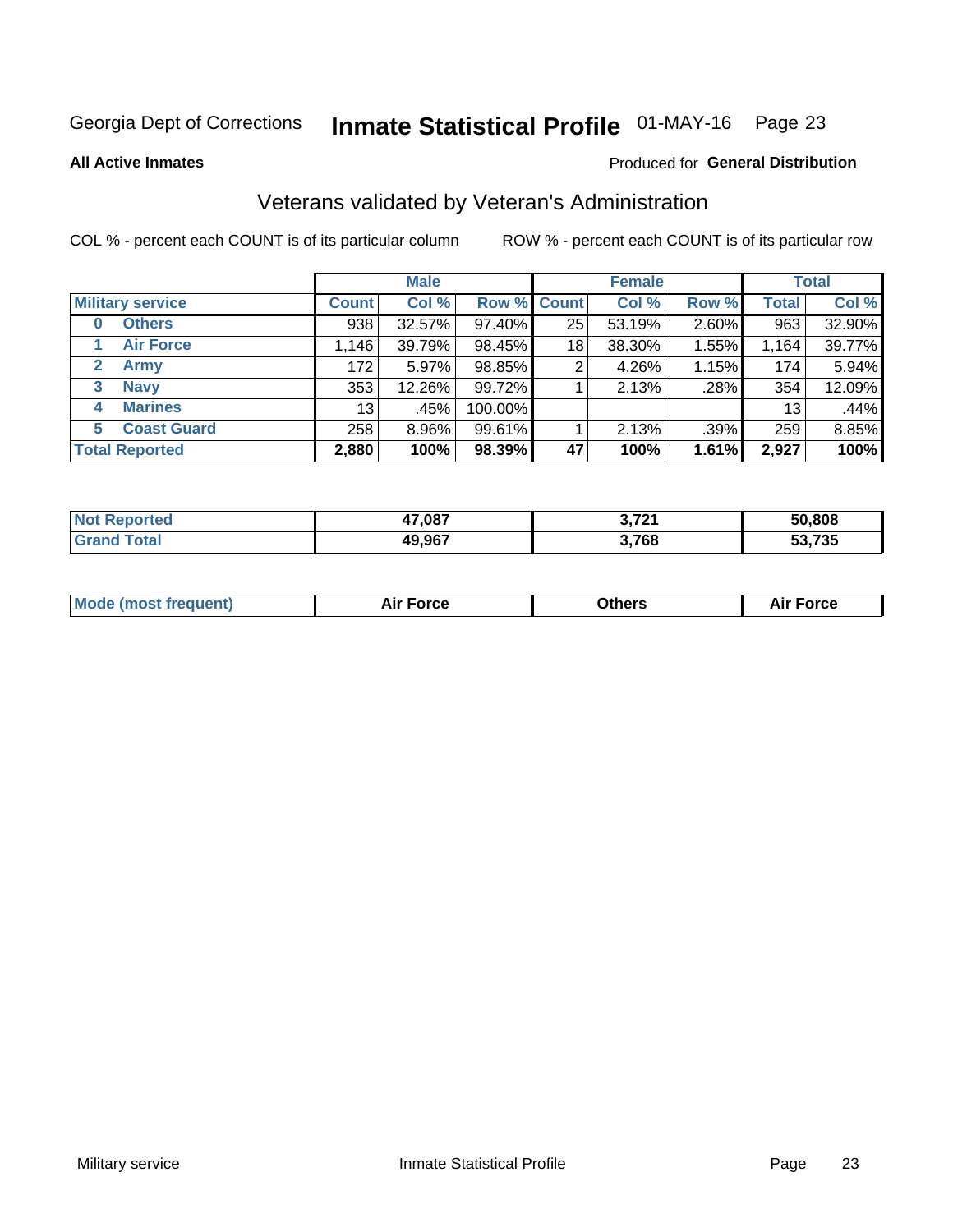# Inmate Statistical Profile 01-MAY-16 Page 24

#### **All Active Inmates**

### **Produced for General Distribution**

### Type of admission to prison

COL % - percent each COUNT is of its particular column

|    |                                  |                | <b>Male</b> |                    |     | <b>Female</b> |        |                | <b>Total</b> |
|----|----------------------------------|----------------|-------------|--------------------|-----|---------------|--------|----------------|--------------|
|    | <b>Type of Admission</b>         | <b>Count</b>   | Col %       | <b>Row % Count</b> |     | Col %         | Row %  | <b>Total</b>   | Col %        |
| 16 | <b>Population Redistribution</b> | 8              | .02%        | 100.00%            |     |               |        | 8              | .01%         |
| 27 | <b>Boot Camp Plus</b>            |                | .01%        | 100.00%            |     |               |        |                | .01%         |
| 28 | <b>Initial Assignment</b>        | 15             | .03%        | 100.00%            |     |               |        | 15             | .03%         |
| 52 | <b>New Sentence</b>              | 40,571         | 81.59%      | 93.20% 2,958       |     | 78.73%        | 6.80%  | 43,529         | 81.39%       |
| 53 | <b>Probation Rev Partial</b>     | 2,006          | 4.03%       | 88.53%             | 260 | 6.92%         | 11.47% | 2,266          | 4.24%        |
| 54 | <b>Probation Rev Remainder</b>   | 2,772          | 5.57%       | 89.33%             | 331 | 8.81%         | 10.67% | 3,103          | 5.80%        |
| 55 | <b>Parole Rev New Sentence</b>   | 2,104          | 4.23%       | 94.95%             | 112 | 2.98%         | 5.05%  | 2,216          | 4.14%        |
| 56 | <b>Parole Rev No New</b>         | 2,179          | 4.38%       | 95.78%             | 96  | 2.56%         | 4.22%  | 2,275          | 4.25%        |
|    | <b>Sentence</b>                  |                |             |                    |     |               |        |                |              |
| 57 | <b>Released In Error</b>         | 11             | .02%        | 100.00%            |     |               |        | 11             | .02%         |
| 65 | <b>Return Appeal/Bond</b>        | $\overline{2}$ | .01%        | 100.00%            |     |               |        | $\overline{2}$ | .01%         |
| 66 | <b>Prob Viol/Total Rev</b>       | 1              | .01%        | 100.00%            |     |               |        |                | .01%         |
| 67 | <b>Admit Fm Other Cust</b>       | 7              | .01%        | 100.00%            |     |               |        | 7              | .01%         |
| 69 | <b>New Sent/Par Rev Pnd</b>      | 5              | .01%        | 100.00%            |     |               |        | 5              | .01%         |
| 70 | <b>Life W/O Parole</b>           | 14             | .03%        | 100.00%            |     |               |        | 14             | .03%         |
| 72 | <b>Par Rev/Rsn Unknown</b>       | 29             | .06%        | 100.00%            |     |               |        | 29             | .05%         |
| 74 | <b>Pb Parole Rescinded</b>       | 1              | .01%        | 100.00%            |     |               |        |                | .01%         |
| 76 | <b>Par Rev/Revoc Center</b>      | 1              | .01%        | 100.00%            |     |               |        |                | .01%         |
|    | <b>Total Reported</b>            | 49,727         | 100%        | 92.98% 3,757       |     | 100%          | 7.02%  | 53,484         | 100%         |

| N    | 240           |       | OE.            |
|------|---------------|-------|----------------|
| neio | $\sim$        |       | ZJ I           |
|      | <b>49 967</b> | 3,768 | 50.725<br>/ აე |

| <b>Mode (most frequent)</b> | New Sentence | <b>New Sentence</b> | <b>New Sentence</b> |
|-----------------------------|--------------|---------------------|---------------------|
|                             |              |                     |                     |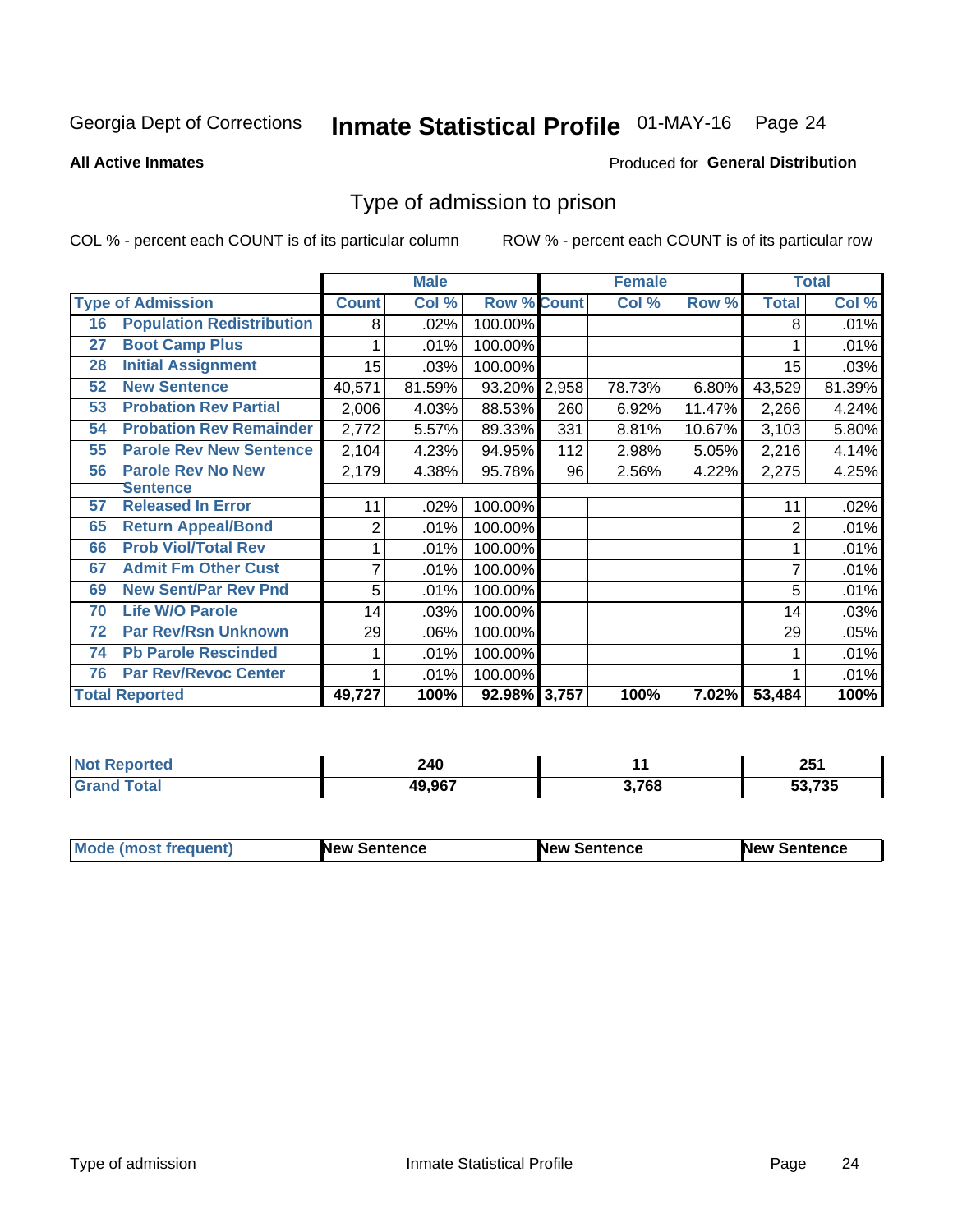# Inmate Statistical Profile 01-MAY-16 Page 25

**All Active Inmates** 

#### Produced for General Distribution

### Current / last supervision level

COL % - percent each COUNT is of its particular column

|                        |              | <b>Male</b> |                    |       | <b>Female</b> |           |        | <b>Total</b> |
|------------------------|--------------|-------------|--------------------|-------|---------------|-----------|--------|--------------|
| <b>Security Status</b> | <b>Count</b> | Col %       | <b>Row % Count</b> |       | Col %         | Row %     | Total  | Col %        |
| 3 Minimum              | 3.424        | 6.85%       | 69.35%             | 1,513 | 40.16%        | $30.65\%$ | 4,937  | 9.19%        |
| 4 Medium               | 37.591       | 75.25%      | 94.86%             | 2,035 | 54.02%        | $5.14\%$  | 39,626 | 73.76%       |
| 5 Close                | 8,939        | 17.89%      | 97.61%             | 219   | 5.81%         | $2.39\%$  | 9,158  | 17.05%       |
| <b>Total Reported</b>  | 49,954       | 100%        | 92.99%             | 3,767 | 100%          | $7.01\%$  | 53,721 | 100%         |

| <b>Still being diagnosed</b> |        |       |        |
|------------------------------|--------|-------|--------|
| <b>Not Reported</b>          |        |       | 14     |
| <b>Grand Total</b>           | 49,967 | 3,768 | 53,735 |

| M | . | -- |
|---|---|----|
|   |   |    |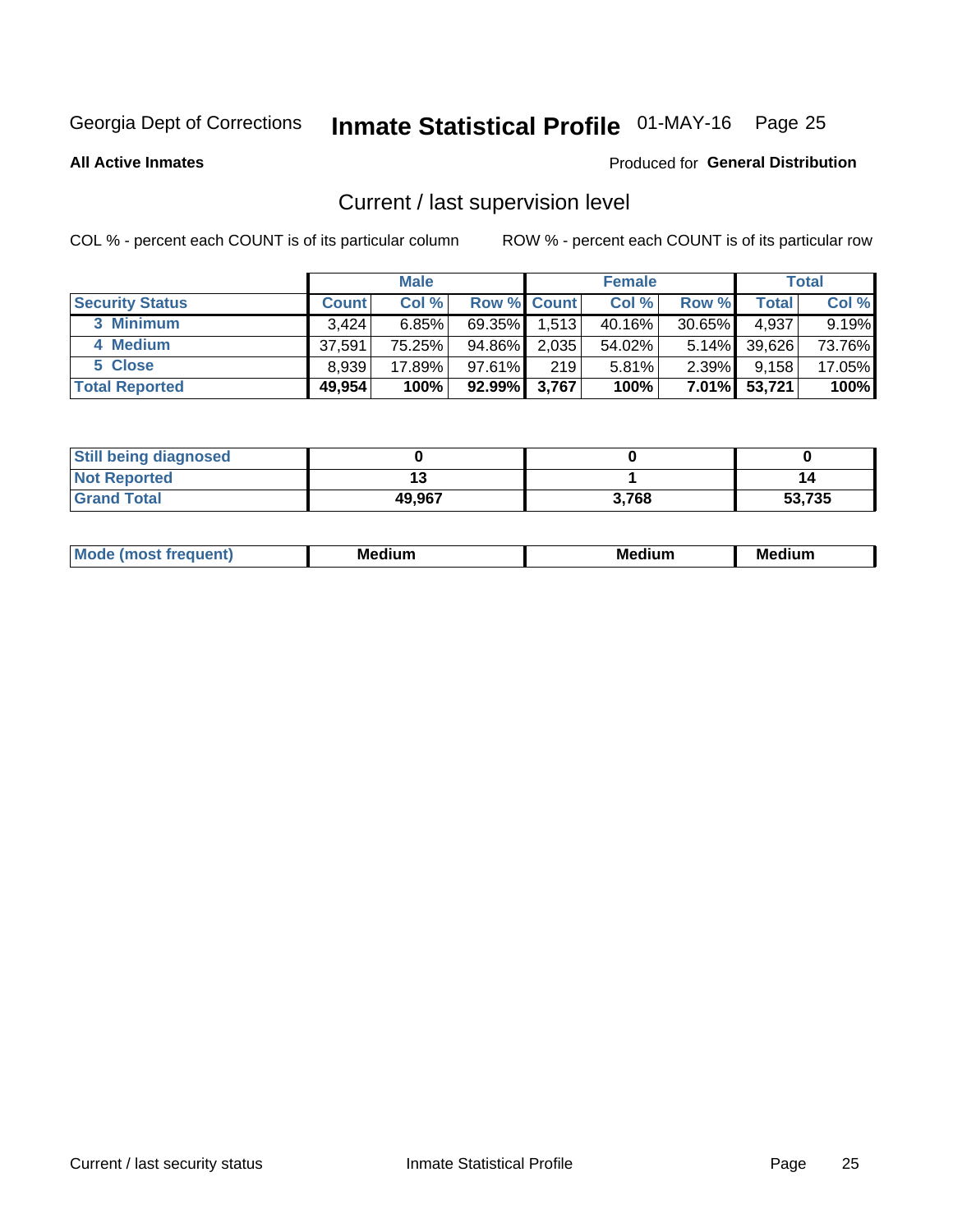# Inmate Statistical Profile 01-MAY-16 Page 26

**All Active Inmates** 

#### Produced for General Distribution

### Current / last type of institution

COL % - percent each COUNT is of its particular column

|                            |                | <b>Male</b> |             |       | <b>Female</b> |          |              | <b>Total</b> |
|----------------------------|----------------|-------------|-------------|-------|---------------|----------|--------------|--------------|
| <b>Type of Institution</b> | <b>Count</b>   | Col %       | Row % Count |       | Col %         | Row %    | <b>Total</b> | Col %        |
| <b>County Ci</b>           | 5,102          | 10.26%      | 99.98%      |       | $.03\%$       | $.02\%$  | 5,103        | 9.54%        |
| <b>State Prison</b>        | 34,438         | 69.23%      | 90.70%      | 3,532 | 93.74%        | 9.30%    | 37,970       | 70.96%       |
| <b>Transitional Center</b> | 2,103          | 4.23%       | $90.03\%$   | 233   | 6.18%         | 9.97%    | 2,336        | 4.37%        |
| <b>Private Prison</b>      | 8,085          | 16.25%      | 100.00%     |       |               |          | 8,085        | 15.11%       |
| <b>County Jail</b>         | 11             | $.02\%$     | 91.67%      |       | .03%          | $8.33\%$ | 12           | .02%         |
| <b>Rsat - Center</b>       |                | .01%        | 100.00%     |       |               |          |              | .01%         |
| <b>State Hospital</b>      | 3 <sup>1</sup> | $.01\%$     | 75.00%      |       | .03%          | 25.00%   | 4            | .01%         |
| <b>Total Reported</b>      | 49,743         | 100%        | 92.96%      | 3,768 | 100%          | 7.04%    | 53,511       | 100%         |

| ported<br><b>NOT</b> |              |       |                  |
|----------------------|--------------|-------|------------------|
| <b>otal</b>          | AOZA2<br>- 1 | 3,768 | 52 611<br>33.3 I |

| <b>Mode (most frequent)</b> | <b>State Prison</b> | <b>State Prison</b> | <b>State Prison</b> |
|-----------------------------|---------------------|---------------------|---------------------|
|                             |                     |                     |                     |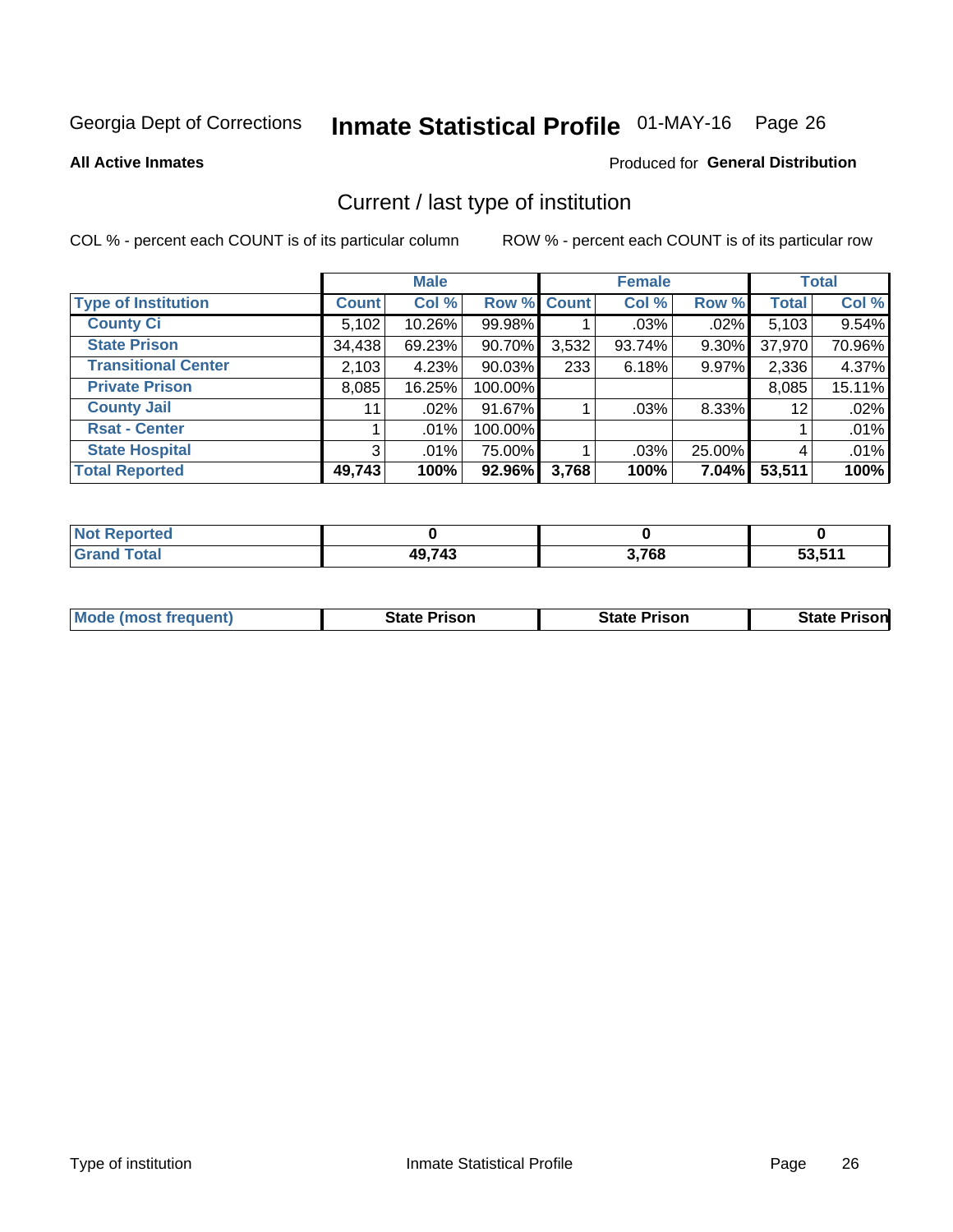# Inmate Statistical Profile 01-MAY-16 Page 27

#### **All Active Inmates**

### Produced for General Distribution

### Institution type - transitional centers

COL % - percent each COUNT is of its particular column

|                                          |              | <b>Male</b> |         |              | <b>Female</b> |         |              | <b>Total</b> |
|------------------------------------------|--------------|-------------|---------|--------------|---------------|---------|--------------|--------------|
| <b>Institution Type - Trans. Centers</b> | <b>Count</b> | Col %       | Row %   | <b>Count</b> | Col %         | Row %   | <b>Total</b> | Col %        |
| <b>Albany Tc</b>                         | 156          | 6.79%       | 100.00% |              |               |         | 156          | 5.93%        |
| <b>Arrendale State Prison</b>            |              |             |         | 101          | 30.24%        | 100.00% | 101          | 3.84%        |
| <b>Atlanta Tc</b>                        | 273          | 11.89%      | 100.00% |              |               |         | 273          | 10.38%       |
| <b>Augusta Tc</b>                        | 224          | 9.76%       | 100.00% |              |               |         | 224          | 8.52%        |
| <b>Charles D. Hudson Tc</b>              | 152          | 6.62%       | 100.00% |              |               |         | 152          | 5.78%        |
| <b>Clayton Tc</b>                        | 379          | 16.51%      | 100.00% |              |               |         | 379          | 14.41%       |
| <b>Coastal Tc</b>                        | 256          | 11.15%      | 100.00% |              |               |         | 256          | 9.73%        |
| <b>Columbus Tc</b>                       | 139          | 6.05%       | 100.00% |              |               |         | 139          | 5.29%        |
| <b>Macon Tc</b>                          | 156          | 6.79%       | 100.00% |              |               |         | 156          | 5.93%        |
| <b>Macon Womens Tc</b>                   |              |             |         | 2            | .60%          | 100.00% | 2            | .08%         |
| <b>Metro Tc</b>                          |              |             |         | 231          | 69.16%        | 100.00% | 231          | 8.78%        |
| <b>Phillips State Prison</b>             | 193          | 8.41%       | 100.00% |              |               |         | 193          | 7.34%        |
| <b>Savannah Mens Tc</b>                  |              | .04%        | 100.00% |              |               |         |              | .04%         |
| <b>Smith Tc</b>                          | 208          | 9.06%       | 100.00% |              |               |         | 208          | 7.91%        |
| <b>Valdosta Tc</b>                       | 159          | 6.93%       | 100.00% |              |               |         | 159          | 6.05%        |
| <b>Total Reported</b>                    | 2,296        | 100%        | 87.3%   | 334          | 100%          | 12.7%   | 2,630        | 100%         |

| <b>NOT</b><br>portea |       |               |      |
|----------------------|-------|---------------|------|
| .                    | 2,296 | $\sim$<br>აა∙ | ,630 |

| Mode (most frequent) | <b>Clayton Tc</b> | <b>Metro Tc</b> | <b>Clayton Tc</b> |
|----------------------|-------------------|-----------------|-------------------|
|                      |                   |                 |                   |
|                      |                   |                 |                   |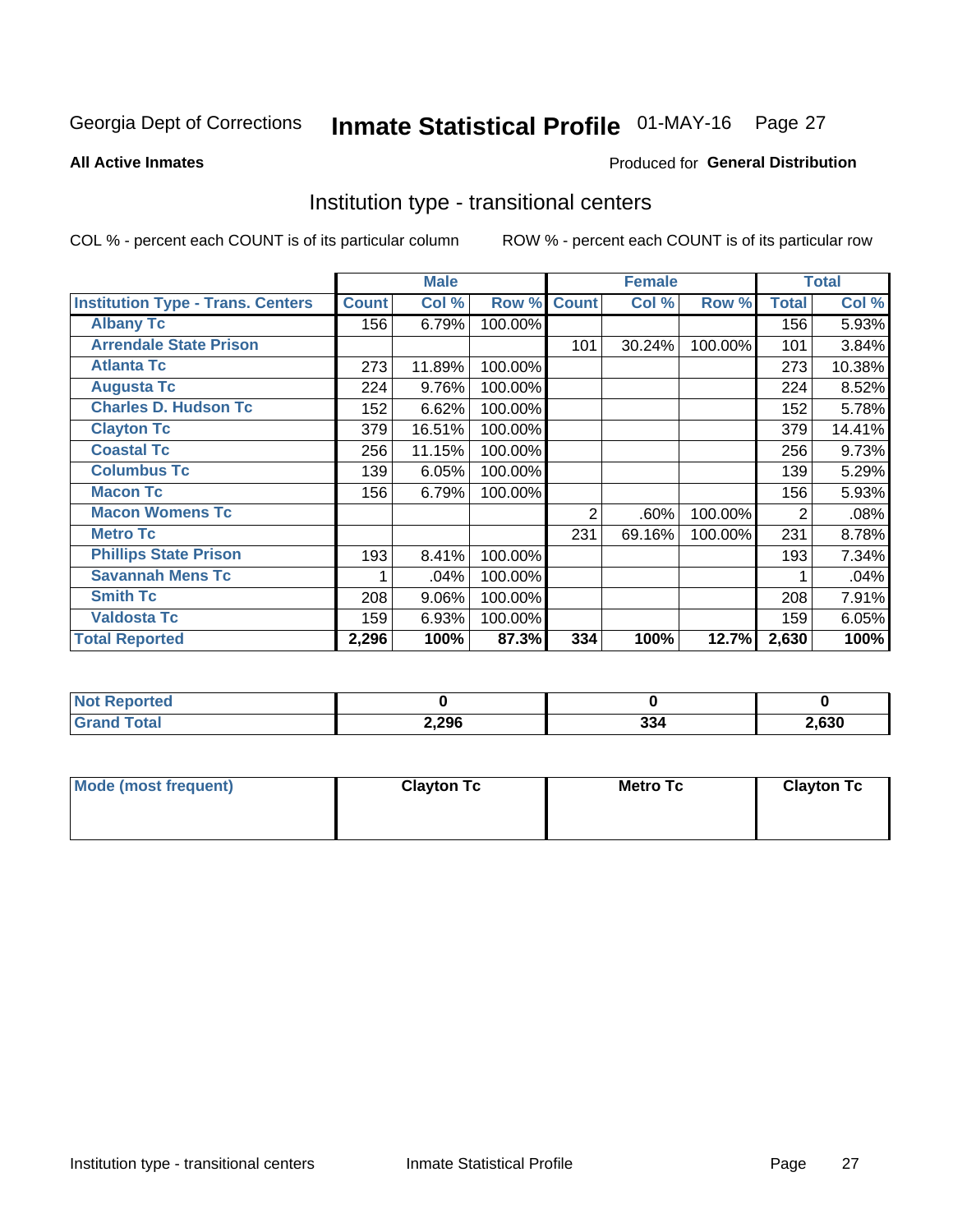# Inmate Statistical Profile 01-MAY-16 Page 28

#### **All Active Inmates**

#### Produced for General Distribution

### Institution type - county prisons

COL % - percent each COUNT is of its particular column

|                                          |                | <b>Male</b> |         |              | <b>Female</b> |       |                  | <b>Total</b> |
|------------------------------------------|----------------|-------------|---------|--------------|---------------|-------|------------------|--------------|
| <b>Institution Type - County Prisons</b> | <b>Count</b>   | Col %       | Row %   | <b>Count</b> | Col %         | Row % | <b>Total</b>     | Col %        |
| <b>Baldwin County Ci</b>                 | $\mathbf{1}$   | .02%        | 100.00% |              |               |       | $\mathbf 1$      | .02%         |
| <b>Bulloch County Ci</b>                 | 159            | 3.12%       | 100.00% |              |               |       | 159              | 3.12%        |
| <b>Carroll County Ci</b>                 | 246            | 4.82%       | 100.00% |              |               |       | 246              | 4.82%        |
| <b>Clarke County Ci</b>                  | 109            | 2.14%       | 100.00% |              |               |       | 109              | 2.14%        |
| <b>Clayton County Ci</b>                 | 236            | 4.63%       | 100.00% |              |               |       | 236              | 4.62%        |
| <b>Colquitt County Ci</b>                | 184            | 3.61%       | 100.00% |              |               |       | 184              | 3.61%        |
| <b>Coweta County Ci</b>                  | 220            | 4.31%       | 100.00% |              |               |       | 220              | 4.31%        |
| <b>Decatur County Ci</b>                 | 131            | 2.57%       | 100.00% |              |               |       | 131              | 2.57%        |
| <b>Dougherty County Ci</b>               | 1              | .02%        | 100.00% |              |               |       | 1                | .02%         |
| <b>Effingham County Ci</b>               | 192            | 3.76%       | 100.00% |              |               |       | 192              | 3.76%        |
| <b>Floyd County Ci</b>                   | 436            | 8.55%       | 100.00% |              |               |       | 436              | 8.54%        |
| <b>Fulton County Ci</b>                  | 9              | .18%        | 100.00% |              |               |       | $\boldsymbol{9}$ | .18%         |
| <b>Gilmer County Ci</b>                  | 3              | .06%        | 100.00% |              |               |       | 3                | .06%         |
| <b>Grady County Ci</b>                   | $\overline{c}$ | .04%        | 100.00% |              |               |       | $\overline{2}$   | .04%         |
| <b>Gwinnett County Ci</b>                | 150            | 2.94%       | 100.00% |              |               |       | 150              | 2.94%        |
| <b>Hall County Ci</b>                    | 175            | 3.43%       | 100.00% |              |               |       | 175              | 3.43%        |
| <b>Hancock County Ci</b>                 | 1              | .02%        | 100.00% |              |               |       | 1                | .02%         |
| <b>Harris County Ci</b>                  | 148            | 2.90%       | 100.00% |              |               |       | 148              | 2.90%        |
| <b>Hart County Ci</b>                    | 5              | .10%        | 100.00% |              |               |       | 5                | .10%         |
| <b>Jackson County Ci</b>                 | 152            | 2.98%       | 100.00% |              |               |       | 152              | 2.98%        |
| <b>Jefferson County Ci</b>               | 137            | 2.69%       | 100.00% |              |               |       | 137              | 2.68%        |
| <b>Meriwether County Ci</b>              | 3              | .06%        | 100.00% |              |               |       | 3                | .06%         |
| <b>Miller County Ci</b>                  | 1              | .02%        | 100.00% |              |               |       | 1                | .02%         |
| <b>Mitchell County Ci</b>                | 132            | 2.59%       | 100.00% |              |               |       | 132              | 2.59%        |
| <b>Morgan County Ci</b>                  | 1              | .02%        | 100.00% |              |               |       | 1                | .02%         |
| <b>Muscogee County Ci</b>                | 532            | 10.43%      | 100.00% |              |               |       | 532              | 10.43%       |
| <b>Richmond County Ci</b>                | 242            | 4.74%       | 100.00% |              |               |       | 242              | 4.74%        |
| <b>Screven County Ci</b>                 | 142            | 2.78%       | 100.00% |              |               |       | 142              | 2.78%        |
| <b>Spalding County Ci</b>                | 386            | 7.57%       | 100.00% |              |               |       | 386              | 7.56%        |
| <b>Stewart County Ci</b>                 | 3              | .06%        | 100.00% |              |               |       | 3                | .06%         |
| <b>Sumter County Ci</b>                  | 356            | 6.98%       | 100.00% |              |               |       | 356              | 6.98%        |
| <b>Terrell County Ci</b>                 | 139            | 2.72%       | 100.00% |              |               |       | 139              | 2.72%        |
| <b>Thomas County Ci</b>                  | 183            | 3.59%       | 100.00% |              |               |       | 183              | 3.59%        |
| <b>Tift County Ci</b>                    | $\overline{2}$ | .04%        | 100.00% |              |               |       | $\overline{2}$   | .04%         |
| <b>Troup County Ci</b>                   | 274            | 5.37%       | 100.00% |              |               |       | 274              | 5.37%        |
| <b>Upson County Ci</b>                   | 1              | .02%        | 100.00% |              |               |       | 1                | .02%         |
| <b>Walker County Ci</b>                  | 3              | .06%        | 100.00% |              |               |       | $\mathfrak{B}$   | .06%         |
| <b>Walton County Ci</b>                  | 3              | .06%        | 100.00% |              |               |       | 3                | .06%         |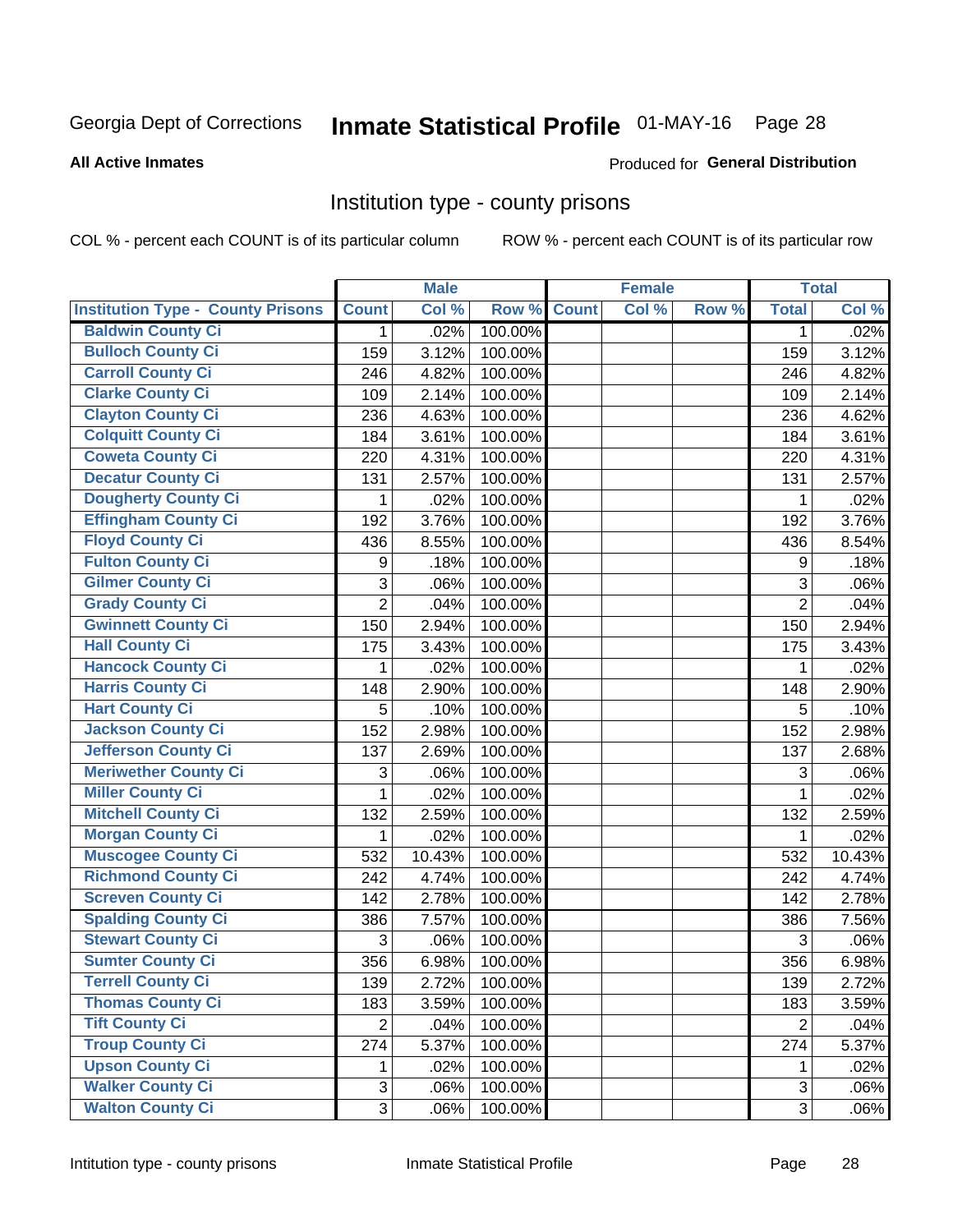# Inmate Statistical Profile 01-MAY-16 Page 29

**All Active Inmates** 

#### Produced for General Distribution

### Institution type - county prisons

COL % - percent each COUNT is of its particular column

|                                          |              | <b>Male</b> |                    | <b>Female</b> |         |       | <b>Total</b> |
|------------------------------------------|--------------|-------------|--------------------|---------------|---------|-------|--------------|
| <b>Institution Type - County Prisons</b> | <b>Count</b> | Col%        | <b>Row % Count</b> | Col%          | Row %   | Total | Col %        |
| <b>Wilkes County Ci</b>                  |              | .02%        | 100.00%            |               |         |       | $.02\%$      |
| <b>Womens Ci</b>                         |              |             |                    | 100.00%       | 100.00% |       | .02%         |
| <b>Worth County Ci</b>                   |              | $.02\%$     | 100.00%            |               |         |       | $.02\%$      |
| <b>Total Reported</b>                    | 5,102        | 100%        | $99.98\%$          | 100%          | $.02\%$ | 5,103 | 100%         |

| τeα   |       |             |
|-------|-------|-------------|
| _____ | 5,102 | .100<br>ט ו |

| Mode (most frequent) | <b>Muscogee County Ci</b> | <b>Womens Ci</b> Muscogee County |
|----------------------|---------------------------|----------------------------------|
|----------------------|---------------------------|----------------------------------|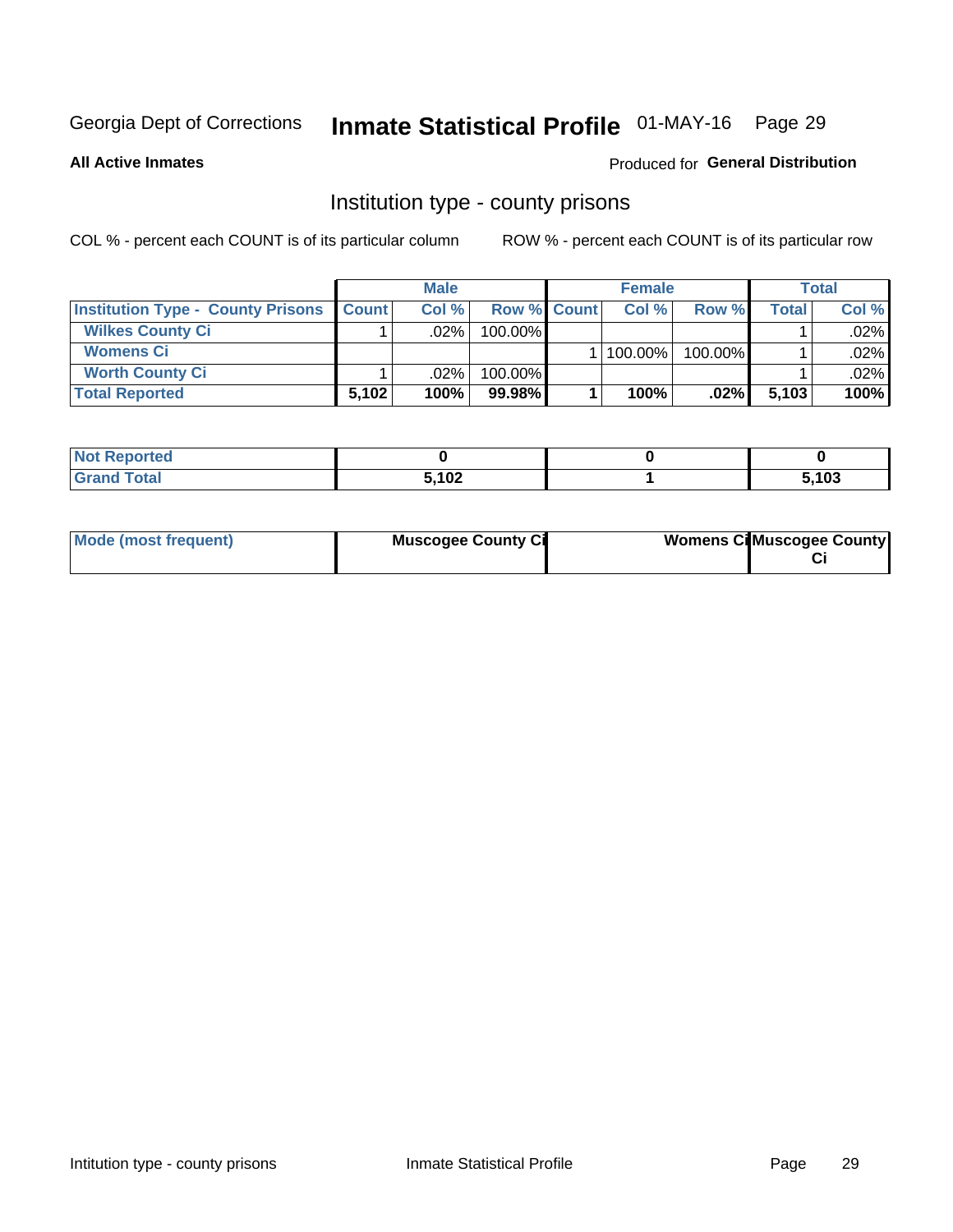# Inmate Statistical Profile 01-MAY-16 Page 30

#### **All Active Inmates**

#### Produced for General Distribution

### Institution type - state prisons

COL % - percent each COUNT is of its particular column

|                                         |                | <b>Male</b> |         |              | <b>Female</b> |         | <b>Total</b> |       |
|-----------------------------------------|----------------|-------------|---------|--------------|---------------|---------|--------------|-------|
| <b>Institution Type - State Prisons</b> | <b>Count</b>   | Col %       | Row %   | <b>Count</b> | Col %         | Row %   | <b>Total</b> | Col % |
| <b>Arrendale State Prison</b>           |                |             |         | 1,568        | 44.39%        | 100.00% | 1,568        | 4.13% |
| <b>Augusta State Med. Prison</b>        | 1,226          | 3.56%       | 100.00% |              |               |         | 1,226        | 3.23% |
| <b>Autry State Prison</b>               | 1,670          | 4.85%       | 100.00% |              |               |         | 1,670        | 4.40% |
| <b>Baldwin State Prison</b>             | 948            | 2.75%       | 100.00% |              |               |         | 948          | 2.50% |
| <b>Burruss Correctional Training</b>    | 680            | 1.97%       | 100.00% |              |               |         | 680          | 1.79% |
| <b>Ctr</b>                              |                |             |         |              |               |         |              |       |
| <b>Calhoun State Prison</b>             | 1,602          | 4.65%       | 100.00% |              |               |         | 1,602        | 4.22% |
| <b>Central State Prison</b>             | 1,104          | 3.21%       | 100.00% |              |               |         | 1,104        | 2.91% |
| <b>Chatham State Prison</b>             | 6              | .02%        | 100.00% |              |               |         | 6            | .02%  |
| <b>Coastal State Prison</b>             | 1,122          | 3.26%       | 100.00% |              |               |         | 1,122        | 2.95% |
| <b>Dodge State Prison</b>               | 1,229          | 3.57%       | 100.00% |              |               |         | 1,229        | 3.24% |
| <b>Dooly State Prison</b>               | 1,676          | 4.87%       | 100.00% |              |               |         | 1,676        | 4.41% |
| <b>Emanuel - Swainsboro</b>             |                |             |         | 369          | 10.45%        | 100.00% | 369          | .97%  |
| <b>Ga Diag Class Prison</b>             | 3,112          | 9.04%       | 100.00% |              |               |         | 3,112        | 8.20% |
| <b>Ga State Prison</b>                  | 1,478          | 4.29%       | 100.00% |              |               |         | 1,478        | 3.89% |
| <b>Hancock State Prison</b>             | 1,167          | 3.39%       | 100.00% |              |               |         | 1,167        | 3.07% |
| <b>Hays State Prison</b>                | 1,079          | 3.13%       | 100.00% |              |               |         | 1,079        | 2.84% |
| <b>Helms Facility</b>                   | 15             | .04%        | 53.57%  | 13           | .37%          | 46.43%  | 28           | .07%  |
| <b>Johnson State Prison</b>             | 1,540          | 4.47%       | 100.00% |              |               |         | 1,540        | 4.06% |
| <b>Lee State Prison</b>                 | 727            | 2.11%       | 100.00% |              |               |         | 727          | 1.91% |
| Long                                    | 203            | .59%        | 100.00% |              |               |         | 203          | .53%  |
| <b>Lowndes Unit</b>                     | 6              | .02%        | 100.00% |              |               |         | 6            | .02%  |
| <b>Macon State Prison</b>               | 1,724          | 5.01%       | 100.00% |              |               |         | 1,724        | 4.54% |
| <b>Metro State Prison (W)</b>           |                |             |         | $\mathbf 1$  | .03%          | 100.00% | 1            | .01%  |
| <b>Montgomery State Prison</b>          | 403            | 1.17%       | 100.00% |              |               |         | 403          | 1.06% |
| <b>Phillips State Prison</b>            | 1,015          | 2.95%       | 100.00% |              |               |         | 1,015        | 2.67% |
| <b>Pulaski State Prison</b>             |                |             |         | 1,157        | 32.76%        | 100.00% | 1,157        | 3.05% |
| <b>Putnam State Prison</b>              | 2              | .01%        | 100.00% |              |               |         | 2            | .01%  |
| <b>Rivers State Prison</b>              | $\mathbf{1}$   | .01%        | 100.00% |              |               |         | 1            | .01%  |
| <b>Rogers State Prison</b>              | 1,395          | 4.05%       | 100.00% |              |               |         | 1,395        | 3.67% |
| <b>Rutledge State Prison</b>            | 597            | 1.73%       | 100.00% |              |               |         | 597          | 1.57% |
| <b>Smith State Prison</b>               | 1,509          | 4.38%       | 100.00% |              |               |         | 1,509        | 3.97% |
| <b>Telfair State Prison</b>             | 1,261          | 3.66%       | 100.00% |              |               |         | 1,261        | 3.32% |
| <b>Valdosta State Prison</b>            | 1,010          | 2.93%       | 100.00% |              |               |         | 1,010        | 2.66% |
| <b>Walker State Prison</b>              | 401            | 1.16%       | 100.00% |              |               |         | 401          | 1.06% |
| <b>Ware State Prison</b>                | 1,476          | 4.29%       | 100.00% |              |               |         | 1,476        | 3.89% |
| <b>Washington State Prison</b>          | 1,260          | 3.66%       | 100.00% |              |               |         | 1,260        | 3.32% |
| <b>Wayne State Prison</b>               | $\overline{2}$ | .01%        | 100.00% |              |               |         | 2            | .01%  |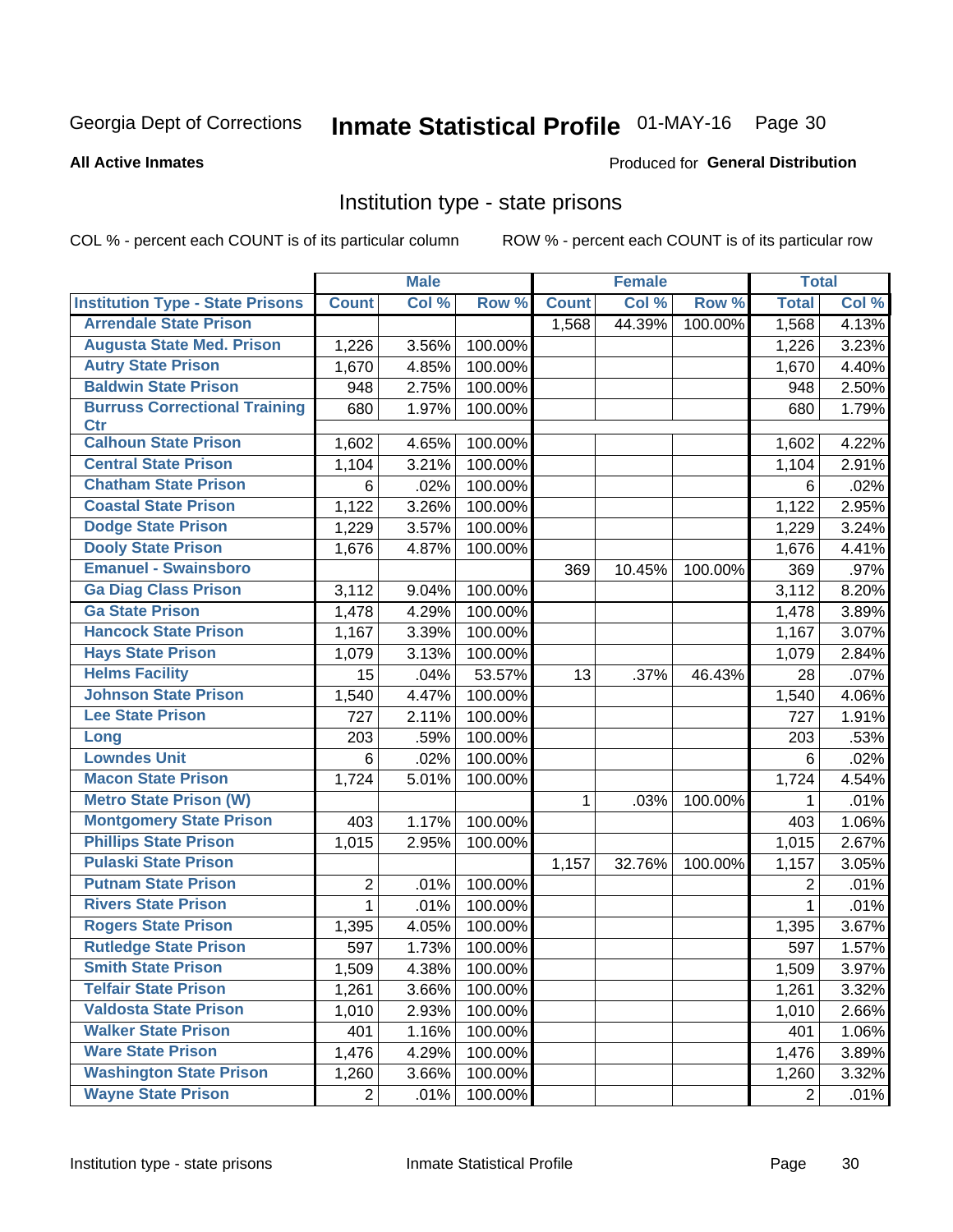# Inmate Statistical Profile 01-MAY-16 Page 31

**All Active Inmates** 

#### Produced for General Distribution

### Institution type - state prisons

COL % - percent each COUNT is of its particular column

|                                         |                             | <b>Male</b> |                               | <b>Female</b> |        |                                       | <b>Total</b> |       |
|-----------------------------------------|-----------------------------|-------------|-------------------------------|---------------|--------|---------------------------------------|--------------|-------|
| <b>Institution Type - State Prisons</b> | <b>Count</b>                | Col %       | Row %                         | <b>Count</b>  | Col %  | Row %                                 | Total        | Col % |
| <b>Whitworth Facility</b>               |                             |             |                               | 424           | 12.00% | 100.00%                               | 424          | 1.12% |
| <b>Wilcox State Prison</b>              | 1,792                       | 5.20%       | 100.00%                       |               |        |                                       | 1,792        | 4.72% |
| <b>Total Reported</b>                   | 34,438                      | 100%        | 90.7%                         | 3,532         | 100%   | 9.3%                                  | 37,970       | 100%  |
|                                         |                             |             |                               |               |        |                                       |              |       |
| <b>Not Reported</b>                     |                             | 0           |                               |               | 0      |                                       | 0            |       |
| <b>Grand Total</b>                      |                             | 34,438      |                               | 3,532         |        |                                       | 37,970       |       |
| <b>Mode (most frequent)</b>             | <b>Ga Diag Class Prison</b> |             | <b>Arrendale State Prison</b> |               |        | <b>Ga Diag Class</b><br><b>Prison</b> |              |       |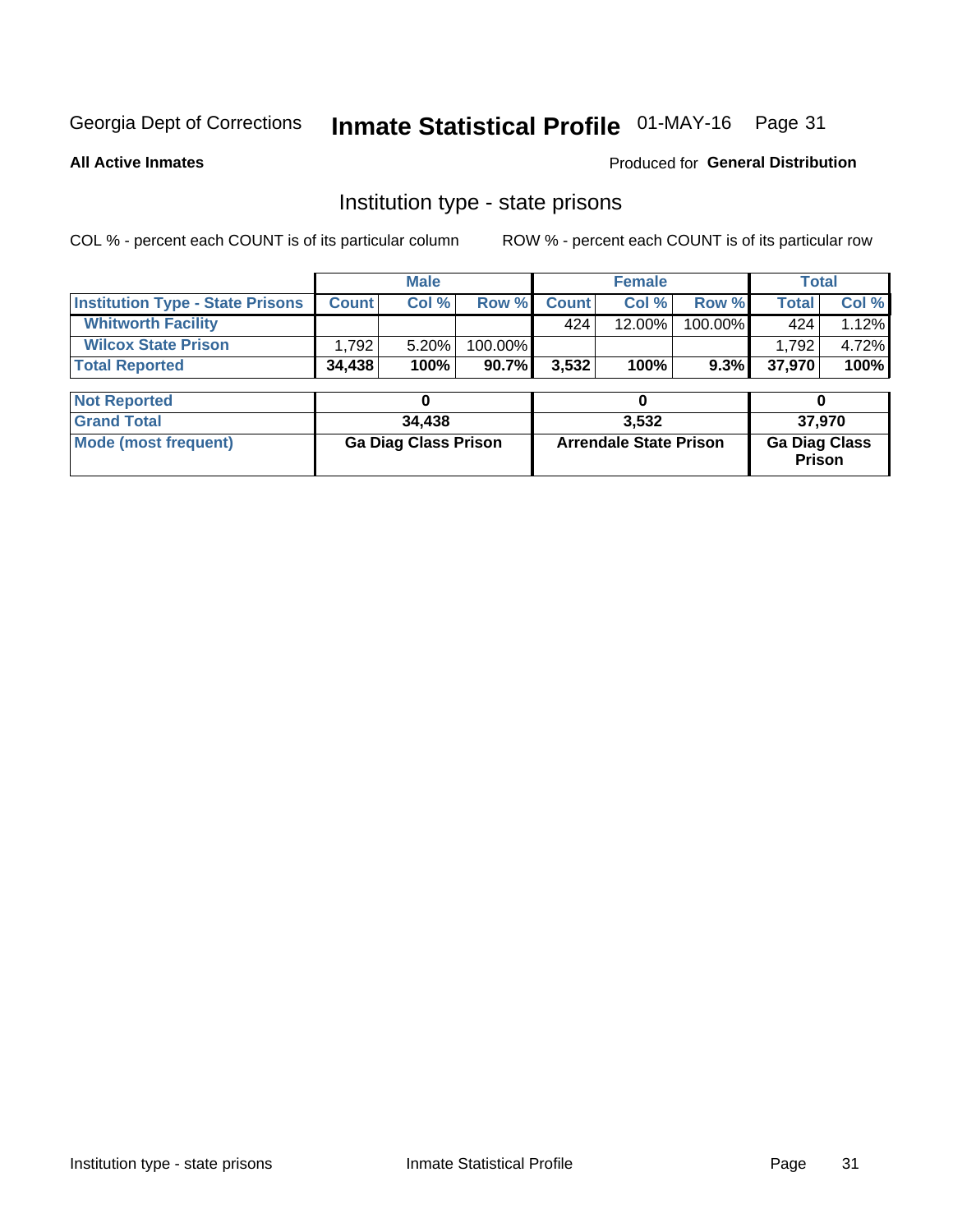# Inmate Statistical Profile 01-MAY-16 Page 32

**All Active Inmates** 

### Produced for General Distribution

### Institution type - private prisons

COL % - percent each COUNT is of its particular column

|                                           |              | <b>Male</b> |                    | <b>Female</b> |       |              | <b>Total</b> |
|-------------------------------------------|--------------|-------------|--------------------|---------------|-------|--------------|--------------|
| <b>Institution Type - Private Prisons</b> | <b>Count</b> | Col %       | <b>Row % Count</b> | Col %         | Row % | <b>Total</b> | Col %        |
| <b>Coffee Corr Facility</b>               | 2,664        | 32.95%      | 100.00%            |               |       | 2,664        | 32.95%       |
| <b>Jenkins Corr Facility</b>              | ∃159،،       | 14.34%      | $100.00\%$         |               |       | 1,159        | 14.34%       |
| <b>Riverbend Corr Facility</b>            | 1.511        | 18.69%      | 100.00%            |               |       | 1,511        | 18.69%       |
| <b>Wheeler Corr Facility</b>              | 2.751        | 34.03%      | 100.00%            |               |       | 2,751        | 34.03%       |
| <b>Total Reported</b>                     | 8,085        | 100%        | 100%               |               | %     | 8,085        | 100%         |

| <b>Not</b><br>Reported |       |       |
|------------------------|-------|-------|
| <b>Total</b>           | 8,085 | 8,085 |

| <b>Mode (most frequent)</b> | <b>Wheeler Corr Facility</b> | <b>Null</b> | <b>Wheeler Corr</b><br><b>Facility</b> |
|-----------------------------|------------------------------|-------------|----------------------------------------|
|-----------------------------|------------------------------|-------------|----------------------------------------|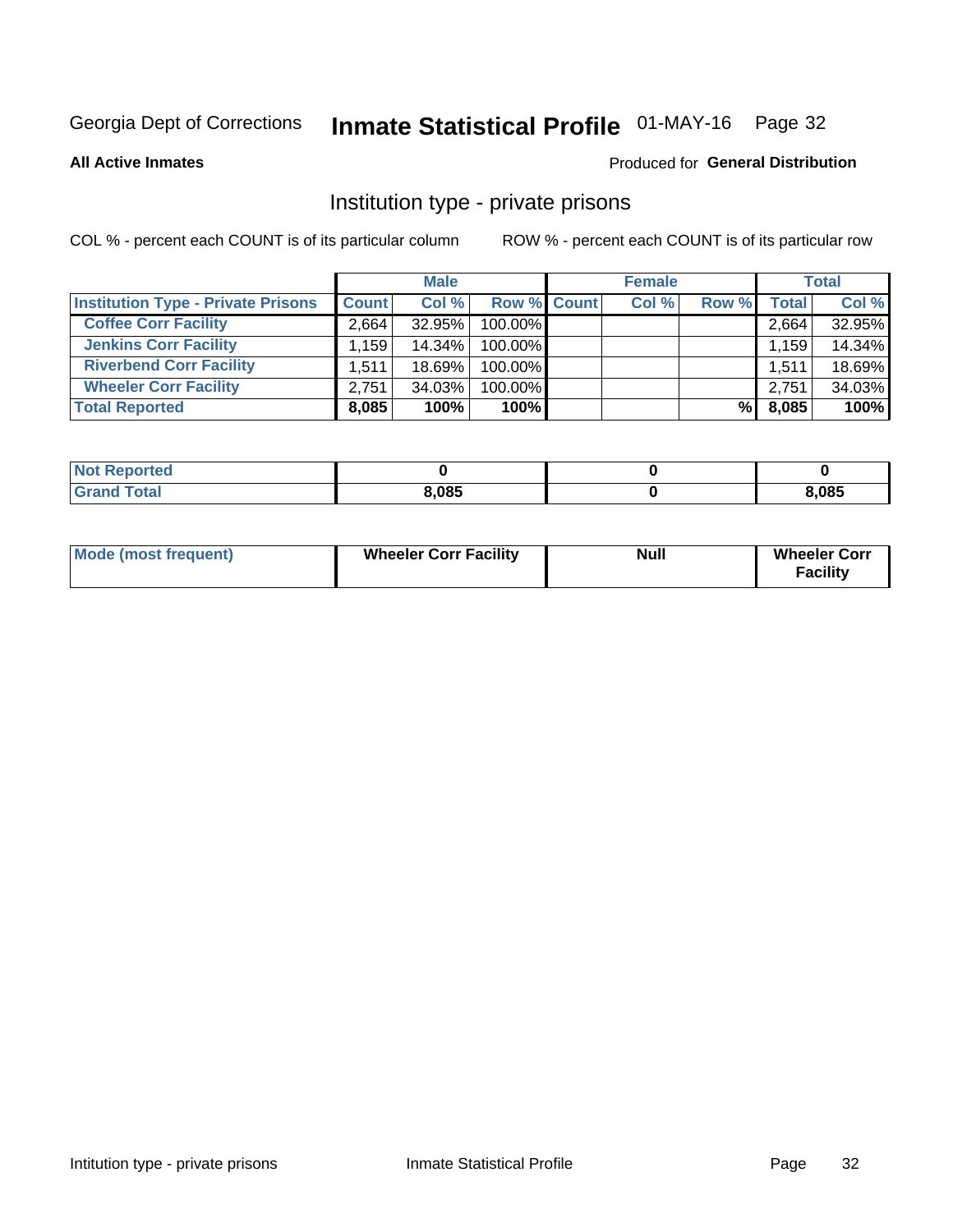# Inmate Statistical Profile 01-MAY-16 Page 33

**All Active Inmates** 

### Produced for General Distribution

### Institution type - inmate boot camp

COL % - percent each COUNT is of its particular column

|                                      |              | <b>Male</b> |               |              | <b>Female</b> |             | <b>Total</b> |
|--------------------------------------|--------------|-------------|---------------|--------------|---------------|-------------|--------------|
| <b>Institution Type - Boot Camps</b> | <b>Count</b> | Col %       | <b>Row %I</b> | <b>Count</b> | Col %         | Row % Total | Col %        |
| <b>Total Rported</b>                 |              |             |               |              |               |             |              |

| <b>Not Reported</b>            |  |  |
|--------------------------------|--|--|
| <b>Total</b><br>C <sub>r</sub> |  |  |

| Mod<br>uamo | Nul.<br>$- - - - - -$ | <b>Null</b> | . .<br>uu.<br>------ |
|-------------|-----------------------|-------------|----------------------|
|             |                       |             |                      |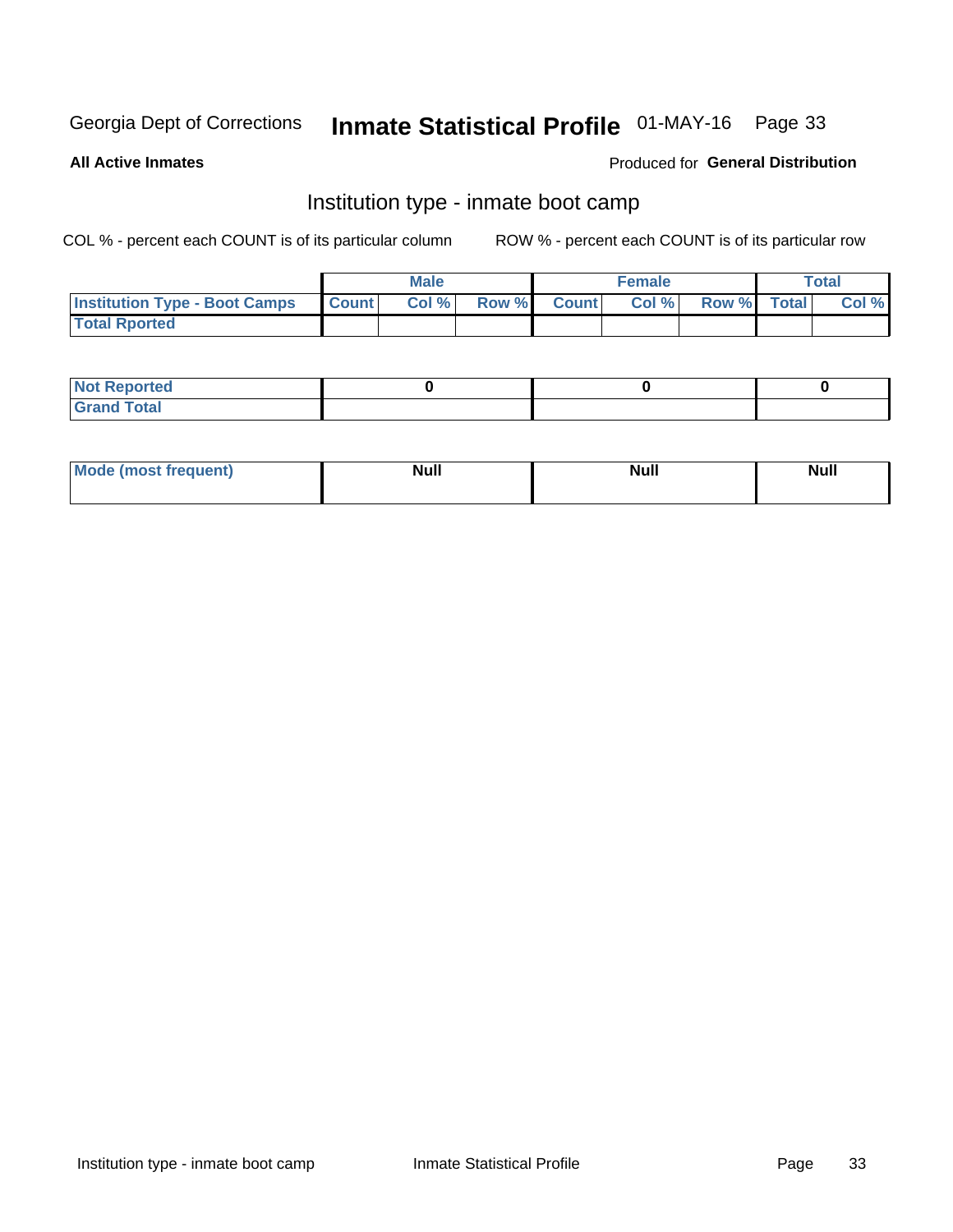# Inmate Statistical Profile 01-MAY-16 Page 34

#### **All Active Inmates**

#### Produced for General Distribution

### Number of disciplinary reports

COL % - percent each COUNT is of its particular column

|                                       |              | <b>Male</b> |                    |       | <b>Female</b> |       |              | <b>Total</b> |
|---------------------------------------|--------------|-------------|--------------------|-------|---------------|-------|--------------|--------------|
| <b>Number of Disciplinary Reports</b> | <b>Count</b> | Col %       | <b>Row % Count</b> |       | Col %         | Row % | <b>Total</b> | Col %        |
|                                       | 20,318       | 40.66%      | $90.03\%$          | 2,249 | 59.69%        | 9.97% | 22,567       | 42.00%       |
|                                       | 6,426        | 12.86%      | 92.98%             | 485   | 12.87%        | 7.02% | 6,911        | 12.86%       |
|                                       | 4,075        | 8.16%       | 94.64%             | 231   | 6.13%         | 5.36% | 4,306        | 8.01%        |
| 3                                     | 2,940        | 5.88%       | 95.64%             | 134   | 3.56%         | 4.36% | 3,074        | 5.72%        |
|                                       | 2,148        | 4.30%       | 94.67%             | 121   | 3.21%         | 5.33% | 2,269        | 4.22%        |
| 5                                     | ا 696. ا     | 3.39%       | 95.55%             | 79    | 2.10%         | 4.45% | 1,775        | 3.30%        |
| <b>More Than 5</b>                    | 12,364       | 24.74%      | 96.35%             | 469   | 12.45%        | 3.65% | 12,833       | 23.88%       |
| <b>Total Reported</b>                 | 49,967       | 100%        | 92.99%             | 3,768 | 100.0%        | 7.01% | 53,735       | 100%         |

| <b>rted</b><br>NO |        |       |        |
|-------------------|--------|-------|--------|
| <b>Total</b>      | 49 Q67 | 3,768 | 53,735 |

| Mean (average)       | 5.50 | 2.85 | 5.32 |
|----------------------|------|------|------|
| Median (middle)      |      |      |      |
| Mode (most frequent) |      |      |      |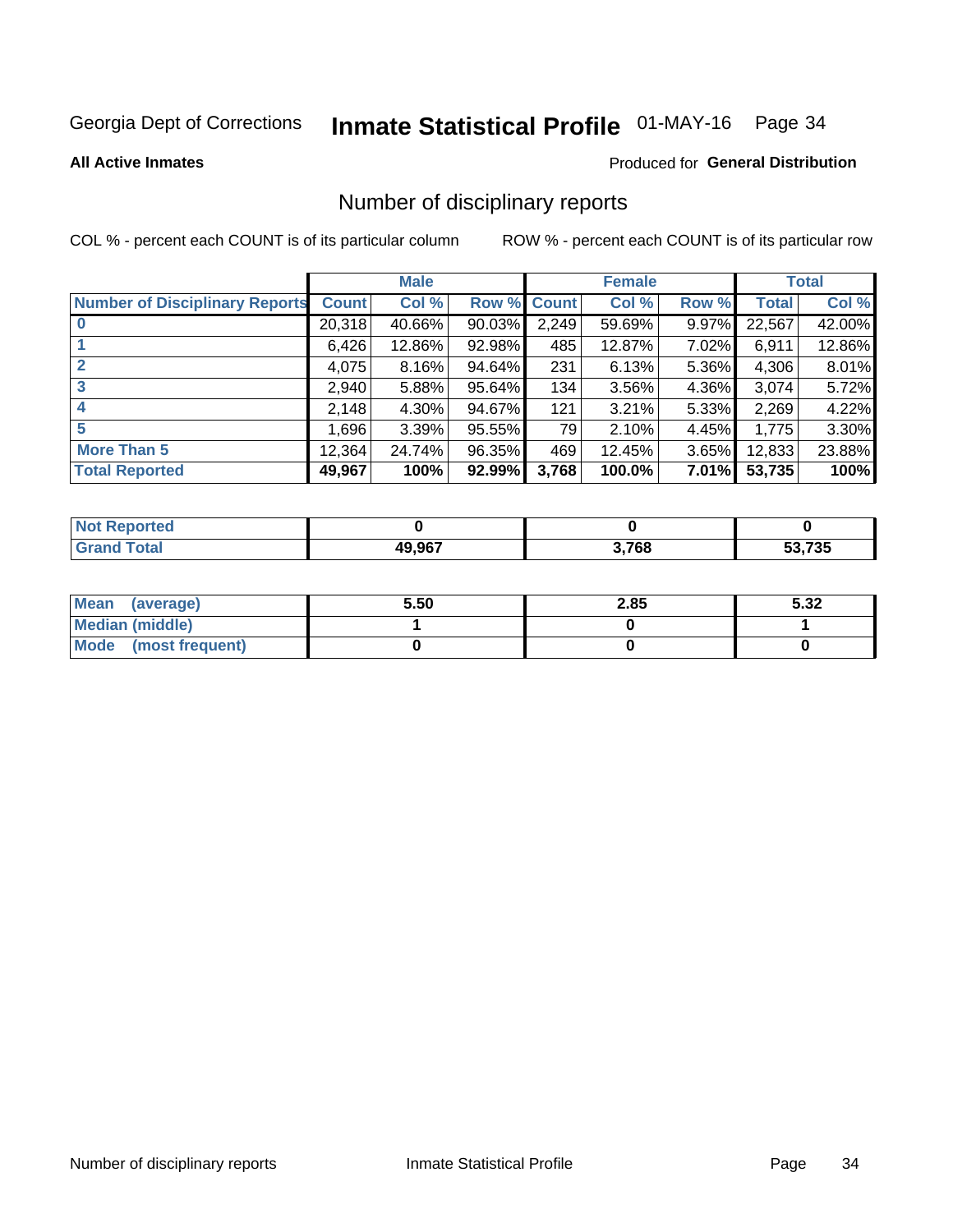# Inmate Statistical Profile 01-MAY-16 Page 35

#### **All Active Inmates**

### **Produced for General Distribution**

### Number of transfers

COL % - percent each COUNT is of its particular column

|                            |         | <b>Male</b> |                    |       | <b>Female</b> |          |              | <b>Total</b> |
|----------------------------|---------|-------------|--------------------|-------|---------------|----------|--------------|--------------|
| <b>Number of Transfers</b> | Count l | Col %       | <b>Row % Count</b> |       | Col %         | Row %    | <b>Total</b> | Col %        |
|                            | 3,803   | 7.61%       | 80.55%             | 918   | 24.36%        | 19.45%   | 4,721        | 8.79%        |
|                            | 15,175  | 30.37%      | 91.28%             | 1,449 | 38.46%        | 8.72%    | 16,624       | 30.94%       |
| $\mathbf{2}$               | 8,545   | 17.10%      | 92.76%             | 667   | 17.70%        | 7.24%    | 9,212        | 17.14%       |
| 3                          | 5,017   | 10.04%      | 94.77%             | 277   | 7.35%         | 5.23%    | 5,294        | 9.85%        |
| 4                          | 3,237   | 6.48%       | 95.54%             | 151   | 4.01%         | 4.46%    | 3,388        | 6.31%        |
| 5                          | 2,460   | 4.92%       | 96.17%             | 98    | 2.60%         | $3.83\%$ | 2,558        | 4.76%        |
| <b>More Than 5</b>         | 11,730  | 23.48%      | 98.26%             | 208   | 5.52%         | $1.74\%$ | 11,938       | 22.22%       |
| <b>Total Reported</b>      | 49,967  | 100%        | 92.99%             | 3,768 | 100%          | $7.01\%$ | 53,735       | 100.0%       |

| orted<br>NOT I |        |       |        |
|----------------|--------|-------|--------|
| Total          | 49 967 | 3,768 | 53.735 |

| Mean (average)       | ົດດ<br>4.ZZ | -73<br>1 3 | 4.04 |
|----------------------|-------------|------------|------|
| Median (middle)      |             |            |      |
| Mode (most frequent) |             |            |      |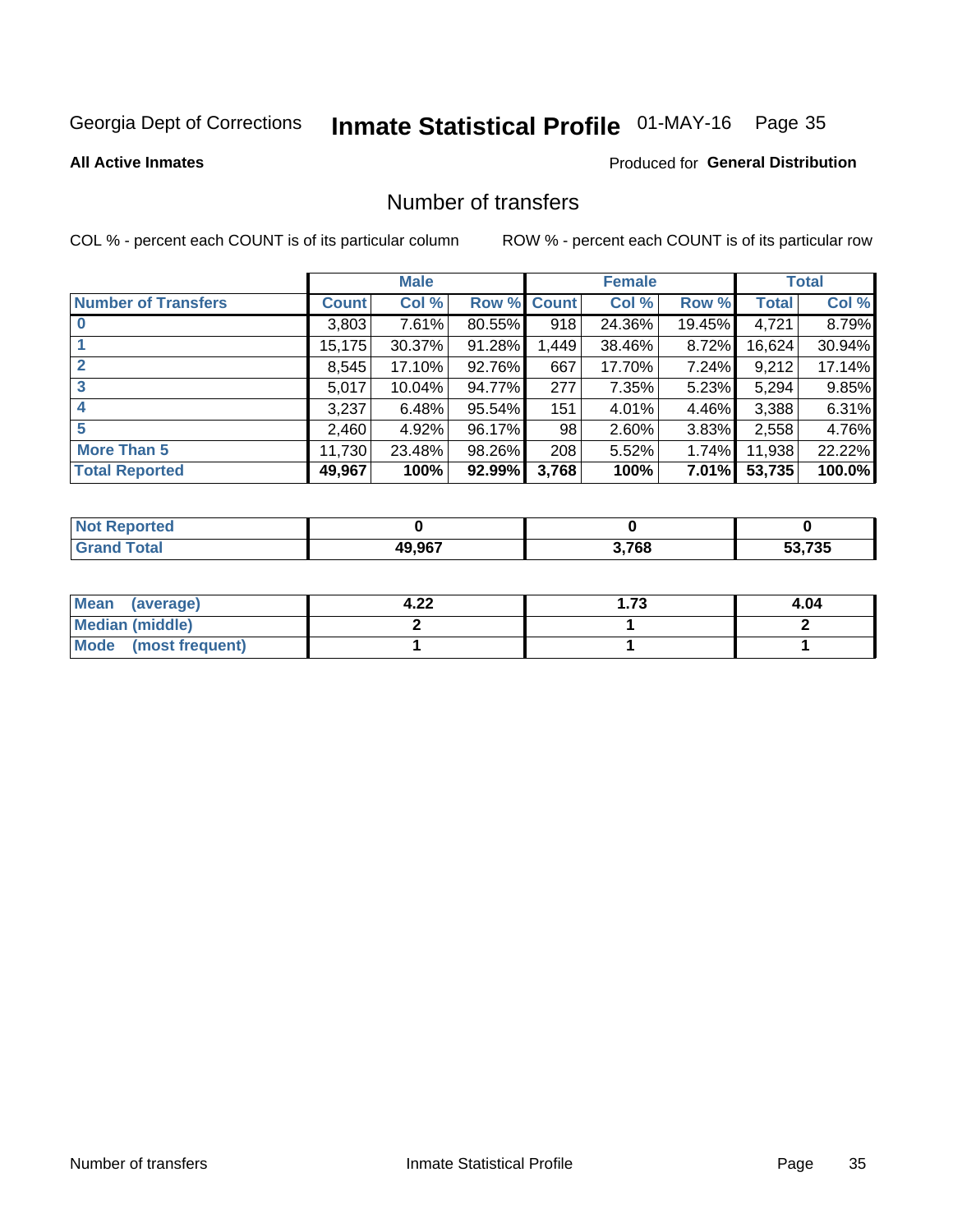# Inmate Statistical Profile 01-MAY-16 Page 36

**All Active Inmates** 

#### Produced for General Distribution

### Number of escapes

COL % - percent each COUNT is of its particular column

|                          |              | <b>Male</b> |             |       | <b>Female</b> |          |        | <b>Total</b> |
|--------------------------|--------------|-------------|-------------|-------|---------------|----------|--------|--------------|
| <b>Number of Escapes</b> | <b>Count</b> | Col %       | Row % Count |       | Col %         | Row %    | Total  | Col %        |
|                          | 49,428       | 98.92%      | 92.93%      | 3,759 | 99.76%        | 7.07%    | 53,187 | 98.98%       |
|                          | 502          | 1.00%       | 98.24%      | 9     | 0.24%         | 1.76%    | 511    | 0.95%        |
|                          | 31           | 0.06%       | 100.00%     |       |               |          | 31     | 0.06%        |
|                          | 5            | 0.01%       | 100.00%     |       |               |          | 5      | 0.01%        |
|                          |              | 0.01%       | 100.00%     |       |               |          |        | 0.01%        |
| <b>Total Reported</b>    | 49,967       | 100%        | $92.99\%$   | 3,768 | 100%          | $7.01\%$ | 53,735 | 100.0%       |

| orten        |        |       |        |
|--------------|--------|-------|--------|
| <b>Total</b> | 49.967 | 3,768 | 53,735 |

| Mean (average)         |  | .0 <sup>4</sup> |
|------------------------|--|-----------------|
| <b>Median (middle)</b> |  |                 |
| Mode (most frequent)   |  |                 |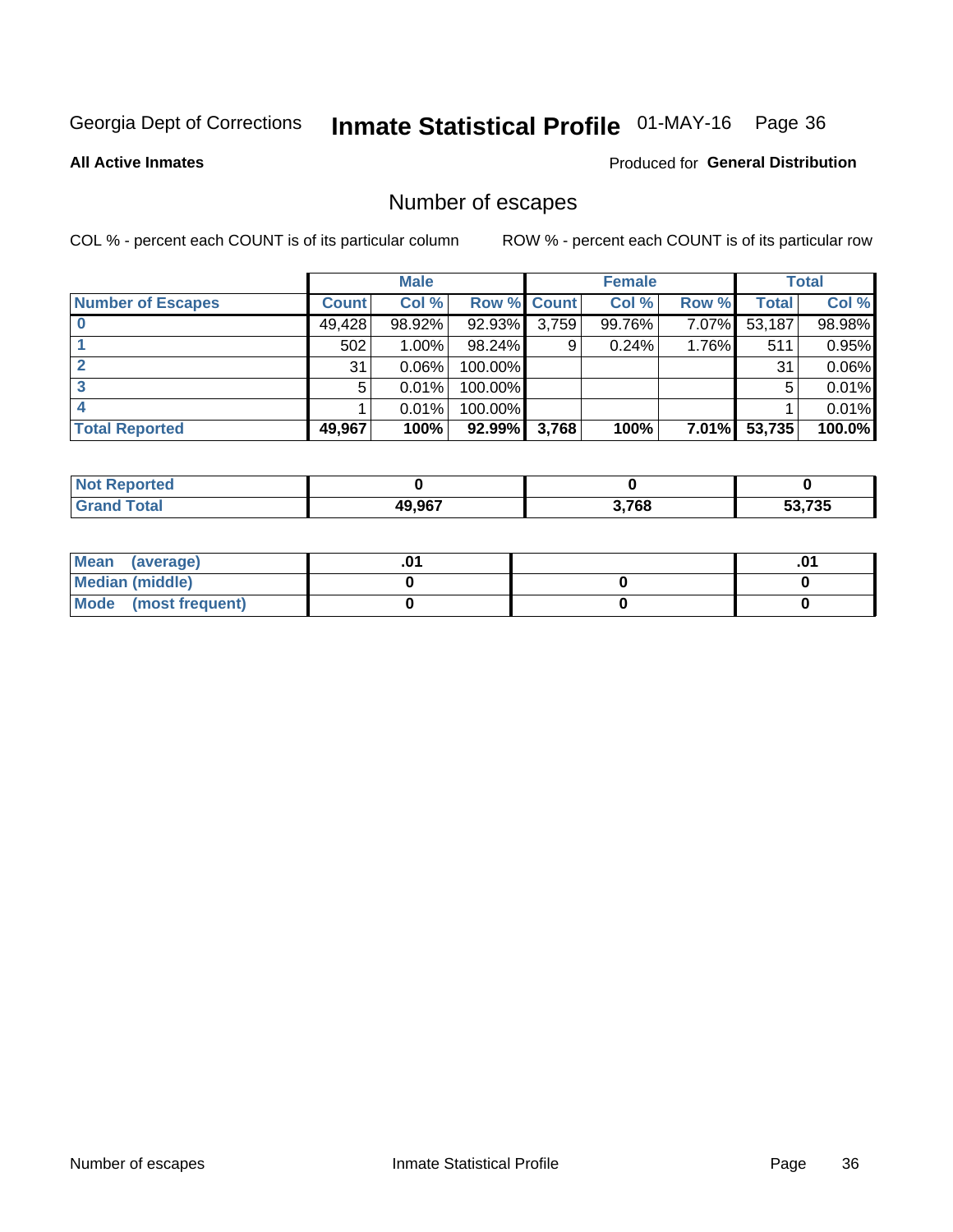# Inmate Statistical Profile 01-MAY-16 Page 37

**All Active Inmates** 

### Produced for General Distribution

### Split sentences - Probation to follow

COL % - percent each COUNT is of its particular column

|                            |              | <b>Male</b> |                    |     | <b>Female</b> |          |              | <b>Total</b> |
|----------------------------|--------------|-------------|--------------------|-----|---------------|----------|--------------|--------------|
| <b>Probation to follow</b> | <b>Count</b> | Col%        | <b>Row % Count</b> |     | Col %         | Row %    | <b>Total</b> | Col %        |
| <b>Yes</b>                 | 36.532       | 73.11%      | 92.59% 2.925       |     | 77.63%        |          | 7.41% 39,457 | 73.43%       |
| <b>No</b>                  | 13.435       | 26.89%      | 94.10%             | 843 | 22.37%        | $5.90\%$ | 14.278       | 26.57%       |
| <b>Total Reported</b>      | 49,967       | 100%        | $92.99\%$ 3,768    |     | 100%          |          | 7.01% 53,735 | 100%         |

|  |  | 49.967 | המי<br>709 | $F^{\alpha}$ in $F^{\alpha}$<br>33.733 |
|--|--|--------|------------|----------------------------------------|
|--|--|--------|------------|----------------------------------------|

| <b>Mode</b><br>reauent)<br>Yes<br>v.c<br>0٥<br>.<br>. .<br>$\sim$ |
|-------------------------------------------------------------------|
|-------------------------------------------------------------------|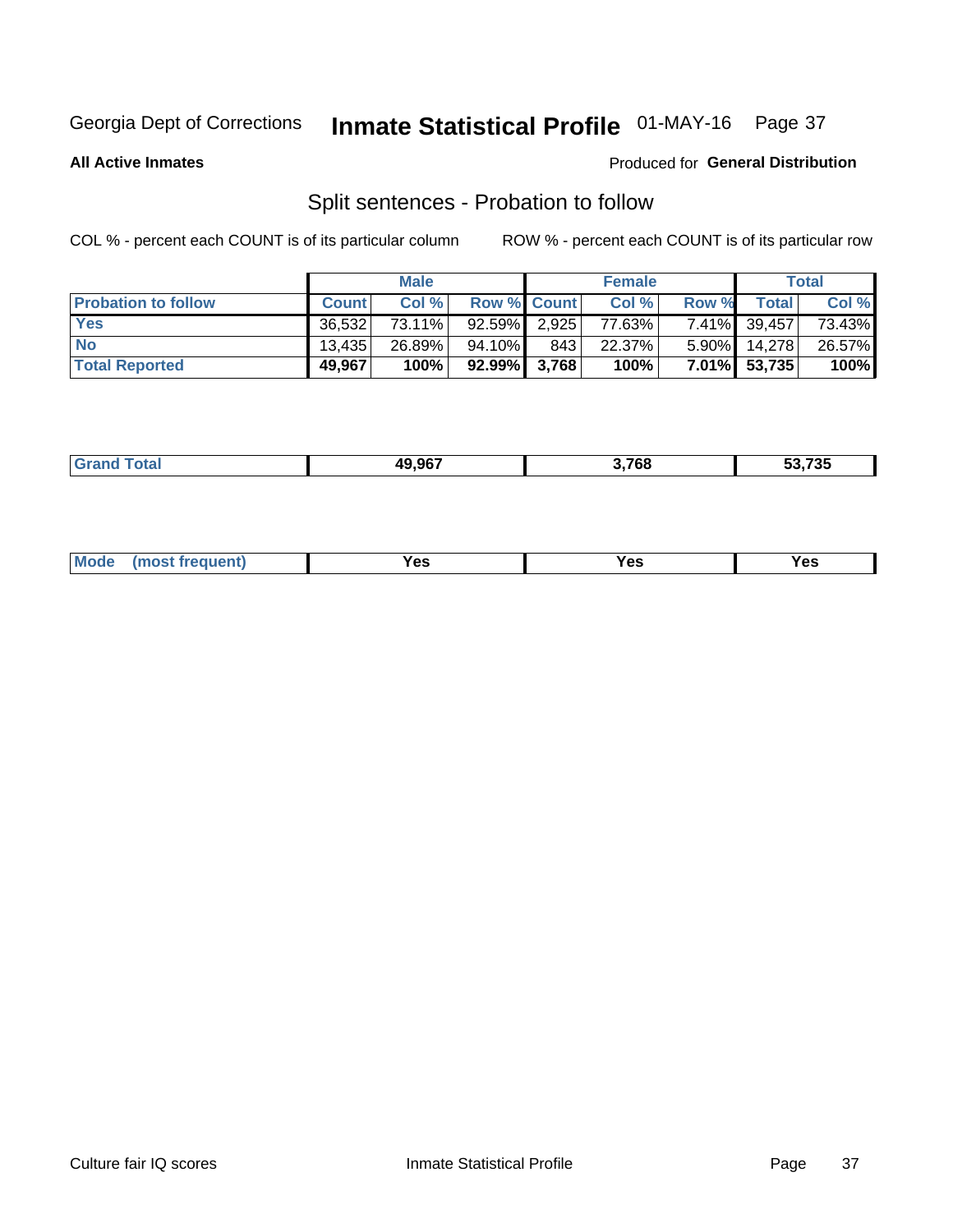# Inmate Statistical Profile 01-MAY-16 Page 38

**All Active Inmates** 

#### Produced for General Distribution

### Probable future release type of still active inmates

COL % - percent each COUNT is of its particular column

|                                         |              | <b>Male</b> |                    |     | <b>Female</b> |          | <b>Total</b> |        |
|-----------------------------------------|--------------|-------------|--------------------|-----|---------------|----------|--------------|--------|
| <b>Probable Future Release Type</b>     | <b>Count</b> | Col %       | <b>Row % Count</b> |     | Col %         | Row %    | <b>Total</b> | Col %  |
| <b>Paroled with probation to follow</b> | 20,016       | 41.53%      | 91.73% 1,805       |     | 49.22%        | 8.27%    | 21,821       | 42.08% |
| Paroled w/o probation to follow         | 6,408        | 13.30%      | 92.56%             | 515 | 14.04%        | 7.44%    | 6,923        | 13.35% |
| <b>Maxout with probation to follow</b>  | 14,011       | 29.07%      | 93.23% 1.017       |     | 27.73%        | 6.77%    | 15,028       | 28.98% |
| <b>Maxout w/o probation to follow</b>   | 2,839        | 5.89%       | 95.11%             | 146 | 3.98%         | 4.89%    | 2,985        | 5.76%  |
| Life, LWOP or death sentence            | 4,918        | 10.21%      | 96.39%             | 184 | 5.02%         | 3.61%    | 5,102        | 9.84%  |
| <b>Total Reported</b>                   | 48,192       | 100%        | $92.93\%$ 3,667    |     | 100%          | $7.07\%$ | 51,859       | 100%   |

| eleased      |                     |       |      |
|--------------|---------------------|-------|------|
| <b>cotal</b> | <b>18102</b><br>194 | 3.667 | ,859 |

| Mode (most frequent) | <b>PAR with PROB follow</b> | <b>PAR with PROB follow</b> | <b>PAR with PROB</b><br>follow |
|----------------------|-----------------------------|-----------------------------|--------------------------------|
|                      |                             |                             |                                |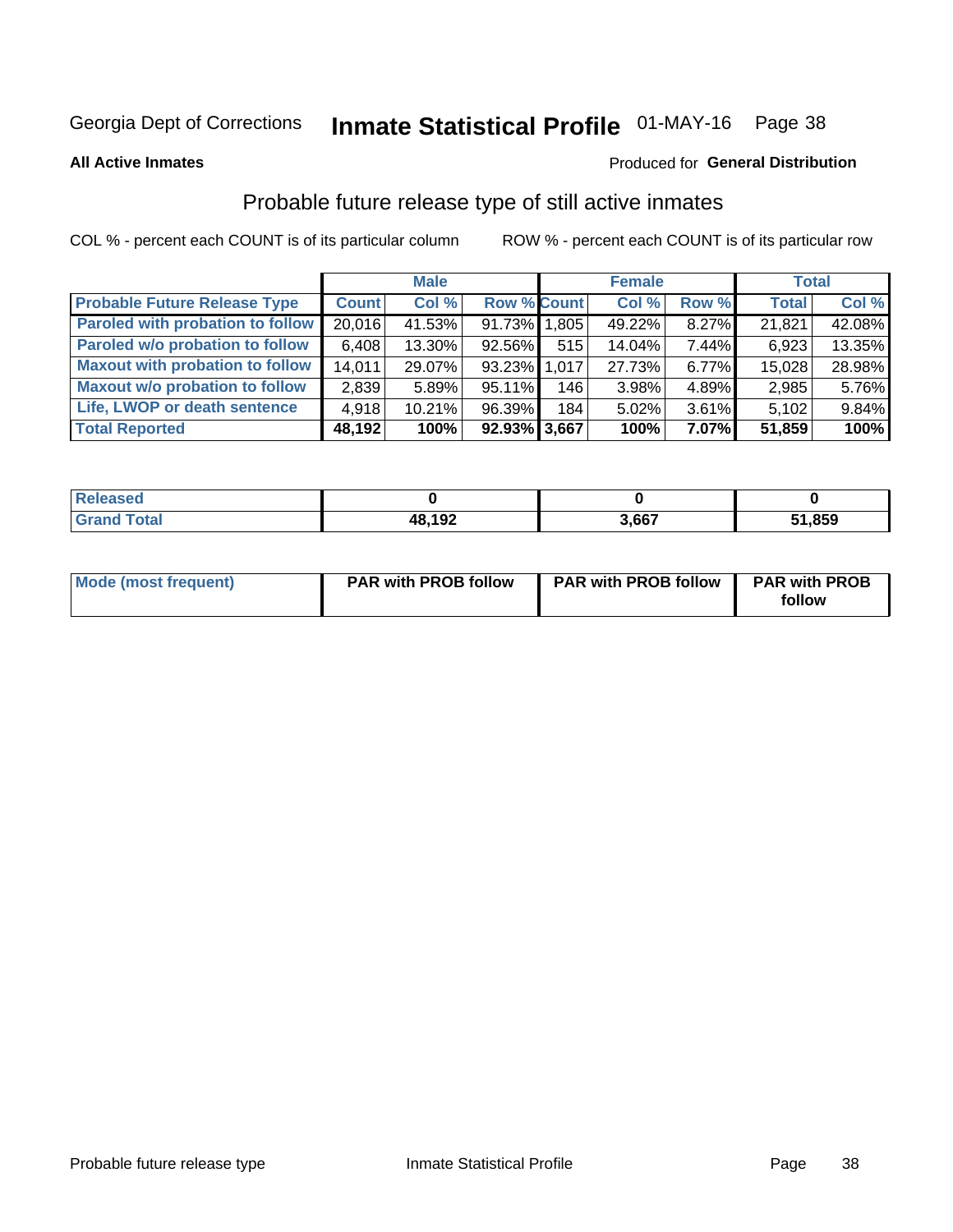### **All Active Inmates**

### **Produced for General Distribution**

### Time served in current (or last) institution

COL % - percent each COUNT is of its particular column

|                            |              | <b>Male</b> |        |              | <b>Female</b> |        |              | <b>Total</b> |
|----------------------------|--------------|-------------|--------|--------------|---------------|--------|--------------|--------------|
| <b>Time In Institution</b> | <b>Count</b> | Col %       | Row %  | <b>Count</b> | Col %         | Row %  | <b>Total</b> | Col %        |
| 0 to 3 months              | 12,832       | 25.68%      | 91.61% | 1,175        | 31.18%        | 8.39%  | 14,007       | 26.07%       |
| <b>3.01 to 6 months</b>    | 7,024        | 14.06%      | 92.42% | 576          | 15.29%        | 7.58%  | 7,600        | 14.14%       |
| 6.01 to 9 months           | 5,493        | 10.99%      | 93.26% | 397          | 10.54%        | 6.74%  | 5,890        | 10.96%       |
| 9.01 to 12 months          | 4,202        | 8.41%       | 93.54% | 290          | 7.70%         | 6.46%  | 4,492        | 8.36%        |
| 12.01 to 18 months         | 6,000        | 12.01%      | 95.16% | 305          | 8.09%         | 4.84%  | 6,305        | 11.73%       |
| <b>18.01 to 24 months</b>  | 3,515        | 7.03%       | 94.24% | 215          | 5.71%         | 5.76%  | 3,730        | 6.94%        |
| $2.01$ to 3 years          | 3,994        | 7.99%       | 94.49% | 233          | 6.18%         | 5.51%  | 4,227        | 7.87%        |
| $3.01$ to 4 years          | 2,304        | 4.61%       | 92.90% | 176          | 4.67%         | 7.10%  | 2,480        | 4.62%        |
| 4.01 to 5 years            | 1,614        | 3.23%       | 94.77% | 89           | 2.36%         | 5.23%  | 1,703        | 3.17%        |
| 5.01 to 6 years            | 892          | 1.79%       | 85.77% | 148          | 3.93%         | 14.23% | 1,040        | 1.94%        |
| $6.01$ to 7 years          | 547          | 1.09%       | 93.66% | 37           | 0.98%         | 6.34%  | 584          | 1.09%        |
| 7.01 to 8 years            | 434          | 0.87%       | 91.56% | 40           | 1.06%         | 8.44%  | 474          | 0.88%        |
| $8.01$ to 9 years          | 204          | 0.41%       | 94.44% | 12           | 0.32%         | 5.56%  | 216          | 0.40%        |
| 9.01 to 10 years           | 123          | 0.25%       | 91.11% | 12           | 0.32%         | 8.89%  | 135          | 0.25%        |
| Over 10 years              | 789          | 1.58%       | 92.61% | 63           | 1.67%         | 7.39%  | 852          | 1.59%        |
| <b>Total Reported</b>      | 49,967       | 100%        | 92.99% | 3,768        | 100%          | 7.01%  | 53,735       | 100.0%       |

| orted<br><b>Not</b> |        |       |        |
|---------------------|--------|-------|--------|
| i'nta'i             | 49,967 | 3,768 | 53.735 |

| <b>Mean</b><br>(average) | 22 months | 18 months | 22 months |
|--------------------------|-----------|-----------|-----------|
| Median (middle)          | 9 months  | 7 months  | 9 months  |
| Mode<br>(most frequent)  | 0 months  | months    | ∖ months  |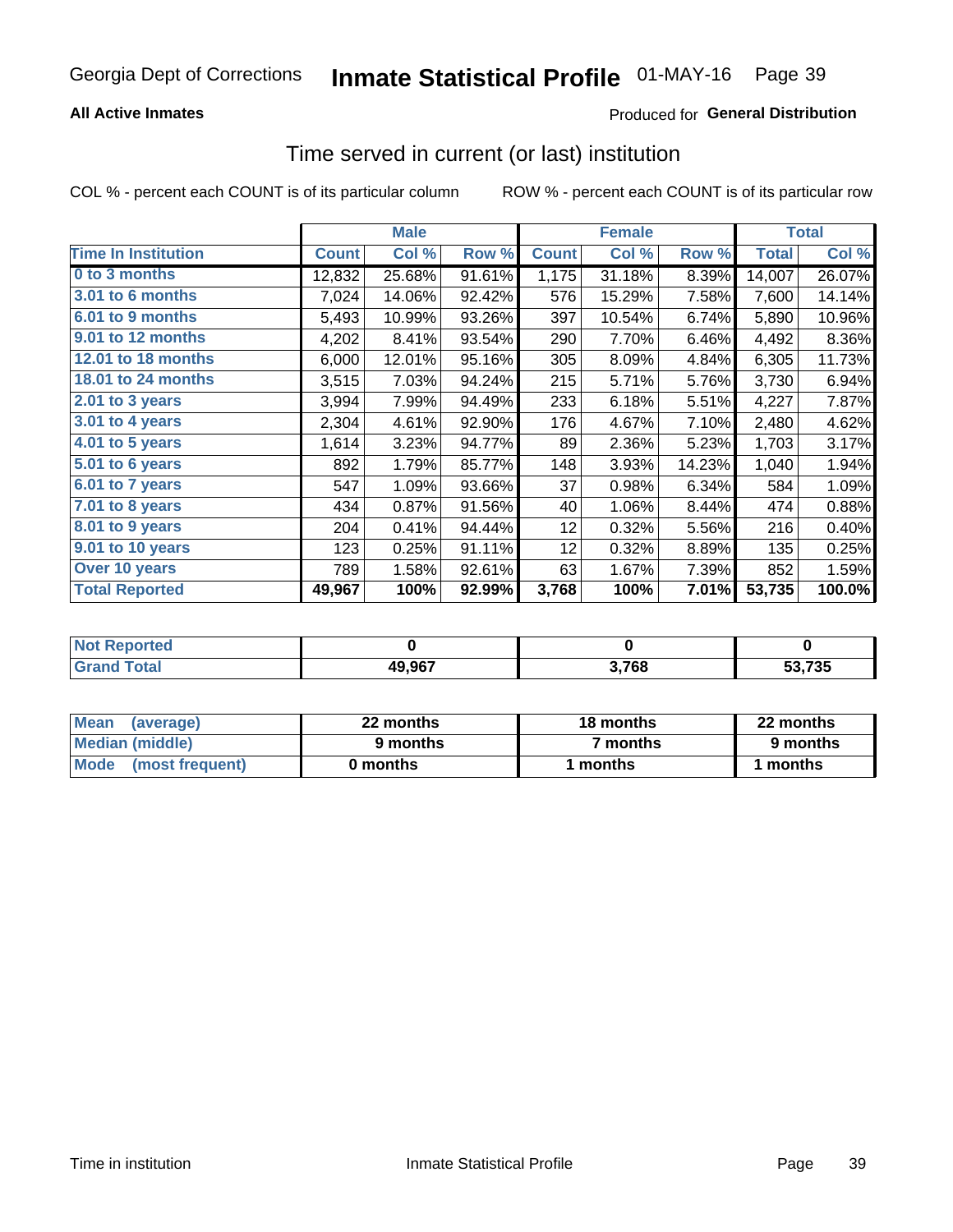# Inmate Statistical Profile 01-MAY-16 Page 40

### **All Active Inmates**

### Produced for General Distribution

### Highest grade level attained

COL % - percent each COUNT is of its particular column

|                              |                 | <b>Male</b> |         |                         | <b>Female</b> |        |                 | <b>Total</b> |
|------------------------------|-----------------|-------------|---------|-------------------------|---------------|--------|-----------------|--------------|
| <b>Grade Level</b>           | <b>Count</b>    | Col %       | Row %   | <b>Count</b>            | Col%          | Row %  | <b>Total</b>    | Col %        |
| No school at all             | $\overline{16}$ | 0.04%       | 100.00% |                         |               |        | $\overline{16}$ | 0.04%        |
| <b>Grade 1</b>               | 17              | 0.04%       | 100.00% |                         |               |        | 17              | 0.04%        |
| <b>Grade 2</b>               | 39              | 0.10%       | 90.70%  | 4                       | 0.14%         | 9.30%  | 43              | 0.10%        |
| Grade 3                      | 86              | 0.22%       | 98.85%  | $\mathbf{1}$            | 0.04%         | 1.15%  | 87              | 0.20%        |
| Grade 4                      | 95              | 0.24%       | 95.96%  | $\overline{\mathbf{4}}$ | 0.14%         | 4.04%  | 99              | 0.23%        |
| Grade 5                      | 117             | 0.29%       | 97.50%  | 3                       | 0.11%         | 2.50%  | 120             | 0.28%        |
| Grade 6                      | 414             | 1.04%       | 95.17%  | 21                      | 0.76%         | 4.83%  | 435             | 1.02%        |
| <b>Grade 7</b>               | 766             | 1.92%       | 95.39%  | 37                      | 1.34%         | 4.61%  | 803             | 1.88%        |
| Grade 8                      | 2,754           | 6.90%       | 93.96%  | 177                     | 6.39%         | 6.04%  | 2,931           | 6.87%        |
| Grade 9                      | 5,180           | 12.98%      | 95.38%  | 251                     | 9.07%         | 4.62%  | 5,431           | 12.73%       |
| Grade 10                     | 7,115           | 17.83%      | 95.67%  | 322                     | 11.63%        | 4.33%  | 7,437           | 17.43%       |
| Grade 11                     | 6,989           | 17.52%      | 94.74%  | 388                     | 14.02%        | 5.26%  | 7,377           | 17.29%       |
| <b>Grade 12 or GED</b>       | 12,413          | 31.11%      | 92.59%  | 993                     | 35.87%        | 7.41%  | 13,406          | 31.42%       |
| <b>Some tech school</b>      | 306             | 0.77%       | 81.82%  | 68                      | 2.46%         | 18.18% | 374             | 0.88%        |
| <b>Completed tech school</b> | 319             | 0.80%       | 84.39%  | 59                      | 2.13%         | 15.61% | 378             | 0.89%        |
| College, 1 year              | 1,043           | 2.61%       | 88.84%  | 131                     | 4.73%         | 11.16% | 1,174           | 2.75%        |
| College, 2 year              | 1,318           | 3.30%       | 88.75%  | 167                     | 6.03%         | 11.25% | 1,485           | 3.48%        |
| College, 3 year              | 333             | 0.83%       | 88.10%  | 45                      | 1.63%         | 11.90% | 378             | 0.89%        |
| <b>Bachelor's degree</b>     | 455             | 1.14%       | 85.21%  | 79                      | 2.85%         | 14.79% | 534             | 1.25%        |
| <b>Master's degree</b>       | 81              | 0.20%       | 86.17%  | 13                      | 0.47%         | 13.83% | 94              | 0.22%        |
| Ph.D. degree                 | 16              | 0.04%       | 94.12%  | $\mathbf{1}$            | 0.04%         | 5.88%  | 17              | 0.04%        |
| Law degree                   | 13              | 0.03%       | 76.47%  | 4                       | 0.14%         | 23.53% | 17              | 0.04%        |
| <b>Some medical school</b>   | 1               | 0.01%       | 100.00% |                         |               |        | 1               | 0.01%        |
| <b>Medical degree</b>        | 10              | 0.03%       | 100.00% |                         |               |        | 10              | 0.02%        |
|                              | 1               | 0.01%       | 100.00% |                         |               |        | $\mathbf{1}$    | 0.01%        |
| <b>Total Reported</b>        | 39,897          | 100%        | 93.51%  | 2,768                   | 100%          | 6.49%  | 42,665          | 100.0%       |

| 10.070       | ,000  | 070, ا |
|--------------|-------|--------|
| 49.967<br>лı | 3,768 | .735   |

| <b>Mean</b><br>(average) | 10.77           | 11.39           | 10.81           |
|--------------------------|-----------------|-----------------|-----------------|
| Median (middle)          | Grade 11        | Grade 12 or GED | Grade 11        |
| Mode (most frequent)     | Grade 12 or GED | Grade 12 or GED | Grade 12 or GED |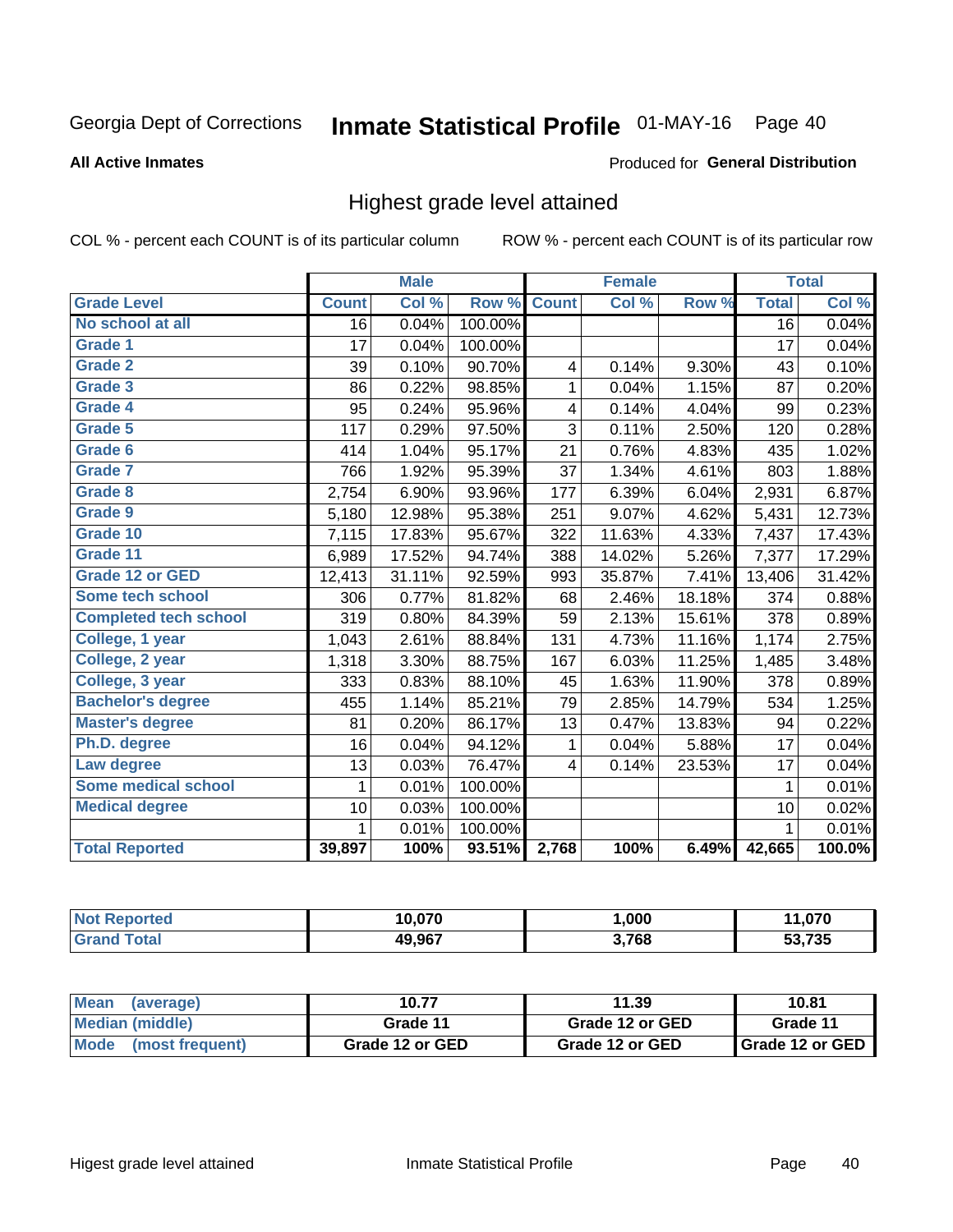# Inmate Statistical Profile 01-MAY-16 Page 41

#### **All Active Inmates**

### **Produced for General Distribution**

### Culture fair IQ scores

COL % - percent each COUNT is of its particular column

|                       |              | <b>Male</b> |             |       | <b>Female</b> |        |              | <b>Total</b> |
|-----------------------|--------------|-------------|-------------|-------|---------------|--------|--------------|--------------|
| <b>IQ Scores</b>      | <b>Count</b> | Col %       | Row % Count |       | Col %         | Row %  | <b>Total</b> | Col %        |
| $60 - 69$             | 967          | 2.21%       | 93.61%      | 66    | 2.14%         | 6.39%  | 1,033        | 2.21%        |
| $70 - 79$             | 2,932        | 6.71%       | 93.20%      | 214   | 6.94%         | 6.80%  | 3,146        | 6.73%        |
| $80 - 89$             | 6,380        | 14.60%      | 89.95%      | 713   | 23.11%        | 10.05% | 7,093        | 15.16%       |
| $90 - 99$             | 12,192       | 27.90%      | 91.55%      | 1,126 | 36.50%        | 8.45%  | 13,318       | 28.47%       |
| $100 - 109$           | 12,173       | 27.86%      | 95.87%      | 525   | 17.02%        | 4.13%  | 12,698       | 27.15%       |
| $110 - 119$           | 7,535        | 17.25%      | 97.13%      | 223   | 7.23%         | 2.87%  | 7,758        | 16.59%       |
| $120 - 129$           | ,448         | 3.31%       | 91.70%      | 131   | 4.25%         | 8.30%  | 1,579        | 3.38%        |
| $130 - 139$           | 57           | 0.13%       | 48.72%      | 60    | 1.94%         | 51.28% | 117          | 0.25%        |
| 140 & Up              | 8            | 0.02%       | 22.86%      | 27    | 0.88%         | 77.14% | 35           | 0.07%        |
| <b>Total Reported</b> | 43,692       | 100%        | 93.40%      | 3,085 | 100.0%        | 6.60%  | 46,777       | 100.0%       |

| <b>Not Reported</b>         | 5,420  | 565   | 5,985  |
|-----------------------------|--------|-------|--------|
| <b>Not Valid (under 60)</b> | 855    | 118   | 973    |
| <b>Grand Total</b>          | 49,967 | 3,768 | 53,735 |

| <b>Mean</b><br>(average)       | 98  | 96 | 98 |
|--------------------------------|-----|----|----|
| Median (middle)                | 99  | 96 | 99 |
| <b>Mode</b><br>(most frequent) | 103 | 96 | 99 |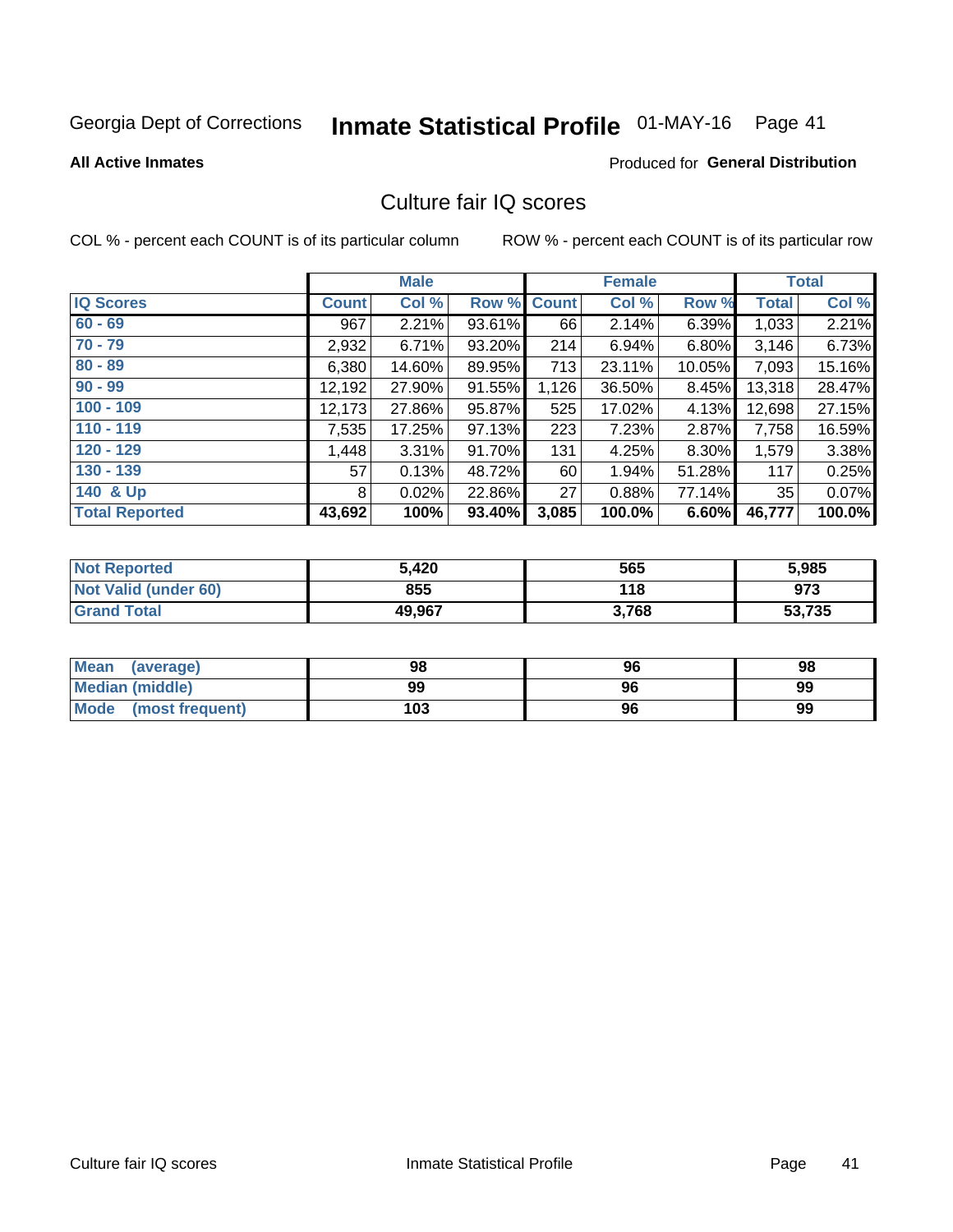# Inmate Statistical Profile 01-MAY-16 Page 42

#### **All Active Inmates**

### Produced for General Distribution

# Wide Range Achievement Test (WRAT) reading score

COL % - percent each COUNT is of its particular column

|                           |              | <b>Male</b> |        |              | <b>Female</b> |        |              | <b>Total</b> |
|---------------------------|--------------|-------------|--------|--------------|---------------|--------|--------------|--------------|
| <b>WRAT Reading Score</b> | <b>Count</b> | Col %       | Row %  | <b>Count</b> | Col %         | Row %  | <b>Total</b> | Col %        |
| $0.1$ to $0.9$            | 954          | 2.12%       | 99.48% | 5            | 0.16%         | 0.52%  | 959          | 1.99%        |
| 1.0 to 1.9                | 853          | 1.89%       | 98.61% | 12           | 0.37%         | 1.39%  | 865          | 1.79%        |
| 2.0 to 2.9                | 1,600        | 3.55%       | 97.09% | 48           | 1.50%         | 2.91%  | 1,648        | 3.42%        |
| 3.0 to 3.9                | 3,605        | 8.01%       | 96.99% | 112          | 3.49%         | 3.01%  | 3,717        | 7.71%        |
| 4.0 to 4.9                | 4,154        | 9.23%       | 95.01% | 218          | 6.80%         | 4.99%  | 4,372        | 9.07%        |
| 5.0 to 5.9                | 3,668        | 8.15%       | 94.73% | 204          | 6.36%         | 5.27%  | 3,872        | 8.03%        |
| 6.0 to 6.9                | 4,164        | 9.25%       | 93.95% | 268          | 8.36%         | 6.05%  | 4,432        | 9.19%        |
| 7.0 to 7.9                | 1,620        | 3.60%       | 93.05% | 121          | 3.77%         | 6.95%  | 1,741        | 3.61%        |
| 8.0 to 8.9                | 3,278        | 7.28%       | 92.81% | 254          | 7.92%         | 7.19%  | 3,532        | 7.32%        |
| 9.0 to 9.9                | 2,053        | 4.56%       | 93.49% | 143          | 4.46%         | 6.51%  | 2,196        | 4.55%        |
| 10.0 to 10.9              | 2,777        | 6.17%       | 91.05% | 273          | 8.51%         | 8.95%  | 3,050        | 6.32%        |
| 11.0 to 11.9              | 4,169        | 9.26%       | 90.28% | 449          | 14.00%        | 9.72%  | 4,618        | 9.58%        |
| 12.0 to 12.9              | 11,366       | 25.25%      | 91.88% | 1,004        | 31.31%        | 8.12%  | 12,370       | 25.65%       |
| 13                        | 755          | 1.68%       | 88.72% | 96           | 2.99%         | 11.28% | 851          | 1.76%        |
| <b>Total Reported</b>     | 45,016       | 100%        | 93.35% | 3,207        | 100%          | 6.65%  | 48,223       | 100%         |

| - - - orteg | 4.951             | 561   | 5 51 2<br>' I 4 |
|-------------|-------------------|-------|-----------------|
| 'otal       | 49 967<br>19.JU 1 | 3,768 | E2E<br>735<br>ິ |

| Mean<br>(average)    | 8.32 | 9.61 | 8.41 |
|----------------------|------|------|------|
| Median (middle)      | 8.5  | 10.8 | 8.9  |
| Mode (most frequent) | 12.9 | 12.9 | 12.9 |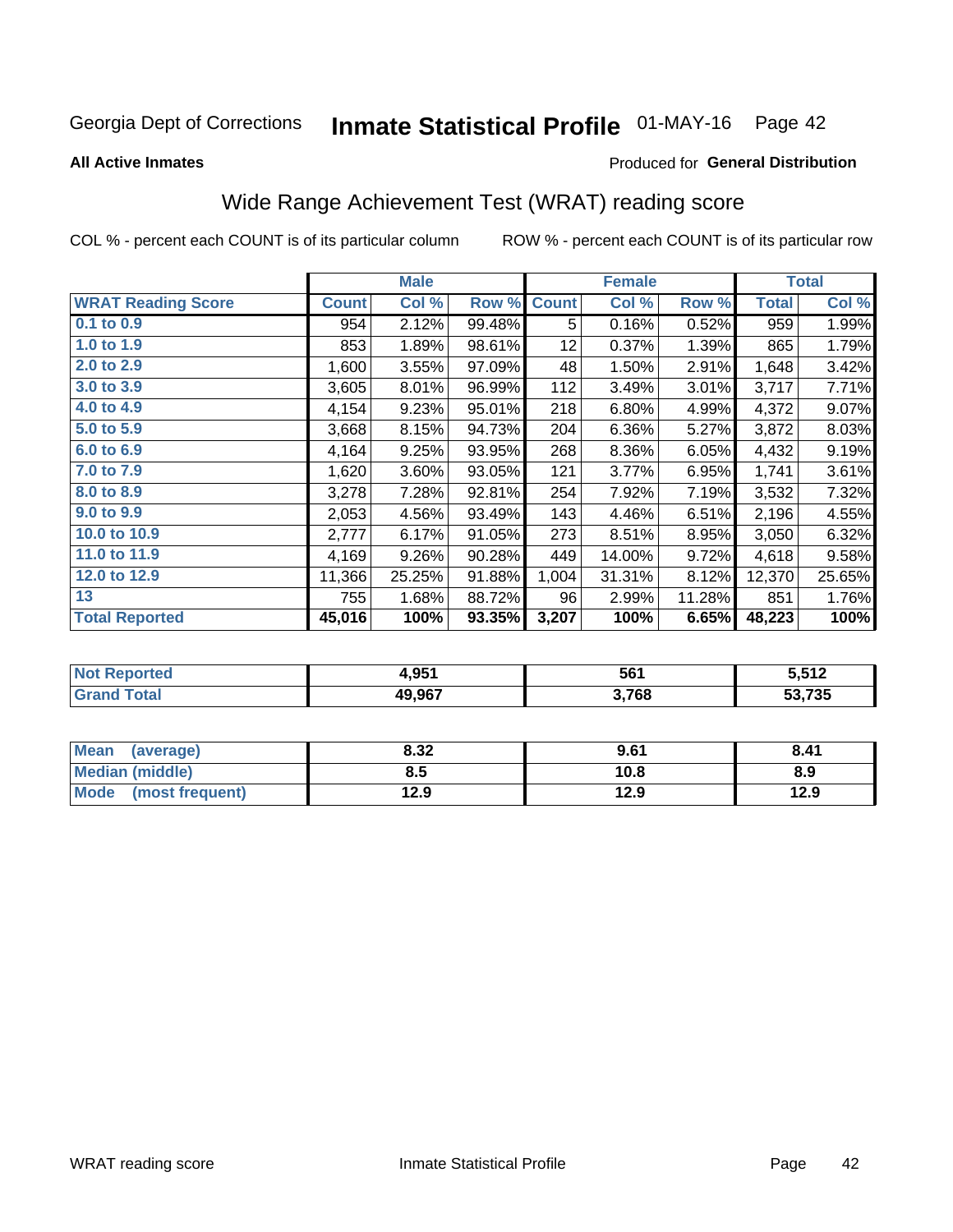# Inmate Statistical Profile 01-MAY-16 Page 43

**All Active Inmates** 

### Produced for General Distribution

# Wide Range Achievement Test (WRAT) math score

COL % - percent each COUNT is of its particular column

|                              |              | <b>Male</b> |        |                | <b>Female</b> |        |              | <b>Total</b> |
|------------------------------|--------------|-------------|--------|----------------|---------------|--------|--------------|--------------|
| <b>WRAT Mathematic Score</b> | <b>Count</b> | Col %       | Row %  | <b>Count</b>   | Col %         | Row %  | <b>Total</b> | Col %        |
| $0.1$ to $0.9$               | 84           | 0.19%       | 97.67% | $\overline{2}$ | 0.06%         | 2.33%  | 86           | 0.18%        |
| 1.0 to 1.9                   | 308          | 0.68%       | 97.78% | $\overline{7}$ | 0.22%         | 2.22%  | 315          | 0.65%        |
| 2.0 to 2.9                   | 912          | 2.03%       | 97.12% | 27             | 0.84%         | 2.88%  | 939          | 1.95%        |
| 3.0 to 3.9                   | 2,165        | 4.81%       | 96.31% | 83             | 2.59%         | 3.69%  | 2,248        | 4.66%        |
| 4.0 to 4.9                   | 5,435        | 12.07%      | 95.15% | 277            | 8.64%         | 4.85%  | 5,712        | 11.84%       |
| 5.0 to 5.9                   | 7,013        | 15.58%      | 94.63% | 398            | 12.41%        | 5.37%  | 7,411        | 15.37%       |
| 6.0 to 6.9                   | 9,372        | 20.81%      | 93.93% | 606            | 18.90%        | 6.07%  | 9,978        | 20.69%       |
| 7.0 to 7.9                   | 3,791        | 8.42%       | 93.72% | 254            | 7.92%         | 6.28%  | 4,045        | 8.39%        |
| 8.0 to 8.9                   | 4,797        | 10.65%      | 92.09% | 412            | 12.85%        | 7.91%  | 5,209        | 10.80%       |
| 9.0 to 9.9                   | 2,582        | 5.73%       | 92.28% | 216            | 6.74%         | 7.72%  | 2,798        | 5.80%        |
| 10.0 to 10.9                 | 551          | 1.22%       | 97.01% | 17             | 0.53%         | 2.99%  | 568          | 1.18%        |
| 11.0 to 11.9                 | 1,843        | 4.09%       | 91.28% | 176            | 5.49%         | 8.72%  | 2,019        | 4.19%        |
| 12.0 to 12.9                 | 6,077        | 13.50%      | 89.53% | 711            | 22.18%        | 10.47% | 6,788        | 14.07%       |
| 13                           | 96           | 0.21%       | 82.76% | 20             | 0.62%         | 17.24% | 116          | 0.24%        |
| <b>Total Reported</b>        | 45,026       | 100%        | 93.35% | 3,206          | 100%          | 6.65%  | 48,232       | 100.0%       |

| Reported<br><b>NOT</b> | 941,   | 562   | 5,503  |
|------------------------|--------|-------|--------|
| 'otal                  | 49,967 | 3,768 | 53,735 |

| <b>Mean</b><br>(average) | 7.39 | 8.31 | 7.45 |
|--------------------------|------|------|------|
| Median (middle)          | 6.9  |      | 6.9  |
| Mode<br>(most frequent)  | l2.9 | 12.9 | 12.9 |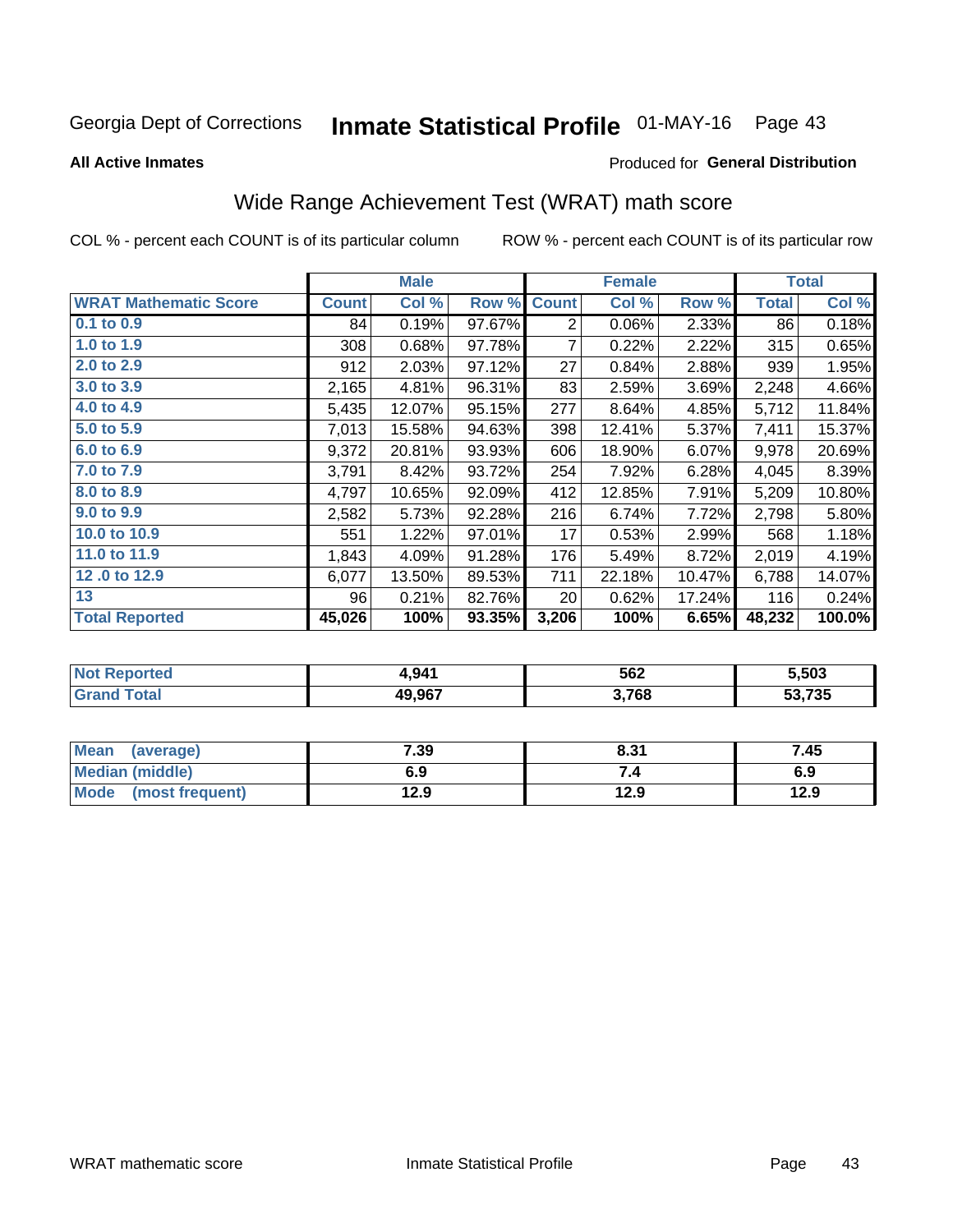#### **Inmate Statistical Profile 01-MAY-16** Page 44

#### **All Active Inmates**

### Produced for General Distribution

## Wide Range Achievement Test (WRAT) spelling score

COL % - percent each COUNT is of its particular column

|                            |              | <b>Male</b> |        |              | <b>Female</b> |        |              | <b>Total</b> |
|----------------------------|--------------|-------------|--------|--------------|---------------|--------|--------------|--------------|
| <b>WRAT Spelling Score</b> | <b>Count</b> | Col %       | Row %  | <b>Count</b> | Col %         | Row %  | <b>Total</b> | Col %        |
| $0.1$ to $0.9$             | 984          | 2.18%       | 99.60% | 4            | 0.12%         | 0.40%  | 988          | 2.05%        |
| 1.0 to 1.9                 | 1,177        | 2.61%       | 99.32% | 8            | 0.25%         | 0.68%  | 1,185        | 2.46%        |
| 2.0 to 2.9                 | 2,147        | 4.77%       | 98.04% | 43           | 1.34%         | 1.96%  | 2,190        | 4.54%        |
| 3.0 to 3.9                 | 3,257        | 7.23%       | 97.72% | 76           | 2.37%         | 2.28%  | 3,333        | 6.91%        |
| 4.0 to 4.9                 | 3,099        | 6.88%       | 96.84% | 101          | 3.15%         | 3.16%  | 3,200        | 6.63%        |
| 5.0 to 5.9                 | 5,159        | 11.46%      | 96.59% | 182          | 5.67%         | 3.41%  | 5,341        | 11.07%       |
| 6.0 to 6.9                 | 4,365        | 9.69%       | 95.60% | 201          | 6.27%         | 4.40%  | 4,566        | 9.46%        |
| 7.0 to 7.9                 | 3,952        | 8.78%       | 94.05% | 250          | 7.79%         | 5.95%  | 4,202        | 8.71%        |
| 8.0 to 8.9                 | 3,809        | 8.46%       | 93.98% | 244          | 7.61%         | 6.02%  | 4,053        | 8.40%        |
| 9.0 to 9.9                 | 2,273        | 5.05%       | 93.89% | 148          | 4.61%         | 6.11%  | 2,421        | 5.02%        |
| 10.0 to 10.9               | 2,132        | 4.73%       | 93.88% | 139          | 4.33%         | 6.12%  | 2,271        | 4.71%        |
| 11.0 to 11.9               | 3,261        | 7.24%       | 92.46% | 266          | 8.29%         | 7.54%  | 3,527        | 7.31%        |
| 12.0 to 12.9               | 9,062        | 20.12%      | 85.87% | 1,491        | 46.48%        | 14.13% | 10,553       | 21.87%       |
| 13                         | 360          | 0.80%       | 86.75% | 55           | 1.71%         | 13.25% | 415          | 0.86%        |
| <b>Total Reported</b>      | 45,037       | 100%        | 93.35% | 3,208        | 100%          | 6.65%  | 48,245       | 100%         |

| NO | 4,930  | 560   | 5,490  |
|----|--------|-------|--------|
|    | 49,967 | 3,768 | 53,735 |

| <b>Mean</b><br>(average) | 7.83 | 10.21 | 7.98 |
|--------------------------|------|-------|------|
| Median (middle)          | .    | 11.6  | .    |
| Mode<br>(most frequent)  | 12.9 | 12.9  | 12.9 |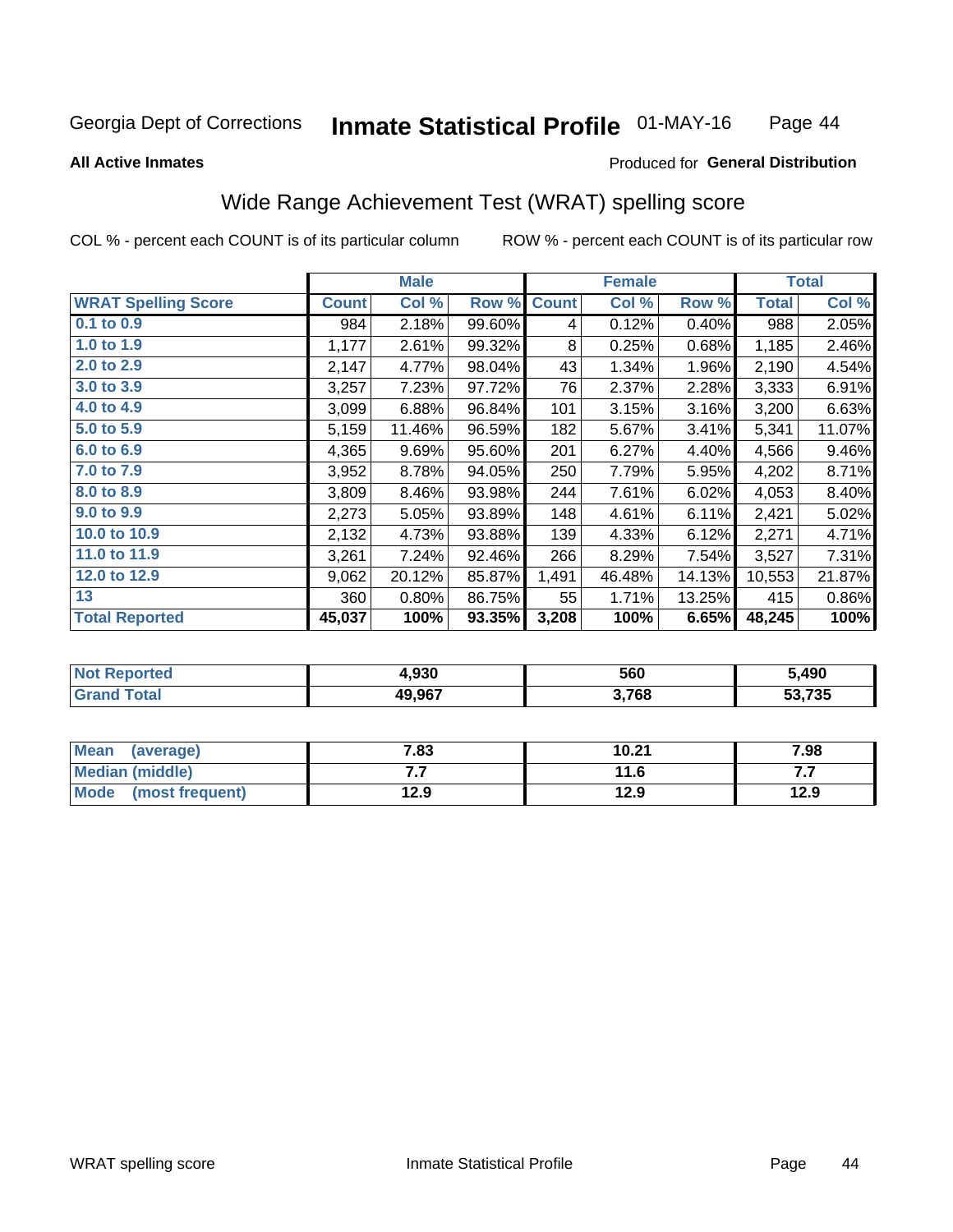# Inmate Statistical Profile 01-MAY-16 Page 45

#### **All Active Inmates**

### Produced for General Distribution

## Current / last mental health treatment level

COL % - percent each COUNT is of its particular column

|                                    |                 | <b>Male</b> |         |              | <b>Female</b> |        |              | <b>Total</b> |
|------------------------------------|-----------------|-------------|---------|--------------|---------------|--------|--------------|--------------|
| <b>Mental Health Treatment Lev</b> | <b>Count</b>    | Col %       | Row %   | <b>Count</b> | Col %         | Row %  | <b>Total</b> | Col %        |
| 1 No problem at current time       | 8,477           | 53.28%      | 92.67%  | 671          | 25.20%        | 7.33%  | 9,148        | 49.25%       |
| 2 Receiving outpatient             | 5,629           | 35.38%      | 74.50%  | 1,927        | 72.36%        | 25.50% | 7,556        | 40.68%       |
| <b>Treatment</b>                   |                 |             |         |              |               |        |              |              |
| 3 Inpatient, moderate              | 1,470           | 9.24%       | 96.58%  | 52           | 1.95%         | 3.42%  | 1,522        | 8.19%        |
| Treatment                          |                 |             |         |              |               |        |              |              |
| 4 Inpatient, intensive             | 314             | 1.97%       | 96.02%  | 13           | 0.49%         | 3.98%  | 327          | 1.76%        |
| <b>Treatment</b>                   |                 |             |         |              |               |        |              |              |
| 5 Undergoing crisis                | 20 <sub>1</sub> | 0.13%       | 100.00% |              |               |        | 20           | 0.11%        |
| <b>stabilization</b>               |                 |             |         |              |               |        |              |              |
| <b>6 Hospital for criminally</b>   |                 | 0.01%       | 100.00% |              |               |        |              | 0.01%        |
| <b>Tinsane</b>                     |                 |             |         |              |               |        |              |              |
| <b>Total Evaluated</b>             | 15,911          | 100%        | 85.66%  | 2,663        | 100%          | 14.34% | 18,574       | 100%         |

| Never had MH evaluation | 34,056 | ,105  | 35,161 |
|-------------------------|--------|-------|--------|
| <b>Grand Total</b>      | 49,967 | 3,768 | 53,735 |

| Median (middle) | No problem at current time | <b>Receiving outpatient</b><br>treatment | <b>Receiving</b><br>outpatient<br>treatment |
|-----------------|----------------------------|------------------------------------------|---------------------------------------------|
| <b>Mode</b>     | No problem at current time | <b>Receiving outpatient</b>              | No problem at                               |
| (most frequent) |                            | treatment                                | current time                                |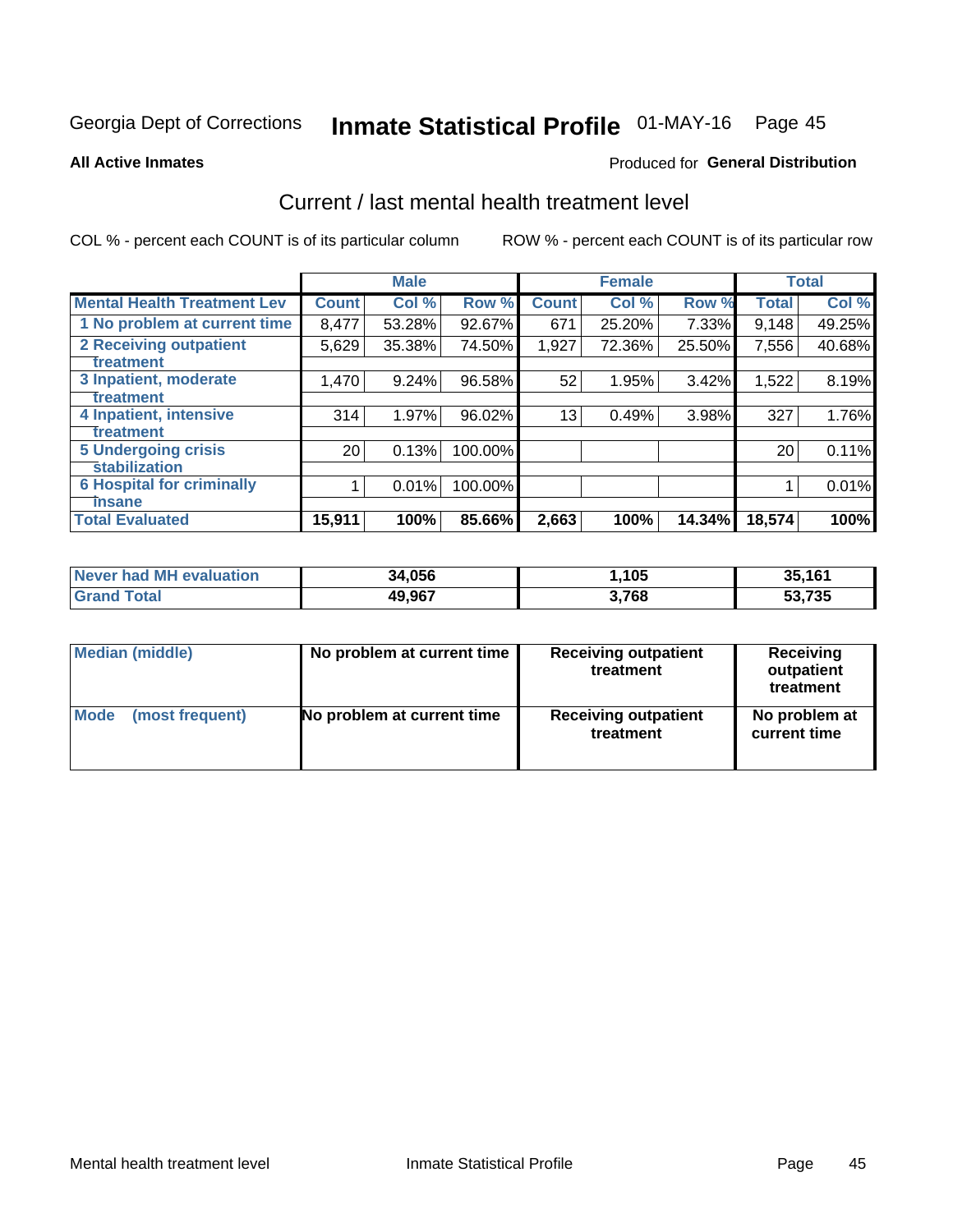### **All Active Inmates**

### Produced for General Distribution

# PULHESDWIT medical scale - 'P' overall condition ('P'hysical)

COL % - percent each COUNT is of its particular column

|                                  |                | <b>Male</b> |           |              | <b>Female</b> |         |              | <b>Total</b> |
|----------------------------------|----------------|-------------|-----------|--------------|---------------|---------|--------------|--------------|
| <b>P' Overall Condition</b>      | <b>Count</b>   | Col %       | Row %     | <b>Count</b> | Col %         | Row %   | <b>Total</b> | Col %        |
| 1 No medical illness             | 33,979         | 74.53%      | 94.15%    | 2,113        | 63.06%        | 5.85%   | 36,092       | 73.74%       |
| 2 Well-controlled chronic        | 10,734         | 23.54%      | 90.71%    | 1,099        | 32.80%        | 9.29%   | 11,833       | 24.18%       |
| <b>lilness</b>                   |                |             |           |              |               |         |              |              |
| 3 Poorly-controlled chronic      | 809            | 1.77%       | $91.21\%$ | 78           | 2.33%         | 8.79%   | 887          | 1.81%        |
| <b>illness</b>                   |                |             |           |              |               |         |              |              |
| 4 Significant problems requiring | 66             | 0.14%       | 75.86%    | 21           | 0.63%         | 24.14%  | 87           | 0.18%        |
| special housing                  |                |             |           |              |               |         |              |              |
| 5 Terminal illness, < 6 months   | 5 <sup>1</sup> | 0.01%       | 100.00%   |              |               |         | 5            | 0.01%        |
| to live                          |                |             |           |              |               |         |              |              |
| 6 Inmate is pregnant             |                |             |           | 40           | 1.19%         | 100.00% | 40           | 0.08%        |
| <b>Total Reported</b>            | 45,593         | 100%        | 93.15%    | 3,351        | 100%          | 6.85%   | 48,944       | 100%         |

| тео | . 271         | 47        | 704    |
|-----|---------------|-----------|--------|
|     | <b>49 967</b> | 700<br>oo | 53,735 |

| Mode | (most frequent) | 1 No medical illness | 1 No medical illness | 1 No medical<br>illness |
|------|-----------------|----------------------|----------------------|-------------------------|
|------|-----------------|----------------------|----------------------|-------------------------|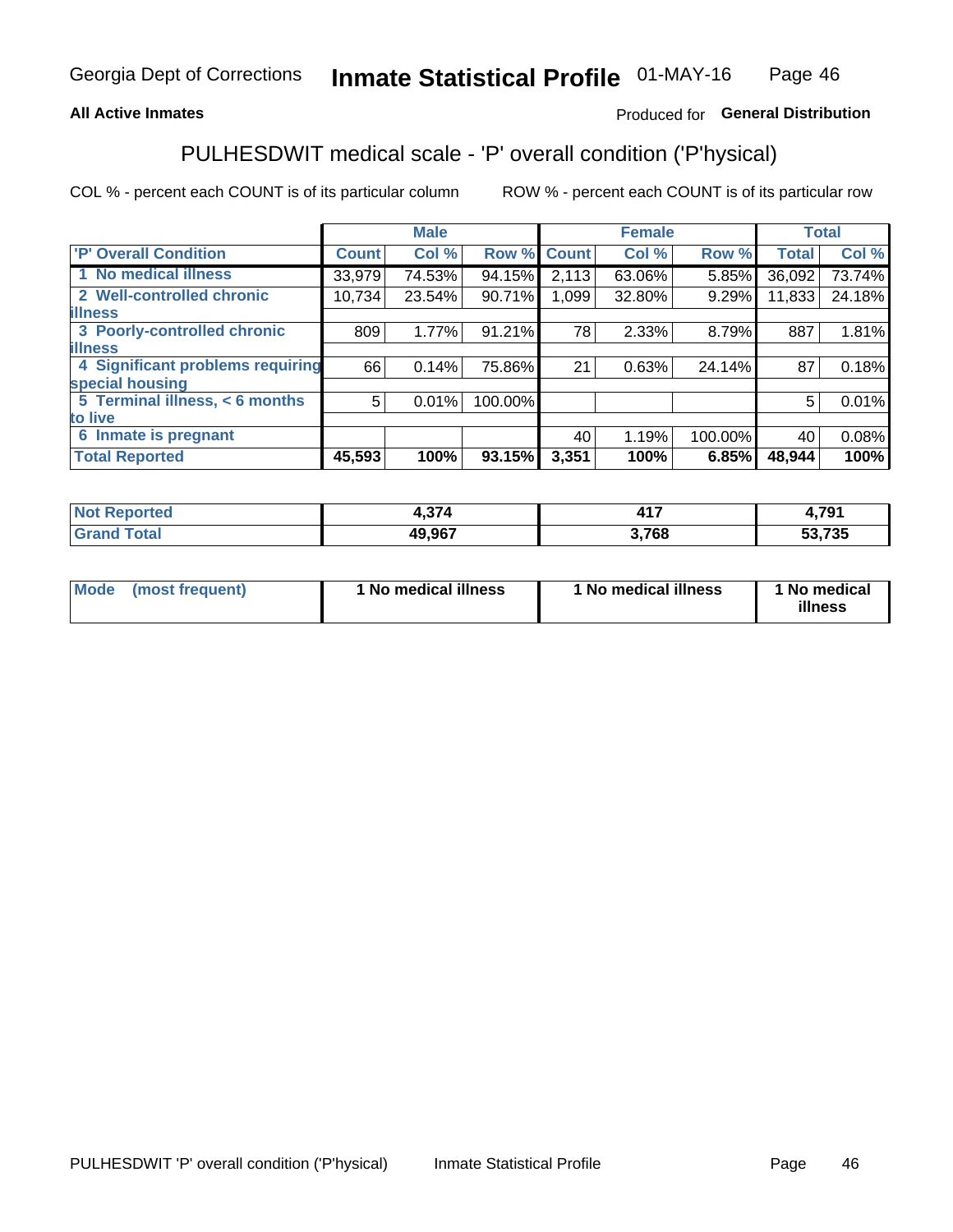### **All Active Inmates**

### Produced for General Distribution

# PULHESDWIT medical scale - 'U' upper body

COL % - percent each COUNT is of its particular column

|                              |                    | <b>Male</b> |        |              | <b>Female</b> |        |              | <b>Total</b> |
|------------------------------|--------------------|-------------|--------|--------------|---------------|--------|--------------|--------------|
| <b>U' Upper Body</b>         | Count <sup>1</sup> | Col %       | Row %  | <b>Count</b> | Col %         | Row %  | <b>Total</b> | Col %        |
| 1 Upper bones, joints,       | 43,526             | 95.63%      | 93.24% | 3,154        | 94.15%        | 6.76%  | 46,680       | 95.53%       |
| muscles all OK               |                    |             |        |              |               |        |              |              |
| 2 One or both arms minimally | 1,718              | 3.77%       | 91.48% | 160          | 4.78%         | 8.52%  | 1,878        | 3.84%        |
| <b>limited</b>               |                    |             |        |              |               |        |              |              |
| 3 One or both arms           | 227                | 0.50%       | 89.37% | 27           | 0.81%         | 10.63% | 254          | 0.52%        |
| <b>moderately limited</b>    |                    |             |        |              |               |        |              |              |
| 4 One arm disabled,          | 40                 | 0.09%       | 83.33% | 8            | 0.24%         | 16.67% | 48           | 0.10%        |
| paralyzed, or amputated      |                    |             |        |              |               |        |              |              |
| 5 Both arms disabled,        | 3                  | 0.01%       | 75.00% |              | 0.03%         | 25.00% | 4            | 0.01%        |
| paralyzed, or amputated      |                    |             |        |              |               |        |              |              |
| <b>Total Reported</b>        | 45,514             | 100%        | 93.14% | 3,350        | 100%          | 6.86%  | 48,864       | 100%         |

| <b>Not Reported</b> | 4,453  | 418   | 074<br>4.OL L |
|---------------------|--------|-------|---------------|
| Total<br>Grand      | 49,967 | 3,768 | 53,735        |

| Mode<br>(most frequent) | 1 Upper bones, joints,<br>muscles all OK | 1 Upper bones, joints,<br>muscles all OK | 1 Upper bones,<br>joints, muscles all<br>ΟK |
|-------------------------|------------------------------------------|------------------------------------------|---------------------------------------------|
|-------------------------|------------------------------------------|------------------------------------------|---------------------------------------------|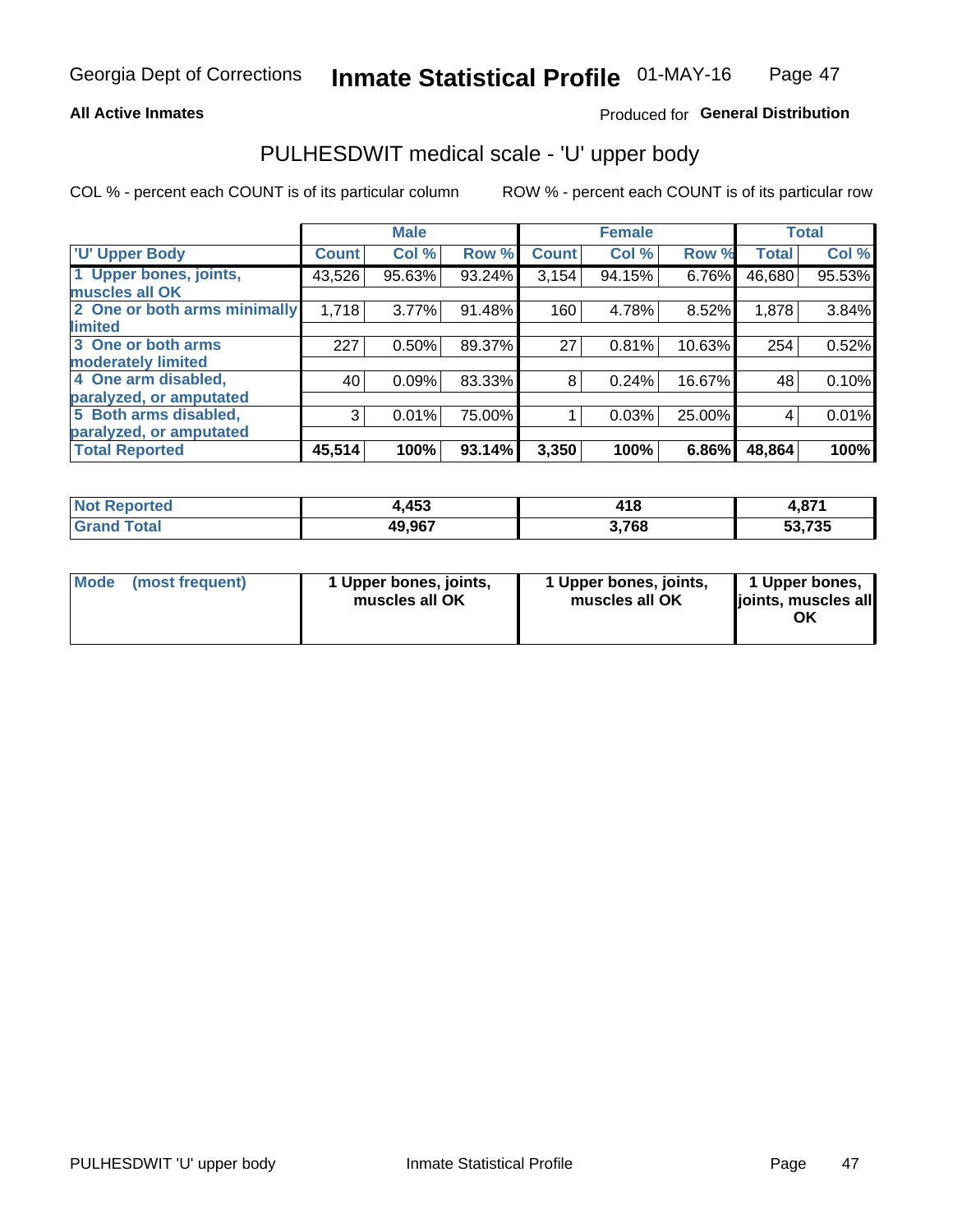### **All Active Inmates**

### Produced for General Distribution

### PULHESDWIT medical scale - 'L' lower body

COL % - percent each COUNT is of its particular column

|                                |              | <b>Male</b> |         |              | <b>Female</b> |       |                 | <b>Total</b> |
|--------------------------------|--------------|-------------|---------|--------------|---------------|-------|-----------------|--------------|
| 'L' Lower Body                 | <b>Count</b> | Col %       | Row %   | <b>Count</b> | Col %         | Row % | <b>Total</b>    | Col %        |
| 1 Lower bones, joints,         | 40,908       | 89.90%      | 93.04%  | 3,059        | 91.37%        | 6.96% | 43,967          | 90.00%       |
| muscles all OK                 |              |             |         |              |               |       |                 |              |
| 2 One or both legs minimally   | 3,909        | 8.59%       | 94.19%  | 241          | 7.20%         | 5.81% | 4,150           | 8.49%        |
| limited                        |              |             |         |              |               |       |                 |              |
| 3 One or both legs             | 578          | 1.27%       | 93.68%  | 39           | 1.16%         | 6.32% | 617             | 1.26%        |
| moderately limited             |              |             |         |              |               |       |                 |              |
| 4 One leg disabled, paralyzed, | 96           | 0.21%       | 91.43%  | 9            | 0.27%         | 8.57% | 105             | 0.21%        |
| or amputated                   |              |             |         |              |               |       |                 |              |
| 5 Both legs disabled,          | 15           | 0.03%       | 100.00% |              |               |       | 15 <sub>1</sub> | 0.03%        |
| paralyzed, or amputated        |              |             |         |              |               |       |                 |              |
| <b>Total Reported</b>          | 45,506       | 100%        | 93.15%  | 3,348        | 100%          | 6.85% | 48,854          | 100%         |

| Reported<br><b>NOT</b> | ,461   | 420  | 4,881  |
|------------------------|--------|------|--------|
| Total                  | 49,967 | ,768 | 53,735 |

| Mode (most frequent) | 1 Lower bones, joints,<br>muscles all OK | 1 Lower bones, joints,<br>muscles all OK | 1 Lower bones,<br>joints, muscles all<br>ΟK |
|----------------------|------------------------------------------|------------------------------------------|---------------------------------------------|
|----------------------|------------------------------------------|------------------------------------------|---------------------------------------------|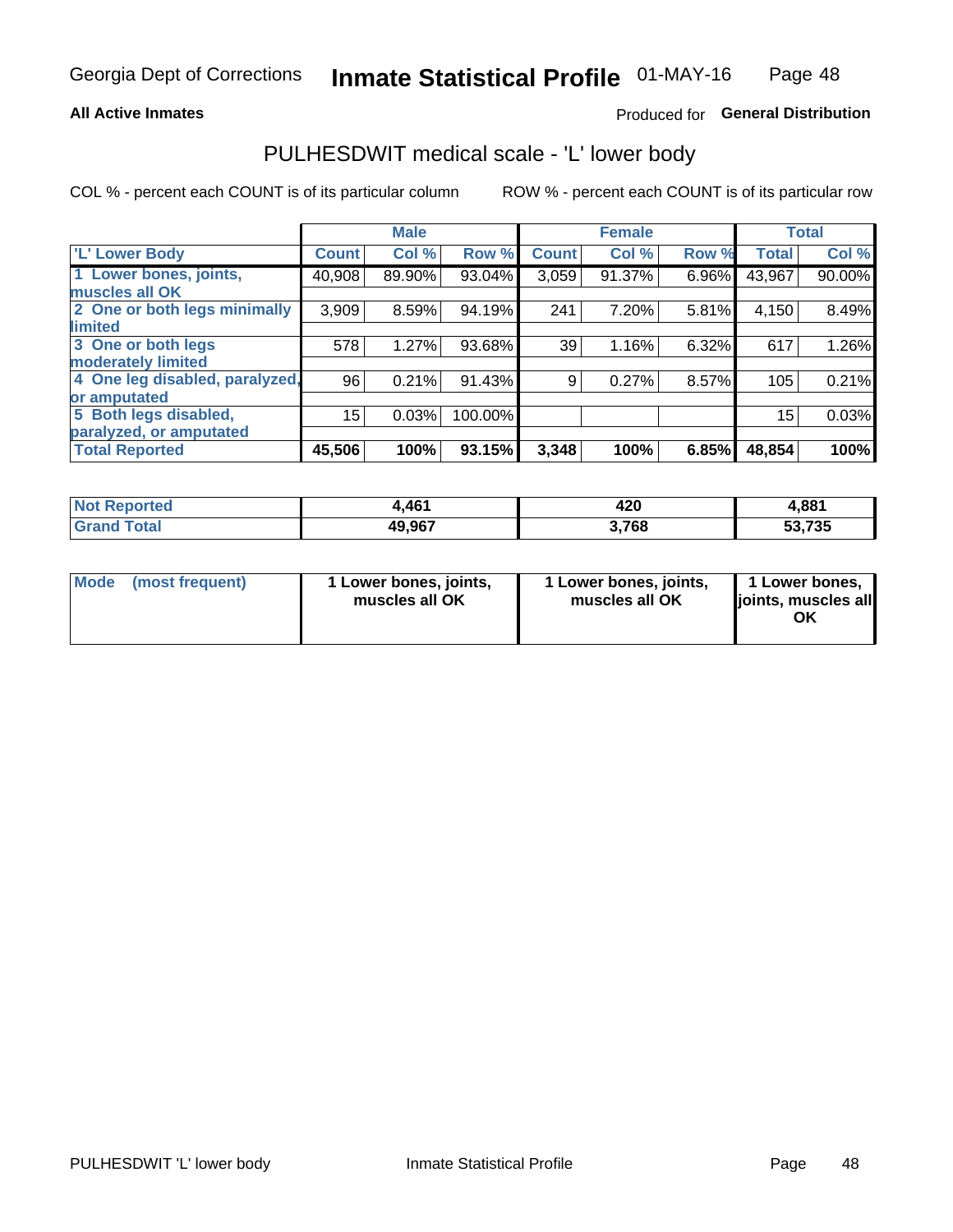### **All Active Inmates**

### Produced for General Distribution

### PULHESDWIT medical scale - 'H' hearing

COL % - percent each COUNT is of its particular column

|                                |                 | <b>Male</b> |        |             | <b>Female</b> |       | <b>Total</b> |        |
|--------------------------------|-----------------|-------------|--------|-------------|---------------|-------|--------------|--------|
| <b>H' Hearing</b>              | <b>Count</b>    | Col %       |        | Row % Count | Col %         | Row % | <b>Total</b> | Col %  |
| 1 Normal hearing both ears     | 44,989          | 98.89%      | 93.14% | 3,316       | 99.16%        | 6.86% | 48,305       | 98.91% |
| 2 Some loss in one ear with    | 393             | 0.86%       | 94.47% | 23          | 0.69%         | 5.53% | 416          | 0.85%  |
| other OK, or mild loss in both |                 |             |        |             |               |       |              |        |
| 3 Total loss in one ear with   | 78              | 0.17%       | 96.30% | 3           | 0.09%         | 3.70% | 81           | 0.17%  |
| mild loss in other             |                 |             |        |             |               |       |              |        |
| 4 Severe loss in both ears     | 22              | 0.05%       | 95.65% |             | 0.03%         | 4.35% | 23           | 0.05%  |
| 5 Total loss in both ears,     | 13 <sub>1</sub> | 0.03%       | 92.86% |             | 0.03%         | 7.14% | 14           | 0.03%  |
| requiring special housing      |                 |             |        |             |               |       |              |        |
| <b>Total Reported</b>          | 45,495          | 100%        | 93.15% | 3,344       | 100%          | 6.85% | 48,839       | 100.0% |

| 1.7 <sub>c</sub><br>. | ,,<br>44 | 1,896  |
|-----------------------|----------|--------|
| 49.967                | 3,768    | 53,735 |

| Mode (most frequent) | 1 Normal hearing both ears 1 Normal hearing both ears 1 Normal hearing | both ears |
|----------------------|------------------------------------------------------------------------|-----------|
|                      |                                                                        |           |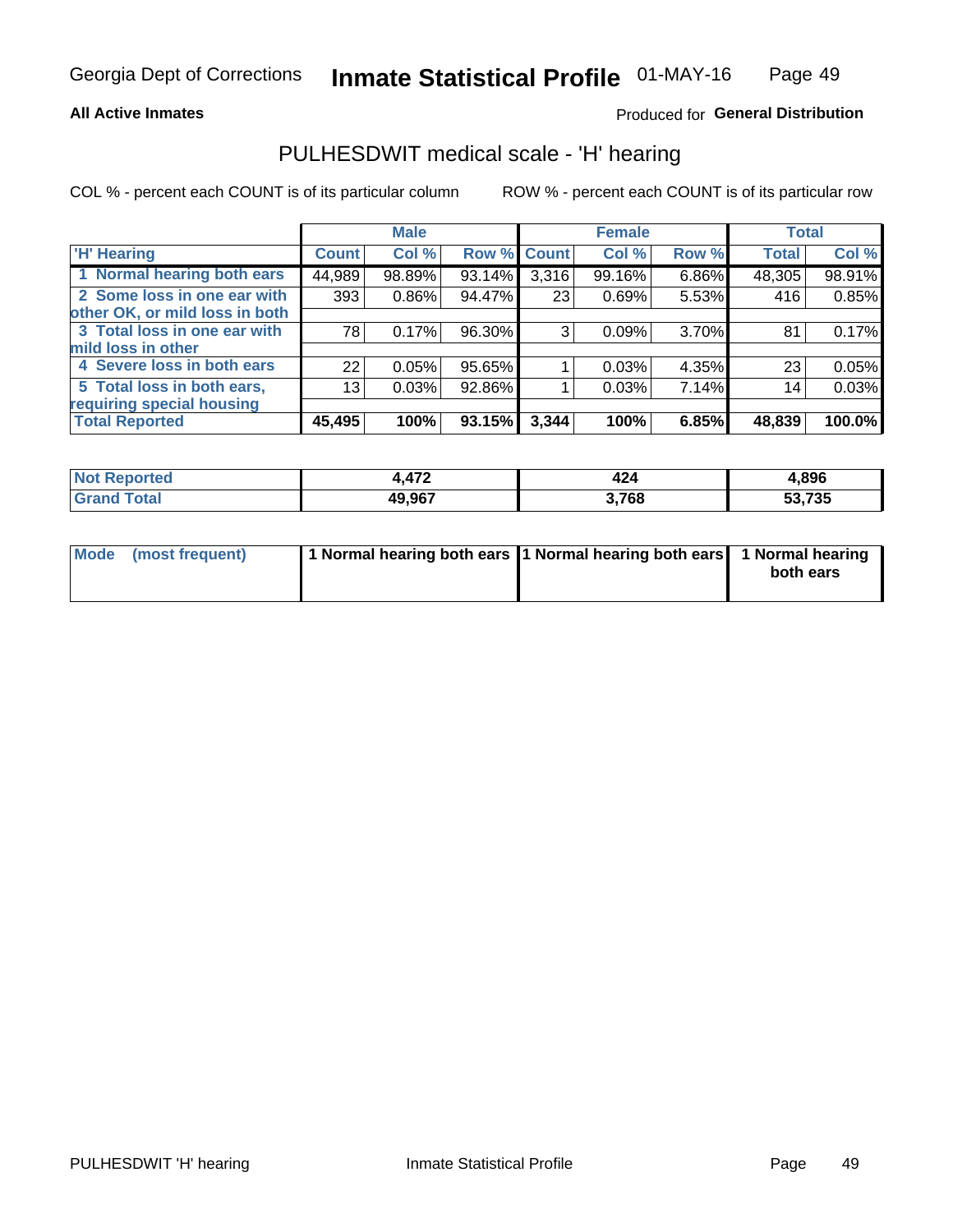### **All Active Inmates**

### Produced for General Distribution

### PULHESDWIT medical scale - 'E' vision

COL % - percent each COUNT is of its particular column

|                                 |              | <b>Male</b> |        |              | <b>Female</b> |        |              | <b>Total</b> |
|---------------------------------|--------------|-------------|--------|--------------|---------------|--------|--------------|--------------|
| <b>E' Vision</b>                | <b>Count</b> | Col %       | Row %  | <b>Count</b> | Col %         | Row %  | <b>Total</b> | Col %        |
| 1 Correctable to 20/40 in both  | 35,367       | 78.55%      | 95.52% | .657         | 50.94%        | 4.48%  | 37,024       | 76.69%       |
| eyes                            |              |             |        |              |               |        |              |              |
| 2 Correctable to 20/70 in one   | 8,753        | 19.44%      | 86.40% | 1,378        | 42.36%        | 13.60% | 10,131       | 20.98%       |
| eye, may be blind in other      |              |             |        |              |               |        |              |              |
| 3 Correctable to 20/200 in one  | 751          | 1.67%       | 80.49% | 182          | 5.59%         | 19.51% | 933          | 1.93%        |
| eye, may be blind in other      |              |             |        |              |               |        |              |              |
| 4 One eye not correctable to    | 137          | 0.30%       | 81.07% | 32           | 0.98%         | 18.93% | 169          | 0.35%        |
| 20/200, other may be blind      |              |             |        |              |               |        |              |              |
| 5 Blind in both eyes, requiring | 19           | 0.04%       | 82.61% | 4            | 0.12%         | 17.39% | 23           | 0.05%        |
| special housing                 |              |             |        |              |               |        |              |              |
| <b>Total Reported</b>           | 45,027       | 100%        | 93.26% | 3,253        | 100%          | 6.74%  | 48,280       | 100%         |

| <b>Not Reported</b> | 1,940  | 51 F<br>J I J | 5,455  |
|---------------------|--------|---------------|--------|
| Total<br>⊪Gran∕     | 49,967 | 3,768         | 53,735 |

| Mode (most frequent) | 1 Correctable to 20/40 in both<br>eves | 1 Correctable to 20/40 in   1 Correctable to  <br>both eves | 20/40 in both eyes |
|----------------------|----------------------------------------|-------------------------------------------------------------|--------------------|
|                      |                                        |                                                             |                    |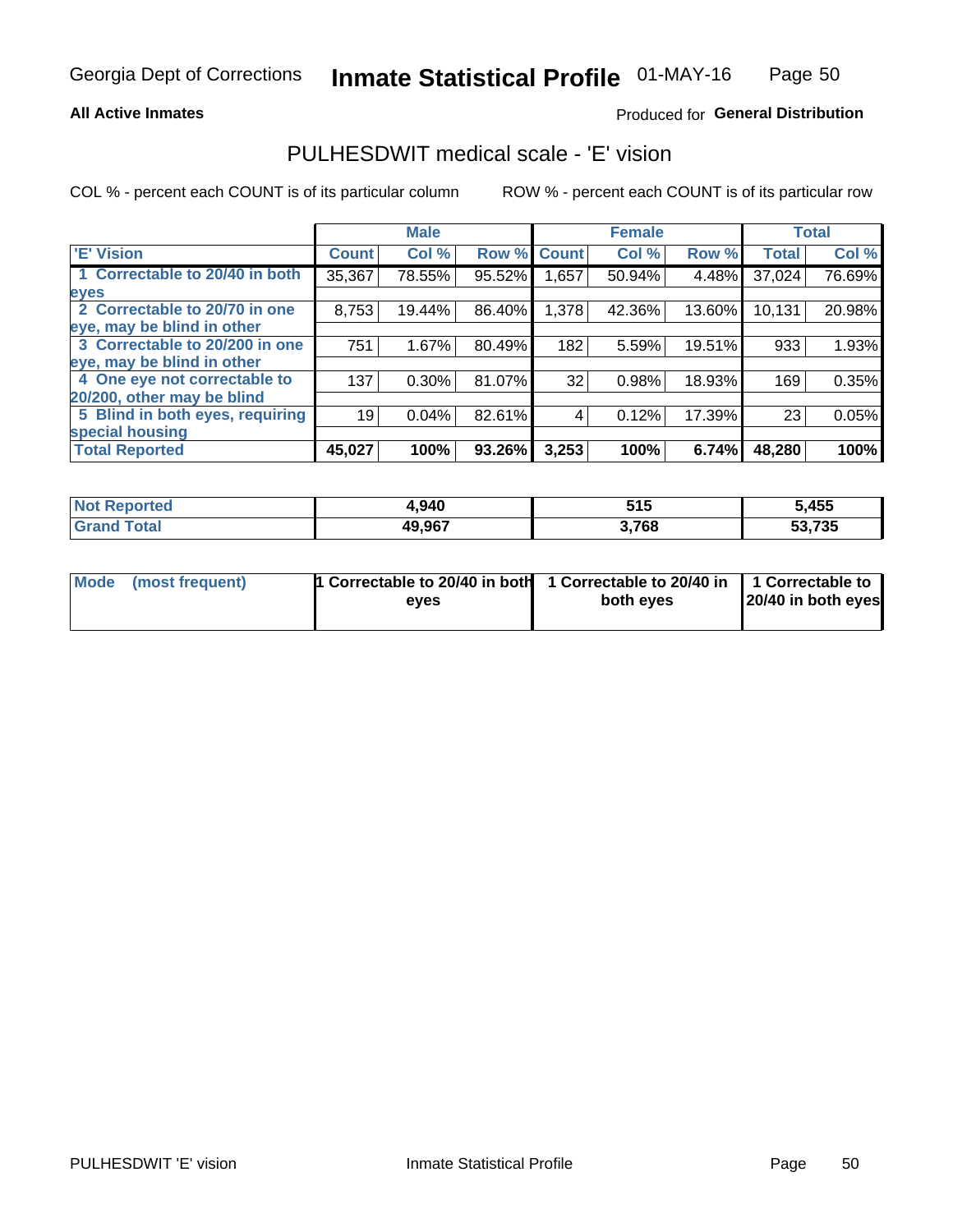### **All Active Inmates**

### Produced for General Distribution

# PULHESDWIT medical scale - 'S' pSychiatric

COL % - percent each COUNT is of its particular column

|                                        |              | <b>Male</b> |         |                    | <b>Female</b> |        |              | <b>Total</b> |
|----------------------------------------|--------------|-------------|---------|--------------------|---------------|--------|--------------|--------------|
| 'S' pSychiatric                        | <b>Count</b> | Col %       |         | <b>Row % Count</b> | Col %         | Row %  | <b>Total</b> | Col %        |
| 1 No impairment or disorders           | 39,323       | 87.64%      | 96.62%  | 1,377              | 45.99%        | 3.38%  | 40,700       | 85.03%       |
| 2 Stable, or in remission, or          | 4,378        | 9.76%       | 73.37%  | 1,589              | 53.07%        | 26.63% | 5,967        | 12.47%       |
| mild impairment or retardation         |              |             |         |                    |               |        |              |              |
| 3 Requires moderate inpatient          | 971          | 2.16%       | 97.69%  | 23                 | 0.77%         | 2.31%  | 994          | 2.08%        |
| treatment                              |              |             |         |                    |               |        |              |              |
| 4 Requires intensive inpatient         | 192          | 0.43%       | 97.46%  | 5                  | 0.17%         | 2.54%  | 197          | 0.41%        |
| treatment                              |              |             |         |                    |               |        |              |              |
| <b>5 Requires Crisis Stabilization</b> |              | 0.02%       | 100.00% |                    |               |        |              | 0.01%        |
| Unit (CSU) inpatient care              |              |             |         |                    |               |        |              |              |
| <b>Total Reported</b>                  | 44,871       | 100%        | 93.74%  | 2,994              | 100%          | 6.26%  | 47,865       | 100%         |

| <b>Not Reported</b> | 5.096  | --<br>70 | 5,870               |
|---------------------|--------|----------|---------------------|
| <b>Total</b>        | 49,967 | 3,768    | こつ フクに<br>735<br>აა |

| Mode (most frequent) | <b>1 No impairment or disorders 2 Stable, or in remission, 1 No impairment or</b> |                       |           |
|----------------------|-----------------------------------------------------------------------------------|-----------------------|-----------|
|                      |                                                                                   | or mild impairment or | disorders |
|                      |                                                                                   | retardation           |           |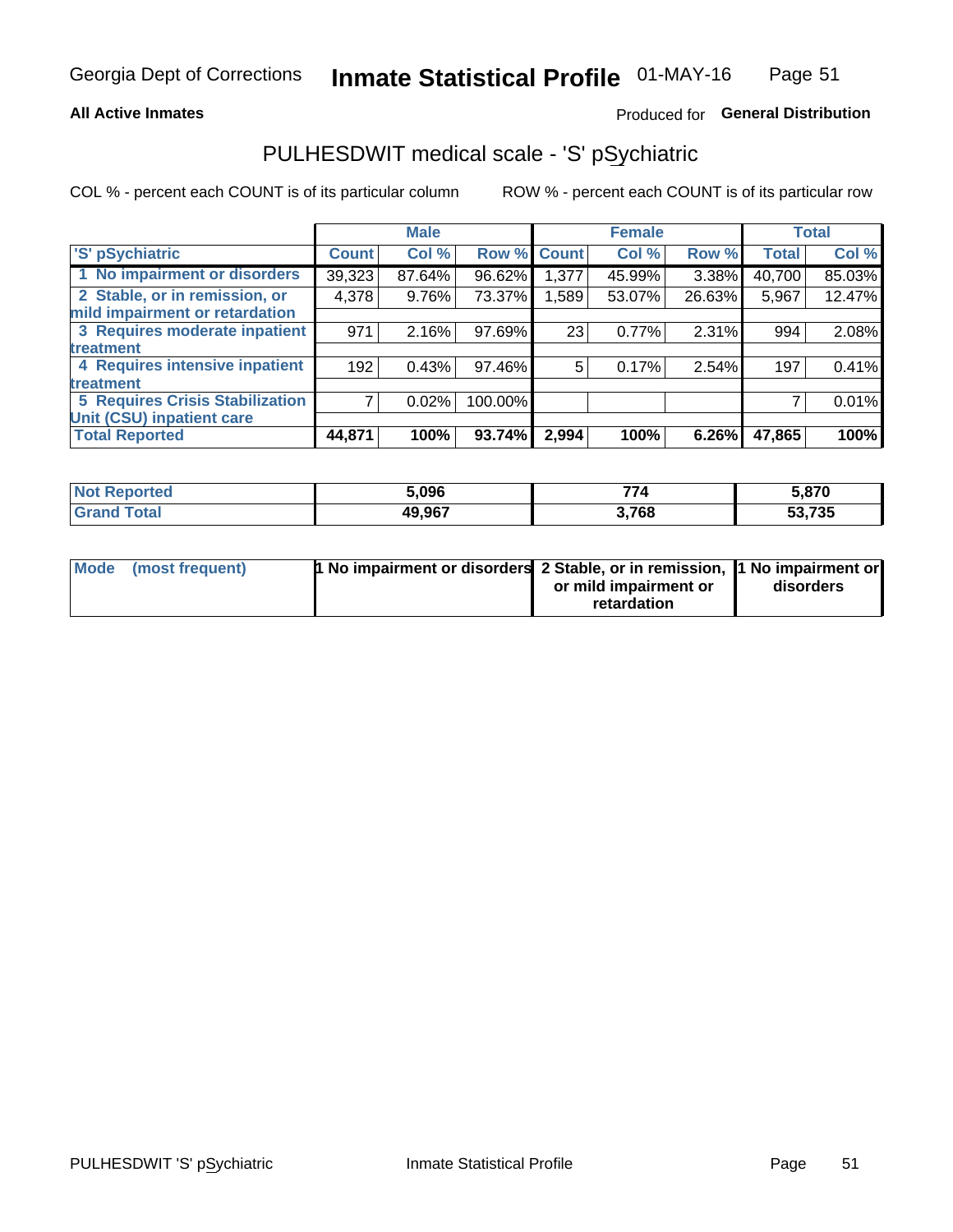### **All Active Inmates**

### Produced for General Distribution

# PULHESDWIT medical scale - 'D' dental

COL % - percent each COUNT is of its particular column

|                                 |              | <b>Male</b> |        |              | <b>Female</b> |       |              | <b>Total</b> |
|---------------------------------|--------------|-------------|--------|--------------|---------------|-------|--------------|--------------|
| <b>D'</b> Dental                | <b>Count</b> | Col %       | Row %  | <b>Count</b> | Col %         | Row % | <b>Total</b> | Col %        |
| 1 Minimal routine dental health | 25,621       | 59.80%      | 92.60% | 2,048        | 65.43%        | 7.40% | 27,669       | 60.19%       |
| <b>needs</b>                    |              |             |        |              |               |       |              |              |
| 2 Moderate cavities and/or gum  | 14,134       | 32.99%      | 94.55% | 815          | 26.04%        | 5.45% | 14,949       | 32.52%       |
| disease                         |              |             |        |              |               |       |              |              |
| 3 Extensive gum disease         | 3,040        | 7.10%       | 91.98% | 265          | 8.47%         | 8.02% | 3,305        | 7.19%        |
| and/or widespread decay         |              |             |        |              |               |       |              |              |
| 4 Urgent need for dental        | 48           | 0.11%       | 96.00% |              | 0.06%         | 4.00% | 50           | 0.11%        |
| <b>services</b>                 |              |             |        |              |               |       |              |              |
| <b>Total Reported</b>           | 42,843       | 100%        | 93.19% | 3,130        | 100%          | 6.81% | 45,973       | 100.0%       |

| <b>Not Reported</b>   | 7,124  | 638   | 7,762  |
|-----------------------|--------|-------|--------|
| <b>Total</b><br>Grand | 49,967 | 3,768 | 53,735 |

| <b>Mode</b> | (most frequent) | <b>Minimal routine dental</b><br>health needs | 1 Minimal routine dental<br>health needs | <b>11 Minimal routine I</b><br>dental health<br>needs |
|-------------|-----------------|-----------------------------------------------|------------------------------------------|-------------------------------------------------------|
|-------------|-----------------|-----------------------------------------------|------------------------------------------|-------------------------------------------------------|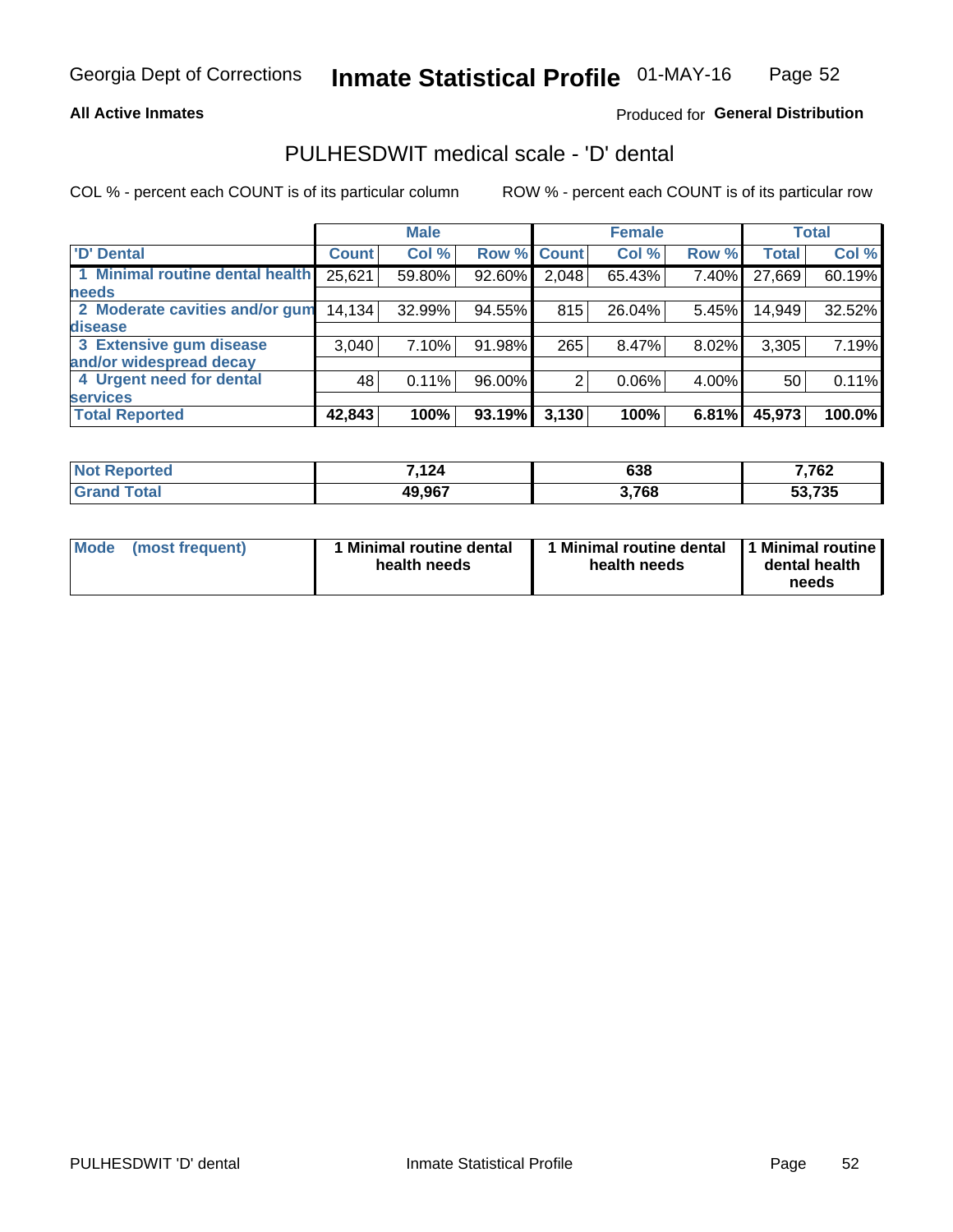### **All Active Inmates**

### Produced for General Distribution

### PULHESDWIT medical scale - 'W' work ability

COL % - percent each COUNT is of its particular column

|                                 |                    | <b>Male</b> |             |       | <b>Female</b> |        |              | <b>Total</b> |
|---------------------------------|--------------------|-------------|-------------|-------|---------------|--------|--------------|--------------|
| 'W' work ability                | Count <sup>'</sup> | Col %       | Row % Count |       | Col %         | Row %  | <b>Total</b> | Col %        |
| 1 Unrestricted work or activity | 38,596             | 84.81%      | 93.40%      | 2,728 | 81.43%        | 6.60%  | 41,324       | 84.57%       |
| 2 Minor restrictions on type of | 5,458              | 11.99%      | 91.96%      | 477   | 14.24%        | 8.04%  | 5,935        | 12.15%       |
| <b>work</b>                     |                    |             |             |       |               |        |              |              |
| 3 Moderate restrictions on type | 986                | 2.17%       | 94.08%      | 62    | 1.85%         | 5.92%  | 1,048        | 2.14%        |
| lof work                        |                    |             |             |       |               |        |              |              |
| 4 Major restrictions on type of | 336                | 0.74%       | 88.42%      | 44    | 1.31%         | 11.58% | 380          | 0.78%        |
| <b>work</b>                     |                    |             |             |       |               |        |              |              |
| 5 Cannot work under any         | 135                | $0.30\%$    | 77.59%      | 39    | 1.16%         | 22.41% | 174          | 0.36%        |
| <b>circumstances</b>            |                    |             |             |       |               |        |              |              |
| <b>Total Reported</b>           | 45,511             | 100%        | 93.14%      | 3,350 | 100%          | 6.86%  | 48,861       | 100%         |

| <b>Not Reported</b> | .456   | 418   | $\sim$ $\sim$ $\sim$<br>71.<br>1.O / 4 |
|---------------------|--------|-------|----------------------------------------|
| Total<br>Grand      | 49,967 | 3,768 | 53,735                                 |

| Mode (most frequent) | 1 Unrestricted work or | 1 Unrestricted work or | 1 Unrestricted   |
|----------------------|------------------------|------------------------|------------------|
|                      | activity               | activity               | work or activity |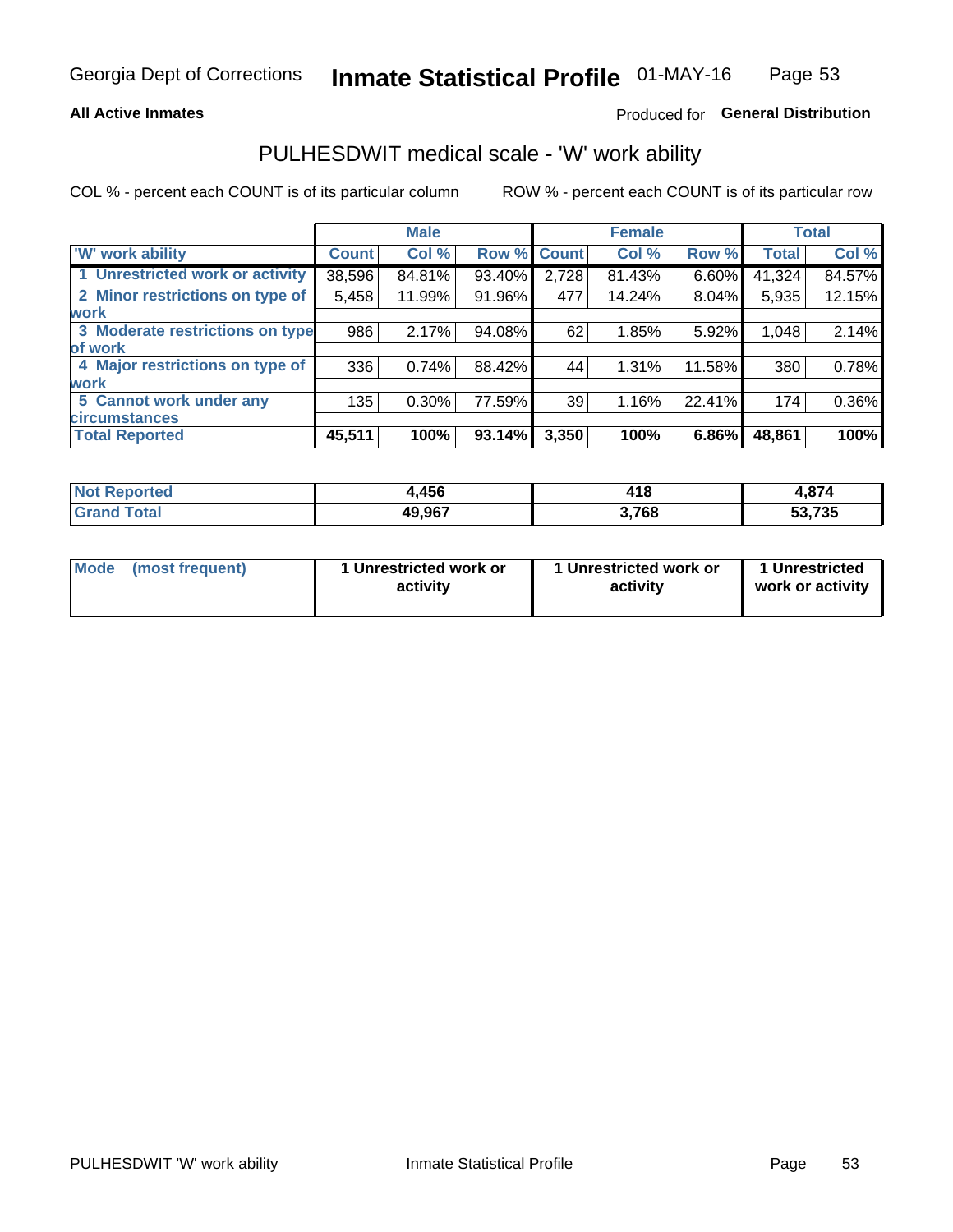### **All Active Inmates**

### Produced for General Distribution

# PULHESDWIT medical scale - 'I' impairment

COL % - percent each COUNT is of its particular column ROW % - percent each COUNT is of its particular row

|                                   |              | <b>Male</b> |             |       | <b>Female</b> |        |              | <b>Total</b> |
|-----------------------------------|--------------|-------------|-------------|-------|---------------|--------|--------------|--------------|
| <b>T' Impairment</b>              | <b>Count</b> | Col %       | Row % Count |       | Col %         | Row %  | <b>Total</b> | Col %        |
| 1 No impairments or               | 45,171       | 99.27%      | 93.14%      | 3,328 | 99.34%        | 6.86%  | 48,499       | 99.28%       |
| disabilities                      |              |             |             |       |               |        |              |              |
| 2 Wheelchair-bound but            | 226          | $0.50\%$    | 94.56%      | 13    | 0.39%         | 5.44%  | 239          | 0.49%        |
| otherwise OK                      |              |             |             |       |               |        |              |              |
| <b>3 Needs low-level Assisted</b> | 41           | 0.09%       | 87.23%      | 6     | 0.18%         | 12.77% | 47           | 0.10%        |
| Living (level I)                  |              |             |             |       |               |        |              |              |
| 4 Needs moderate Assisted         | 11           | 0.02%       | 91.67%      |       | 0.03%         | 8.33%  | 12           | 0.02%        |
| <b>Living (level II)</b>          |              |             |             |       |               |        |              |              |
| 5 Needs maximal Assisted          | 54           | 0.12%       | 96.43%      | 2     | 0.06%         | 3.57%  | 56           | 0.11%        |
| <b>Living (level III)</b>         |              |             |             |       |               |        |              |              |
| <b>Total Reported</b>             | 45,503       | 100%        | 93.14%      | 3,350 | 100%          | 6.86%  | 48,853       | 100%         |

| <b>rted</b><br>NO. | 464    | 418         | 4,882         |
|--------------------|--------|-------------|---------------|
| $\sim$ $\sim$      | 49,967 | 700<br>70 O | 53,735<br>აა. |

| Mode | (most frequent) | 1 No impairments or<br>disabilities | 1 No impairments or<br>disabilities | 1 No impairments<br>or disabilities |
|------|-----------------|-------------------------------------|-------------------------------------|-------------------------------------|
|------|-----------------|-------------------------------------|-------------------------------------|-------------------------------------|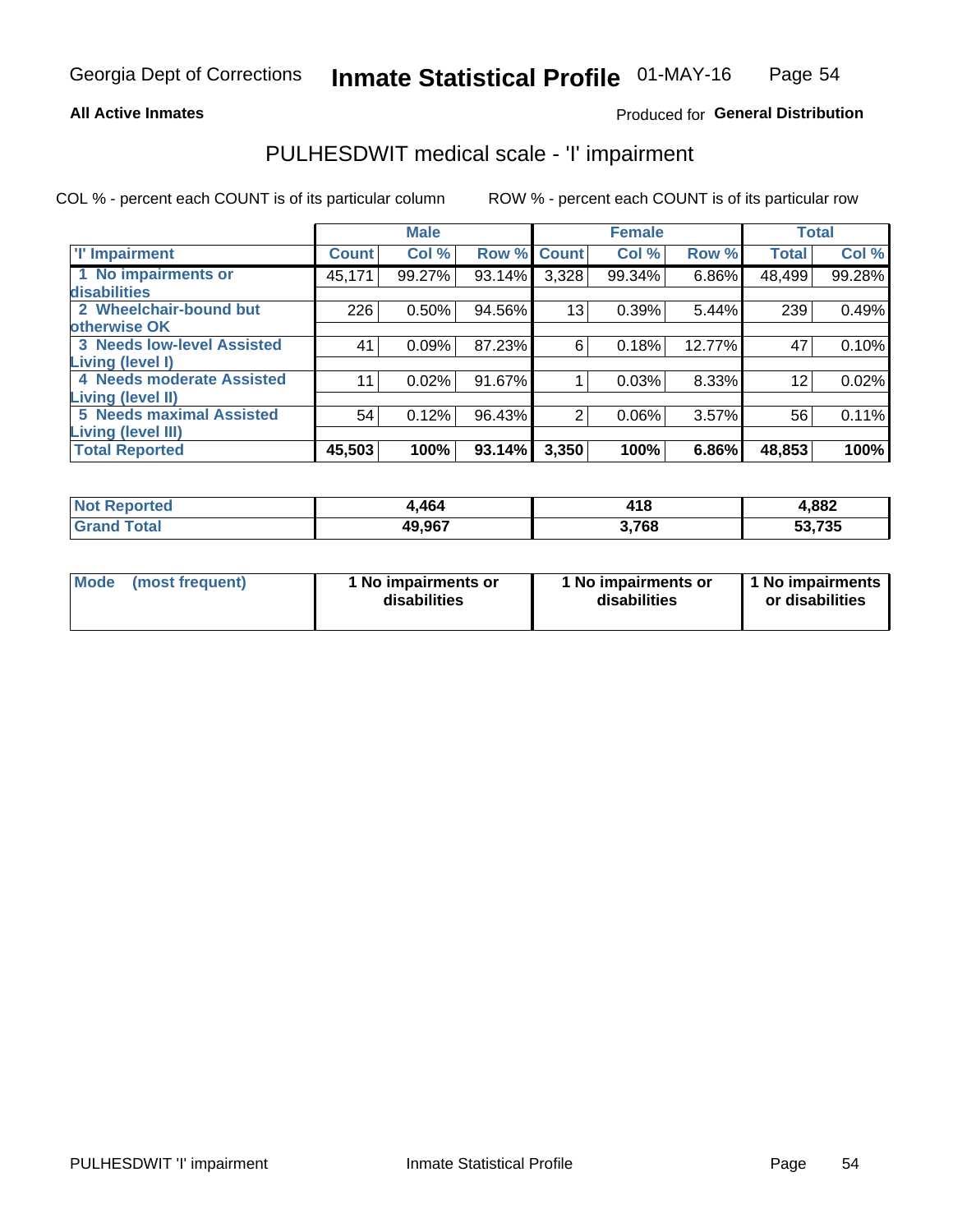### **All Active Inmates**

### Produced fo General Distribution

## PULHESDWIT medical scale - 'T' transportability

COL % - percent each COUNT is of its particular column

|                              |              | <b>Male</b> |         |              | <b>Female</b> |        | <b>Total</b> |        |
|------------------------------|--------------|-------------|---------|--------------|---------------|--------|--------------|--------|
| <b>T' Transportability</b>   | <b>Count</b> | Col %       | Row %   | <b>Count</b> | Col %         | Row %  | <b>Total</b> | Col %  |
| 1 Can be transported in any  | 45,304       | 99.53%      | 93.17%  | 3,321        | 99.58%        | 6.83%  | 48,625       | 99.53% |
| ordinary approved vehicle    |              |             |         |              |               |        |              |        |
| 2 Wheelchair-bound, not      | 44           | 0.10%       | 93.62%  | 3            | 0.09%         | 6.38%  | 47           | 0.10%  |
| needing special vehicle      |              |             |         |              |               |        |              |        |
| 3 Wheelchair-bound, requires | 8            | 0.02%       | 100.00% |              |               |        | 8            | 0.02%  |
| special vehicle              |              |             |         |              |               |        |              |        |
| 4 Needs specially-equipped   | 6            | 0.01%       | 85.71%  |              | 0.03%         | 14.29% |              | 0.01%  |
| medical vehicle              |              |             |         |              |               |        |              |        |
| <b>5 Requires ambulance</b>  | 157          | 0.34%       | 94.01%  | 10           | 0.30%         | 5.99%  | 167          | 0.34%  |
| transport                    |              |             |         |              |               |        |              |        |
| <b>Total Reported</b>        | 45,519       | 100%        | 93.17%  | 3,335        | 100%          | 6.83%  | 48,854       | 100%   |

| <b>Not</b><br>Reported | ,448   | 433   | 4,881  |
|------------------------|--------|-------|--------|
| Total                  | 49,967 | 3,768 | 53,735 |

|  | Mode (most frequent) | 1 Can be transported in any 1 Can be transported in any<br>ordinary approved vehicle   ordinary approved vehicle   transported in any |  | 1 Can be<br>  ordinary approved  <br>vehicle |
|--|----------------------|---------------------------------------------------------------------------------------------------------------------------------------|--|----------------------------------------------|
|--|----------------------|---------------------------------------------------------------------------------------------------------------------------------------|--|----------------------------------------------|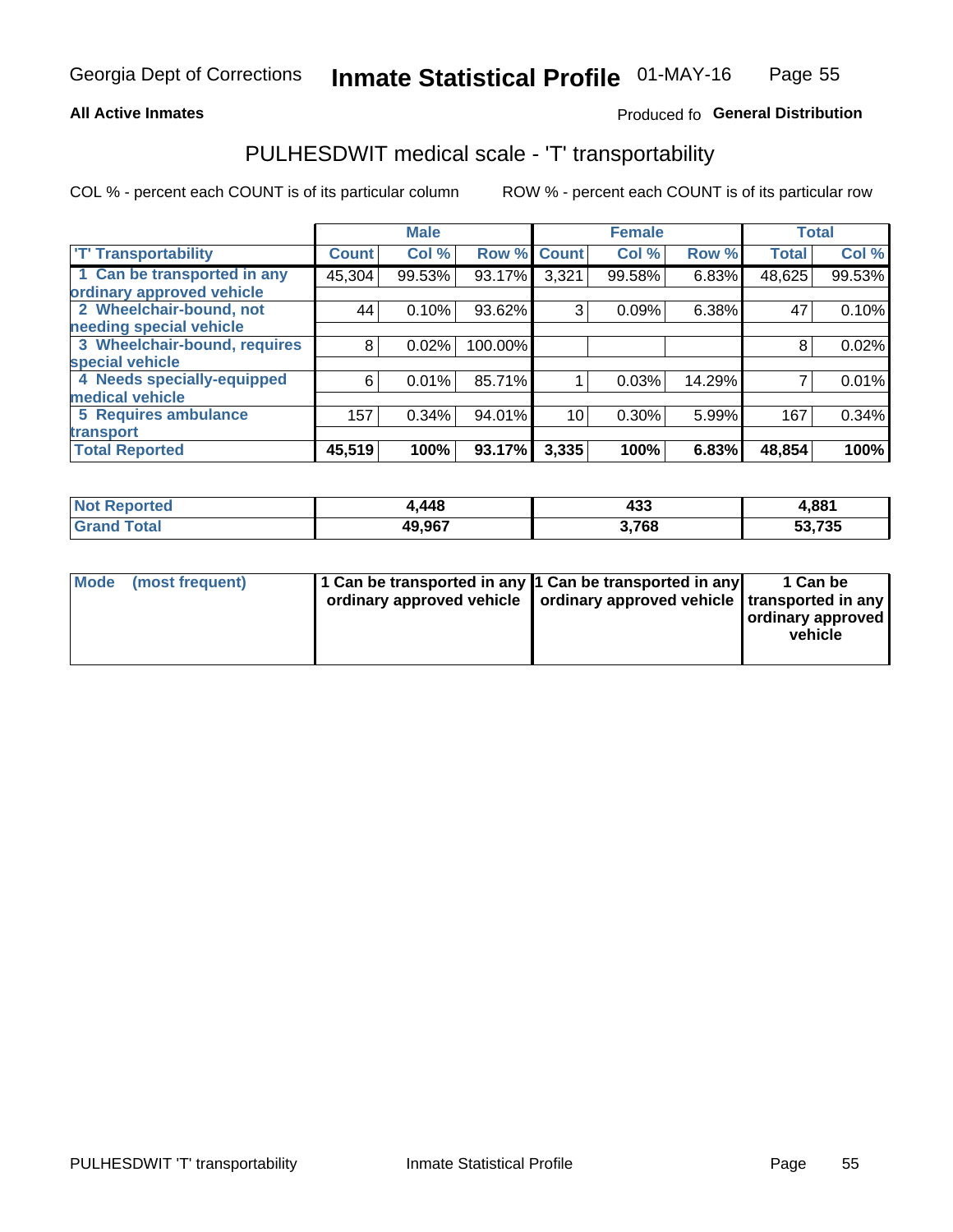# Inmate Statistical Profile 01-MAY-16 Page 56

#### **All Active Inmates**

### Produced for General Distribution

### Number of prior Georgia incarcerations

COL % - percent each COUNT is of its particular column

|                                       |              | <b>Male</b> |                    |       | <b>Female</b> |       |        | <b>Total</b> |
|---------------------------------------|--------------|-------------|--------------------|-------|---------------|-------|--------|--------------|
| <b>Num of Prior GA Incarcerations</b> | <b>Count</b> | Col %       | <b>Row % Count</b> |       | Col %         | Row % | Total  | Col %        |
|                                       | 27,942       | 55.92%      | 91.27%             | 2,672 | 70.91%        | 8.73% | 30,614 | 56.97%       |
|                                       | 9,295        | 18.60%      | 94.20%             | 572   | 15.18%        | 5.80% | 9,867  | 18.36%       |
| $\overline{2}$                        | 5,266        | 10.54%      | 95.97%             | 221   | 5.87%         | 4.03% | 5,487  | 10.21%       |
| 3                                     | 3,102        | 6.21%       | 96.04%             | 128   | 3.40%         | 3.96% | 3,230  | 6.01%        |
| $\boldsymbol{4}$                      | 1,748        | 3.50%       | 96.36%             | 66    | 1.75%         | 3.64% | 1,814  | 3.38%        |
| 5                                     | 1,103        | 2.21%       | 96.25%             | 43    | 1.14%         | 3.75% | 1,146  | 2.13%        |
| <b>More Than 5</b>                    | 1,511        | 3.02%       | 95.81%             | 66    | 1.75%         | 4.19% | 1,577  | 2.93%        |
| <b>Total Reported</b>                 | 49,967       | 100%        | 92.99%             | 3,768 | 100%          | 7.01% | 53,735 | 100%         |

| <b>Not Reported</b> |        |       |        |
|---------------------|--------|-------|--------|
| <sup>r</sup> otal   | 49,967 | 3,768 | 53,735 |

| Mean (average)       | .05 | .oz | 1.02 |
|----------------------|-----|-----|------|
| Median (middle)      |     |     |      |
| Mode (most frequent) |     |     |      |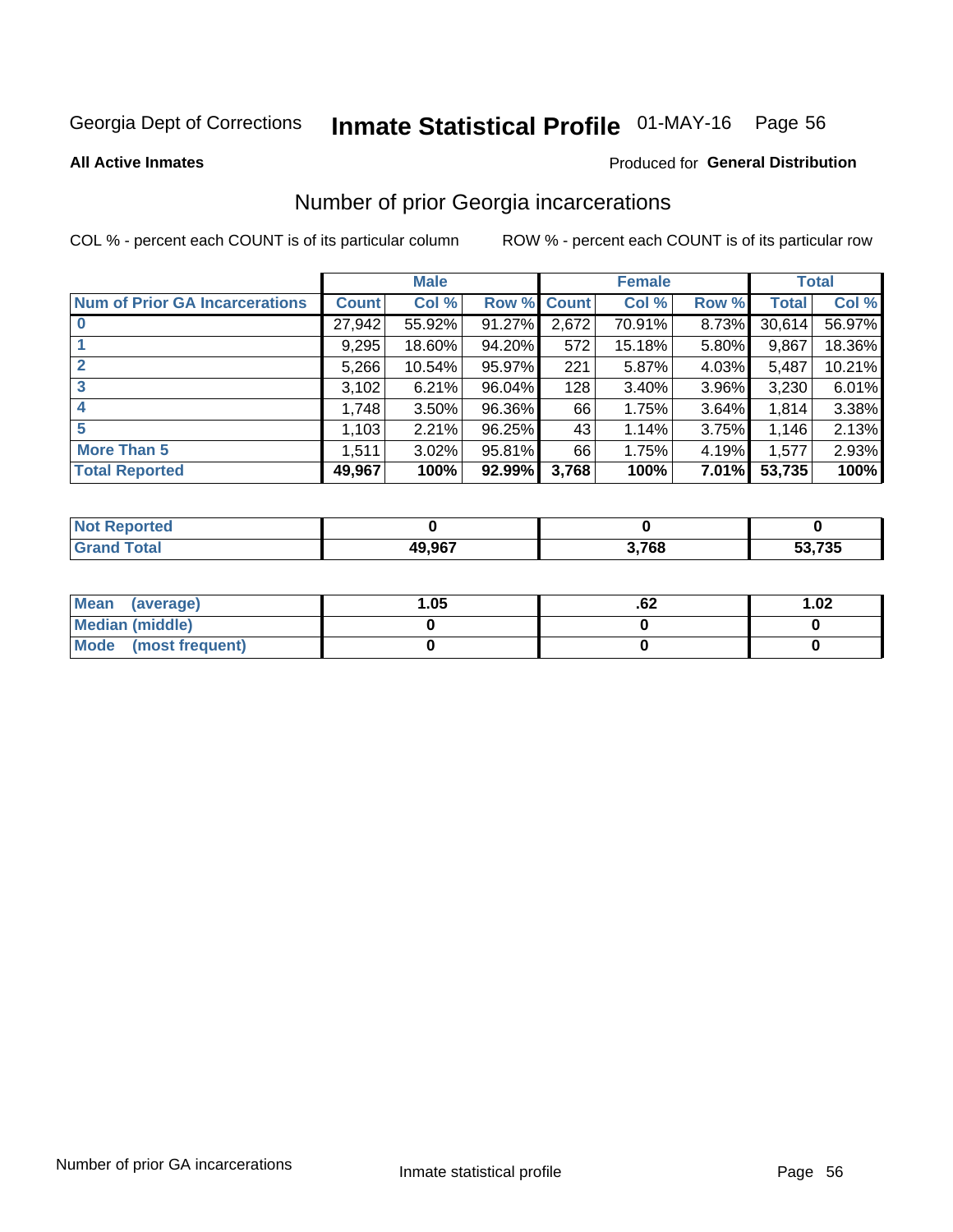#### Inmate Statistical Profile 01-MAY-16 Page 57

### **All Active Inmates**

### Produced for General Distribution

### Prison sentence in years

COL % - percent each COUNT is of its particular column

ROW % - percent each COUNT is of its particular row

|                                 |              | <b>Male</b> |         |              | <b>Female</b> |        |              | <b>Total</b> |
|---------------------------------|--------------|-------------|---------|--------------|---------------|--------|--------------|--------------|
| <b>Prison Sentence In Years</b> | <b>Count</b> | Col %       | Row %   | <b>Count</b> | Col %         | Row %  | <b>Total</b> | Col %        |
| $0 - 1$                         | 434          | 0.87%       | 92.34%  | 36           | 0.96%         | 7.66%  | 470          | 0.87%        |
| $1.1 - 2$                       | 647          | 1.29%       | 90.87%  | 65           | 1.73%         | 9.13%  | 712          | 1.33%        |
| $2.1 - 3$                       | 1,010        | 2.02%       | 89.46%  | 119          | 3.16%         | 10.54% | 1,129        | 2.10%        |
| $3.1 - 4$                       | 886          | 1.77%       | 89.68%  | 102          | 2.71%         | 10.32% | 988          | 1.84%        |
| $4.1 - 5$                       | 1,928        | 3.86%       | 89.72%  | 221          | 5.87%         | 10.28% | 2,149        | 4.00%        |
| $5.1 - 6$                       | 1,130        | 2.26%       | 89.83%  | 128          | 3.40%         | 10.17% | 1,258        | 2.34%        |
| $6.1 - 7$                       | 1,110        | 2.22%       | 91.06%  | 109          | 2.89%         | 8.94%  | 1,219        | 2.27%        |
| $7.1 - 8$                       | 1,202        | 2.41%       | 92.53%  | 97           | 2.57%         | 7.47%  | 1,299        | 2.42%        |
| $8.1 - 9$                       | 1,240        | 2.48%       | 92.68%  | 98           | 2.60%         | 7.32%  | 1,338        | 2.49%        |
| $9.1 - 10$                      | 4,413        | 8.83%       | 89.93%  | 494          | 13.11%        | 10.07% | 4,907        | 9.13%        |
| $10.1 - 12$                     | 2,530        | 5.06%       | 91.27%  | 242          | 6.42%         | 8.73%  | 2,772        | 5.16%        |
| $12.1 - 15$                     | 5,184        | 10.37%      | 91.91%  | 456          | 12.10%        | 8.09%  | 5,640        | 10.50%       |
| $15.1 - 20$                     | 9,547        | 19.11%      | 93.68%  | 644          | 17.09%        | 6.32%  | 10,191       | 18.97%       |
| 20.1 - Over                     | 10,191       | 20.40%      | 94.92%  | 545          | 14.46%        | 5.08%  | 10,736       | 19.98%       |
| <b>Life</b>                     | 7,139        | 14.29%      | 95.11%  | 367          | 9.74%         | 4.89%  | 7,506        | 13.97%       |
| <b>Life Without Parole</b>      | 1,155        | 2.31%       | 96.57%  | 41           | 1.09%         | 3.43%  | 1,196        | 2.23%        |
| <b>Death</b>                    | 145          | 0.29%       | 100.00% |              |               |        | 145          | 0.27%        |
| <b>Youthful Offenders</b>       | 76           | 0.15%       | 95.00%  | 4            | 0.11%         | 5.00%  | 80           | 0.15%        |
| <b>Total Reported</b>           | 49,967       | 100%        | 92.99%  | 3,768        | 100.0%        | 7.01%  | 53,735       | 100.0%       |

| <b>NOT</b><br>portea |        |               |        |
|----------------------|--------|---------------|--------|
|                      | 19.967 | 200 ל<br>' OC | 53,735 |

#### **Determinate (numeric) sentences only**

| <b>Mean</b> | <b>הה או</b><br><b>21.09</b> | ZU.US | 21.58 |
|-------------|------------------------------|-------|-------|
|             |                              |       |       |

All sentences (including determinate), with life, life without parole, and death sentences figured at 45 years

| Me: | .<br>. .<br>$\overline{\phantom{a}}$<br>. J | <br>JZ.UZ<br>____ | -61<br>- 24<br>ט.ו |
|-----|---------------------------------------------|-------------------|--------------------|
|     |                                             |                   |                    |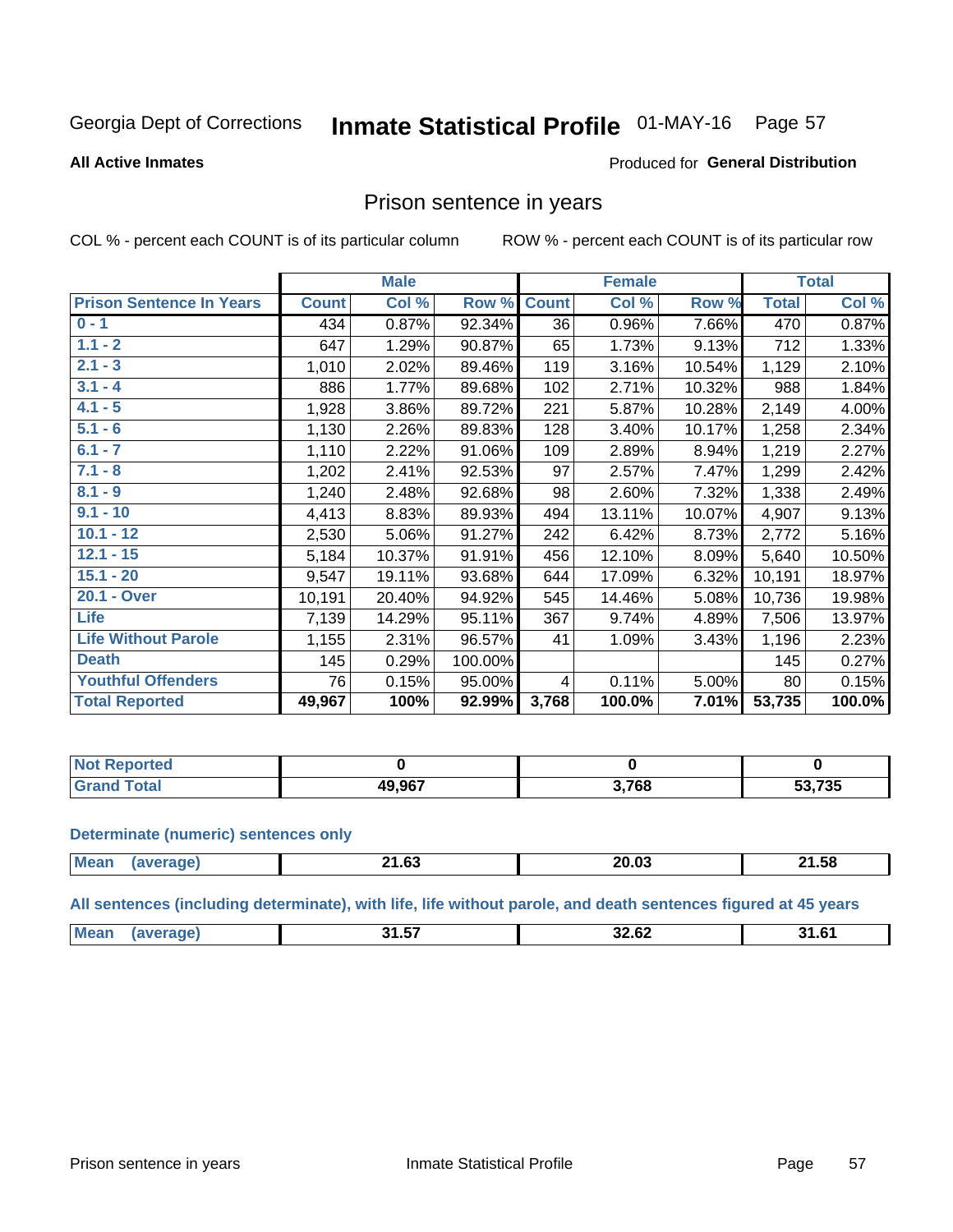# Inmate Statistical Profile 01-MAY-16 Page 58

### **All Active Inmates**

### Produced for General Distribution

### Primary offense, broken out into felonies vs misdemeanors

COL % - percent each COUNT is of its particular column

|                                  |              | <b>Male</b> |                    |       | <b>Female</b> |       | Total        |        |
|----------------------------------|--------------|-------------|--------------------|-------|---------------|-------|--------------|--------|
| <b>Felonies and Misdemeanors</b> | <b>Count</b> | Col %       | <b>Row % Count</b> |       | Col %         | Row % | <b>Total</b> | Col %  |
| <b>Felonies</b>                  | 49,749       | 99.82%      | 92.97%             | 3.759 | 99.92%        | 7.03% | 53.508       | 99.82% |
| <b>Misdemeanors</b>              | 92           | 18%         | 96.84%             |       | .08%          | 3.16% | 95           | 18%    |
| <b>Total Reported</b>            | 49,841       | 100%        | 92.98% 3,762       |       | 100%          | 7.02% | 53,603       | 100%   |

| <b>Not</b><br>rted<br>. | 126    |        | $\sim$<br>∣J∠        |
|-------------------------|--------|--------|----------------------|
| Grar<br>⊺otaı           | 49.967 | 49.847 | こつ フつに<br>.733<br>ວວ |

| Mode<br>freauent)<br>''''' | onies | nies | elonies |
|----------------------------|-------|------|---------|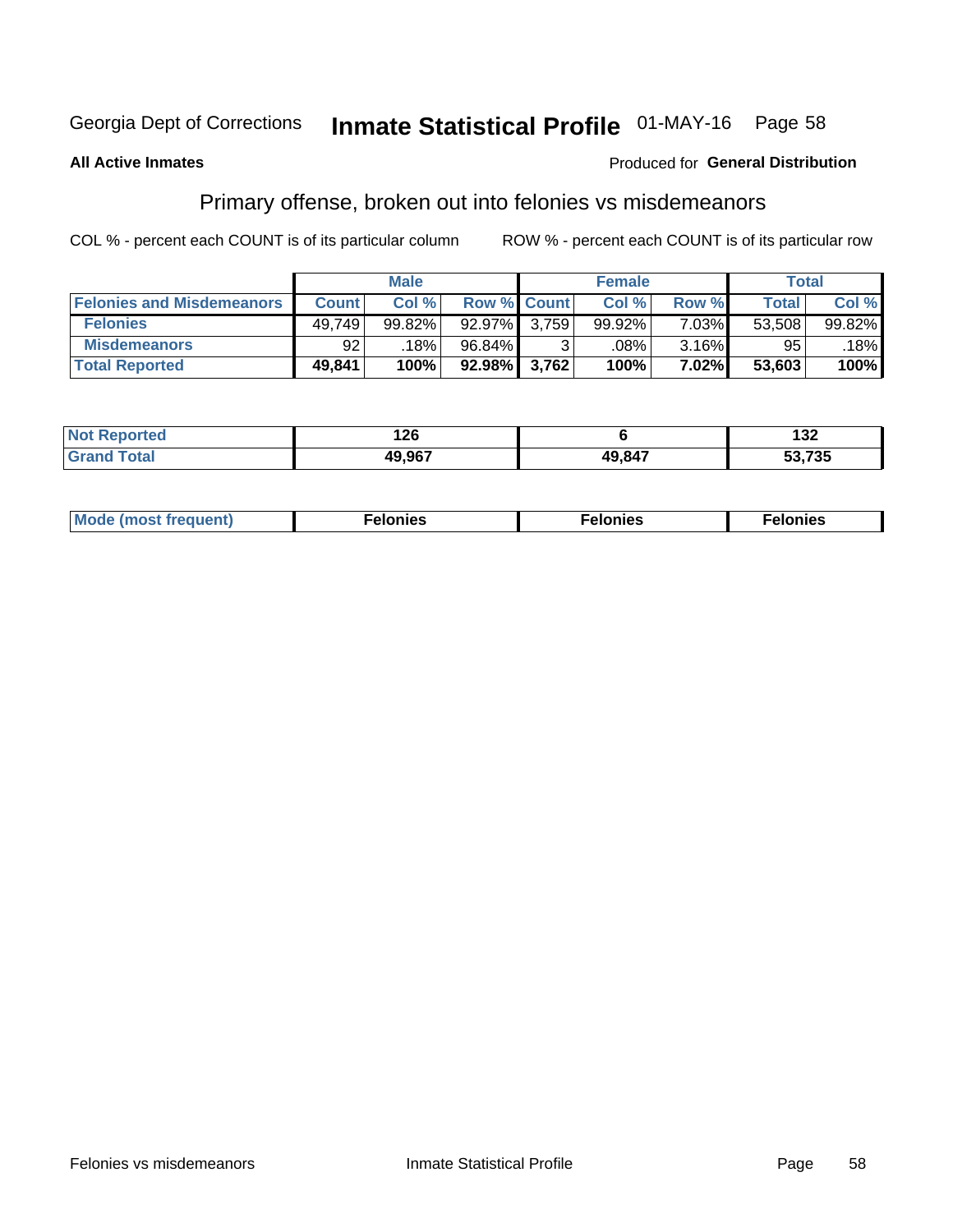# Inmate Statistical Profile 01-MAY-16 Page 59

### **All Active Inmates**

### Produced for General Distribution

### Primary offense, broken out into six broad crime categories

COL % - percent each COUNT is of its particular column

|                                  | <b>Male</b>  |        |        |             | <b>Female</b> | <b>Total</b> |              |        |
|----------------------------------|--------------|--------|--------|-------------|---------------|--------------|--------------|--------|
| <b>Crime Categories</b>          | <b>Count</b> | Col %  |        | Row % Count | Col %         | Row %        | <b>Total</b> | Col %  |
| <b>Violent</b>                   | 25,535       | 51.18% | 94.05% | 1,616       | 42.89%        | 5.95%        | 27,151       | 50.60% |
| <b>Sex Crime</b><br>$\mathbf{2}$ | 8,219        | 16.47% | 98.35% | 138         | $3.66\%$      | 1.65%        | 8,357        | 15.57% |
| 3<br><b>Property</b>             | 8,351        | 16.74% | 88.82% | 1,051       | 27.89%        | 11.18%       | 9,402        | 17.52% |
| <b>Drug</b><br>4                 | 5,492        | 11.01% | 87.70% | 770         | 20.44%        | 12.30%       | 6,262        | 11.67% |
| <b>Habit/DUI</b><br>5            | 110          | .22%   | 90.91% | 11          | .29%          | 9.09%        | 121          | .23%   |
| <b>Other</b><br>6                | 2,184        | 4.38%  | 92.31% | 182         | 4.83%         | 7.69%        | 2,366        | 4.41%  |
| <b>Total Reported</b>            | 49,891       | 100%   | 92.98% | 3,768       | 100%          | 7.02%        | 53,659       | 100%   |

| Reported<br><b>NOT</b> | --     |            | --<br>. U |
|------------------------|--------|------------|-----------|
| <b>Total</b>           | 49,967 | 2700<br>vu | 53,735    |

| Mo<br>uent)<br>nos | .<br>/iolent | <br>Violent | - --<br><b>Tiolent</b> |
|--------------------|--------------|-------------|------------------------|
|                    |              |             |                        |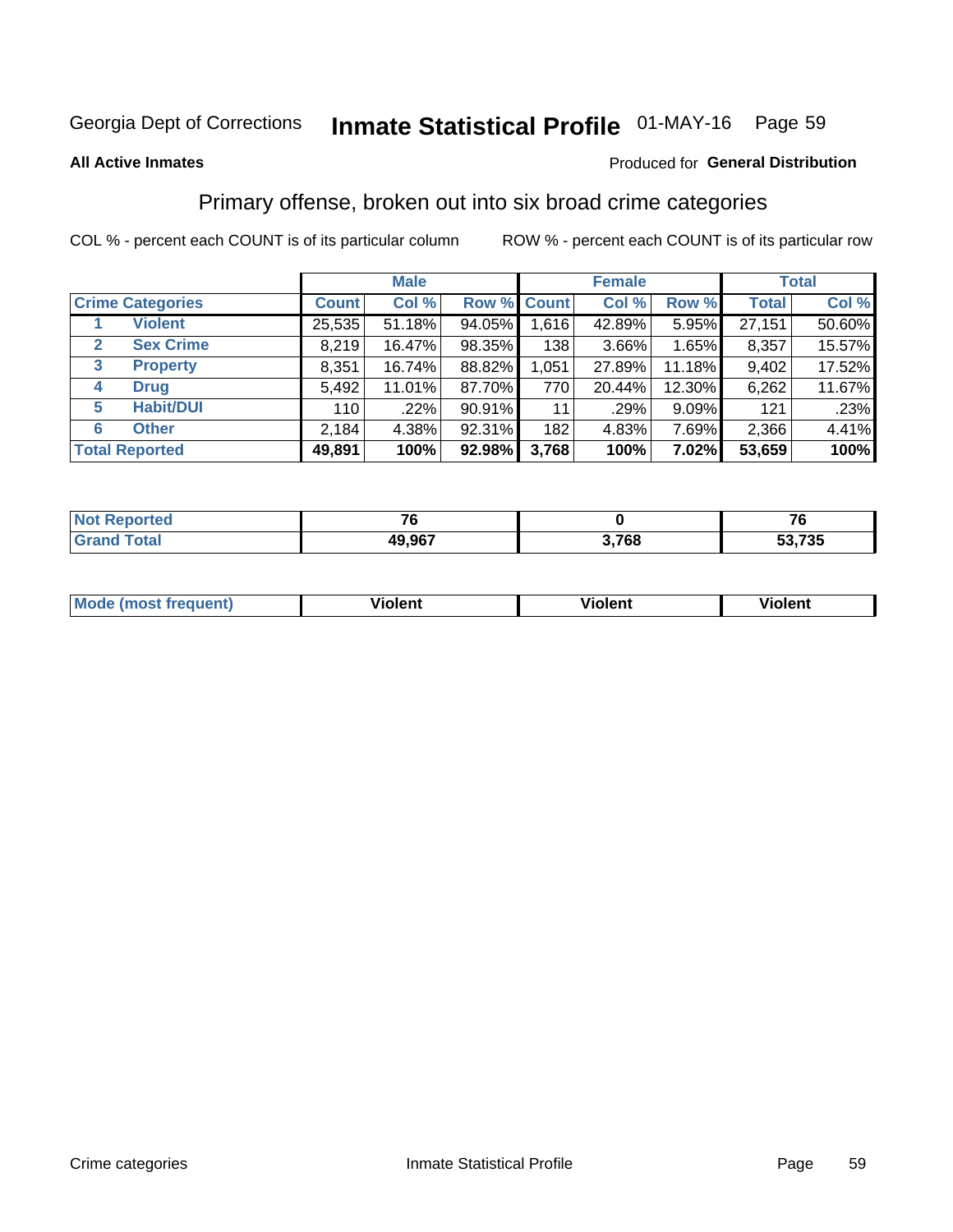# Inmate Statistical Profile 01-MAY-16 Page 60

#### **All Active Inmates**

### **Produced for General Distribution**

# Primary offense, detailed offense code

COL % - percent each COUNT is of its particular column

| Col %<br>Row %<br><b>Count</b><br>Col %<br>Row %<br>Col %<br><b>Primary Offense</b><br><b>Count</b><br><b>Total</b><br><b>Abuse Neglect Elder/Disab (2812)</b><br>65.57%<br>34.43%<br>.11%<br>.08%<br>21<br>.56%<br>40<br>61<br>Agg Aslt W Intnt To Rape (2095)<br>63<br>100.00%<br>.13%<br>63<br>.12%<br><b>Agg Sex Battery Atmpt (2099)</b><br>.01%<br>100.00%<br>.01%<br>1<br>1<br><b>Aggrav Assault (1302)</b><br>9.93%<br>94.27%<br>5.73%<br>9.79%<br>4,952<br>301<br>7.99%<br>5,253<br><b>Aggrav Assault Peace Ofcr</b><br>95.10%<br>15<br>.40%<br>4.90%<br>.57%<br>291<br>.58%<br>306<br>(1314)<br><b>Aggrav Battery (1305)</b><br>2.42%<br>93.87%<br>2.10%<br>2.40%<br>1,209<br>79<br>6.13%<br>1,288<br><b>Aggrav Battery Peace Ofcr</b><br>100.00%<br>.05%<br>26<br>.05%<br>26<br>(1315)<br><b>Aggrav Ch Molest Atmpt (2096)</b><br>100.00%<br>.01%<br>1<br>.01%<br>1<br><b>Aggrav Child Molestation (2021)</b><br>1,243<br>2.49%<br>98.34%<br>21<br>1,264<br>2.36%<br>.56%<br>1.66%<br><b>Aggrav Cruelty To Animals</b><br>100.00%<br>11<br>.02%<br>.02%<br>11<br>(2972)<br><b>Aggrav Sexual Battery (2009)</b><br>213<br>99.53%<br>$\mathbf{1}$<br>.03%<br>214<br>.40%<br>.43%<br>.47%<br><b>Aggrav Sodomy (2003)</b><br>3<br>202<br>.40%<br>98.54%<br>1.46%<br>205<br>.08%<br>.38%<br><b>Aggrav Stalking (1321)</b><br>8<br>.55%<br>287<br>.58%<br>97.29%<br>.21%<br>2.71%<br>295<br><b>Aggravated Assault On 65+</b><br>5<br>.01%<br>83.33%<br>.03%<br>16.67%<br>.01%<br>1<br>6<br>(1304)<br><b>Alter Id (1506)</b><br>3<br>100.00%<br>3<br>.01%<br>.01%<br><b>Armed Robbery (1902)</b><br>11.63%<br>96.57%<br>5.47%<br>3.43%<br>6,007<br>11.19%<br>5,801<br>206<br>Arson 1st Degree (1401)<br>.27%<br>15.15%<br>.11%<br>84.85%<br>.12%<br>56<br>10<br>66<br><b>Arson 2nd Degree (1402)</b><br>12<br>92.31%<br>7.69%<br>.02%<br>.02%<br>.03%<br>13<br>1<br><b>Arson 3rd Degree (1403)</b><br>3<br>.01%<br>75.00%<br>.03%<br>25.00%<br>.01%<br>1<br>4<br>Arson Misc (1400)<br>1<br>.01%<br>100.00%<br>$\mathbf{1}$<br>.01%<br><b>Ass W/ Int Transmit Hiv (1313)</b><br>1<br>$\overline{2}$<br>.01%<br>50.00%<br>$\mathbf{1}$<br>50.00%<br>.01%<br>.03%<br><b>Atmpt Aggrav Assault (1303)</b><br>7<br>8<br>.01%<br>87.50%<br>.01%<br>.03%<br>12.50%<br>1<br><b>Atmpt Aggrav Sodomy (2093)</b><br>3<br>3<br>100.00%<br>.01%<br>.01%<br><b>Atmpt Armed Robbery (1992)</b><br>92<br>.18%<br>95.83%<br>4.17%<br>.18%<br>4<br>.11%<br>96<br><b>Atmpt Burglary (1690)</b><br>96.55%<br>28<br>.06%<br>1<br>.03%<br>3.45%<br>29<br>.05%<br><b>Atmpt Child Molestation (2094)</b><br>26<br>100.00%<br>.05%<br>.05%<br>26<br><b>Atmpt Kidnap (1390)</b><br>100.00%<br>4<br>.01%<br>.01%<br>$\overline{4}$<br><b>Atmpt Murder (1190)</b><br>7<br>.17%<br>84<br>.17%<br>92.31%<br>.19%<br>7.69%<br>91<br>Atmpt Rape (2091)<br>42<br>.08%<br>97.67%<br>.03%<br>2.33%<br>$\overline{43}$<br>.08%<br>$\mathbf 1$<br><b>Atmpt Robbery (1991)</b><br>$\overline{2}$<br>44<br>95.65%<br>.05%<br>4.35%<br>46<br>.09%<br>.09%<br><b>Atmpt Sodomy (2092)</b><br>$\ensuremath{\mathsf{3}}$<br>$\ensuremath{\mathsf{3}}$<br>.01%<br>100.00%<br>.01%<br><b>Atmpt Theft By Taking (1812)</b><br>5<br>5<br>.01%<br>100.00%<br>.01%<br><b>Atmpt Viol Substance Act (4090)</b><br>24<br>.05%<br>85.71%<br>28<br>.05%<br>4<br>.11%<br>14.29% |                                  |    | <b>Male</b> |        |   | <b>Female</b> |        |    | <b>Total</b> |
|----------------------------------------------------------------------------------------------------------------------------------------------------------------------------------------------------------------------------------------------------------------------------------------------------------------------------------------------------------------------------------------------------------------------------------------------------------------------------------------------------------------------------------------------------------------------------------------------------------------------------------------------------------------------------------------------------------------------------------------------------------------------------------------------------------------------------------------------------------------------------------------------------------------------------------------------------------------------------------------------------------------------------------------------------------------------------------------------------------------------------------------------------------------------------------------------------------------------------------------------------------------------------------------------------------------------------------------------------------------------------------------------------------------------------------------------------------------------------------------------------------------------------------------------------------------------------------------------------------------------------------------------------------------------------------------------------------------------------------------------------------------------------------------------------------------------------------------------------------------------------------------------------------------------------------------------------------------------------------------------------------------------------------------------------------------------------------------------------------------------------------------------------------------------------------------------------------------------------------------------------------------------------------------------------------------------------------------------------------------------------------------------------------------------------------------------------------------------------------------------------------------------------------------------------------------------------------------------------------------------------------------------------------------------------------------------------------------------------------------------------------------------------------------------------------------------------------------------------------------------------------------------------------------------------------------------------------------------------------------------------------------------------------------------------------------------------------------------------------------------------------------------------------------------------------------------------------------------------------------------------------------------------------------------------------------------------|----------------------------------|----|-------------|--------|---|---------------|--------|----|--------------|
|                                                                                                                                                                                                                                                                                                                                                                                                                                                                                                                                                                                                                                                                                                                                                                                                                                                                                                                                                                                                                                                                                                                                                                                                                                                                                                                                                                                                                                                                                                                                                                                                                                                                                                                                                                                                                                                                                                                                                                                                                                                                                                                                                                                                                                                                                                                                                                                                                                                                                                                                                                                                                                                                                                                                                                                                                                                                                                                                                                                                                                                                                                                                                                                                                                                                                                                            |                                  |    |             |        |   |               |        |    |              |
|                                                                                                                                                                                                                                                                                                                                                                                                                                                                                                                                                                                                                                                                                                                                                                                                                                                                                                                                                                                                                                                                                                                                                                                                                                                                                                                                                                                                                                                                                                                                                                                                                                                                                                                                                                                                                                                                                                                                                                                                                                                                                                                                                                                                                                                                                                                                                                                                                                                                                                                                                                                                                                                                                                                                                                                                                                                                                                                                                                                                                                                                                                                                                                                                                                                                                                                            |                                  |    |             |        |   |               |        |    |              |
|                                                                                                                                                                                                                                                                                                                                                                                                                                                                                                                                                                                                                                                                                                                                                                                                                                                                                                                                                                                                                                                                                                                                                                                                                                                                                                                                                                                                                                                                                                                                                                                                                                                                                                                                                                                                                                                                                                                                                                                                                                                                                                                                                                                                                                                                                                                                                                                                                                                                                                                                                                                                                                                                                                                                                                                                                                                                                                                                                                                                                                                                                                                                                                                                                                                                                                                            |                                  |    |             |        |   |               |        |    |              |
|                                                                                                                                                                                                                                                                                                                                                                                                                                                                                                                                                                                                                                                                                                                                                                                                                                                                                                                                                                                                                                                                                                                                                                                                                                                                                                                                                                                                                                                                                                                                                                                                                                                                                                                                                                                                                                                                                                                                                                                                                                                                                                                                                                                                                                                                                                                                                                                                                                                                                                                                                                                                                                                                                                                                                                                                                                                                                                                                                                                                                                                                                                                                                                                                                                                                                                                            |                                  |    |             |        |   |               |        |    |              |
|                                                                                                                                                                                                                                                                                                                                                                                                                                                                                                                                                                                                                                                                                                                                                                                                                                                                                                                                                                                                                                                                                                                                                                                                                                                                                                                                                                                                                                                                                                                                                                                                                                                                                                                                                                                                                                                                                                                                                                                                                                                                                                                                                                                                                                                                                                                                                                                                                                                                                                                                                                                                                                                                                                                                                                                                                                                                                                                                                                                                                                                                                                                                                                                                                                                                                                                            |                                  |    |             |        |   |               |        |    |              |
|                                                                                                                                                                                                                                                                                                                                                                                                                                                                                                                                                                                                                                                                                                                                                                                                                                                                                                                                                                                                                                                                                                                                                                                                                                                                                                                                                                                                                                                                                                                                                                                                                                                                                                                                                                                                                                                                                                                                                                                                                                                                                                                                                                                                                                                                                                                                                                                                                                                                                                                                                                                                                                                                                                                                                                                                                                                                                                                                                                                                                                                                                                                                                                                                                                                                                                                            |                                  |    |             |        |   |               |        |    |              |
|                                                                                                                                                                                                                                                                                                                                                                                                                                                                                                                                                                                                                                                                                                                                                                                                                                                                                                                                                                                                                                                                                                                                                                                                                                                                                                                                                                                                                                                                                                                                                                                                                                                                                                                                                                                                                                                                                                                                                                                                                                                                                                                                                                                                                                                                                                                                                                                                                                                                                                                                                                                                                                                                                                                                                                                                                                                                                                                                                                                                                                                                                                                                                                                                                                                                                                                            |                                  |    |             |        |   |               |        |    |              |
|                                                                                                                                                                                                                                                                                                                                                                                                                                                                                                                                                                                                                                                                                                                                                                                                                                                                                                                                                                                                                                                                                                                                                                                                                                                                                                                                                                                                                                                                                                                                                                                                                                                                                                                                                                                                                                                                                                                                                                                                                                                                                                                                                                                                                                                                                                                                                                                                                                                                                                                                                                                                                                                                                                                                                                                                                                                                                                                                                                                                                                                                                                                                                                                                                                                                                                                            |                                  |    |             |        |   |               |        |    |              |
|                                                                                                                                                                                                                                                                                                                                                                                                                                                                                                                                                                                                                                                                                                                                                                                                                                                                                                                                                                                                                                                                                                                                                                                                                                                                                                                                                                                                                                                                                                                                                                                                                                                                                                                                                                                                                                                                                                                                                                                                                                                                                                                                                                                                                                                                                                                                                                                                                                                                                                                                                                                                                                                                                                                                                                                                                                                                                                                                                                                                                                                                                                                                                                                                                                                                                                                            |                                  |    |             |        |   |               |        |    |              |
|                                                                                                                                                                                                                                                                                                                                                                                                                                                                                                                                                                                                                                                                                                                                                                                                                                                                                                                                                                                                                                                                                                                                                                                                                                                                                                                                                                                                                                                                                                                                                                                                                                                                                                                                                                                                                                                                                                                                                                                                                                                                                                                                                                                                                                                                                                                                                                                                                                                                                                                                                                                                                                                                                                                                                                                                                                                                                                                                                                                                                                                                                                                                                                                                                                                                                                                            |                                  |    |             |        |   |               |        |    |              |
|                                                                                                                                                                                                                                                                                                                                                                                                                                                                                                                                                                                                                                                                                                                                                                                                                                                                                                                                                                                                                                                                                                                                                                                                                                                                                                                                                                                                                                                                                                                                                                                                                                                                                                                                                                                                                                                                                                                                                                                                                                                                                                                                                                                                                                                                                                                                                                                                                                                                                                                                                                                                                                                                                                                                                                                                                                                                                                                                                                                                                                                                                                                                                                                                                                                                                                                            |                                  |    |             |        |   |               |        |    |              |
|                                                                                                                                                                                                                                                                                                                                                                                                                                                                                                                                                                                                                                                                                                                                                                                                                                                                                                                                                                                                                                                                                                                                                                                                                                                                                                                                                                                                                                                                                                                                                                                                                                                                                                                                                                                                                                                                                                                                                                                                                                                                                                                                                                                                                                                                                                                                                                                                                                                                                                                                                                                                                                                                                                                                                                                                                                                                                                                                                                                                                                                                                                                                                                                                                                                                                                                            |                                  |    |             |        |   |               |        |    |              |
|                                                                                                                                                                                                                                                                                                                                                                                                                                                                                                                                                                                                                                                                                                                                                                                                                                                                                                                                                                                                                                                                                                                                                                                                                                                                                                                                                                                                                                                                                                                                                                                                                                                                                                                                                                                                                                                                                                                                                                                                                                                                                                                                                                                                                                                                                                                                                                                                                                                                                                                                                                                                                                                                                                                                                                                                                                                                                                                                                                                                                                                                                                                                                                                                                                                                                                                            |                                  |    |             |        |   |               |        |    |              |
|                                                                                                                                                                                                                                                                                                                                                                                                                                                                                                                                                                                                                                                                                                                                                                                                                                                                                                                                                                                                                                                                                                                                                                                                                                                                                                                                                                                                                                                                                                                                                                                                                                                                                                                                                                                                                                                                                                                                                                                                                                                                                                                                                                                                                                                                                                                                                                                                                                                                                                                                                                                                                                                                                                                                                                                                                                                                                                                                                                                                                                                                                                                                                                                                                                                                                                                            |                                  |    |             |        |   |               |        |    |              |
|                                                                                                                                                                                                                                                                                                                                                                                                                                                                                                                                                                                                                                                                                                                                                                                                                                                                                                                                                                                                                                                                                                                                                                                                                                                                                                                                                                                                                                                                                                                                                                                                                                                                                                                                                                                                                                                                                                                                                                                                                                                                                                                                                                                                                                                                                                                                                                                                                                                                                                                                                                                                                                                                                                                                                                                                                                                                                                                                                                                                                                                                                                                                                                                                                                                                                                                            |                                  |    |             |        |   |               |        |    |              |
|                                                                                                                                                                                                                                                                                                                                                                                                                                                                                                                                                                                                                                                                                                                                                                                                                                                                                                                                                                                                                                                                                                                                                                                                                                                                                                                                                                                                                                                                                                                                                                                                                                                                                                                                                                                                                                                                                                                                                                                                                                                                                                                                                                                                                                                                                                                                                                                                                                                                                                                                                                                                                                                                                                                                                                                                                                                                                                                                                                                                                                                                                                                                                                                                                                                                                                                            |                                  |    |             |        |   |               |        |    |              |
|                                                                                                                                                                                                                                                                                                                                                                                                                                                                                                                                                                                                                                                                                                                                                                                                                                                                                                                                                                                                                                                                                                                                                                                                                                                                                                                                                                                                                                                                                                                                                                                                                                                                                                                                                                                                                                                                                                                                                                                                                                                                                                                                                                                                                                                                                                                                                                                                                                                                                                                                                                                                                                                                                                                                                                                                                                                                                                                                                                                                                                                                                                                                                                                                                                                                                                                            |                                  |    |             |        |   |               |        |    |              |
|                                                                                                                                                                                                                                                                                                                                                                                                                                                                                                                                                                                                                                                                                                                                                                                                                                                                                                                                                                                                                                                                                                                                                                                                                                                                                                                                                                                                                                                                                                                                                                                                                                                                                                                                                                                                                                                                                                                                                                                                                                                                                                                                                                                                                                                                                                                                                                                                                                                                                                                                                                                                                                                                                                                                                                                                                                                                                                                                                                                                                                                                                                                                                                                                                                                                                                                            |                                  |    |             |        |   |               |        |    |              |
|                                                                                                                                                                                                                                                                                                                                                                                                                                                                                                                                                                                                                                                                                                                                                                                                                                                                                                                                                                                                                                                                                                                                                                                                                                                                                                                                                                                                                                                                                                                                                                                                                                                                                                                                                                                                                                                                                                                                                                                                                                                                                                                                                                                                                                                                                                                                                                                                                                                                                                                                                                                                                                                                                                                                                                                                                                                                                                                                                                                                                                                                                                                                                                                                                                                                                                                            |                                  |    |             |        |   |               |        |    |              |
|                                                                                                                                                                                                                                                                                                                                                                                                                                                                                                                                                                                                                                                                                                                                                                                                                                                                                                                                                                                                                                                                                                                                                                                                                                                                                                                                                                                                                                                                                                                                                                                                                                                                                                                                                                                                                                                                                                                                                                                                                                                                                                                                                                                                                                                                                                                                                                                                                                                                                                                                                                                                                                                                                                                                                                                                                                                                                                                                                                                                                                                                                                                                                                                                                                                                                                                            |                                  |    |             |        |   |               |        |    |              |
|                                                                                                                                                                                                                                                                                                                                                                                                                                                                                                                                                                                                                                                                                                                                                                                                                                                                                                                                                                                                                                                                                                                                                                                                                                                                                                                                                                                                                                                                                                                                                                                                                                                                                                                                                                                                                                                                                                                                                                                                                                                                                                                                                                                                                                                                                                                                                                                                                                                                                                                                                                                                                                                                                                                                                                                                                                                                                                                                                                                                                                                                                                                                                                                                                                                                                                                            |                                  |    |             |        |   |               |        |    |              |
|                                                                                                                                                                                                                                                                                                                                                                                                                                                                                                                                                                                                                                                                                                                                                                                                                                                                                                                                                                                                                                                                                                                                                                                                                                                                                                                                                                                                                                                                                                                                                                                                                                                                                                                                                                                                                                                                                                                                                                                                                                                                                                                                                                                                                                                                                                                                                                                                                                                                                                                                                                                                                                                                                                                                                                                                                                                                                                                                                                                                                                                                                                                                                                                                                                                                                                                            |                                  |    |             |        |   |               |        |    |              |
|                                                                                                                                                                                                                                                                                                                                                                                                                                                                                                                                                                                                                                                                                                                                                                                                                                                                                                                                                                                                                                                                                                                                                                                                                                                                                                                                                                                                                                                                                                                                                                                                                                                                                                                                                                                                                                                                                                                                                                                                                                                                                                                                                                                                                                                                                                                                                                                                                                                                                                                                                                                                                                                                                                                                                                                                                                                                                                                                                                                                                                                                                                                                                                                                                                                                                                                            |                                  |    |             |        |   |               |        |    |              |
|                                                                                                                                                                                                                                                                                                                                                                                                                                                                                                                                                                                                                                                                                                                                                                                                                                                                                                                                                                                                                                                                                                                                                                                                                                                                                                                                                                                                                                                                                                                                                                                                                                                                                                                                                                                                                                                                                                                                                                                                                                                                                                                                                                                                                                                                                                                                                                                                                                                                                                                                                                                                                                                                                                                                                                                                                                                                                                                                                                                                                                                                                                                                                                                                                                                                                                                            |                                  |    |             |        |   |               |        |    |              |
|                                                                                                                                                                                                                                                                                                                                                                                                                                                                                                                                                                                                                                                                                                                                                                                                                                                                                                                                                                                                                                                                                                                                                                                                                                                                                                                                                                                                                                                                                                                                                                                                                                                                                                                                                                                                                                                                                                                                                                                                                                                                                                                                                                                                                                                                                                                                                                                                                                                                                                                                                                                                                                                                                                                                                                                                                                                                                                                                                                                                                                                                                                                                                                                                                                                                                                                            |                                  |    |             |        |   |               |        |    |              |
|                                                                                                                                                                                                                                                                                                                                                                                                                                                                                                                                                                                                                                                                                                                                                                                                                                                                                                                                                                                                                                                                                                                                                                                                                                                                                                                                                                                                                                                                                                                                                                                                                                                                                                                                                                                                                                                                                                                                                                                                                                                                                                                                                                                                                                                                                                                                                                                                                                                                                                                                                                                                                                                                                                                                                                                                                                                                                                                                                                                                                                                                                                                                                                                                                                                                                                                            |                                  |    |             |        |   |               |        |    |              |
|                                                                                                                                                                                                                                                                                                                                                                                                                                                                                                                                                                                                                                                                                                                                                                                                                                                                                                                                                                                                                                                                                                                                                                                                                                                                                                                                                                                                                                                                                                                                                                                                                                                                                                                                                                                                                                                                                                                                                                                                                                                                                                                                                                                                                                                                                                                                                                                                                                                                                                                                                                                                                                                                                                                                                                                                                                                                                                                                                                                                                                                                                                                                                                                                                                                                                                                            |                                  |    |             |        |   |               |        |    |              |
|                                                                                                                                                                                                                                                                                                                                                                                                                                                                                                                                                                                                                                                                                                                                                                                                                                                                                                                                                                                                                                                                                                                                                                                                                                                                                                                                                                                                                                                                                                                                                                                                                                                                                                                                                                                                                                                                                                                                                                                                                                                                                                                                                                                                                                                                                                                                                                                                                                                                                                                                                                                                                                                                                                                                                                                                                                                                                                                                                                                                                                                                                                                                                                                                                                                                                                                            |                                  |    |             |        |   |               |        |    |              |
|                                                                                                                                                                                                                                                                                                                                                                                                                                                                                                                                                                                                                                                                                                                                                                                                                                                                                                                                                                                                                                                                                                                                                                                                                                                                                                                                                                                                                                                                                                                                                                                                                                                                                                                                                                                                                                                                                                                                                                                                                                                                                                                                                                                                                                                                                                                                                                                                                                                                                                                                                                                                                                                                                                                                                                                                                                                                                                                                                                                                                                                                                                                                                                                                                                                                                                                            |                                  |    |             |        |   |               |        |    |              |
|                                                                                                                                                                                                                                                                                                                                                                                                                                                                                                                                                                                                                                                                                                                                                                                                                                                                                                                                                                                                                                                                                                                                                                                                                                                                                                                                                                                                                                                                                                                                                                                                                                                                                                                                                                                                                                                                                                                                                                                                                                                                                                                                                                                                                                                                                                                                                                                                                                                                                                                                                                                                                                                                                                                                                                                                                                                                                                                                                                                                                                                                                                                                                                                                                                                                                                                            |                                  |    |             |        |   |               |        |    |              |
|                                                                                                                                                                                                                                                                                                                                                                                                                                                                                                                                                                                                                                                                                                                                                                                                                                                                                                                                                                                                                                                                                                                                                                                                                                                                                                                                                                                                                                                                                                                                                                                                                                                                                                                                                                                                                                                                                                                                                                                                                                                                                                                                                                                                                                                                                                                                                                                                                                                                                                                                                                                                                                                                                                                                                                                                                                                                                                                                                                                                                                                                                                                                                                                                                                                                                                                            |                                  |    |             |        |   |               |        |    |              |
|                                                                                                                                                                                                                                                                                                                                                                                                                                                                                                                                                                                                                                                                                                                                                                                                                                                                                                                                                                                                                                                                                                                                                                                                                                                                                                                                                                                                                                                                                                                                                                                                                                                                                                                                                                                                                                                                                                                                                                                                                                                                                                                                                                                                                                                                                                                                                                                                                                                                                                                                                                                                                                                                                                                                                                                                                                                                                                                                                                                                                                                                                                                                                                                                                                                                                                                            |                                  |    |             |        |   |               |        |    |              |
|                                                                                                                                                                                                                                                                                                                                                                                                                                                                                                                                                                                                                                                                                                                                                                                                                                                                                                                                                                                                                                                                                                                                                                                                                                                                                                                                                                                                                                                                                                                                                                                                                                                                                                                                                                                                                                                                                                                                                                                                                                                                                                                                                                                                                                                                                                                                                                                                                                                                                                                                                                                                                                                                                                                                                                                                                                                                                                                                                                                                                                                                                                                                                                                                                                                                                                                            |                                  |    |             |        |   |               |        |    |              |
|                                                                                                                                                                                                                                                                                                                                                                                                                                                                                                                                                                                                                                                                                                                                                                                                                                                                                                                                                                                                                                                                                                                                                                                                                                                                                                                                                                                                                                                                                                                                                                                                                                                                                                                                                                                                                                                                                                                                                                                                                                                                                                                                                                                                                                                                                                                                                                                                                                                                                                                                                                                                                                                                                                                                                                                                                                                                                                                                                                                                                                                                                                                                                                                                                                                                                                                            |                                  |    |             |        |   |               |        |    |              |
|                                                                                                                                                                                                                                                                                                                                                                                                                                                                                                                                                                                                                                                                                                                                                                                                                                                                                                                                                                                                                                                                                                                                                                                                                                                                                                                                                                                                                                                                                                                                                                                                                                                                                                                                                                                                                                                                                                                                                                                                                                                                                                                                                                                                                                                                                                                                                                                                                                                                                                                                                                                                                                                                                                                                                                                                                                                                                                                                                                                                                                                                                                                                                                                                                                                                                                                            |                                  |    |             |        |   |               |        |    |              |
| (4134)                                                                                                                                                                                                                                                                                                                                                                                                                                                                                                                                                                                                                                                                                                                                                                                                                                                                                                                                                                                                                                                                                                                                                                                                                                                                                                                                                                                                                                                                                                                                                                                                                                                                                                                                                                                                                                                                                                                                                                                                                                                                                                                                                                                                                                                                                                                                                                                                                                                                                                                                                                                                                                                                                                                                                                                                                                                                                                                                                                                                                                                                                                                                                                                                                                                                                                                     | <b>Att/Consprcy Commt C/S/Of</b> | 38 | .08%        | 80.85% | 9 | .24%          | 19.15% | 47 | .09%         |
| <b>Bad Checks (1704)</b><br>.01%<br>$\mathbf{1}$<br>.01%<br>100.00%<br>$\mathbf{1}$                                                                                                                                                                                                                                                                                                                                                                                                                                                                                                                                                                                                                                                                                                                                                                                                                                                                                                                                                                                                                                                                                                                                                                                                                                                                                                                                                                                                                                                                                                                                                                                                                                                                                                                                                                                                                                                                                                                                                                                                                                                                                                                                                                                                                                                                                                                                                                                                                                                                                                                                                                                                                                                                                                                                                                                                                                                                                                                                                                                                                                                                                                                                                                                                                                        |                                  |    |             |        |   |               |        |    |              |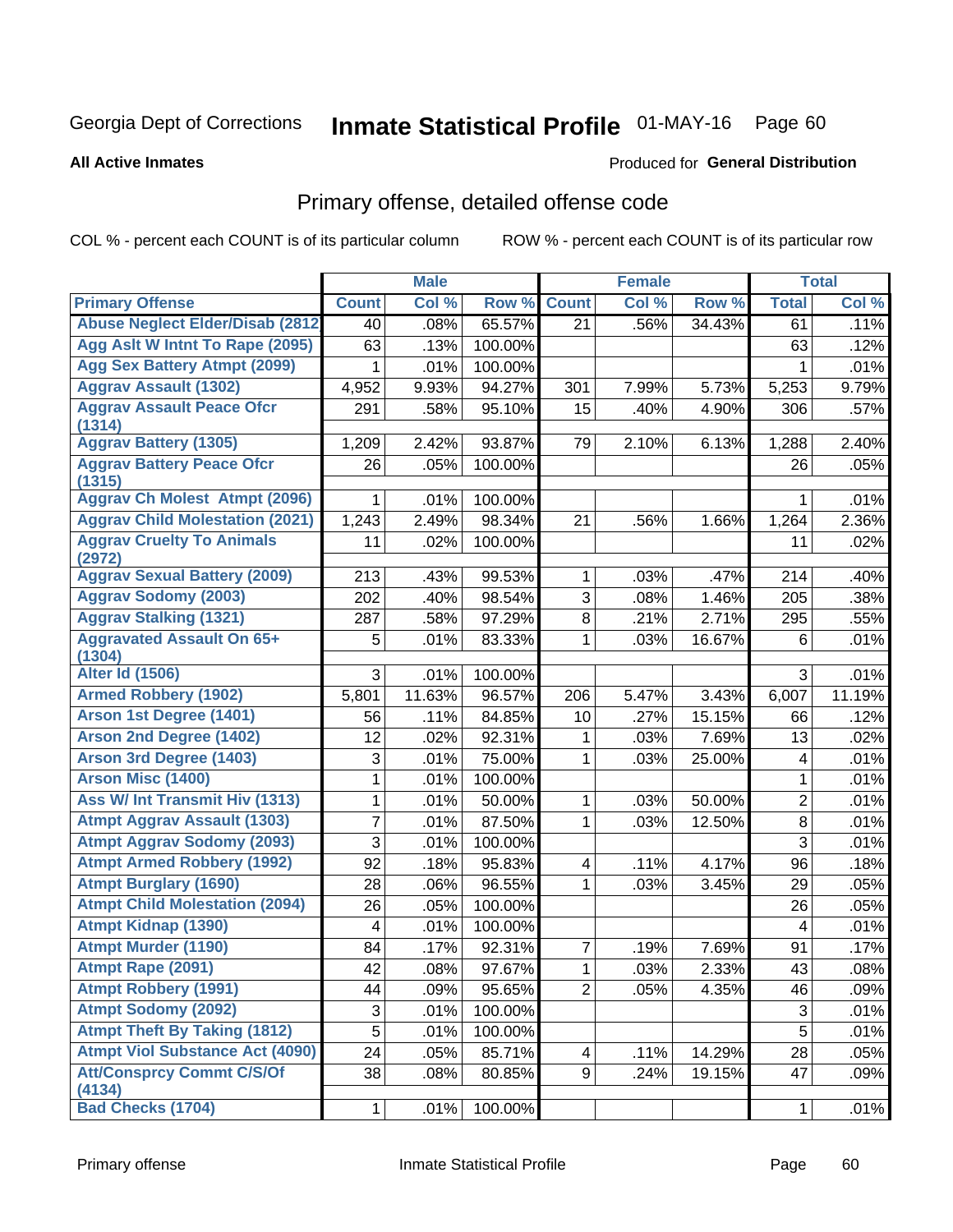# Inmate Statistical Profile 01-MAY-16 Page 61

### **All Active Inmates**

### **Produced for General Distribution**

### Primary offense, detailed offense code

COL % - percent each COUNT is of its particular column

|                                            |                | <b>Male</b> |         |                | <b>Female</b> |        |                | <b>Total</b> |
|--------------------------------------------|----------------|-------------|---------|----------------|---------------|--------|----------------|--------------|
| <b>Primary Offense</b>                     | <b>Count</b>   | Col %       | Row %   | <b>Count</b>   | Col %         | Row %  | <b>Total</b>   | Col %        |
| <b>Bail Jumping (2511)</b>                 | 5              | .01%        | 83.33%  | 1              | .03%          | 16.67% | 6              | .01%         |
| <b>Bigamy (2007)</b>                       | 1              | .01%        | 100.00% |                |               |        | $\mathbf{1}$   | .01%         |
| <b>Bribery Govt Officer (2301)</b>         | 1              | .01%        | 50.00%  | 1              | .03%          | 50.00% | $\overline{2}$ | .01%         |
| Burg 1st Aft 6/30/12 (1611)                | 1,528          | 3.06%       | 93.23%  | 111            | 2.95%         | 6.77%  | 1,639          | 3.05%        |
| Burg 2nd Aft 6/30/12 (1612)                | 508            | 1.02%       | 95.31%  | 25             | .66%          | 4.69%  | 533            | .99%         |
| <b>Burg Bef 7/1/12 (1601)</b>              | 3,323          | 6.66%       | 96.32%  | 127            | 3.37%         | 3.68%  | 3,450          | 6.43%        |
| <b>Carry Concealed Weapon (2901)</b>       | 2              | .01%        | 100.00% |                |               |        | 2              | .01%         |
| <b>Carry Weapon At School (2915)</b>       | 3              | .01%        | 75.00%  | 1              | .03%          | 25.00% | $\overline{4}$ | .01%         |
| <b>Child Molestation (2019)</b>            | 2,579          | 5.17%       | 97.80%  | 58             | 1.54%         | 2.20%  | 2,637          | 4.91%        |
| <b>Chop Shop Violation (5003)</b>          | 2              | .01%        | 100.00% |                |               |        | 2              | .01%         |
| <b>Cnspire Traffic Cntrl Sub (4130)</b>    | 12             | .02%        | 92.31%  | 1              | .03%          | 7.69%  | 13             | .02%         |
| <b>Computer Pornography (1760)</b>         | 64             | .13%        | 100.00% |                |               |        | 64             | .12%         |
| <b>Computer Theft (1761)</b>               | 7              | .01%        | 50.00%  | 7              | .19%          | 50.00% | 14             | .03%         |
| <b>Computer Trespass (1762)</b>            | 1              | .01%        | 100.00% |                |               |        | 1              | .01%         |
| <b>Conceal Death Of Another (1125)</b>     | 16             | .03%        | 66.67%  | 8              | .21%          | 33.33% | 24             | .04%         |
| <b>Conspiracy (9901)</b>                   | 35             | .07%        | 79.55%  | 9              | .24%          | 20.45% | 44             | .08%         |
| <b>Convsn Paymnts Real Propy</b><br>(1811) | 1              | .01%        | 100.00% |                |               |        | $\mathbf{1}$   | .01%         |
| <b>Convynce Handle Contrabnd</b><br>(5174) | 1              | .01%        | 100.00% |                |               |        | 1              | .01%         |
| Crmnl Atmpt (9905)                         | 1              | .01%        | 100.00% |                |               |        | 1              | .01%         |
| Crmnl Damage 1st Degree (1501)             | 31             | .06%        | 93.94%  | $\overline{c}$ | .05%          | 6.06%  | 33             | .06%         |
| <b>Crmnl Damage 2nd Degree</b>             | 66             | .13%        | 95.65%  | 3              | .08%          | 4.35%  | 69             | .13%         |
| (1502)                                     |                |             |         |                |               |        |                |              |
| <b>Crmnl Interfere Govt Prop (2613)</b>    | 12             | .02%        | 80.00%  | 3              | .08%          | 20.00% | 15             | .03%         |
| <b>Crmnl Solicitation (9910)</b>           | 1              | .01%        | 33.33%  | $\overline{2}$ | .05%          | 66.67% | 3              | .01%         |
| <b>Cruelty To Children (2801)</b>          | 297            | .60%        | 75.00%  | 99             | 2.63%         | 25.00% | 396            | .74%         |
| <b>Cruelty To Elder Person (2811)</b>      | 16             | .03%        | 61.54%  | 10             | .27%          | 38.46% | 26             | .05%         |
| <b>Damage Destroy Secr Prop</b><br>(1504)  | $\overline{2}$ | .01%        | 66.67%  | 1              | .03%          | 33.33% | 3              | .01%         |
| <b>Defrauding State (2307)</b>             | 1              | .01%        | 100.00% |                |               |        | 1              | .01%         |
| <b>Distributing Obscene Mat (2101)</b>     | 1              | .01%        | 100.00% |                |               |        | 1              | .01%         |
| <b>Drvng Habtl Violator (5004)</b>         | $\overline{7}$ | .01%        | 100.00% |                |               |        | $\overline{7}$ | .01%         |
| Eavesdrop & Surveillance (3001)            | 1              | .01%        | 100.00% |                |               |        | $\mathbf{1}$   | .01%         |
| <b>Entering Vehicle (1880)</b>             | 101            | .20%        | 97.12%  | 3              | .08%          | 2.88%  | 104            | .19%         |
| <b>Entice Child Attempted (2090)</b>       | $\overline{7}$ | .01%        | 100.00% |                |               |        | $\overline{7}$ | .01%         |
| <b>Enticing Child-Indec Purp (2020)</b>    | 76             | .15%        | 95.00%  | 4              | .11%          | 5.00%  | 80             | .15%         |
| <b>Escape (2501)</b>                       | 23             | .05%        | 85.19%  | 4              | .11%          | 14.81% | 27             | .05%         |
| <b>False Certificates (2311)</b>           | $\mathbf 1$    | .01%        | 50.00%  | 1              | .03%          | 50.00% | $\overline{2}$ | .01%         |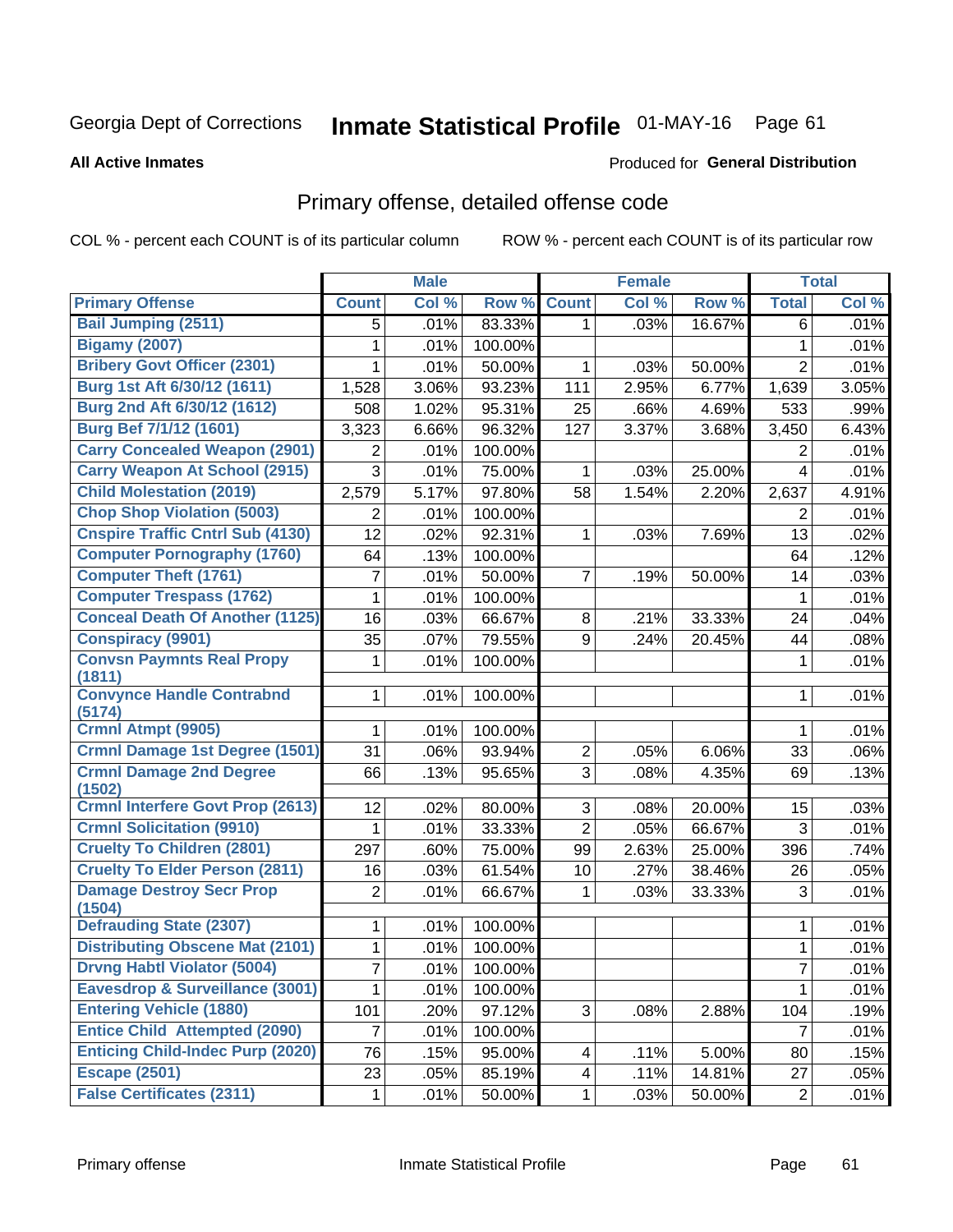# Inmate Statistical Profile 01-MAY-16 Page 62

### **All Active Inmates**

### Produced for General Distribution

# Primary offense, detailed offense code

COL % - percent each COUNT is of its particular column

|                                            |                | <b>Male</b> |         |                         | <b>Female</b> |         |                | <b>Total</b> |
|--------------------------------------------|----------------|-------------|---------|-------------------------|---------------|---------|----------------|--------------|
| <b>Primary Offense</b>                     | <b>Count</b>   | Col %       | Row %   | <b>Count</b>            | Col %         | Row %   | <b>Total</b>   | Col %        |
| <b>False Imprisonment (1308)</b>           | 181            | .36%        | 96.79%  | 6                       | .16%          | 3.21%   | 187            | .35%         |
| <b>False Statements Govt (2408)</b>        | 23             | .05%        | 74.19%  | 8                       | .21%          | 25.81%  | 31             | .06%         |
| <b>False Swearing (2402)</b>               | 1              | .01%        | 100.00% |                         |               |         | 1              | .01%         |
| <b>False Swearng Writtn Stmt</b>           | 3              | .01%        | 60.00%  | $\overline{2}$          | .05%          | 40.00%  | 5              | .01%         |
| (2205)                                     |                |             |         |                         |               |         |                |              |
| <b>Family Violence Battery (1301)</b>      | 151            | .30%        | 97.42%  | $\overline{\mathbf{4}}$ | .11%          | 2.58%   | 155            | .29%         |
| Feticide (1121)                            | 1              | .01%        | 100.00% |                         |               |         | 1              | .01%         |
| <b>Feticide By Vehicle (1118)</b>          | 3              | .01%        | 75.00%  | 1                       | .03%          | 25.00%  | $\overline{4}$ | .01%         |
| <b>Financial Identity Fraud (1756)</b>     | 50             | .10%        | 57.47%  | 37                      | .98%          | 42.53%  | 87             | .16%         |
| <b>Fleeing/Eluding Police (2316)</b>       | 331            | .66%        | 96.22%  | 13                      | .35%          | 3.78%   | 344            | .64%         |
| Forg 1st Aft 6/30/12 (1711)                | 84             | .17%        | 67.74%  | 40                      | 1.06%         | 32.26%  | 124            | .23%         |
| Forg 1st Bef 7/1/12 (1701)                 | 382            | .77%        | 70.61%  | 159                     | 4.22%         | 29.39%  | 541            | 1.01%        |
| Forg 2nd Aft 6/30/12 (1712)                | 27             | .05%        | 81.82%  | 6                       | .16%          | 18.18%  | 33             | .06%         |
| Forg 2nd Bef 7/1/12 (1702)                 | 14             | .03%        | 100.00% |                         |               |         | 14             | .03%         |
| Forg 3rd Aft 6/30/12 (1713)                | 27             | .05%        | 58.70%  | 19                      | .50%          | 41.30%  | 46             | .09%         |
| Forg 4th Aft 6/30/12 (1714)                | 5              | .01%        | 35.71%  | 9                       | .24%          | 64.29%  | 14             | .03%         |
| <b>Forgery Credit Card (1752)</b>          | $\overline{2}$ | .01%        | 100.00% |                         |               |         | $\overline{2}$ | .01%         |
| <b>Fraudulent Access Compute</b>           | 5              | .01%        | 83.33%  | 1                       | .03%          | 16.67%  | 6              | .01%         |
| (1796)                                     |                |             |         |                         |               |         |                |              |
| <b>Fraudulent Checks (1750)</b>            | $\overline{2}$ | .01%        | 66.67%  | 1                       | .03%          | 33.33%  | 3              | .01%         |
| <b>Fraudulent Credit Card (1753)</b>       | 55             | .11%        | 69.62%  | 24                      | .64%          | 30.38%  | 79             | .15%         |
| <b>Gang Participation (9914)</b>           | 29             | .06%        | 100.00% |                         |               |         | 29             | .05%         |
| <b>Guard Line W/Weapon/Drugs</b><br>(2963) | 17             | .03%        | 77.27%  | 5                       | .13%          | 22.73%  | 22             | .04%         |
| <b>Habit Traf Viol/Impaired (5005)</b>     | 13             | .03%        | 100.00% |                         |               |         | 13             | .02%         |
| <b>Habit Traf Viol/Other (5006)</b>        | 12             | .02%        | 100.00% |                         |               |         | 12             | .02%         |
| <b>Hijacking Motor Vehicle (1911)</b>      | 33             | .07%        | 97.06%  | 1                       | .03%          | 2.94%   | 34             | .06%         |
| <b>Hindering Appreh Or Pun (2503)</b>      | 5              | .01%        | 100.00% |                         |               |         | 5              | .01%         |
| Hit-Run W/Injury/Fatality (5007)           | 25             | .05%        | 78.13%  | 7                       | .19%          | 21.88%  | 32             | .06%         |
| <b>Homicide By Vessel (1124)</b>           | 45             | .09%        | 90.00%  | 5                       | .13%          | 10.00%  | 50             | .09%         |
| <b>Illegal Attm To Obt Drugs (4011)</b>    |                |             |         | 2                       | .05%          | 100.00% | $\overline{2}$ | .01%         |
| <b>Impersonating Officer (2405)</b>        | $\overline{2}$ | .01%        | 66.67%  | 1                       | .03%          | 33.33%  | 3              | .01%         |
| <b>Impersonation (2404)</b>                | $\overline{2}$ | .01%        | 100.00% |                         |               |         | $\overline{2}$ | .01%         |
| <b>Incest (2006)</b>                       | 202            | .40%        | 99.02%  | $\overline{2}$          | .05%          | .98%    | 204            | .38%         |
| <b>Incest Atmpt (2098)</b>                 | 1              | .01%        | 100.00% |                         |               |         | 1              | .01%         |
| <b>Inciting To Insurrection (2203)</b>     | $\overline{2}$ | .01%        | 66.67%  | 1                       | .03%          | 33.33%  | 3              | .01%         |
| <b>Influencing Witness (2313)</b>          | 6              | .01%        | 66.67%  | 3                       | .08%          | 33.33%  | 9              | .02%         |
| <b>Injury By Vehicle (1318)</b>            | 80             | .16%        | 84.21%  | 15                      | .40%          | 15.79%  | 95             | .18%         |
| <b>Insurrection (2202)</b>                 | 3              | .01%        | 100.00% |                         |               |         | 3              | .01%         |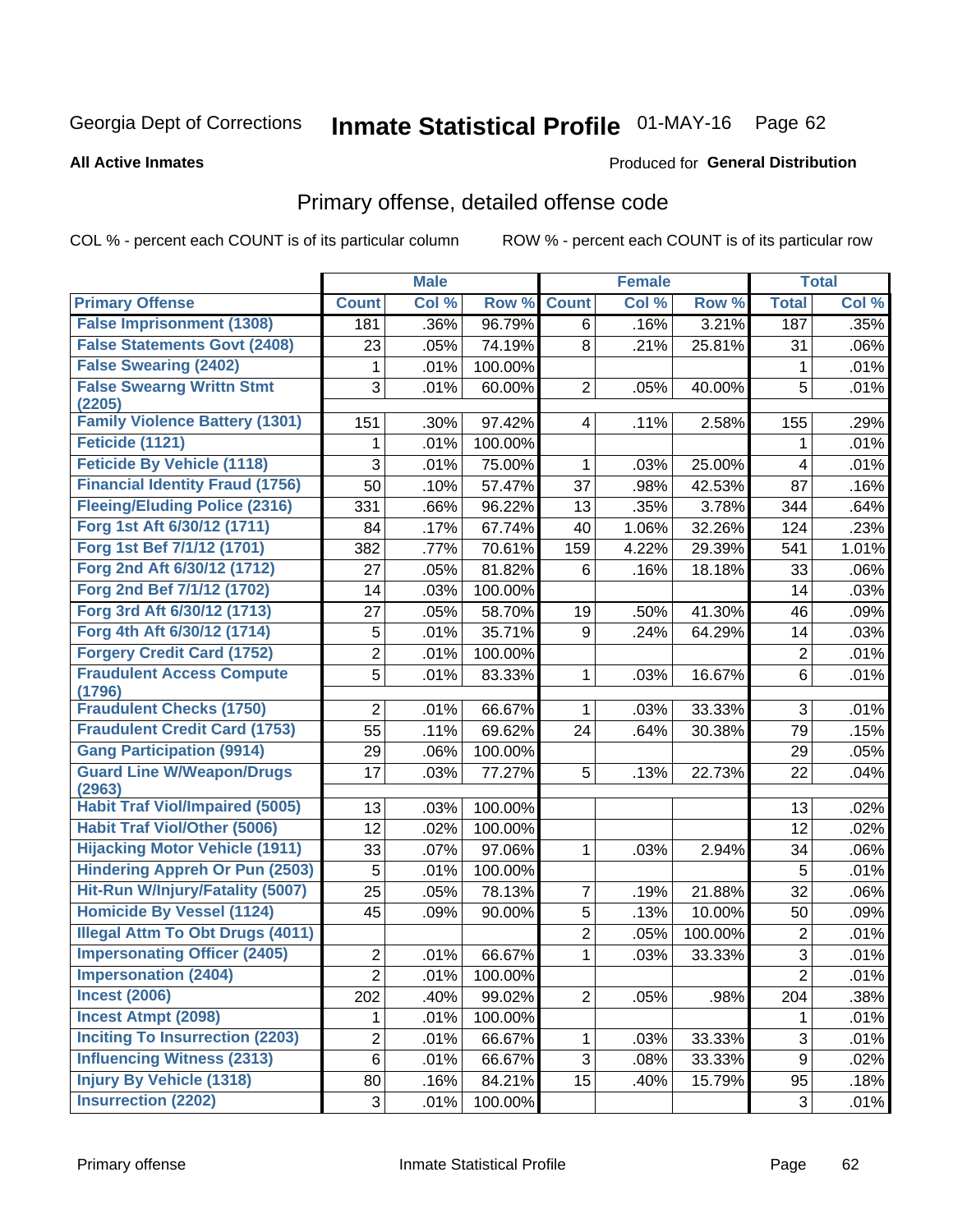# Inmate Statistical Profile 01-MAY-16 Page 63

#### **All Active Inmates**

### Produced for General Distribution

# Primary offense, detailed offense code

COL % - percent each COUNT is of its particular column

|                                            |                 | <b>Male</b> |         |                         | <b>Female</b> |         |                 | <b>Total</b> |
|--------------------------------------------|-----------------|-------------|---------|-------------------------|---------------|---------|-----------------|--------------|
| <b>Primary Offense</b>                     | <b>Count</b>    | Col %       | Row %   | <b>Count</b>            | Col %         | Row %   | <b>Total</b>    | Col %        |
| <b>Interference With Custody (1312)</b>    | 10 <sup>1</sup> | .02%        | 90.91%  | $\mathbf 1$             | .03%          | 9.09%   | $\overline{11}$ | .02%         |
| <b>Involuntary Manslaughter (1103)</b>     | 161             | .32%        | 86.10%  | 26                      | .69%          | 13.90%  | 187             | .35%         |
| Kidnapping (1311)                          | 1,495           | 3.00%       | 97.46%  | 39                      | 1.04%         | 2.54%   | 1,534           | 2.86%        |
| <b>Livestock Theft (1817)</b>              | 3               | .01%        | 100.00% |                         |               |         | 3               | .01%         |
| <b>Lottery Violation (2730)</b>            | 1               | .01%        | 100.00% |                         |               |         | 1               | .01%         |
| <b>Malicious Conf Sane Pers (1310)</b>     |                 |             |         | 1                       | .03%          | 100.00% | $\mathbf{1}$    | .01%         |
| Manf Methamph 200-399 Gm<br>(4144)         | 11              | .02%        | 100.00% |                         |               |         | 11              | .02%         |
| Manf Methamph 28-199 Gm<br>(4143)          | 16              | .03%        | 80.00%  | $\overline{\mathbf{4}}$ | .11%          | 20.00%  | 20              | .04%         |
| Manf Methamph 400+ Gm (4145)               | 1               | .01%        | 100.00% |                         |               |         | 1               | .01%         |
| <b>Manf Methamph Unspec Amt</b><br>(4147)  | 144             | .29%        | 92.31%  | 12                      | .32%          | 7.69%   | 156             | .29%         |
| <b>Manufact Meth Near Child (2803)</b>     | 16              | .03%        | 84.21%  | 3                       | .08%          | 15.79%  | 19              | .04%         |
| <b>Misc Assault/Battery (1300)</b>         | 8               | .02%        | 100.00% |                         |               |         | 8               | .01%         |
| <b>Misc Correctionl Inst Off (6200)</b>    | 5               | .01%        | 62.50%  | 3                       | .08%          | 37.50%  | 8               | .01%         |
| <b>Misc Drugs Trafficking (4100)</b>       | 7               | .01%        | 100.00% |                         |               |         | $\overline{7}$  | .01%         |
| <b>Misc Family Violence (1306)</b>         | 1               | .01%        | 100.00% |                         |               |         | 1               | .01%         |
| <b>Misc Forgery (1700)</b>                 | 5               | .01%        | 83.33%  | 1                       | .03%          | 16.67%  | $6\phantom{1}$  | .01%         |
| <b>Misc Fraud (1799)</b>                   | 11              | .02%        | 50.00%  | 11                      | .29%          | 50.00%  | 22              | .04%         |
| <b>Misc Homicide Offense (1100)</b>        | 7               | .01%        | 87.50%  | 1                       | .03%          | 12.50%  | 8               | .01%         |
| <b>Misc Invasion Of Privacy (3000)</b>     | 9               | .02%        | 100.00% |                         |               |         | 9               | .02%         |
| <b>Misc Mrals/Pblic H/Safty (6000)</b>     | 1               | .01%        | 100.00% |                         |               |         | $\mathbf 1$     | .01%         |
| <b>Misc Sexual Offense (2000)</b>          | 20              | .04%        | 83.33%  | 4                       | .11%          | 16.67%  | 24              | .04%         |
| <b>Misc Weapon/Explosive Off</b><br>(2900) | 3               | .01%        | 100.00% |                         |               |         | 3               | .01%         |
| <b>Murder (1101)</b>                       | 5,780           | 11.59%      | 93.83%  | 380                     | 10.08%        | 6.17%   | 6,160           | 11.48%       |
| <b>Murder Conspire To Commit</b><br>(1191) | 9               | .02%        | 100.00% |                         |               |         | 9               | .02%         |
| Mutiny In Penal Inst (2507)                | $\overline{7}$  | .01%        | 100.00% |                         |               |         | 7               | .01%         |
| <b>Obstr Of Law Enf Officer (2314)</b>     | 380             | .76%        | 92.01%  | 33                      | .88%          | 7.99%   | 413             | .77%         |
| <b>Pandering By Compulsion (2017)</b>      | 3               | .01%        | 100.00% |                         |               |         | 3               | .01%         |
| Peeping Tom (3002)                         | 19              | .04%        | 100.00% |                         |               |         | 19              | .04%         |
| <b>Perjury (2401)</b>                      | 3               | .01%        | 75.00%  | 1                       | .03%          | 25.00%  | 4               | .01%         |
| <b>Pimping A Minor Under 18 (2016)</b>     | 11              | .02%        | 84.62%  | $\overline{2}$          | .05%          | 15.38%  | 13              | .02%         |
| <b>Poss Contraband Articles (5171)</b>     | 5               | .01%        | 100.00% |                         |               |         | 5               | .01%         |
| <b>Poss Dep Stim Cntrf Drugs</b><br>(4007) | 84              | .17%        | 73.68%  | 30                      | .80%          | 26.32%  | 114             | .21%         |
| <b>Poss Drug Related Matri (4016)</b>      | 22              | .04%        | 78.57%  | 6                       | .16%          | 21.43%  | 28              | .05%         |
| <b>Poss Ephedrine (4030)</b>               | 4               | .01%        | 80.00%  | $\mathbf{1}$            | .03%          | 20.00%  | $5\,$           | .01%         |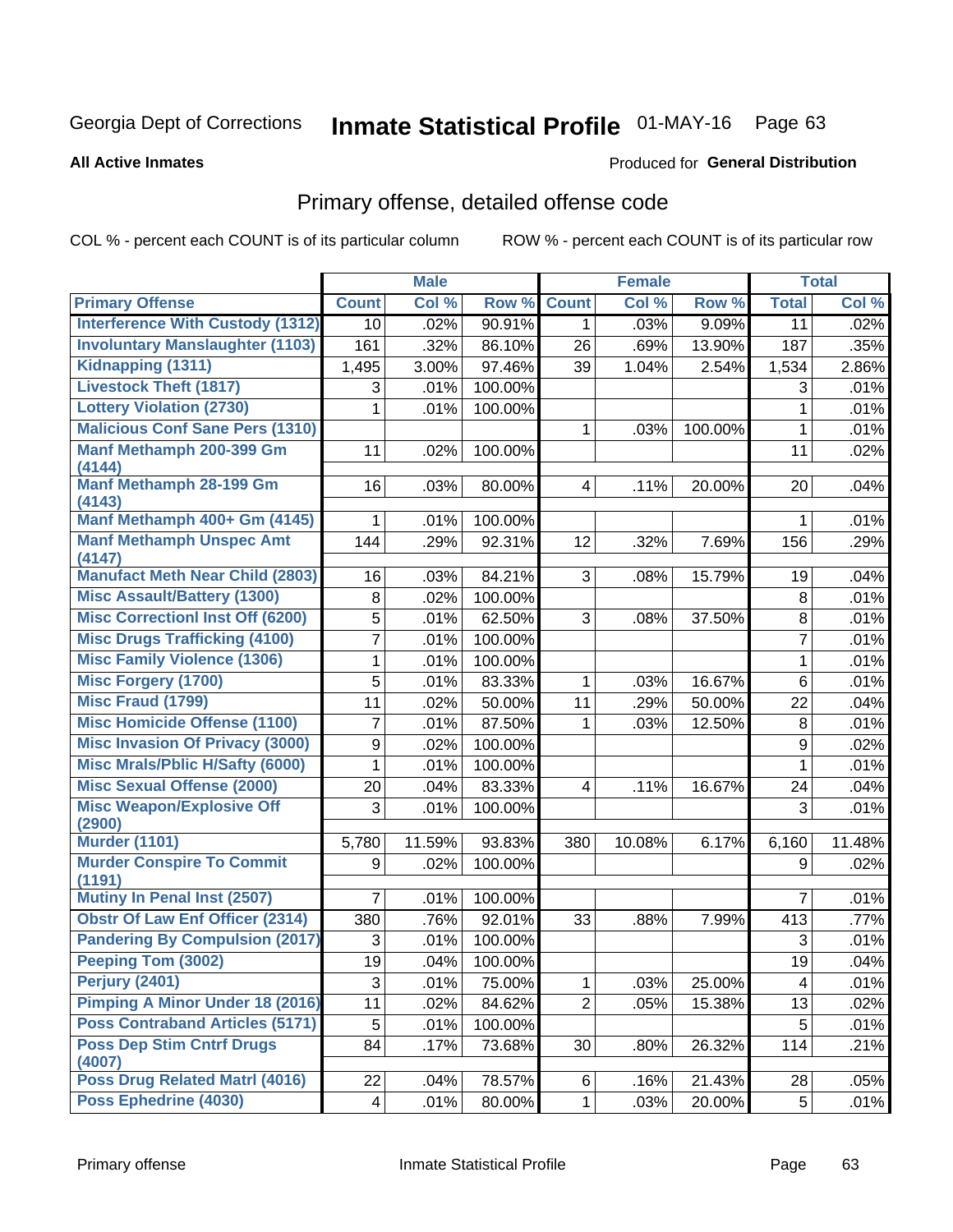# Inmate Statistical Profile 01-MAY-16 Page 64

### **All Active Inmates**

### Produced for General Distribution

# Primary offense, detailed offense code

COL % - percent each COUNT is of its particular column

|                                            |                | <b>Male</b> |         |                | <b>Female</b> |        |              | <b>Total</b> |
|--------------------------------------------|----------------|-------------|---------|----------------|---------------|--------|--------------|--------------|
| <b>Primary Offense</b>                     | <b>Count</b>   | Col %       | Row %   | <b>Count</b>   | Col %         | Row %  | <b>Total</b> | Col %        |
| Poss Firearm 1st Offender (2913)           | 90             | .18%        | 93.75%  | $6 \mid$       | .16%          | 6.25%  | 96           | .18%         |
| <b>Poss Firearm Convct Felon</b><br>(2914) | 964            | 1.93%       | 95.92%  | 41             | 1.09%         | 4.08%  | 1,005        | 1.87%        |
| <b>Poss Knife During Crime (2911)</b>      | 2              | .01%        | 66.67%  | 1              | .03%          | 33.33% | 3            | .01%         |
| Poss Mda/Extsy (4033)                      | $\overline{2}$ | .01%        | 66.67%  | $\mathbf{1}$   | .03%          | 33.33% | 3            | .01%         |
| Poss Methamphetamine (4031)                | 435            | .87%        | 74.49%  | 149            | 3.95%         | 25.51% | 584          | 1.09%        |
| <b>Poss Narcotics Opiates (4006)</b>       | 79             | .16%        | 82.29%  | 17             | .45%          | 17.71% | 96           | .18%         |
| <b>Poss Of Certain Weapons (2912)</b>      | 28             | .06%        | 96.55%  | $\mathbf{1}$   | .03%          | 3.45%  | 29           | .05%         |
| Poss Of Cocaine (4022)                     | 484            | .97%        | 89.30%  | 58             | 1.54%         | 10.70% | 542          | 1.01%        |
| <b>Poss Of Firearm Dur Crime</b><br>(2910) | 621            | 1.24%       | 94.66%  | 35             | .93%          | 5.34%  | 656          | 1.22%        |
| <b>Poss Of Lsd (4008)</b>                  | 1              | .01%        | 100.00% |                |               |        | 1            | .01%         |
| Poss Of Marijuana (4009)                   | 72             | .14%        | 94.74%  | 4              | .11%          | 5.26%  | 76           | .14%         |
| <b>Poss Tools Commit Crime (1602)</b>      | 24             | .05%        | 100.00% |                |               |        | 24           | .04%         |
| Poss W Int Dis Other Drug (4053)           | 113            | .23%        | 83.70%  | 22             | .58%          | 16.30% | 135          | .25%         |
| <b>Poss W Int Dist Cocaine (4050)</b>      | 362            | .73%        | 95.51%  | 17             | .45%          | 4.49%  | 379          | .71%         |
| Poss W Int Dist Marijuana (4051)           | 651            | 1.30%       | 95.74%  | 29             | .77%          | 4.26%  | 680          | 1.27%        |
| Poss W Int Dist Meth (4052)                | 384            | .77%        | 78.21%  | 107            | 2.84%         | 21.79% | 491          | .92%         |
| <b>Poss Wpn Drugs By Prisnr</b><br>(2965)  | 51             | .10%        | 89.47%  | 6              | .16%          | 10.53% | 57           | .11%         |
| <b>Prov Sex Mater To Minors (2110)</b>     | 1              | .01%        | 100.00% |                |               |        | 1            | .01%         |
| <b>Racketeering (3404)</b>                 | 79             | .16%        | 67.52%  | 38             | 1.01%         | 32.48% | 117          | .22%         |
| <b>Rape (2001)</b>                         | 1,764          | 3.54%       | 99.49%  | 9              | .24%          | .51%   | 1,773        | 3.30%        |
| <b>Reck Cond Infected Person</b><br>(1317) | 5              | .01%        | 71.43%  | $\overline{2}$ | .05%          | 28.57% | 7            | .01%         |
| <b>Reckless Abandonment (1120)</b>         | 1              | .01%        | 100.00% |                |               |        | 1            | .01%         |
| <b>Recv Gds Srvs Fraud Obtnd</b><br>(1755) | $\mathbf{1}$   | .01%        | 100.00% |                |               |        | 1            | .01%         |
| Robbery (1901)                             | 1,411          | 2.83%       | 93.01%  | 106            | 2.81%         | 6.99%  | 1,517        | 2.83%        |
| <b>Robbery By Force (1903)</b>             | 236            | .47%        | 94.40%  | 14             | .37%          | 5.60%  | 250          | .47%         |
| <b>Robbery By Intimidation (1904)</b>      | 256            | .51%        | 92.42%  | 21             | .56%          | 7.58%  | 277          | .52%         |
| <b>Robbery By Sudden Snatch</b><br>(1905)  | 136            | .27%        | 95.10%  | $\overline{7}$ | .19%          | 4.90%  | 143          | .27%         |
| S/D Cocaine (4021)                         | 535            | 1.07%       | 95.03%  | 28             | .74%          | 4.97%  | 563          | 1.05%        |
| S/D Cont Sub Public (4017)                 | 46             | .09%        | 95.83%  | $\overline{c}$ | .05%          | 4.17%  | 48           | .09%         |
| S/D Cont Sub School (4018)                 | 35             | .07%        | 97.22%  | $\mathbf{1}$   | .03%          | 2.78%  | 36           | .07%         |
| S/D Dep Stim Cntrf Drugs (4002)            | 43             | .09%        | 76.79%  | 13             | .35%          | 23.21% | 56           | .10%         |
| <b>S/D Narcotics Opiates (4001)</b>        | 14             | .03%        | 82.35%  | 3              | .08%          | 17.65% | 17           | .03%         |
| S/D Of Marijuana (4004)                    | 276            | .55%        | 95.50%  | 13             | .35%          | 4.50%  | 289          | .54%         |
| Sale Mda/Extsy (4034)                      | 1              | .01%        | 100.00% |                |               |        | 1            | .01%         |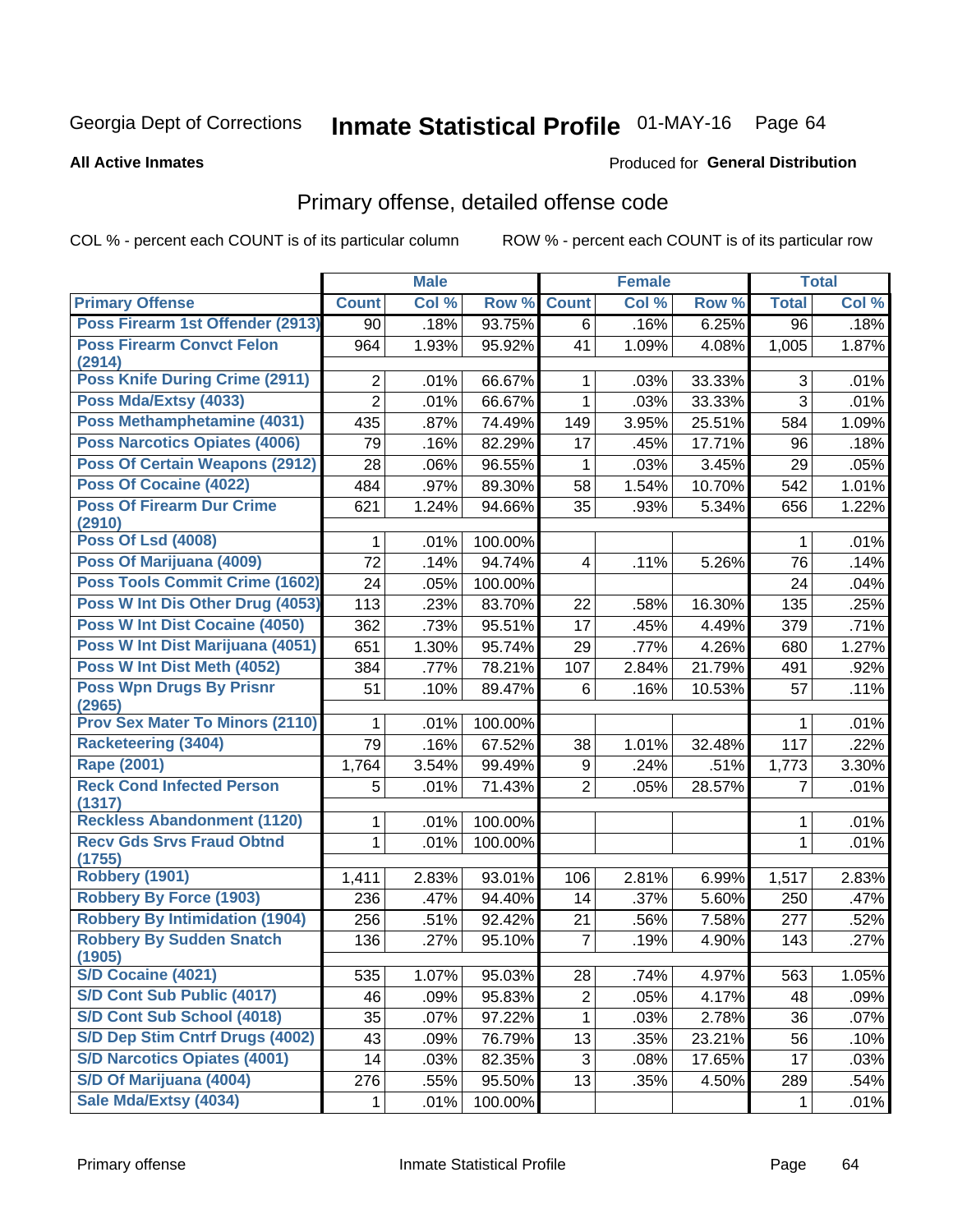# Inmate Statistical Profile 01-MAY-16 Page 65

**All Active Inmates** 

### Produced for General Distribution

# Primary offense, detailed offense code

COL % - percent each COUNT is of its particular column

|                                            |                  | <b>Male</b> |         |                | <b>Female</b> |                     |                           | <b>Total</b> |
|--------------------------------------------|------------------|-------------|---------|----------------|---------------|---------------------|---------------------------|--------------|
| <b>Primary Offense</b>                     | <b>Count</b>     | Col %       | Row %   | <b>Count</b>   | Col %         | Row %               | <b>Total</b>              | Col %        |
| Sale Methamphetamine (4032)                | 208              | .42%        | 79.69%  | 53             | 1.41%         | 20.31%              | 261                       | .49%         |
| <b>Sex Exploitation Child (2843)</b>       | 204              | .41%        | 98.55%  | 3              | .08%          | 1.45%               | 207                       | .39%         |
| <b>Sex Offender Fail Registr (2026)</b>    | 482              | .97%        | 98.77%  | 6              | .16%          | 1.23%               | 488                       | .91%         |
| <b>Sex Offender Fail To Move (2028)</b>    | $\overline{2}$   | .01%        | 100.00% |                |               |                     | $\overline{2}$            | .01%         |
| Sexl/Asslt/Agn/Pers/Cstdy (2023)           | 12               | .02%        | 92.31%  | 1              | .03%          | 7.69%               | 13                        | .02%         |
| <b>Sexual Aslt By Therapist (2024)</b>     |                  |             |         | 1              | .03%          | 100.00%             | 1                         | .01%         |
| <b>Sexual Battery (2011)</b>               | 192              | .38%        | 99.48%  | 1              | .03%          | .52%                | 193                       | .36%         |
| <b>Simple Battery (1316)</b>               | 16               | .03%        | 94.12%  | 1              | .03%          | 5.88%               | 17                        | .03%         |
| <b>Sodomy (2002)</b>                       | 11               | .02%        | 91.67%  | $\mathbf{1}$   | .03%          | 8.33%               | 12                        | .02%         |
| <b>Solicit Sodomy From Minor</b>           | 6                | .01%        | 100.00% |                |               |                     | 6                         | .01%         |
| (2025)                                     |                  |             |         |                |               |                     |                           |              |
| <b>Solicit/Accepting Bribe (2712)</b>      | 1                | .01%        | 100.00% |                |               |                     | 1                         | .01%         |
| <b>Stalking (1320)</b>                     | 8                | .02%        | 100.00% |                |               |                     | 8                         | .01%         |
| <b>Statutory Rape (2018)</b>               | 761              | 1.53%       | 97.56%  | 19             | .50%          | $\overline{2.44\%}$ | 780                       | 1.45%        |
| <b>Tampering With Evidence (2315)</b>      | $\boldsymbol{9}$ | .02%        | 64.29%  | 5              | .13%          | 35.71%              | 14                        | .03%         |
| <b>Terrorist Threats &amp; Acts (1307)</b> | 370              | .74%        | 95.85%  | 16             | .42%          | 4.15%               | 386                       | .72%         |
| <b>Theft Bring Prop In State (1815)</b>    | 7                | .01%        | 87.50%  | 1              | .03%          | 12.50%              | 8                         | .01%         |
| <b>Theft By Conversion (1808)</b>          | 13               | .03%        | 65.00%  | $\overline{7}$ | .19%          | 35.00%              | 20                        | .04%         |
| <b>Theft By Deception (1803)</b>           | 44               | .09%        | 86.27%  | $\overline{7}$ | .19%          | 13.73%              | 51                        | .10%         |
| <b>Theft By Extortion (1804)</b>           | $\overline{2}$   | .01%        | 100.00% |                |               |                     | $\overline{2}$            | .01%         |
| <b>Theft By Rec Stolen Prop (1806)</b>     | 550              | 1.10%       | 89.29%  | 66             | 1.75%         | 10.71%              | 616                       | 1.15%        |
| <b>Theft By Shoplifting (1821)</b>         | 385              | .77%        | 68.26%  | 179            | 4.75%         | 31.74%              | 564                       | 1.05%        |
| <b>Theft By Taking (1802)</b>              | 785              | 1.57%       | 84.77%  | 141            | 3.74%         | 15.23%              | 926                       | 1.73%        |
| <b>Theft Credit Card (1751)</b>            | 14               | .03%        | 77.78%  | 4              | .11%          | 22.22%              | 18                        | .03%         |
| <b>Theft Motorveh Or Part (1813)</b>       | 42               | .08%        | 93.33%  | 3              | .08%          | 6.67%               | 45                        | .08%         |
| <b>Theft Of Lost Property (1805)</b>       | $\overline{2}$   | .01%        | 50.00%  | $\overline{2}$ | .05%          | 50.00%              | $\overline{\mathbf{4}}$   | .01%         |
| <b>Theft Of Services (1807)</b>            | 3                | .01%        | 100.00% |                |               |                     | $\ensuremath{\mathsf{3}}$ | .01%         |
| <b>Theft Recv Prop Out State (1816)</b>    | $\overline{2}$   | .01%        | 100.00% |                |               |                     | $\overline{2}$            | .01%         |
| <b>Traf Amphtmine 200-399 Gm</b>           | $\overline{2}$   | .01%        | 100.00% |                |               |                     | $\overline{2}$            | .01%         |
| (4127)                                     |                  |             |         |                |               |                     |                           |              |
| <b>Traf Amphtmine 28-199 Gm</b><br>(4126)  | $\overline{2}$   | .01%        | 66.67%  | $\mathbf{1}$   | .03%          | 33.33%              | 3                         | .01%         |
| Traf Amphtmine 400+ Gm (4128)              | 6                | .01%        | 100.00% |                |               |                     | 6                         | .01%         |
| <b>Traf Cocaine 201-400 Gm (4102)</b>      | 124              | .25%        | 98.41%  | $\overline{2}$ | .05%          | 1.59%               | 126                       | .23%         |
| <b>Traf Cocaine 401+ Gm (4103)</b>         | 102              | .20%        | 94.44%  | 6              | .16%          | 5.56%               | 108                       | .20%         |
| Traf Cocaine Less 200 Gm (4101)            | 291              | .58%        | 97.32%  | 8              | .21%          | 2.68%               | 299                       | .56%         |
| <b>Traf Marijna 10-2000 Lb (4121)</b>      | 64               | .13%        | 87.67%  | 9              | .24%          | 12.33%              | 73                        | .14%         |
| <b>Traf Marijna 10001+ Lb (4123)</b>       | 3                | .01%        | 100.00% |                |               |                     | 3                         | .01%         |
| Traf Mda/Extsy 200-399gm                   | $\overline{2}$   | .01%        | 100.00% |                |               |                     | $\overline{2}$            | .01%         |
|                                            |                  |             |         |                |               |                     |                           |              |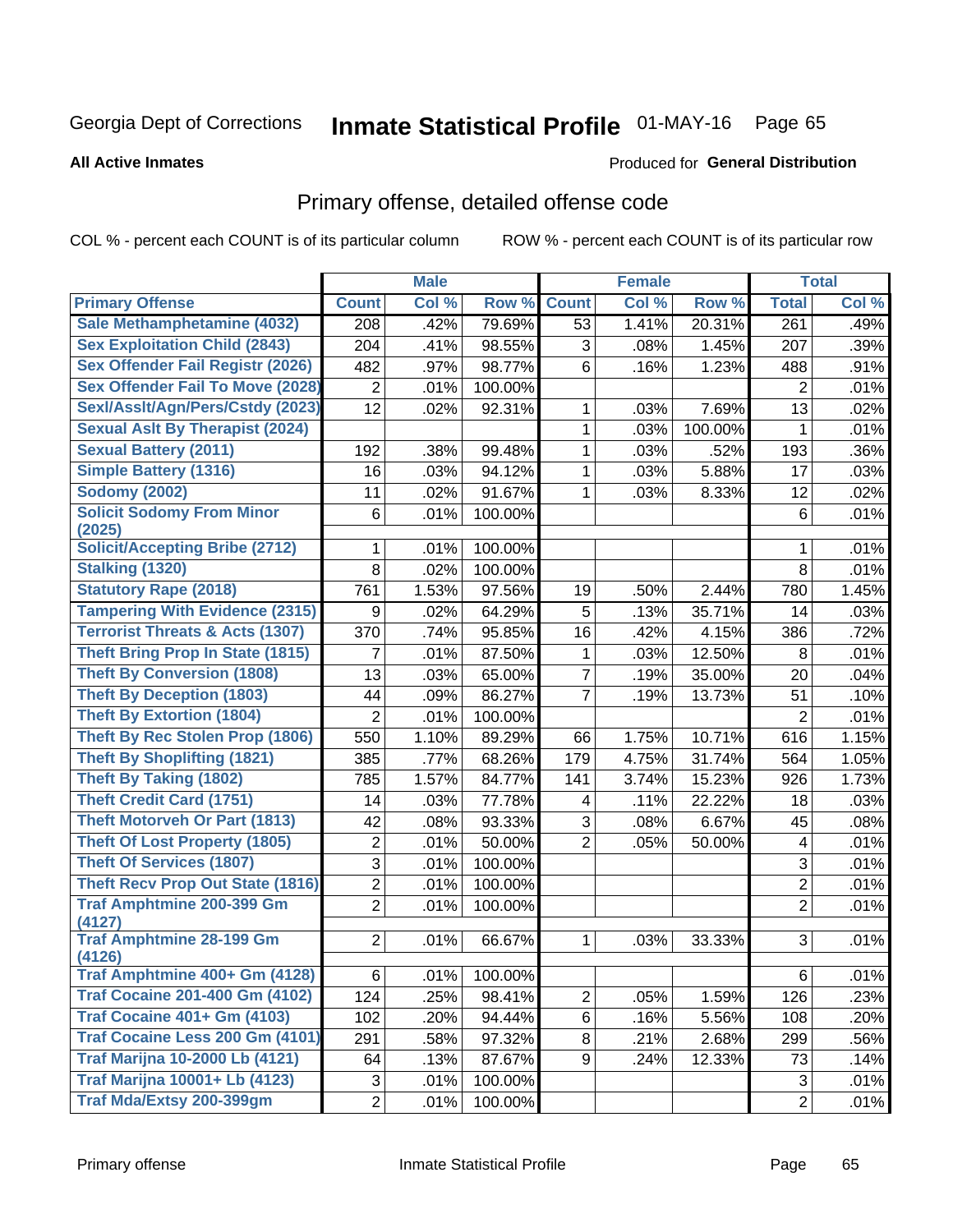# Inmate Statistical Profile 01-MAY-16 Page 66

### **All Active Inmates**

### **Produced for General Distribution**

### Primary offense, detailed offense code

COL % - percent each COUNT is of its particular column

|                                                |                | <b>Male</b> |         |                 | <b>Female</b> |        |                         | <b>Total</b> |
|------------------------------------------------|----------------|-------------|---------|-----------------|---------------|--------|-------------------------|--------------|
| <b>Primary Offense</b>                         | <b>Count</b>   | Col %       | Row %   | <b>Count</b>    | Col %         | Row %  | <b>Total</b>            | Col %        |
| (4151)                                         |                |             |         |                 |               |        |                         |              |
| <b>Traf Mda/Extsy 28-199gm (4150)</b>          | 13             | .03%        | 86.67%  | $\overline{2}$  | .05%          | 13.33% | 15                      | .03%         |
| Traf Mda/Extsy 400+Gm (4152)                   | 1              | .01%        | 100.00% |                 |               |        | 1                       | .01%         |
| Traf Methamph 200-399 Gm                       | 81             | .16%        | 88.04%  | 11              | .29%          | 11.96% | 92                      | .17%         |
| (4141)                                         |                |             |         |                 |               |        |                         |              |
| <b>Traf Methamph 28-199 Gm</b><br>(4140)       | 255            | .51%        | 81.47%  | 58              | 1.54%         | 18.53% | 313                     | .58%         |
| Traf Methamph 400+ Gm (4142)                   | 52             | .10%        | 83.87%  | 10 <sup>°</sup> | .27%          | 16.13% | 62                      | .12%         |
| <b>Traf Methamph Unspec Amt</b>                | 80             | .16%        | 77.67%  | 23              | .61%          | 22.33% | 103                     | .19%         |
| (4146)                                         |                |             |         |                 |               |        |                         |              |
| <b>Traf Methaqualone&lt; 400 Gm</b>            | $\overline{2}$ | .01%        | 100.00% |                 |               |        | $\overline{2}$          | .01%         |
| (4124)<br><b>Traf Narcotic 15-28 Gm (4112)</b> | 19             | .04%        | 95.00%  | $\mathbf 1$     | .03%          | 5.00%  | 20                      | .04%         |
| Traf Narcotic 29+ Gm (4113)                    | 20             | .04%        | 100.00% |                 |               |        | 20                      | .04%         |
| Traf Narcotic Less 14 Gm (4111)                |                |             |         |                 |               |        |                         |              |
|                                                | 25             | .05%        | 96.15%  | 1               | .03%          | 3.85%  | 26                      | .05%         |
| <b>Traffick Sexual Servitude (1331)</b>        | $\mathfrak{S}$ | .01%        | 100.00% |                 |               |        | 3                       | .01%         |
| <b>Unauth Dist Recrd Devices</b><br>(9907)     | $\overline{2}$ | .01%        | 100.00% |                 |               |        | $\overline{2}$          | .01%         |
| <b>Unknown Offense (9999)</b>                  | 16             | .03%        | 100.00% |                 |               |        | 16                      | .03%         |
| Uniwfl Mfg/Del/Dist N-C S (4014)               | 10             | .02%        | 90.91%  | 1               | .03%          | 9.09%  | 11                      | .02%         |
| <b>Use Comm Facity Vio C Sub</b><br>(4133)     | 11             | .02%        | 91.67%  | $\mathbf{1}$    | .03%          | 8.33%  | 12                      | .02%         |
| <b>Vehicular Homicide (1123)</b>               | 265            | .53%        | 82.81%  | 55              | 1.46%         | 17.19% | 320                     | .60%         |
| <b>Viol Dngrous Drgs Act (4013)</b>            | 190            | .38%        | 80.85%  | 45              | 1.19%         | 19.15% | 235                     | .44%         |
| <b>Viol Ga Cntrl Sbst Act (4012)</b>           | 16             | .03%        | 88.89%  | 2               | .05%          | 11.11% | 18                      | .03%         |
| <b>Viol Motor Vehicle Laws (5001)</b>          | 45             | .09%        | 91.84%  | $\overline{4}$  | .11%          | 8.16%  | 49                      | .09%         |
| <b>Viol Oath Public Offcr (2302)</b>           | 4              | .01%        | 100.00% |                 |               |        | $\overline{\mathbf{4}}$ | .01%         |
| <b>Violatn Othr States Law (8001)</b>          | 33             | .07%        | 76.74%  | 10              | .27%          | 23.26% | 43                      | .08%         |
| <b>Vol Manslaughter Of Fetus</b><br>(1119)     | $\overline{2}$ | .01%        | 100.00% |                 |               |        | $\overline{2}$          | .01%         |
| <b>Voluntary Manslaughter (1102)</b>           | 1,080          | 2.16%       | 88.74%  | 137             | 3.64%         | 11.26% | 1,217                   | 2.27%        |
| <b>Abandonment Of Dep Child (11)</b>           | 4              | .01%        | 100.00% |                 |               |        | 4                       | .01%         |
| <b>Agg Assault With Knife (26)</b>             | 1              | .01%        | 100.00% |                 |               |        | 1                       | .01%         |
| <b>Assault &amp; Battery (21)</b>              | 7              | .01%        | 100.00% |                 |               |        | $\overline{7}$          | .01%         |
| <b>Bad Checks (52)</b>                         | $\overline{2}$ | .01%        | 66.67%  | $\mathbf 1$     | .03%          | 33.33% | 3                       | .01%         |
| <b>Burglary (45)</b>                           | 5              | .01%        | 100.00% |                 |               |        | 5                       | .01%         |
| <b>Cheating &amp; Swindling (51)</b>           | 1              | .01%        | 100.00% |                 |               |        | 1                       | .01%         |
| <b>Cpwl &amp; Concealed Weapon (93)</b>        | 5              | .01%        | 100.00% |                 |               |        | 5                       | .01%         |
| <b>Crmnl Attempt (98)</b>                      | $\overline{2}$ | .01%        | 100.00% |                 |               |        | $\overline{2}$          | .01%         |
| <b>Dui</b> (72)                                | 8              | .02%        | 100.00% |                 |               |        | 8                       | .01%         |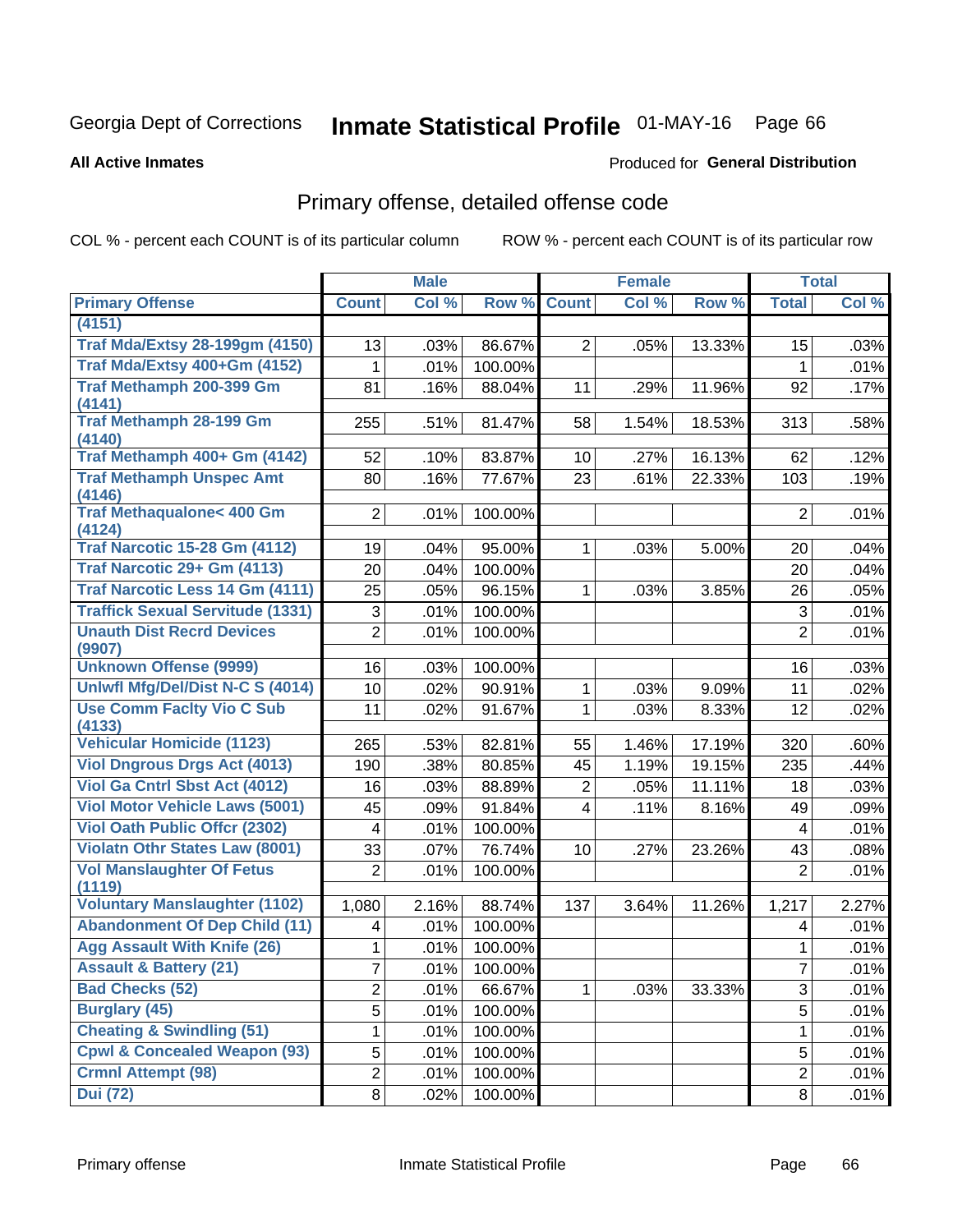# Inmate Statistical Profile 01-MAY-16 Page 67

### **All Active Inmates**

### Produced for General Distribution

# Primary offense, detailed offense code

COL % - percent each COUNT is of its particular column

|                                        |                | <b>Male</b> |         |              | <b>Female</b>             |         |                | <b>Total</b> |
|----------------------------------------|----------------|-------------|---------|--------------|---------------------------|---------|----------------|--------------|
| <b>Primary Offense</b>                 | <b>Count</b>   | Col %       | Row %   | <b>Count</b> | $\overline{\text{Col}}$ % | Row %   | <b>Total</b>   | Col %        |
| Escape (92)                            | 3              | .01%        | 100.00% |              |                           |         | 3              | .01%         |
| Forgery (55)                           | 4              | .01%        | 100.00% |              |                           |         | 4              | .01%         |
| <b>Loitering Or Prowling (109)</b>     |                | .01%        | 100.00% |              |                           |         |                | .01%         |
| <b>Misc Misdemeanor (500)</b>          | 3              | .01%        | 100.00% |              |                           |         | 3              | .01%         |
| <b>Obstr Of Law Enf Officer (73)</b>   |                | .01%        | 100.00% |              |                           |         |                | .01%         |
| <b>Obtn/Attmpt Drugs Illegly (165)</b> |                | .01%        | 100.00% |              |                           |         |                | .01%         |
| <b>Other Misdemeanor (99)</b>          | 9              | $.02\%$     | 100.00% |              |                           |         | 9              | .02%         |
| <b>Pointing Gun At Another (96)</b>    |                | .01%        | 100.00% |              |                           |         |                | .01%         |
| <b>Poss Ntp Whiskey (64)</b>           |                | .01%        | 100.00% |              |                           |         |                | .01%         |
| <b>Prostitution (81)</b>               |                |             |         | 1            | .03%                      | 100.00% |                | .01%         |
| <b>Public Drunkenness (61)</b>         | $\overline{2}$ | .01%        | 100.00% |              |                           |         | $\overline{2}$ | .01%         |
| <b>Public Indecency (83)</b>           | 4              | .01%        | 100.00% |              |                           |         | 4              | .01%         |
| <b>Shoplifting (94)</b>                |                | .01%        | 50.00%  | 1            | .03%                      | 50.00%  | $\overline{2}$ | .01%         |
| Simple Assault (24)                    |                | .01%        | 100.00% |              |                           |         |                | .01%         |
| <b>Simple Battery (25)</b>             |                | .01%        | 100.00% |              |                           |         |                | .01%         |
| <b>Theft By Taking (43)</b>            |                | .01%        | 100.00% |              |                           |         |                | .01%         |
| <b>Theft By Taking - Larceny (41)</b>  | 22             | .04%        | 100.00% |              |                           |         | 22             | .04%         |
| Viol Motor Veh Law (71)                | 2              | .01%        | 100.00% |              |                           |         | 2              | .01%         |
| <b>Wife Beating (28)</b>               | 2              | .01%        | 100.00% |              |                           |         | $\overline{2}$ | .01%         |
| <b>Total Rported</b>                   | 49,891         | 100%        | 92.98%  | 3,768        | 100%                      | 7.02%   | 53,659         | 101%         |

| <b>N</b><br>тео | $\rightarrow$    |       | $\rightarrow$             |
|-----------------|------------------|-------|---------------------------|
|                 | 49 967<br>49,907 | 3,768 | $F^{\alpha}$ zor<br>7 J J |

| Mode (most frequent) | 1902 Armed Robbery | 1101 Murder | 1101 Murder |
|----------------------|--------------------|-------------|-------------|
|----------------------|--------------------|-------------|-------------|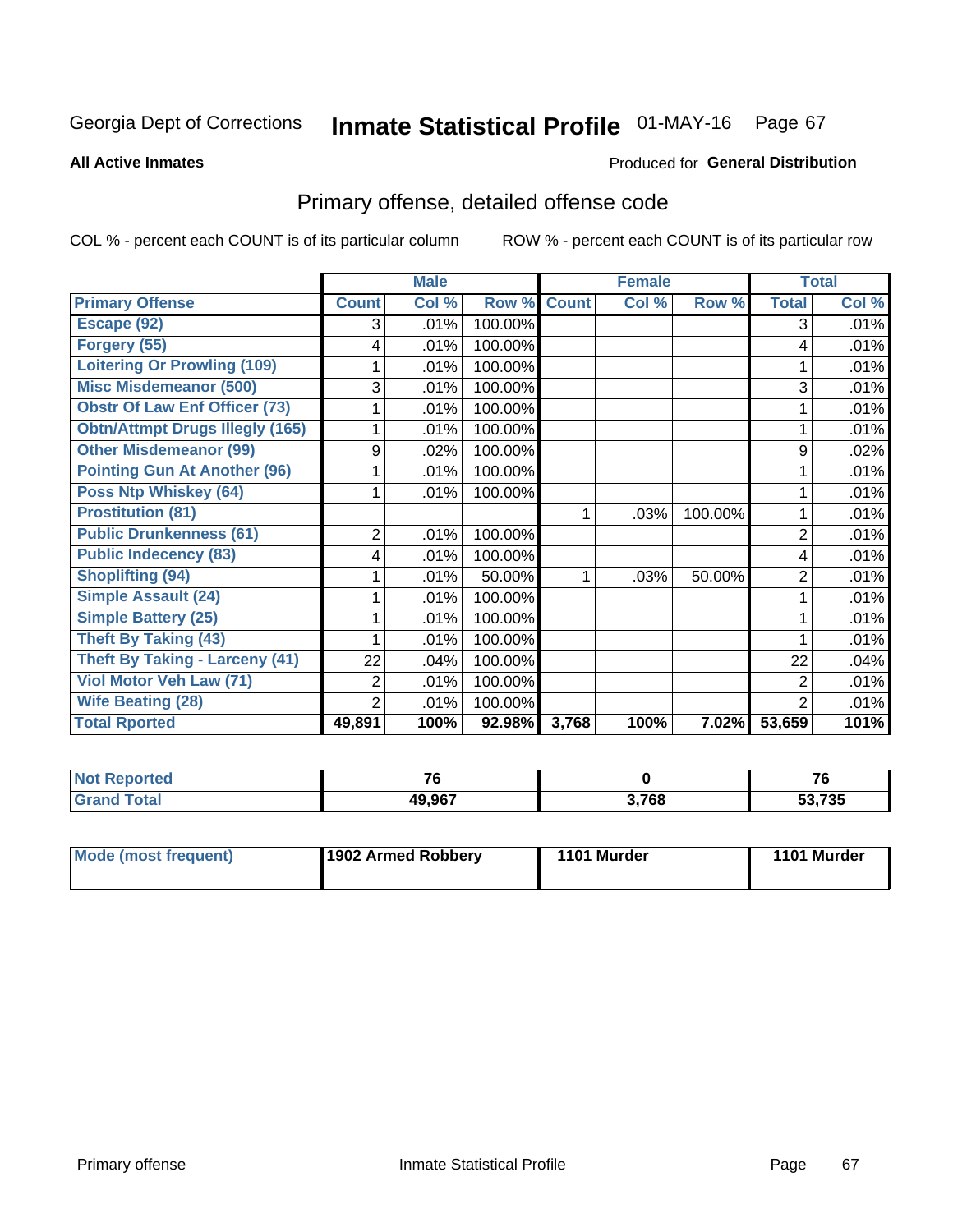# Inmate Statistical Profile 01-MAY-16 Page 68

#### **All Active Inmates**

### Produced for General Distribution

# County of conviction of primary offense

COL % - percent each COUNT is of its particular column

|     |                             |              | <b>Male</b> |        |                         | <b>Female</b> |        |              | <b>Total</b> |
|-----|-----------------------------|--------------|-------------|--------|-------------------------|---------------|--------|--------------|--------------|
|     | <b>County of Conviction</b> | <b>Count</b> | Col %       | Row %  | <b>Count</b>            | Col %         | Row %  | <b>Total</b> | Col %        |
| 000 | <b>Unknown</b>              | 180          | .36%        | 94.24% | 11                      | .29%          | 5.76%  | 191          | .36%         |
| 001 | <b>Appling County</b>       | 95           | .19%        | 95.00% | 5                       | .13%          | 5.00%  | 100          | .19%         |
| 002 | <b>Atkinson County</b>      | 45           | .09%        | 90.00% | $\sqrt{5}$              | .13%          | 10.00% | 50           | .09%         |
| 003 | <b>Bacon County</b>         | 74           | .15%        | 91.36% | $\overline{7}$          | .19%          | 8.64%  | 81           | .15%         |
| 004 | <b>Baker County</b>         | 6            | .01%        | 75.00% | $\overline{2}$          | .05%          | 25.00% | 8            | .01%         |
| 005 | <b>Baldwin County</b>       | 284          | .57%        | 92.81% | 22                      | .58%          | 7.19%  | 306          | .57%         |
| 006 | <b>Banks County</b>         | 52           | .10%        | 92.86% | $\overline{4}$          | .11%          | 7.14%  | 56           | .10%         |
| 007 | <b>Barrow County</b>        | 256          | .51%        | 90.14% | 28                      | .74%          | 9.86%  | 284          | .53%         |
| 008 | <b>Bartow County</b>        | 631          | 1.26%       | 88.13% | 85                      | 2.26%         | 11.87% | 716          | 1.33%        |
| 009 | <b>Ben Hill County</b>      | 240          | .48%        | 92.31% | 20                      | .53%          | 7.69%  | 260          | .48%         |
| 010 | <b>Berrien County</b>       | 91           | .18%        | 95.79% | $\overline{\mathbf{4}}$ | .11%          | 4.21%  | 95           | .18%         |
| 011 | <b>Bibb County</b>          | 1,154        | 2.31%       | 94.44% | 68                      | 1.80%         | 5.56%  | 1,222        | 2.27%        |
| 012 | <b>Bleckley County</b>      | 59           | .12%        | 93.65% | 4                       | .11%          | 6.35%  | 63           | .12%         |
| 013 | <b>Brantley County</b>      | 55           | .11%        | 94.83% | 3                       | .08%          | 5.17%  | 58           | .11%         |
| 014 | <b>Brooks County</b>        | 70           | .14%        | 97.22% | $\overline{2}$          | .05%          | 2.78%  | 72           | .13%         |
| 015 | <b>Bryan County</b>         | 78           | .16%        | 97.50% | $\overline{2}$          | .05%          | 2.50%  | 80           | .15%         |
| 016 | <b>Bulloch County</b>       | 555          | 1.11%       | 93.91% | 36                      | .96%          | 6.09%  | 591          | 1.10%        |
| 017 | <b>Burke County</b>         | 211          | .42%        | 96.35% | $\bf 8$                 | .21%          | 3.65%  | 219          | .41%         |
| 018 | <b>Butts County</b>         | 107          | .21%        | 94.69% | 6                       | .16%          | 5.31%  | 113          | .21%         |
| 019 | <b>Calhoun County</b>       | 29           | .06%        | 96.67% | $\mathbf{1}$            | .03%          | 3.33%  | 30           | .06%         |
| 020 | <b>Camden County</b>        | 187          | .37%        | 95.90% | 8                       | .21%          | 4.10%  | 195          | .36%         |
| 021 | <b>Candler County</b>       | 111          | .22%        | 92.50% | $\boldsymbol{9}$        | .24%          | 7.50%  | 120          | .22%         |
| 022 | <b>Carroll County</b>       | 561          | 1.12%       | 91.07% | 55                      | 1.46%         | 8.93%  | 616          | 1.15%        |
| 023 | <b>Catoosa County</b>       | 349          | .70%        | 90.41% | 37                      | .98%          | 9.59%  | 386          | .72%         |
| 024 | <b>Charlton County</b>      | 60           | .12%        | 93.75% | 4                       | .11%          | 6.25%  | 64           | .12%         |
| 025 | <b>Chatham County</b>       | 1,960        | 3.92%       | 95.75% | 87                      | 2.31%         | 4.25%  | 2,047        | 3.81%        |
| 026 | <b>Chattahoochee County</b> | 32           | .06%        | 94.12% | $\mathbf 2$             | .05%          | 5.88%  | 34           | .06%         |
| 027 | <b>Chattooga County</b>     | 260          | .52%        | 86.67% | 40                      | 1.06%         | 13.33% | 300          | .56%         |
| 028 | <b>Cherokee County</b>      | 550          | 1.10%       | 89.58% | 64                      | 1.70%         | 10.42% | 614          | 1.14%        |
| 029 | <b>Clarke County</b>        | 487          | .97%        | 93.83% | 32                      | .85%          | 6.17%  | 519          | .97%         |
| 030 | <b>Clay County</b>          | 25           | .05%        | 86.21% | $\overline{\mathbf{4}}$ | .11%          | 13.79% | 29           | .05%         |
| 031 | <b>Clayton County</b>       | 1,464        | 2.93%       | 93.55% | 101                     | 2.68%         | 6.45%  | 1,565        | 2.91%        |
| 032 | <b>Clinch County</b>        | 38           | .08%        | 95.00% | $\overline{2}$          | .05%          | 5.00%  | 40           | .07%         |
| 033 | <b>Cobb County</b>          | 2,559        | 5.12%       | 90.91% | 256                     | 6.79%         | 9.09%  | 2,815        | 5.24%        |
| 034 | <b>Coffee County</b>        | 252          | .50%        | 93.68% | 17                      | .45%          | 6.32%  | 269          | .50%         |
| 035 | <b>Colquitt County</b>      | 210          | .42%        | 95.02% | 11                      | .29%          | 4.98%  | 221          | .41%         |
| 036 | <b>Columbia County</b>      | 406          | .81%        | 89.62% | 47                      | 1.25%         | 10.38% | 453          | .84%         |
| 037 | <b>Cook County</b>          | 137          | .27%        | 93.84% | 9                       | .24%          | 6.16%  | 146          | .27%         |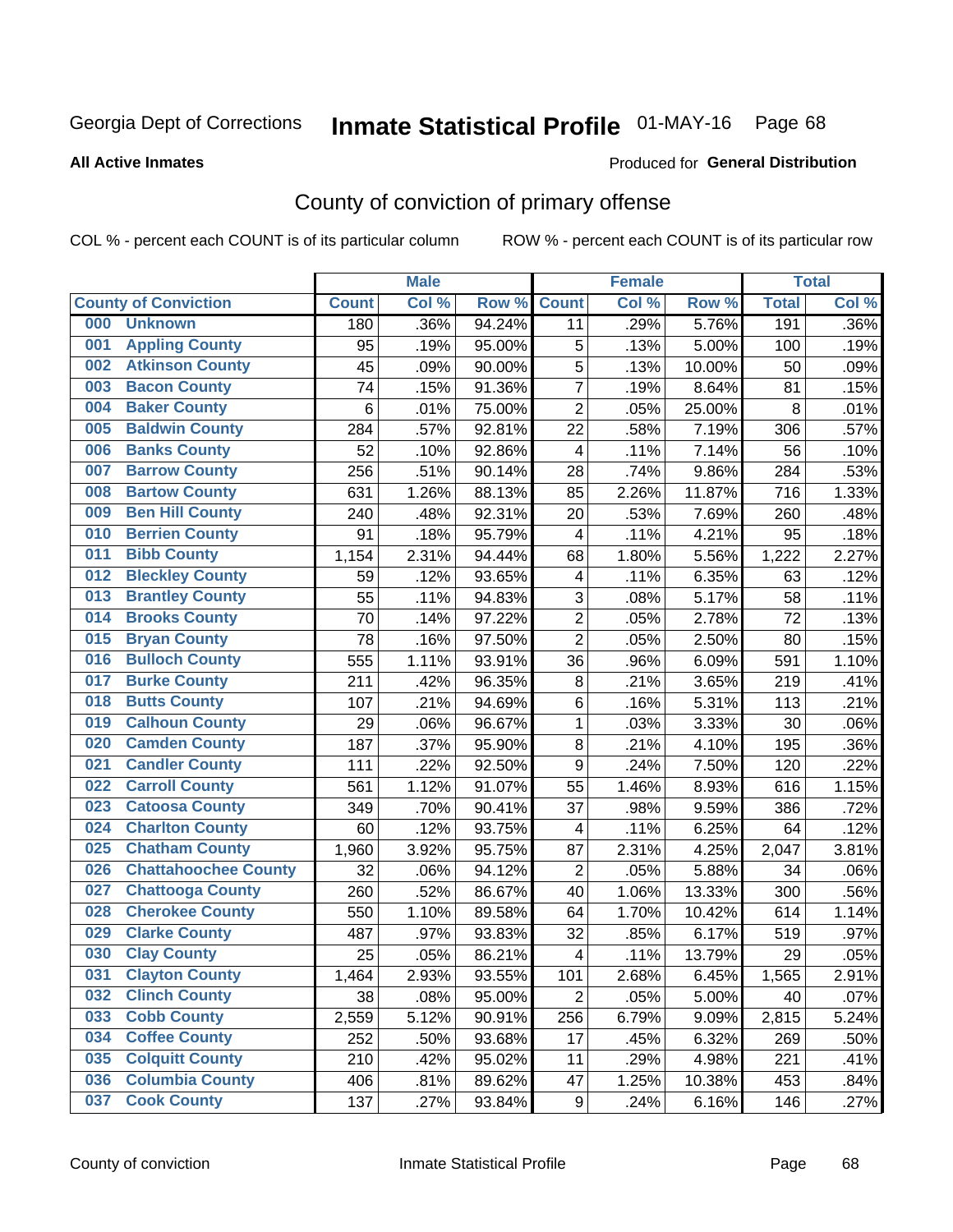# Inmate Statistical Profile 01-MAY-16 Page 69

**All Active Inmates** 

### Produced for General Distribution

# County of conviction of primary offense

COL % - percent each COUNT is of its particular column

|                                |                | <b>Male</b> |         |                | <b>Female</b> |        |              | <b>Total</b> |
|--------------------------------|----------------|-------------|---------|----------------|---------------|--------|--------------|--------------|
| <b>County of Conviction</b>    | <b>Count</b>   | Col %       | Row %   | <b>Count</b>   | Col %         | Row %  | <b>Total</b> | Col %        |
| <b>Coweta County</b><br>038    | 565            | 1.13%       | 94.17%  | 35             | .93%          | 5.83%  | 600          | 1.12%        |
| <b>Crawford County</b><br>039  | 20             | .04%        | 100.00% |                |               |        | 20           | .04%         |
| <b>Crisp County</b><br>040     | 290            | .58%        | 94.16%  | 18             | .48%          | 5.84%  | 308          | .57%         |
| <b>Dade County</b><br>041      | 91             | .18%        | 94.79%  | 5              | .13%          | 5.21%  | 96           | .18%         |
| <b>Dawson County</b><br>042    | 98             | .20%        | 89.91%  | 11             | .29%          | 10.09% | 109          | .20%         |
| 043<br><b>Decatur County</b>   | 244            | .49%        | 95.31%  | 12             | .32%          | 4.69%  | 256          | .48%         |
| <b>Dekalb County</b><br>044    | 3,131          | 6.27%       | 95.02%  | 164            | 4.35%         | 4.98%  | 3,295        | 6.13%        |
| <b>Dodge County</b><br>045     | 164            | .33%        | 93.18%  | 12             | .32%          | 6.82%  | 176          | .33%         |
| <b>Dooly County</b><br>046     | 98             | .20%        | 95.15%  | 5              | .13%          | 4.85%  | 103          | .19%         |
| <b>Dougherty County</b><br>047 | 972            | 1.95%       | 94.64%  | 55             | 1.46%         | 5.36%  | 1,027        | 1.91%        |
| <b>Douglas County</b><br>048   | 1,117          | 2.24%       | 89.43%  | 132            | 3.50%         | 10.57% | 1,249        | 2.32%        |
| <b>Early County</b><br>049     | 96             | .19%        | 94.12%  | 6              | .16%          | 5.88%  | 102          | .19%         |
| <b>Echols County</b><br>050    | 8              | .02%        | 100.00% |                |               |        | 8            | .01%         |
| <b>Effingham County</b><br>051 | 217            | .43%        | 91.95%  | 19             | .50%          | 8.05%  | 236          | .44%         |
| <b>Elbert County</b><br>052    | 125            | .25%        | 91.24%  | 12             | .32%          | 8.76%  | 137          | .25%         |
| <b>Emanuel County</b><br>053   | 175            | .35%        | 93.58%  | 12             | .32%          | 6.42%  | 187          | .35%         |
| <b>Evans County</b><br>054     | 90             | .18%        | 92.78%  | $\overline{7}$ | .19%          | 7.22%  | 97           | .18%         |
| <b>Fannin County</b><br>055    | 89             | .18%        | 85.58%  | 15             | .40%          | 14.42% | 104          | .19%         |
| <b>Fayette County</b><br>056   | 346            | .69%        | 88.49%  | 45             | 1.19%         | 11.51% | 391          | .73%         |
| <b>Floyd County</b><br>057     | 908            | 1.82%       | 89.72%  | 104            | 2.76%         | 10.28% | 1,012        | 1.88%        |
| <b>Forsyth County</b><br>058   | 389            | .78%        | 89.63%  | 45             | 1.19%         | 10.37% | 434          | .81%         |
| <b>Franklin County</b><br>059  | 153            | .31%        | 94.44%  | 9              | .24%          | 5.56%  | 162          | .30%         |
| <b>Fulton County</b><br>060    | 4,959          | 9.92%       | 96.03%  | 205            | 5.44%         | 3.97%  | 5,164        | 9.61%        |
| <b>Gilmer County</b><br>061    | 97             | .19%        | 93.27%  | $\overline{7}$ | .19%          | 6.73%  | 104          | .19%         |
| <b>Glascock County</b><br>062  | $\overline{7}$ | .01%        | 87.50%  | 1              | .03%          | 12.50% | 8            | .01%         |
| 063<br><b>Glynn County</b>     | 541            | 1.08%       | 92.32%  | 45             | 1.19%         | 7.68%  | 586          | 1.09%        |
| <b>Gordon County</b><br>064    | 394            | .79%        | 87.56%  | 56             | 1.49%         | 12.44% | 450          | .84%         |
| 065<br><b>Grady County</b>     | 162            | .32%        | 95.29%  | 8              | .21%          | 4.71%  | 170          | .32%         |
| <b>Greene County</b><br>066    | 118            | .24%        | 95.16%  | $6\phantom{1}$ | .16%          | 4.84%  | 124          | .23%         |
| <b>Gwinnett County</b><br>067  | 2,400          | 4.80%       | 92.52%  | 194            | 5.15%         | 7.48%  | 2,594        | 4.83%        |
| <b>Habersham County</b><br>068 | 96             | .19%        | 91.43%  | 9              | .24%          | 8.57%  | 105          | .20%         |
| 069<br><b>Hall County</b>      | 700            | 1.40%       | 90.91%  | 70             | 1.86%         | 9.09%  | 770          | 1.43%        |
| <b>Hancock County</b><br>070   | 29             | .06%        | 93.55%  | $\overline{2}$ | .05%          | 6.45%  | 31           | .06%         |
| <b>Haralson County</b><br>071  | 142            | .28%        | 94.04%  | 9              | .24%          | 5.96%  | 151          | .28%         |
| <b>Harris County</b><br>072    | 111            | .22%        | 88.10%  | 15             | .40%          | 11.90% | 126          | .23%         |
| <b>Hart County</b><br>073      | 155            | .31%        | 94.51%  | 9              | .24%          | 5.49%  | 164          | .31%         |
| <b>Heard County</b><br>074     | 47             | .09%        | 94.00%  | 3              | .08%          | 6.00%  | 50           | .09%         |
| <b>Henry County</b><br>075     | 507            | 1.01%       | 90.37%  | 54             | 1.43%         | 9.63%  | 561          | 1.04%        |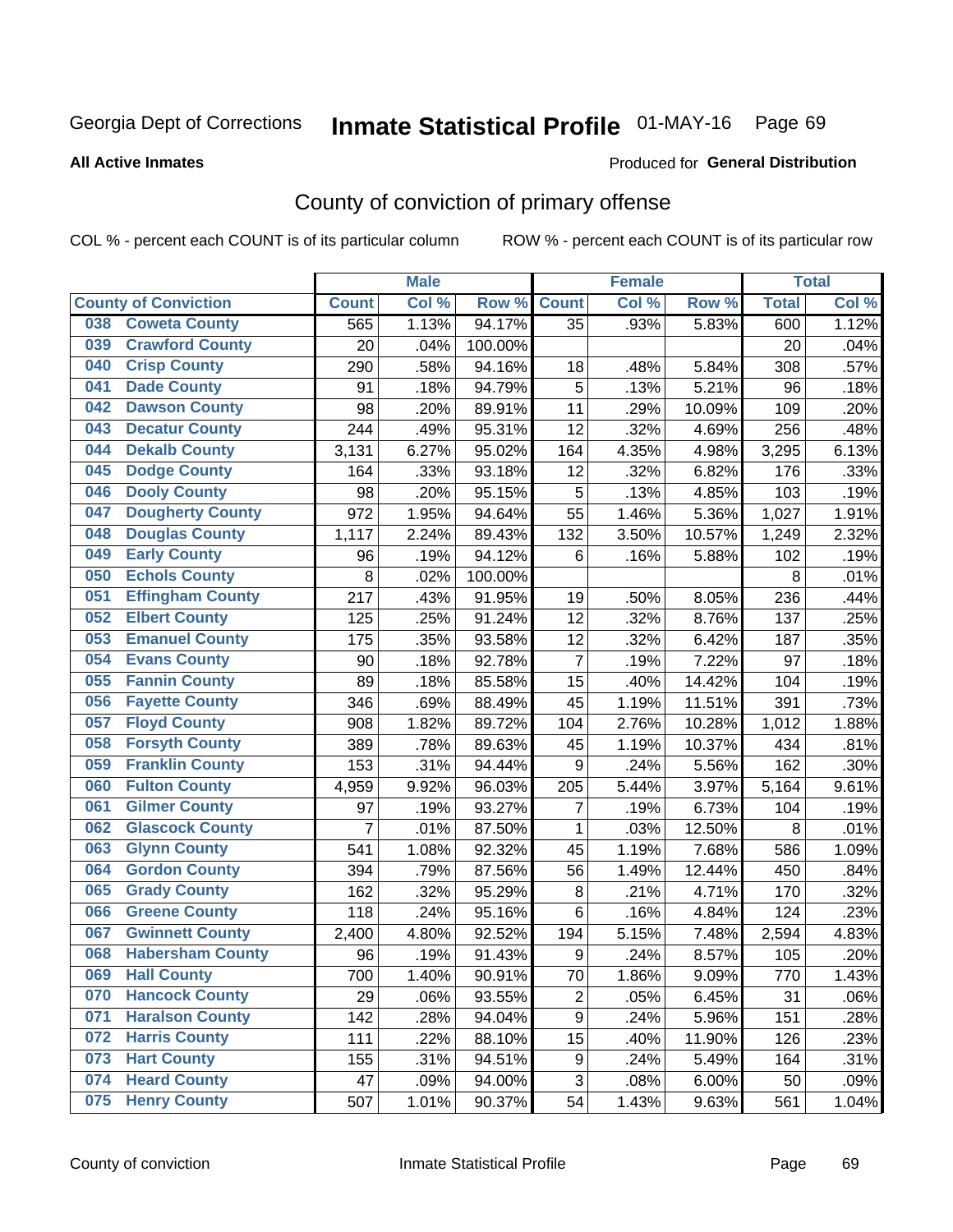# Inmate Statistical Profile 01-MAY-16 Page 70

#### **All Active Inmates**

### Produced for General Distribution

# County of conviction of primary offense

COL % - percent each COUNT is of its particular column

|     |                             |              | <b>Male</b> |         |                | <b>Female</b> |        |                    | <b>Total</b> |
|-----|-----------------------------|--------------|-------------|---------|----------------|---------------|--------|--------------------|--------------|
|     | <b>County of Conviction</b> | <b>Count</b> | Col %       | Row %   | <b>Count</b>   | Col %         | Row %  | <b>Total</b>       | Col %        |
| 076 | <b>Houston County</b>       | 695          | 1.39%       | 93.41%  | 49             | 1.30%         | 6.59%  | 744                | 1.38%        |
| 077 | <b>Irwin County</b>         | 74           | .15%        | 98.67%  | 1              | .03%          | 1.33%  | 75                 | .14%         |
| 078 | <b>Jackson County</b>       | 239          | .48%        | 92.64%  | 19             | .50%          | 7.36%  | 258                | .48%         |
| 079 | <b>Jasper County</b>        | 56           | .11%        | 93.33%  | 4              | .11%          | 6.67%  | 60                 | .11%         |
| 080 | <b>Jeff Davis County</b>    | 92           | .18%        | 95.83%  | 4              | .11%          | 4.17%  | 96                 | .18%         |
| 081 | <b>Jefferson County</b>     | 158          | .32%        | 97.53%  | 4              | .11%          | 2.47%  | 162                | .30%         |
| 082 | <b>Jenkins County</b>       | 93           | .19%        | 94.90%  | 5              | .13%          | 5.10%  | 98                 | .18%         |
| 083 | <b>Johnson County</b>       | 44           | .09%        | 97.78%  | $\mathbf{1}$   | .03%          | 2.22%  | 45                 | .08%         |
| 084 | <b>Jones County</b>         | 188          | .38%        | 91.26%  | 18             | .48%          | 8.74%  | 206                | .38%         |
| 085 | <b>Lamar County</b>         | 74           | .15%        | 90.24%  | $\bf 8$        | .21%          | 9.76%  | 82                 | .15%         |
| 086 | <b>Lanier County</b>        | 53           | .11%        | 98.15%  | 1              | .03%          | 1.85%  | 54                 | .10%         |
| 087 | <b>Laurens County</b>       | 280          | .56%        | 93.65%  | 19             | .50%          | 6.35%  | 299                | .56%         |
| 088 | <b>Lee County</b>           | 65           | .13%        | 91.55%  | 6              | .16%          | 8.45%  | 71                 | .13%         |
| 089 | <b>Liberty County</b>       | 249          | .50%        | 93.61%  | 17             | .45%          | 6.39%  | 266                | .50%         |
| 090 | <b>Lincoln County</b>       | 28           | .06%        | 96.55%  | 1              | .03%          | 3.45%  | 29                 | .05%         |
| 091 | <b>Long County</b>          | 75           | .15%        | 91.46%  | $\overline{7}$ | .19%          | 8.54%  | 82                 | .15%         |
| 092 | <b>Lowndes County</b>       | 521          | 1.04%       | 95.77%  | 23             | .61%          | 4.23%  | 544                | 1.01%        |
| 093 | <b>Lumpkin County</b>       | 92           | .18%        | 91.09%  | 9              | .24%          | 8.91%  | 101                | .19%         |
| 094 | <b>Macon County</b>         | 62           | .12%        | 100.00% |                |               |        | 62                 | .12%         |
| 095 | <b>Madison County</b>       | 138          | .28%        | 91.39%  | 13             | .35%          | 8.61%  | 151                | .28%         |
| 096 | <b>Marion County</b>        | 23           | .05%        | 92.00%  | $\mathbf 2$    | .05%          | 8.00%  | 25                 | .05%         |
| 097 | <b>Mcduffie County</b>      | 198          | .40%        | 94.29%  | 12             | .32%          | 5.71%  | 210                | .39%         |
| 098 | <b>Mcintosh County</b>      | 48           | .10%        | 100.00% |                |               |        | 48                 | .09%         |
| 099 | <b>Meriwether County</b>    | 180          | .36%        | 90.91%  | 18             | .48%          | 9.09%  | 198                | .37%         |
| 100 | <b>Miller County</b>        | 31           | .06%        | 96.88%  | 1              | .03%          | 3.13%  | 32                 | .06%         |
| 101 | <b>Mitchell County</b>      | 163          | .33%        | 92.61%  | 13             | .35%          | 7.39%  | 176                | .33%         |
| 102 | <b>Monroe County</b>        | 134          | .27%        | 88.16%  | 18             | .48%          | 11.84% | 152                | .28%         |
| 103 | <b>Montgomery County</b>    | 32           | .06%        | 91.43%  | 3              | .08%          | 8.57%  | 35                 | .07%         |
| 104 | <b>Morgan County</b>        | 143          | .29%        | 90.51%  | 15             | .40%          | 9.49%  | 158                | .29%         |
| 105 | <b>Murray County</b>        | 171          | .34%        | 92.43%  | 14             | .37%          | 7.57%  | 185                | .34%         |
| 106 | <b>Muscogee County</b>      | 1,205        | 2.41%       | 94.29%  | 73             | 1.94%         | 5.71%  | $\overline{1,}278$ | 2.38%        |
| 107 | <b>Newton County</b>        | 686          | 1.37%       | 91.71%  | 62             | 1.65%         | 8.29%  | 748                | 1.39%        |
| 108 | <b>Oconee County</b>        | 57           | .11%        | 95.00%  | 3              | .08%          | 5.00%  | 60                 | .11%         |
| 109 | <b>Oglethorpe County</b>    | 63           | .13%        | 96.92%  | $\overline{2}$ | .05%          | 3.08%  | 65                 | .12%         |
| 110 | <b>Paulding County</b>      | 241          | .48%        | 92.34%  | 20             | .53%          | 7.66%  | 261                | .49%         |
| 111 | <b>Peach County</b>         | 94           | .19%        | 94.00%  | 6              | .16%          | 6.00%  | 100                | .19%         |
| 112 | <b>Pickens County</b>       | 82           | .16%        | 87.23%  | 12             | .32%          | 12.77% | 94                 | .17%         |
| 113 | <b>Pierce County</b>        | 92           | .18%        | 94.85%  | $\mathbf 5$    | .13%          | 5.15%  | 97                 | .18%         |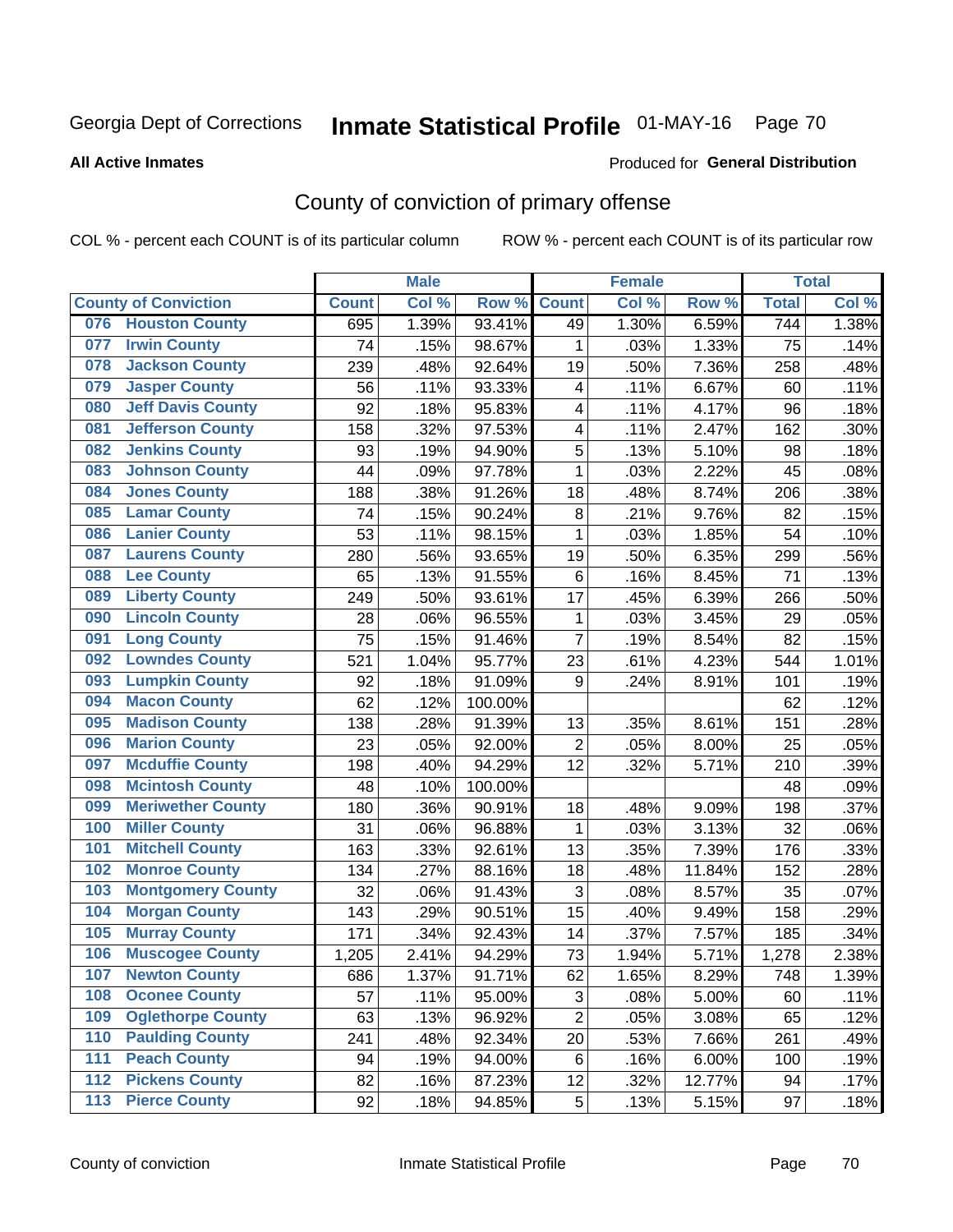# Inmate Statistical Profile 01-MAY-16 Page 71

#### **All Active Inmates**

### **Produced for General Distribution**

# County of conviction of primary offense

COL % - percent each COUNT is of its particular column

|                                          |              | <b>Male</b> |         |                | <b>Female</b> |        |              | <b>Total</b> |
|------------------------------------------|--------------|-------------|---------|----------------|---------------|--------|--------------|--------------|
| <b>County of Conviction</b>              | <b>Count</b> | Col %       | Row %   | <b>Count</b>   | Col %         | Row %  | <b>Total</b> | Col %        |
| <b>Pike County</b><br>114                | 43           | .09%        | 87.76%  | 6              | .16%          | 12.24% | 49           | .09%         |
| <b>Polk County</b><br>$\overline{115}$   | 176          | .35%        | 93.12%  | 13             | .35%          | 6.88%  | 189          | .35%         |
| <b>Pulaski County</b><br>116             | 50           | .10%        | 94.34%  | 3              | .08%          | 5.66%  | 53           | .10%         |
| <b>Putnam County</b><br>117              | 156          | .31%        | 93.98%  | 10             | .27%          | 6.02%  | 166          | .31%         |
| <b>Quitman County</b><br>118             | 14           | .03%        | 100.00% |                |               |        | 14           | .03%         |
| <b>Rabun County</b><br>119               | 55           | .11%        | 88.71%  | $\overline{7}$ | .19%          | 11.29% | 62           | .12%         |
| <b>Randolph County</b><br>120            | 64           | .13%        | 95.52%  | $\overline{3}$ | .08%          | 4.48%  | 67           | .12%         |
| <b>Richmond County</b><br>121            | 1,976        | 3.95%       | 94.50%  | 115            | 3.05%         | 5.50%  | 2,091        | 3.89%        |
| <b>Rockdale County</b><br>122            | 458          | .92%        | 91.60%  | 42             | 1.11%         | 8.40%  | 500          | .93%         |
| <b>Schley County</b><br>123              | 13           | .03%        | 100.00% |                |               |        | 13           | .02%         |
| <b>Screven County</b><br>124             | 138          | .28%        | 95.17%  | $\overline{7}$ | .19%          | 4.83%  | 145          | .27%         |
| <b>Seminole County</b><br>125            | 73           | .15%        | 84.88%  | 13             | .35%          | 15.12% | 86           | .16%         |
| <b>Spalding County</b><br>126            | 530          | 1.06%       | 92.01%  | 46             | 1.22%         | 7.99%  | 576          | 1.07%        |
| <b>Stephens County</b><br>127            | 164          | .33%        | 93.18%  | 12             | .32%          | 6.82%  | 176          | .33%         |
| <b>Stewart County</b><br>128             | 37           | .07%        | 97.37%  | 1              | .03%          | 2.63%  | 38           | .07%         |
| <b>Sumter County</b><br>129              | 202          | .40%        | 94.39%  | 12             | .32%          | 5.61%  | 214          | .40%         |
| <b>Talbot County</b><br>130              | 43           | .09%        | 95.56%  | $\overline{2}$ | .05%          | 4.44%  | 45           | .08%         |
| <b>Taliaferro County</b><br>131          | 18           | .04%        | 94.74%  | 1              | .03%          | 5.26%  | 19           | .04%         |
| <b>Tattnall County</b><br>132            | 175          | .35%        | 91.62%  | 16             | .42%          | 8.38%  | 191          | .36%         |
| <b>Taylor County</b><br>133              | 72           | .14%        | 97.30%  | $\overline{2}$ | .05%          | 2.70%  | 74           | .14%         |
| <b>Telfair County</b><br>134             | 96           | .19%        | 90.57%  | 10             | .27%          | 9.43%  | 106          | .20%         |
| <b>Terrell County</b><br>135             | 94           | .19%        | 94.95%  | 5              | .13%          | 5.05%  | 99           | .18%         |
| <b>Thomas County</b><br>136              | 230          | .46%        | 93.12%  | 17             | .45%          | 6.88%  | 247          | .46%         |
| <b>Tift County</b><br>137                | 351          | .70%        | 94.86%  | 19             | .50%          | 5.14%  | 370          | .69%         |
| <b>Toombs County</b><br>138              | 334          | .67%        | 93.04%  | 25             | .66%          | 6.96%  | 359          | .67%         |
| <b>Towns County</b><br>139               | 35           | .07%        | 72.92%  | 13             | .35%          | 27.08% | 48           | .09%         |
| <b>Treutlen County</b><br>140            | 80           | .16%        | 94.12%  | 5              | .13%          | 5.88%  | 85           | .16%         |
| <b>Troup County</b><br>141               | 551          | 1.10%       | 91.53%  | 51             | 1.35%         | 8.47%  | 602          | 1.12%        |
| <b>Turner County</b><br>142              | 67           | .13%        | 97.10%  | $\overline{2}$ | .05%          | 2.90%  | 69           | .13%         |
| <b>Twiggs County</b><br>$\overline{143}$ | 57           | .11%        | 95.00%  | $\overline{3}$ | .08%          | 5.00%  | 60           | .11%         |
| <b>Union County</b><br>144               | 73           | .15%        | 91.25%  | $\overline{7}$ | .19%          | 8.75%  | 80           | .15%         |
| 145<br><b>Upson County</b>               | 160          | .32%        | 93.57%  | 11             | .29%          | 6.43%  | 171          | .32%         |
| <b>Walker County</b><br>146              | 430          | .86%        | 89.77%  | 49             | 1.30%         | 10.23% | 479          | .89%         |
| <b>Walton County</b><br>147              | 518          | 1.04%       | 91.68%  | 47             | 1.25%         | 8.32%  | 565          | 1.05%        |
| <b>Ware County</b><br>148                | 343          | .69%        | 91.71%  | 31             | .82%          | 8.29%  | 374          | .70%         |
| <b>Warren County</b><br>149              | 35           | .07%        | 97.22%  | 1              | .03%          | 2.78%  | 36           | .07%         |
| <b>Washington County</b><br>150          | 189          | .38%        | 90.43%  | 20             | .53%          | 9.57%  | 209          | .39%         |
| <b>Wayne County</b><br>151               | 156          | .31%        | 93.41%  | 11             | .29%          | 6.59%  | 167          | .31%         |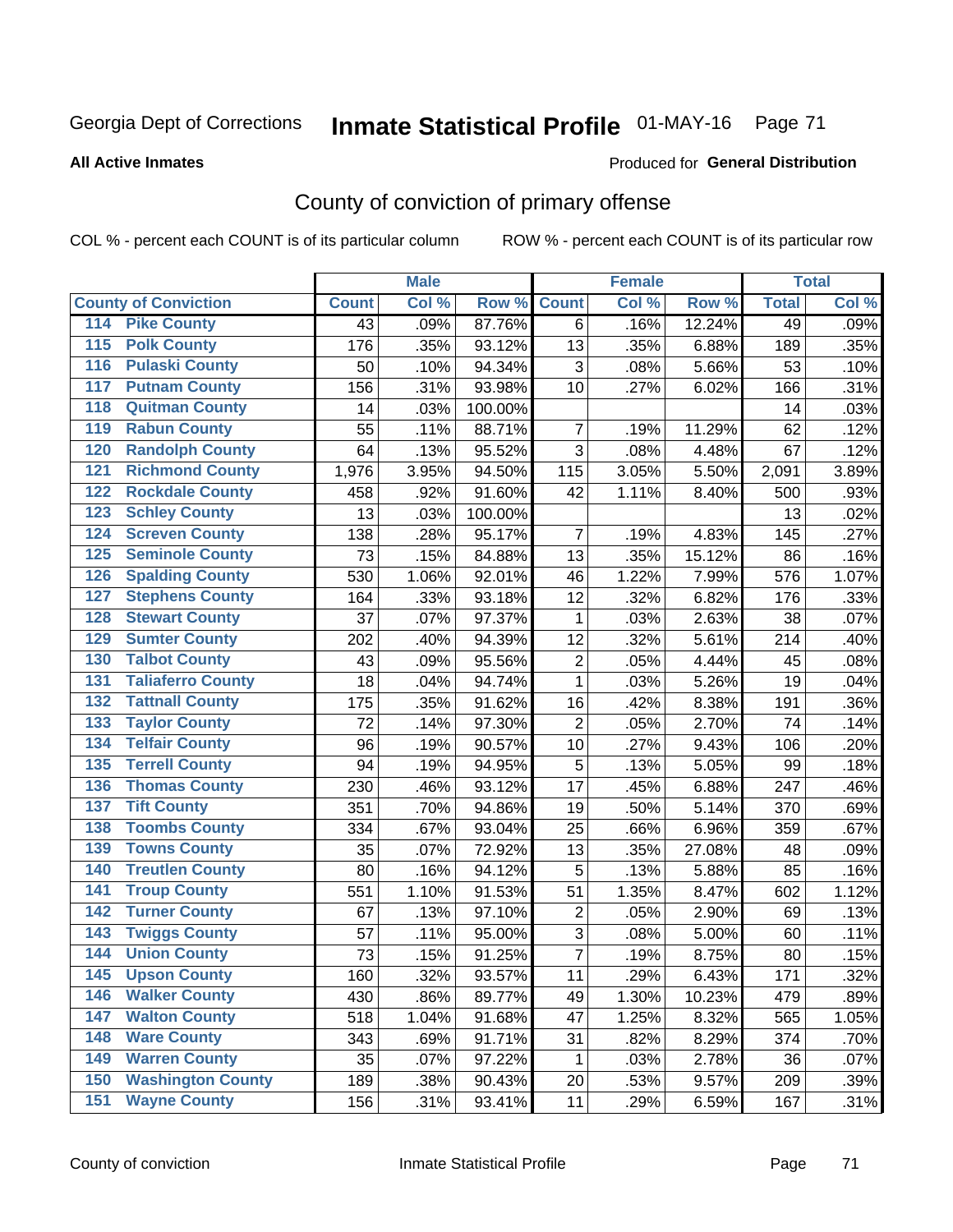# Inmate Statistical Profile 01-MAY-16 Page 72

**All Active Inmates** 

### Produced for General Distribution

# County of conviction of primary offense

COL % - percent each COUNT is of its particular column

|                                |              | <b>Male</b> |         |             | <b>Female</b> |        |              | <b>Total</b> |
|--------------------------------|--------------|-------------|---------|-------------|---------------|--------|--------------|--------------|
| <b>County of Conviction</b>    | <b>Count</b> | Col %       |         | Row % Count | Col %         | Row %  | <b>Total</b> | Col %        |
| <b>Webster County</b><br>152   |              | $.01\%$     | 100.00% |             |               |        |              | .01%         |
| <b>Wheeler County</b><br>153   | 23           | $.05\%$     | 95.83%  |             | .03%          | 4.17%  | 24           | .04%         |
| <b>White County</b><br>154     | 109          | .22%        | 85.83%  | 18          | .48%          | 14.17% | 127          | .24%         |
| <b>Whitfield County</b><br>155 | 589          | 1.18%       | 87.13%  | 87          | 2.31%         | 12.87% | 676          | 1.26%        |
| <b>Wilcox County</b><br>156    | 41           | $.08\%$     | 97.62%  |             | .03%          | 2.38%  | 42           | .08%         |
| <b>Wilkes County</b><br>157    | 76           | .15%        | 97.44%  | 2           | .05%          | 2.56%  | 78           | .15%         |
| <b>Wilkinson County</b><br>158 | 52           | .10%        | 98.11%  |             | .03%          | 1.89%  | 53           | .10%         |
| <b>Worth County</b><br>159     | 123          | .25%        | 93.89%  | 8           | .21%          | 6.11%  | 131          | .24%         |
| <b>Troup County Ci</b><br>447  |              | $.01\%$     | 100.00% |             |               |        |              | .01%         |
| <b>Total Rported</b>           | 49,967       | 100%        | 92.99%  | 3,768       | 100%          | 7.01%  | 53,735       | 100%         |

| <b>Not Reported</b> |        |       |        |
|---------------------|--------|-------|--------|
| <b>Grand Total</b>  | 49,967 | 3,768 | 53,735 |

|  | <b>Mode (most frequent)</b> | <b>Fulton County</b> | <b>Cobb County</b> | <b>Fulton County</b> |
|--|-----------------------------|----------------------|--------------------|----------------------|
|--|-----------------------------|----------------------|--------------------|----------------------|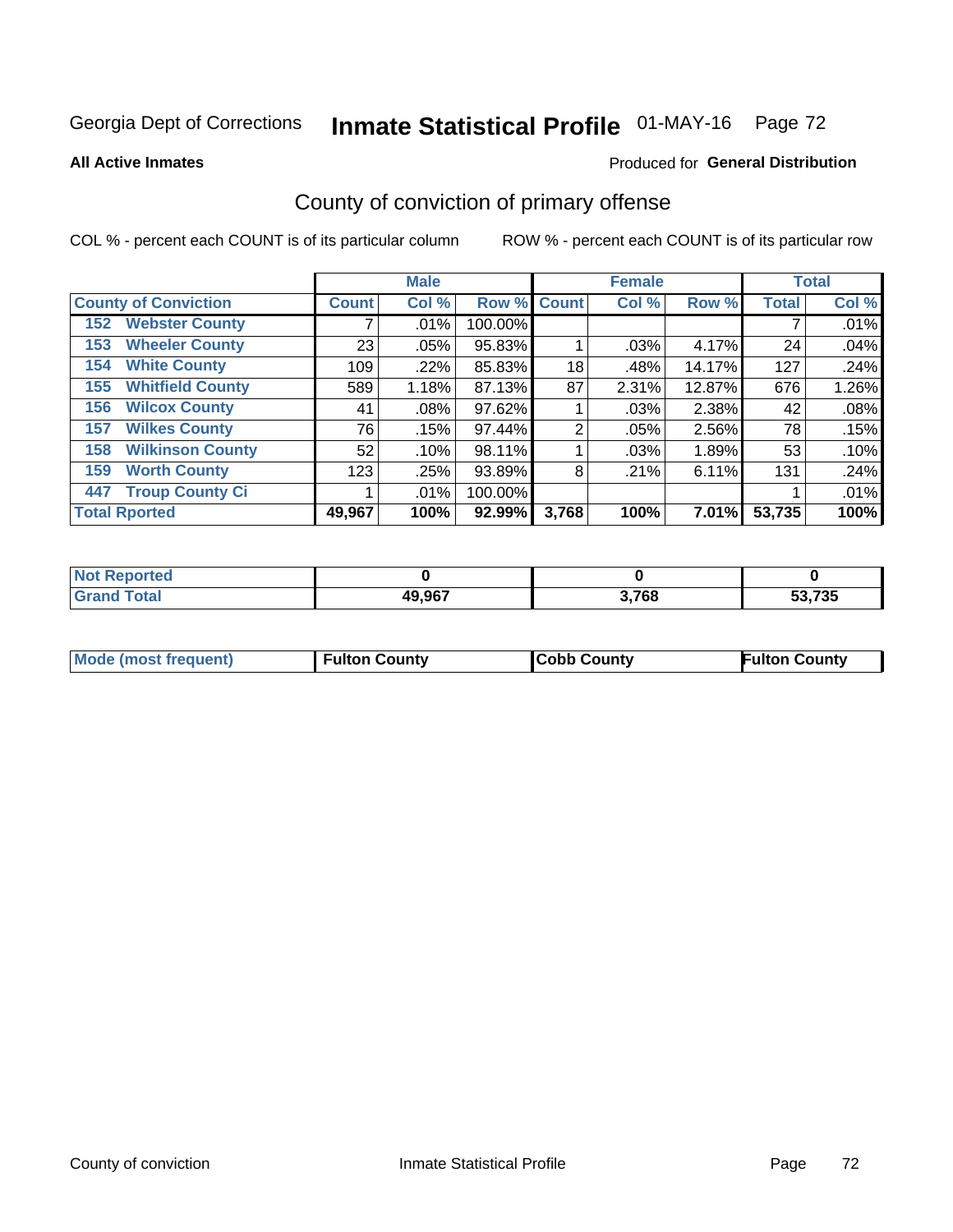### Georgia Dept of Corrections **All Active Inmates**

# Inmate Statistical Profile 01-MAY-16 Page 73

Produced for General Distribution

# Circuit of conviction of primary offense

COL % - percent each COUNT is of its particular column ROW % - percent each COUNT is of its particular row

|                         |                                 |              | <b>Male</b> |        |              | <b>Female</b> |        |              | <b>Total</b> |
|-------------------------|---------------------------------|--------------|-------------|--------|--------------|---------------|--------|--------------|--------------|
|                         | <b>Circuit of Conviction</b>    | <b>Count</b> | Col %       | Row %  | <b>Count</b> | Col %         | Row %  | <b>Total</b> | Col %        |
| 1                       | <b>Alapaha Circuit</b>          | 364          | .73%        | 94.55% | 21           | .56%          | 5.45%  | 385          | .72%         |
| $\overline{2}$          | <b>Alcovy Circuit</b>           | 1,204        | 2.42%       | 91.70% | 109          | 2.90%         | 8.30%  | 1,313        | 2.45%        |
| $\overline{\mathbf{3}}$ | <b>Atlanta Circuit</b>          | 4,959        | 9.96%       | 96.03% | 205          | 5.46%         | 3.97%  | 5,164        | 9.64%        |
| 4                       | <b>Atlantic Circuit</b>         | 715          | 1.44%       | 93.59% | 49           | 1.30%         | 6.41%  | 764          | 1.43%        |
| 5                       | <b>Augusta Circuit</b>          | 2,593        | 5.21%       | 93.85% | 170          | 4.52%         | 6.15%  | 2,763        | 5.16%        |
| $\overline{\bf{6}}$     | <b>Blue Ridge Circuit</b>       | 550          | 1.10%       | 89.58% | 64           | 1.70%         | 10.42% | 614          | 1.15%        |
| 7                       | <b>Brunswick Circuit</b>        | 1,071        | 2.15%       | 93.62% | 73           | 1.94%         | 6.38%  | 1,144        | 2.14%        |
| $\overline{\mathbf{8}}$ | <b>Chattahoochee Circuit</b>    | 1,486        | 2.98%       | 93.93% | 96           | 2.56%         | 6.07%  | 1,582        | 2.95%        |
| $\overline{9}$          | <b>Cherokee Circuit</b>         | 1,025        | 2.06%       | 87.91% | 141          | 3.75%         | 12.09% | 1,166        | 2.18%        |
| 10                      | <b>Clayton Circuit</b>          | 1,464        | 2.94%       | 93.55% | 101          | 2.69%         | 6.45%  | 1,565        | 2.92%        |
| $\overline{11}$         | <b>Cobb Circuit</b>             | 2,559        | 5.14%       | 90.91% | 256          | 6.81%         | 9.09%  | 2,815        | 5.26%        |
| $\overline{12}$         | <b>Conasauga Circuit</b>        | 760          | 1.53%       | 88.27% | 101          | 2.69%         | 11.73% | 861          | 1.61%        |
| 13                      | <b>Cordele Circuit</b>          | 669          | 1.34%       | 93.83% | 44           | 1.17%         | 6.17%  | 713          | 1.33%        |
| $\overline{14}$         | <b>Coweta Circuit</b>           | 1,904        | 3.82%       | 92.16% | 162          | 4.31%         | 7.84%  | 2,066        | 3.86%        |
| 15                      | <b>Dougherty Circuit</b>        | 972          | 1.95%       | 94.64% | 55           | 1.46%         | 5.36%  | 1,027        | 1.92%        |
| 16                      | <b>Dublin Circuit</b>           | 461          | .93%        | 94.27% | 28           | .75%          | 5.73%  | 489          | .91%         |
| 17                      | <b>Eastern Circuit</b>          | 1,960        | 3.94%       | 95.75% | 87           | 2.32%         | 4.25%  | 2,047        | 3.82%        |
| $\overline{18}$         | <b>Flint Circuit</b>            | 507          | 1.02%       | 90.37% | 54           | 1.44%         | 9.63%  | 561          | 1.05%        |
| 19                      | <b>Griffin Circuit</b>          | 1,079        | 2.17%       | 90.90% | 108          | 2.87%         | 9.10%  | 1,187        | 2.22%        |
| 20                      | <b>Gwinnett Circuit</b>         | 2,400        | 4.82%       | 92.52% | 194          | 5.16%         | 7.48%  | 2,594        | 4.84%        |
| $\overline{21}$         | <b>Houston Circuit</b>          | 695          | 1.40%       | 93.41% | 49           | 1.30%         | 6.59%  | 744          | 1.39%        |
| $\overline{22}$         | <b>Lookout Mountain Circuit</b> | 1,130        | 2.27%       | 89.61% | 131          | 3.49%         | 10.39% | 1,261        | 2.36%        |
| 23                      | <b>Macon Circuit</b>            | 1,268        | 2.55%       | 94.49% | 74           | 1.97%         | 5.51%  | 1,342        | 2.51%        |
| $\overline{24}$         | <b>Middle Circuit</b>           | 967          | 1.94%       | 93.25% | 70           | 1.86%         | 6.75%  | 1,037        | 1.94%        |
| $\overline{25}$         | <b>Mountain Circuit</b>         | 315          | .63%        | 91.84% | 28           | .75%          | 8.16%  | 343          | .64%         |
| 26                      | <b>Northeastern Circuit</b>     | 798          | 1.60%       | 90.78% | 81           | 2.16%         | 9.22%  | 879          | 1.64%        |
| $\overline{27}$         | <b>Northern Circuit</b>         | 634          | 1.27%       | 93.37% | 45           | 1.20%         | 6.63%  | 679          | 1.27%        |
| 28                      | <b>Ocmulgee Circuit</b>         | 1,026        | 2.06%       | 92.93% | 78           | 2.08%         | 7.07%  | 1,104        | 2.06%        |
| 29                      | <b>Oconee Circuit</b>           | 424          | .85%        | 92.78% | 33           | .88%          | 7.22%  | 457          | .85%         |
| 30                      | <b>Ogeechee Circuit</b>         | 1,003        | 2.01%       | 93.74% | 67           | 1.78%         | 6.26%  | 1,070        | 2.00%        |
| $\overline{31}$         | <b>Pataula Circuit</b>          | 397          | .80%        | 92.54% | 32           | .85%          | 7.46%  | 429          | .80%         |
| 32                      | <b>Piedmont Circuit</b>         | 547          | 1.10%       | 91.47% | 51           | 1.36%         | 8.53%  | 598          | 1.12%        |
| 33                      | <b>Rome Circuit</b>             | 908          | 1.82%       | 89.72% | 104          | 2.77%         | 10.28% | 1,012        | 1.89%        |
| 34                      | <b>South Georgia Circuit</b>    | 604          | 1.21%       | 94.38% | 36           | .96%          | 5.63%  | 640          | 1.20%        |
| 35                      | <b>Southern Circuit</b>         | 1,039        | 2.09%       | 95.15% | 53           | 1.41%         | 4.85%  | 1,092        | 2.04%        |
| 36                      | <b>Southwestern Circuit</b>     | 386          | .78%        | 95.31% | 19           | .51%          | 4.69%  | 405          | .76%         |
| 37                      | <b>Stone Mountain Circuit</b>   | 3,131        | 6.29%       | 95.02% | 164          | 4.37%         | 4.98%  | 3,295        | 6.15%        |
| 38                      | <b>Tallapoosa Circuit</b>       | 318          | .64%        | 93.53% | 22           | .59%          | 6.47%  | 340          | .64%         |
| 39                      | <b>Tifton Circuit</b>           | 615          | 1.24%       | 95.35% | 30           | .80%          | 4.65%  | 645          | 1.20%        |
| 40                      | <b>Toombs Circuit</b>           | 362          | .73%        | 95.26% | 18           | .48%          | 4.74%  | 380          | .71%         |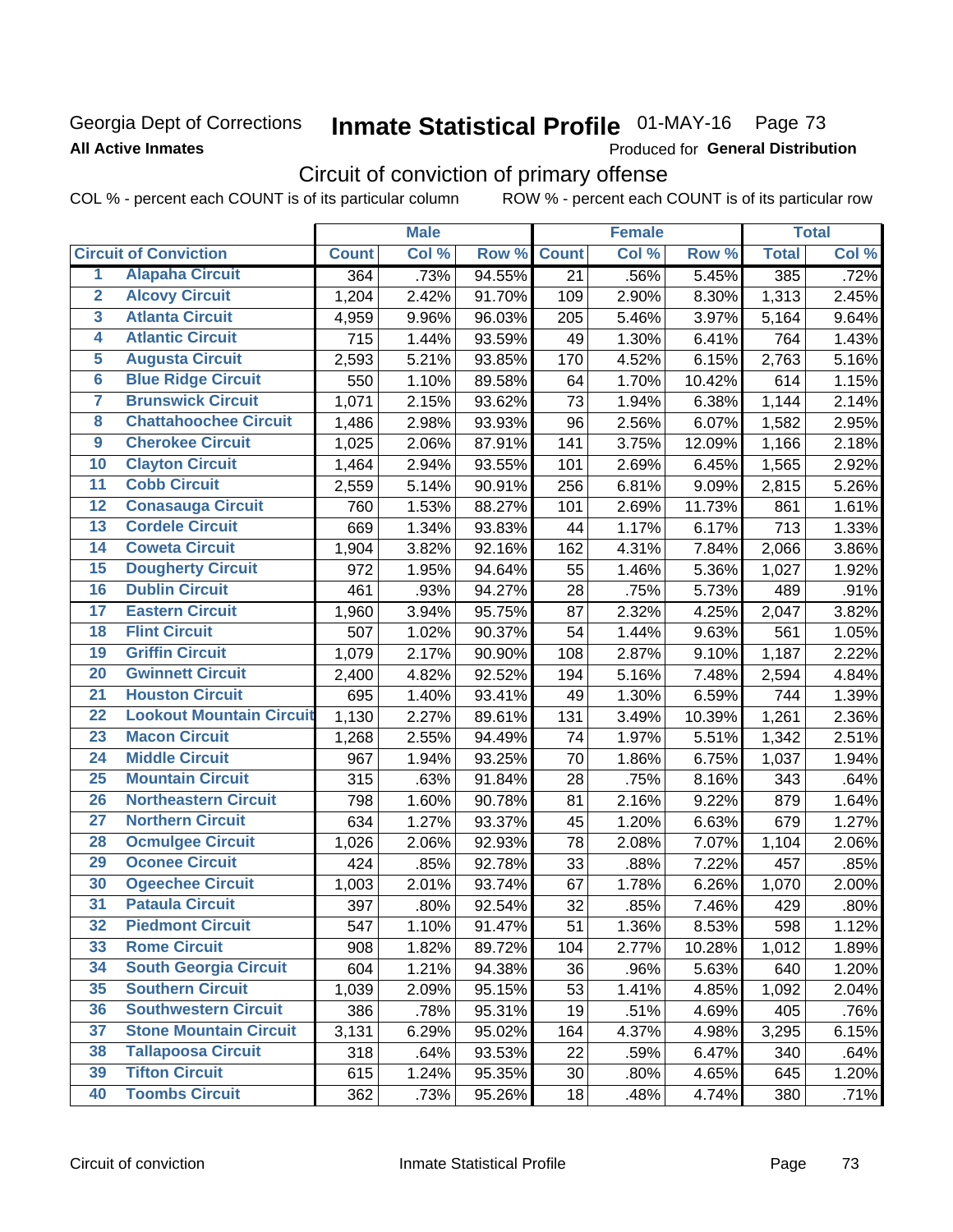### Georgia Dept of Corrections **All Active Inmates**

# Inmate Statistical Profile 01-MAY-16 Page 74

Produced for General Distribution

# Circuit of conviction of primary offense

COL % - percent each COUNT is of its particular column ROW % - percent each COUNT is of its particular row

|    |                                  |              | <b>Male</b> |        |              | <b>Female</b> |        |              | <b>Total</b> |
|----|----------------------------------|--------------|-------------|--------|--------------|---------------|--------|--------------|--------------|
|    | <b>Circuit of Conviction</b>     | <b>Count</b> | Col %       | Row %  | <b>Count</b> | Col %         | Row %  | <b>Total</b> | Col %        |
| 41 | <b>Waycross Circuit</b>          | 876          | 1.76%       | 92.90% | 67           | 1.78%         | 7.10%  | 943          | 1.76%        |
| 42 | <b>Western Circuit</b>           | 544          | 1.09%       | 93.96% | 35           | .93%          | 6.04%  | 579          | 1.08%        |
| 43 | <b>Rockdale Circuit</b>          | 458          | .92%        | 91.60% | 42           | 1.12%         | 8.40%  | 500          | .93%         |
| 44 | <b>Douglas Circuit</b>           | 1,117        | 2.24%       | 89.43% | 132          | 3.51%         | 10.57% | 1,249        | 2.33%        |
| 45 | <b>Appalachian Circuit</b>       | 268          | .54%        | 88.74% | 34           | .90%          | 11.26% | 302          | .56%         |
| 46 | <b>Enotah Circuit</b>            | 309          | .62%        | 86.80% | 47           | 1.25%         | 13.20% | 356          | .66%         |
| 47 | <b>Bell-Forsyth J.C.</b>         | 389          | .78%        | 89.63% | 45           | 1.20%         | 10.37% | 434          | .81%         |
| 48 | <b>Towaliga Judicial Circuit</b> | 315          | .63%        | 90.78% | 32           | .85%          | 9.22%  | 347          | .65%         |
| 49 | <b>Paulding Circuit</b>          | 241          | .48%        | 92.34% | 20           | .53%          | 7.66%  | 261          | .49%         |
|    | <b>Total Rported</b>             | 49,786       | 100%        | 92.98% | 3,757        | 100%          | 7.02%  | 53,543       | 100%         |
|    | <b>Not Reported</b>              |              | 181         |        |              | 11            |        |              | 192          |
|    | <b>Grand Total</b>               |              | 49.967      |        |              | 3.768         |        |              | 53.735       |

| M | <br>∴nh⊦<br><b>UUNU</b> | 'ant. |
|---|-------------------------|-------|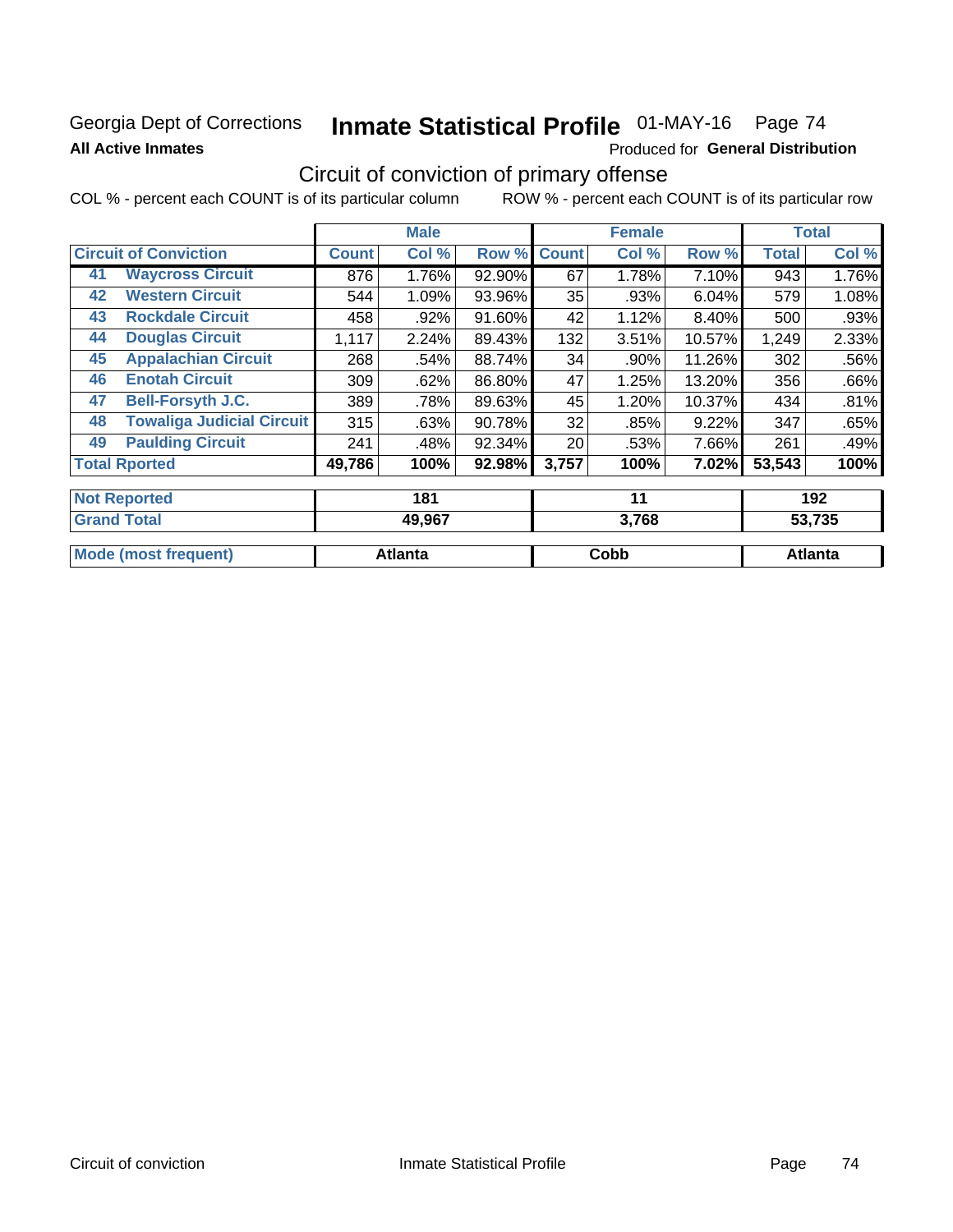### **All Active Inmates**

### Produced for **General Distribution**

# Years served (jail + prison) in this incarceration

|                       |              | <b>Male</b> |         |                  | <b>Female</b> |       |              | <b>Total</b> |
|-----------------------|--------------|-------------|---------|------------------|---------------|-------|--------------|--------------|
| <b>Years Served</b>   | <b>Count</b> | Col %       | Row %   | <b>Count</b>     | Col %         | Row % | <b>Total</b> | Col %        |
| Less than one year    | 9,786        | 19.59%      | 90.54%  | 1,023            | 27.16%        | 9.46% | 10,809       | 20.13%       |
| 1 to 1.99 years       | 7,464        | 14.95%      | 91.44%  | 699              | 18.56%        | 8.56% | 8,163        | 15.20%       |
| 2 to 2.99 years       | 5,072        | 10.16%      | 91.34%  | 481              | 12.77%        | 8.66% | 5,553        | 10.34%       |
| 3 to 3.99 years       | 4,176        | 8.36%       | 91.72%  | 377              | 10.01%        | 8.28% | 4,553        | 8.48%        |
| 4 to 4.99 years       | 3,583        | 7.17%       | 93.16%  | 263              | 6.98%         | 6.84% | 3,846        | 7.16%        |
| 5 to 5.99 years       | 2,720        | 5.45%       | 93.60%  | 186              | 4.94%         | 6.40% | 2,906        | 5.41%        |
| 6 to 6.99 years       | 2,192        | 4.39%       | 94.69%  | 123              | 3.27%         | 5.31% | 2,315        | 4.31%        |
| 7 to 7.99 years       | 1,794        | 3.59%       | 94.92%  | 96               | 2.55%         | 5.08% | 1,890        | 3.52%        |
| 8 to 8.99 years       | 1,856        | 3.72%       | 95.87%  | 80               | 2.12%         | 4.13% | 1,936        | 3.60%        |
| 9 to 9.99 years       | 1,576        | 3.16%       | 95.05%  | 82               | 2.18%         | 4.95% | 1,658        | 3.09%        |
| 10 to 10.99 years     | 1,041        | 2.08%       | 95.42%  | 50               | 1.33%         | 4.58% | 1,091        | 2.03%        |
| 11 to 11.99 years     | 826          | 1.65%       | 95.82%  | 36               | 0.96%         | 4.18% | 862          | 1.60%        |
| 12 to 12.99 years     | 734          | 1.47%       | 95.08%  | 38               | 1.01%         | 4.92% | 772          | 1.44%        |
| 13 to 13.99 years     | 741          | 1.48%       | 95.74%  | 33               | 0.88%         | 4.26% | 774          | 1.44%        |
| 14 to 14.99 years     | 651          | 1.30%       | 96.59%  | 23               | 0.61%         | 3.41% | 674          | 1.25%        |
| 15 to 15.99 years     | 579          | 1.16%       | 97.47%  | 15               | 0.40%         | 2.53% | 594          | 1.11%        |
| 16 to 16.99 years     | 516          | 1.03%       | 94.33%  | 31               | 0.82%         | 5.67% | 547          | 1.02%        |
| 17 to 17.99 years     | 471          | 0.94%       | 94.96%  | 25               | 0.66%         | 5.04% | 496          | 0.92%        |
| 18 to 18.99 years     | 556          | 1.11%       | 97.37%  | 15               | 0.40%         | 2.63% | 571          | 1.06%        |
| 19 to 19.99 years     | 520          | 1.04%       | 97.74%  | 12               | 0.32%         | 2.26% | 532          | 0.99%        |
| 20 to 20.99 years     | 387          | 0.77%       | 96.75%  | 13               | 0.35%         | 3.25% | 400          | 0.74%        |
| 21 to 21.99 years     | 362          | 0.72%       | 96.53%  | 13               | 0.35%         | 3.47% | 375          | 0.70%        |
| 22 to 22.99 years     | 319          | 0.64%       | 96.67%  | 11               | 0.29%         | 3.33% | 330          | 0.61%        |
| 23 to 23.99 years     | 261          | 0.52%       | 97.39%  | 7                | 0.19%         | 2.61% | 268          | 0.50%        |
| 24 to 24.99 years     | 240          | 0.48%       | 96.39%  | $\boldsymbol{9}$ | 0.24%         | 3.61% | 249          | 0.46%        |
| 25 to 25.99 years     | 195          | 0.39%       | 97.50%  | 5                | 0.13%         | 2.50% | 200          | 0.37%        |
| 26 to 26.99 years     | 152          | 0.30%       | 96.82%  | $\overline{5}$   | 0.13%         | 3.18% | 157          | 0.29%        |
| 27 to 27.99 years     | 151          | 0.30%       | 99.34%  | $\mathbf 1$      | 0.03%         | 0.66% | 152          | 0.28%        |
| 28 to 28.99 years     | 131          | 0.26%       | 97.04%  | 4                | 0.11%         | 2.96% | 135          | 0.25%        |
| 29 to 29.99 years     | 99           | 0.20%       | 100.00% |                  |               |       | 99           | 0.18%        |
| Thirty + years        | 791          | 1.58%       | 98.63%  | 11               | 0.29%         | 1.37% | 802          | 1.49%        |
| <b>Total Reported</b> | 49,942       | 100%        | 92.99%  | 3,767            | 100%          | 7.01% | 53,709       | 100%         |

| --<br>ZJ |       | ጎር<br>ZO                        |
|----------|-------|---------------------------------|
| 49,967   | 3,768 | $\overline{\phantom{a}}$<br>-55 |

| <b>Mean</b><br>(average) |                    | 3.98               | 6.23          |
|--------------------------|--------------------|--------------------|---------------|
| Median (middle)          | 3.59               | 2.29               | 3.48          |
| Mode (most frequent)     | Less than one year | Less than one year | Less than one |
|                          |                    |                    | vear          |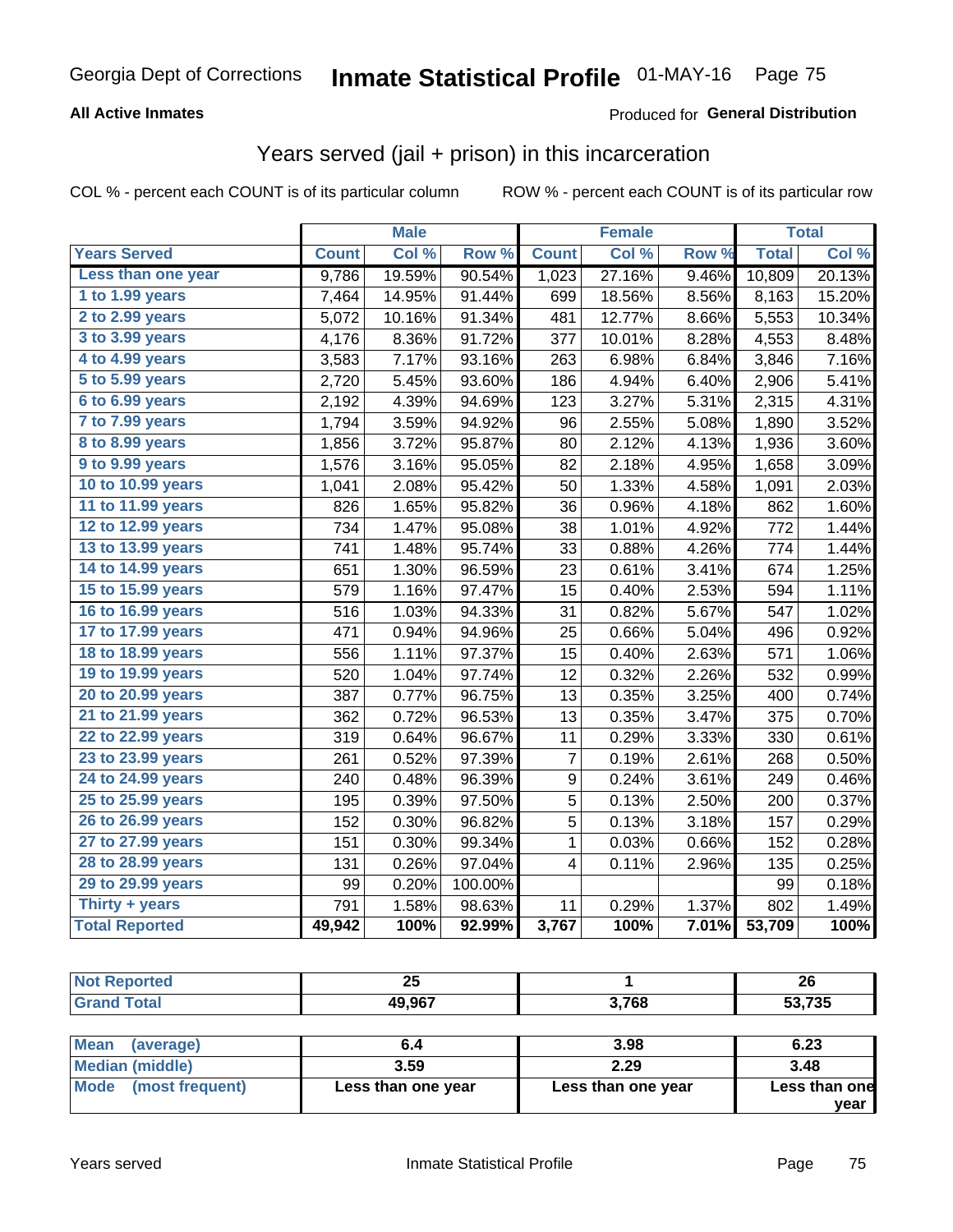### **All Active Inmates**

Produced for **General Distribution**

## Results of most recent HIV tests

|                         |              | <b>Male</b> |         |              | <b>Female</b> |          |        | <b>Total</b> |
|-------------------------|--------------|-------------|---------|--------------|---------------|----------|--------|--------------|
| <b>HIV Test Results</b> | <b>Count</b> | Col %       | Row %I  | <b>Count</b> | Col %         | Row %    | Total  | Col %        |
| <b>Positive</b>         | 688          | 1.57%       | 91.98%  | 60           | 1.67%         | $8.02\%$ | 748    | 1.58%        |
| <b>Negative</b>         | 43,215       | 98.43%      | 92.46%  | 3,524        | 98.33%        | 7.54%    | 46,739 | 98.42%       |
| <b>Indeterminate</b>    | ີ            | 0.01%       | 100.00% |              |               |          |        | 0.01%        |
| <b>Total Reported</b>   | 43,906       | 100%        | 92.45%  | 3,584        | 100%          | $7.55\%$ | 47,490 | 100.0%       |

| <b>Not Reported</b> | 6.061  | 184   | 6,245  |
|---------------------|--------|-------|--------|
| Total<br>Gran       | 49,967 | 3,768 | 53,735 |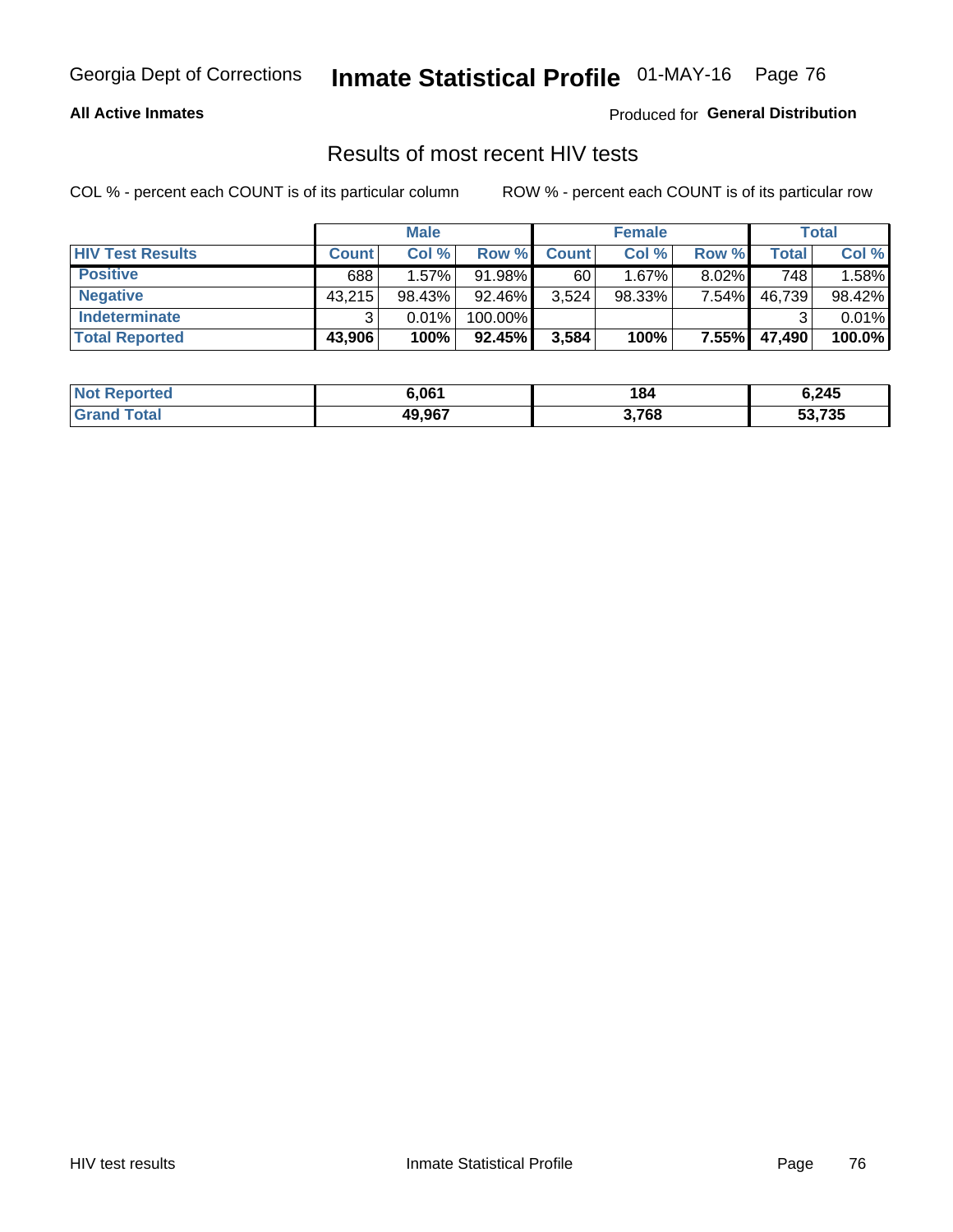### **All Active Inmates**

### Produced for **General Distribution**

## Results of most recent tuberculosis test

|                                  | <b>Male</b>  |          | <b>Female</b> |              |           | Total    |              |        |
|----------------------------------|--------------|----------|---------------|--------------|-----------|----------|--------------|--------|
| <b>Tuberculosis Test Results</b> | <b>Count</b> | Col%     | Row %         | <b>Count</b> | Col %     | Row %    | <b>Total</b> | Col %  |
| <b>Positive on current test</b>  | 7,247        | 15.84%   | 97.67%        | 173          | 4.77%     | 2.33%    | 7,420        | 15.02% |
| <b>Positive on previous test</b> | 8            | $0.02\%$ | 100.00%       |              |           |          |              | 0.02%  |
| <b>Negative</b>                  | 38.510       | 84.15%   | $91.78\%$     | 3,451        | $95.23\%$ | $8.22\%$ | 41,961       | 84.96% |
| <b>Total Reported</b>            | 45,765       | 100%     | 92.66%        | 3,624        | 100%      | $7.34\%$ | 49,389       | 100%   |

| <b>Not Reported</b> | 4,202  | 144   | 4,346  |
|---------------------|--------|-------|--------|
| Total               | 49,967 | 3,768 | 53,735 |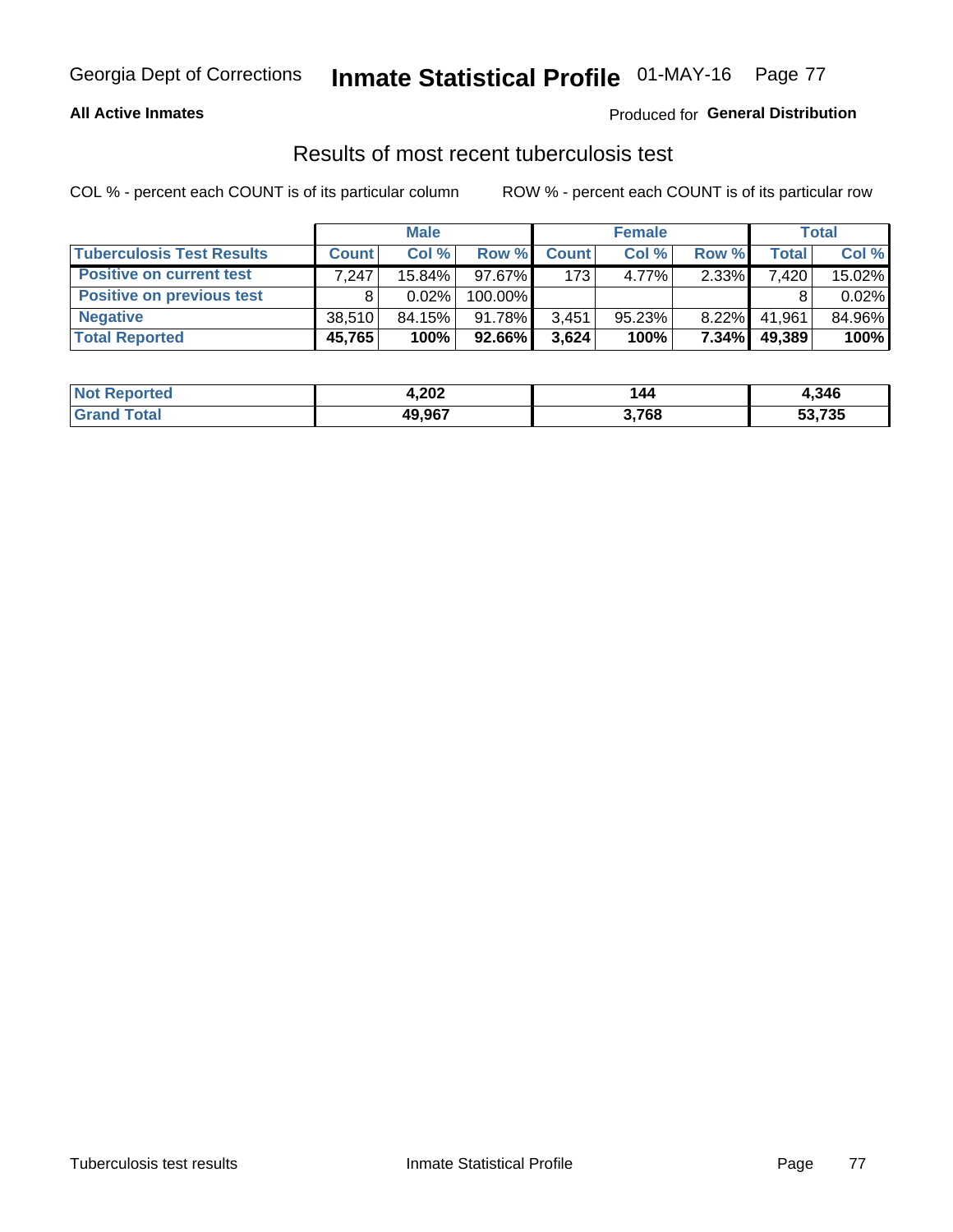### **All Active Inmates**

Produced for **General Distribution**

## Results of most recent syphilis test

|                                 | <b>Male</b>  |           |        | <b>Female</b> |           |          | Total  |        |
|---------------------------------|--------------|-----------|--------|---------------|-----------|----------|--------|--------|
| <b>Syphilis Test Results</b>    | <b>Count</b> | Col%      | Row %I | <b>Count</b>  | Col %     | Row %    | Total  | Col %  |
| <b>Positive on current test</b> | 234          | $1.40\%$  | 93.98% | 15            | 2.34%     | $6.02\%$ | 249    | 1.44%  |
| <b>Negative</b>                 | 16.434       | $98.60\%$ | 96.34% | 625           | $97.66\%$ | $3.66\%$ | 17,059 | 98.56% |
| <b>Total Reported</b>           | 16,668       | 100%      | 96.30% | 640           | 100%      | $3.70\%$ | 17,308 | 100%   |

| <b>Not Reported</b> | 33,299 | 3,128 | 36,427 |
|---------------------|--------|-------|--------|
| <b>Grand Total</b>  | 49,967 | 3,768 | 53,735 |